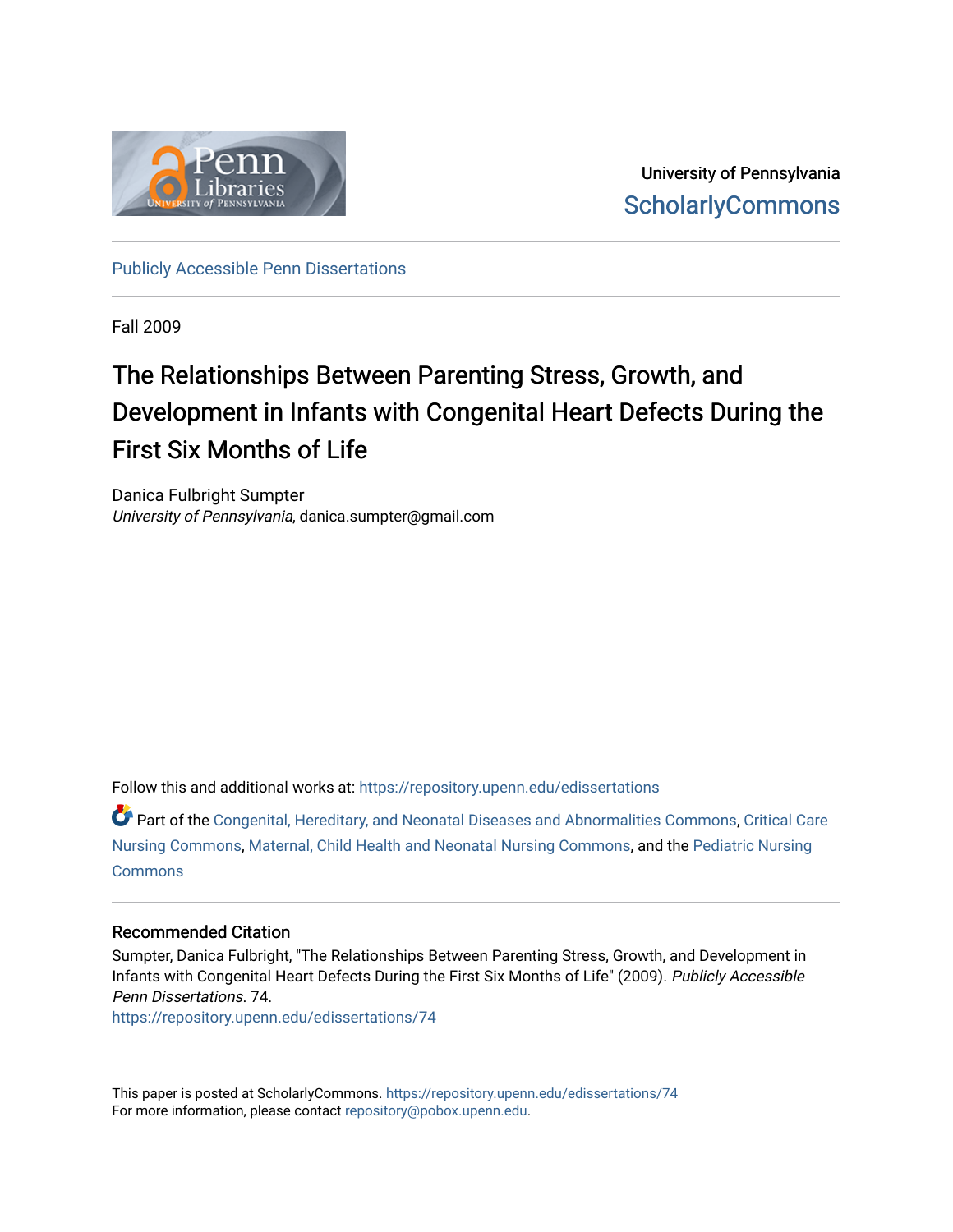## The Relationships Between Parenting Stress, Growth, and Development in Infants with Congenital Heart Defects During the First Six Months of Life

### Abstract

The stress experienced by parents at the time of diagnosis and hospitalization for their infant's congenital heart defect (CHD) is well recognized by healthcare professionals. Increased parenting stress has been negatively correlated with development in low birthweight infants. The primary purpose of this study was to explore the parenting stress as experienced by parents of infants with CHD during their first six months of life. In addition, the relationship between parenting stress and the growth and development of infants with CHD was explored. Due to the transactional nature of mother-infant interaction, both directions of this relationship were examined, the factors of parenting stress predictive of growth and development and the factors of growth and development predictive of parenting stress. The change in stress over time was also evaluated. From a larger parent study examining feeding and energy balance in infants with CHD during their first year of life, 60 mother-infant dyads with complete data were selected. Thirty-five of these infants had a CHD (11 with single ventricle [SV] physiology) and 25 were healthy controls. Mothers completed infant temperament questionnaires and the Parenting Stress Index at 3 and 6 months, growth was also measured at these time points, and development was measured at 6 months utilizing the Bayley Scales of Infant Development-II. There were marked differences between subjects and controls; however, infants with SV physiology were found to bear an unequal share of adverse outcomes for infant temperament, parenting stress, and growth. Parenting stress correlated with and predicted growth and development. Growth and development however, did not predict parenting stress. It was predicted by temperament characteristics that comprise the "difficult" child constellation. Parenting stress decreased over time for all three groups. These original findings support the incorporation of parenting stress as a psychosocial variable in the exploration of biological phenomena such as infant growth and development. The importance of anticipatory guidance for parents of infants with SV physiology is stressed as well as the continued investigation of dyads to determine if the reported relationships in the first 6 months existed throughout the first year of life.

### Degree Type

**Dissertation** 

Degree Name Doctor of Philosophy (PhD)

Graduate Group Nursing

First Advisor Barbara Medoff-Cooper

Second Advisor Martha A. Q. Curley

Third Advisor Janet A. Deatrick

### Keywords

parenting stress, role restriction, congenital heart defects, infant temperament, Bayley Scales of Infant Development, growth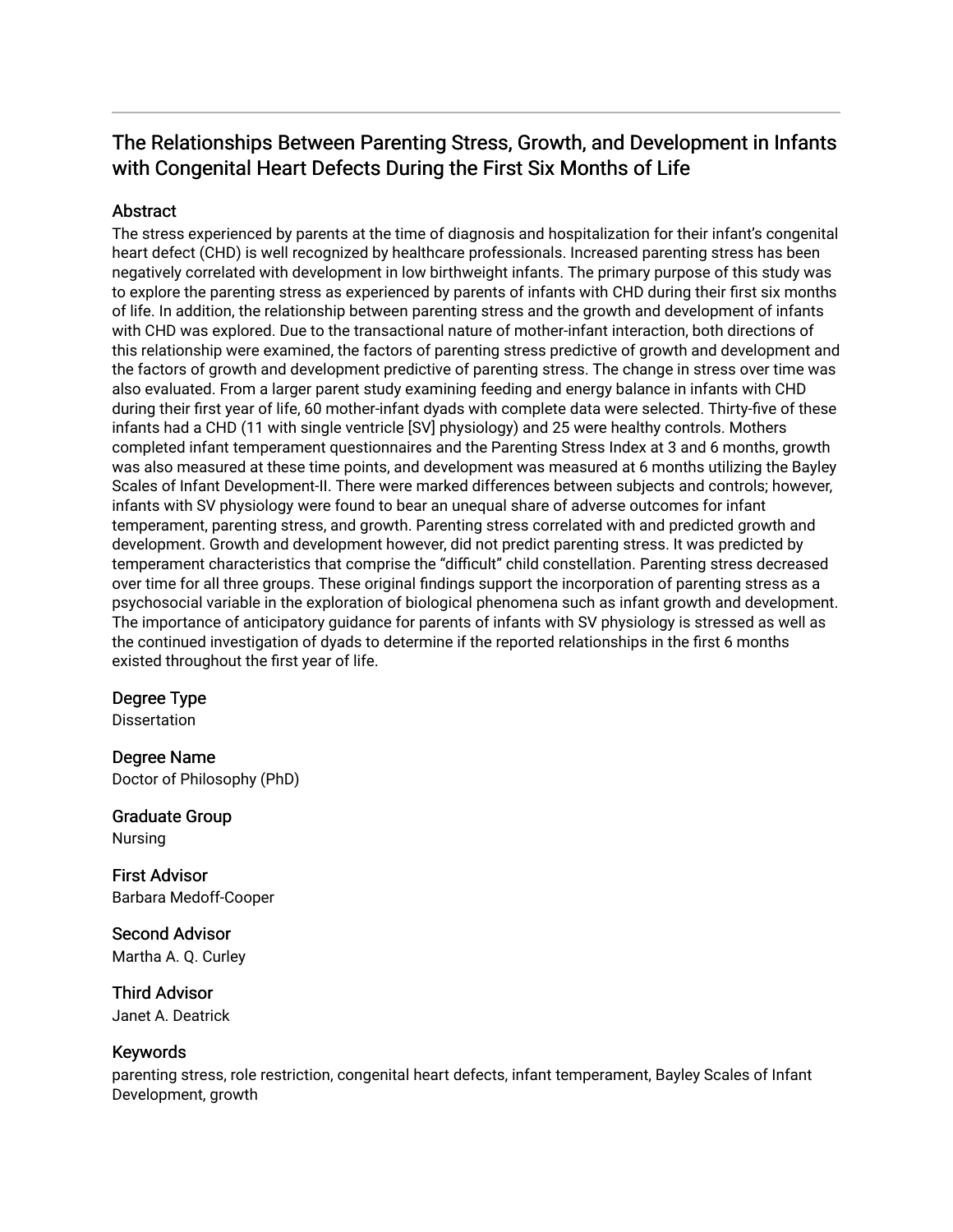### Subject Categories

Congenital, Hereditary, and Neonatal Diseases and Abnormalities | Critical Care Nursing | Maternal, Child Health and Neonatal Nursing | Pediatric Nursing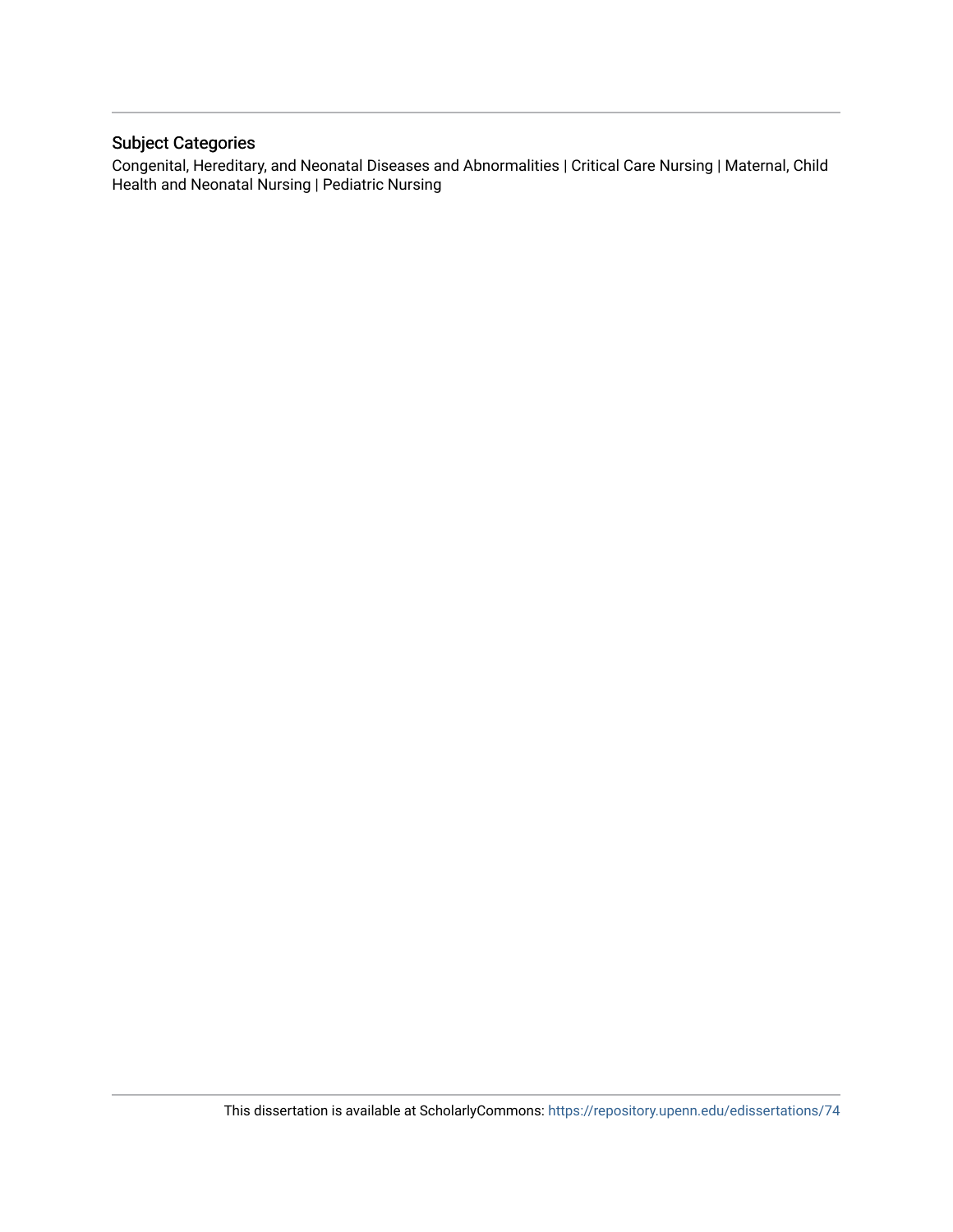## THE RELATIONSHIPS BETWEEN PARENTING STRESS, GROWTH, AND

### DEVELOPMENT IN INFANTS WITH CONGENITAL HEART DEFECTS

### DURING THE FIRST SIX MONTHS OF LIFE

### Danica Fulbright Sumpter, CRNP, MSN

### A DISSERTATION

in

### Nursing

Presented to the Faculties of the University of Pennsylvania

in

Partial Fulfillment of the Requirements for the

Degree of Doctor of Philosophy

2009

Supervisor of Dissertation

 Barbara Medoff-Cooper, RN, PhD, FAAN Ruth M. Colket Professor of Pediatric Nursing

Graduate Group Chairperson

 Lorraine Tulman, RN, PhD, FAAN Associate Professor of Nursing

Dissertation Committee

Barbara Medoff-Cooper, RN, PhD, FAAN- Chair Ruth M. Colket Professor of Pediatric Nursing

Martha A. Q. Curley, RN, PhD, FAAN Killebrew-Censits Endowed Term Associate Professor of Nursing

Janet A. Deatrick, PhD, FAAN Associate Professor of Nursing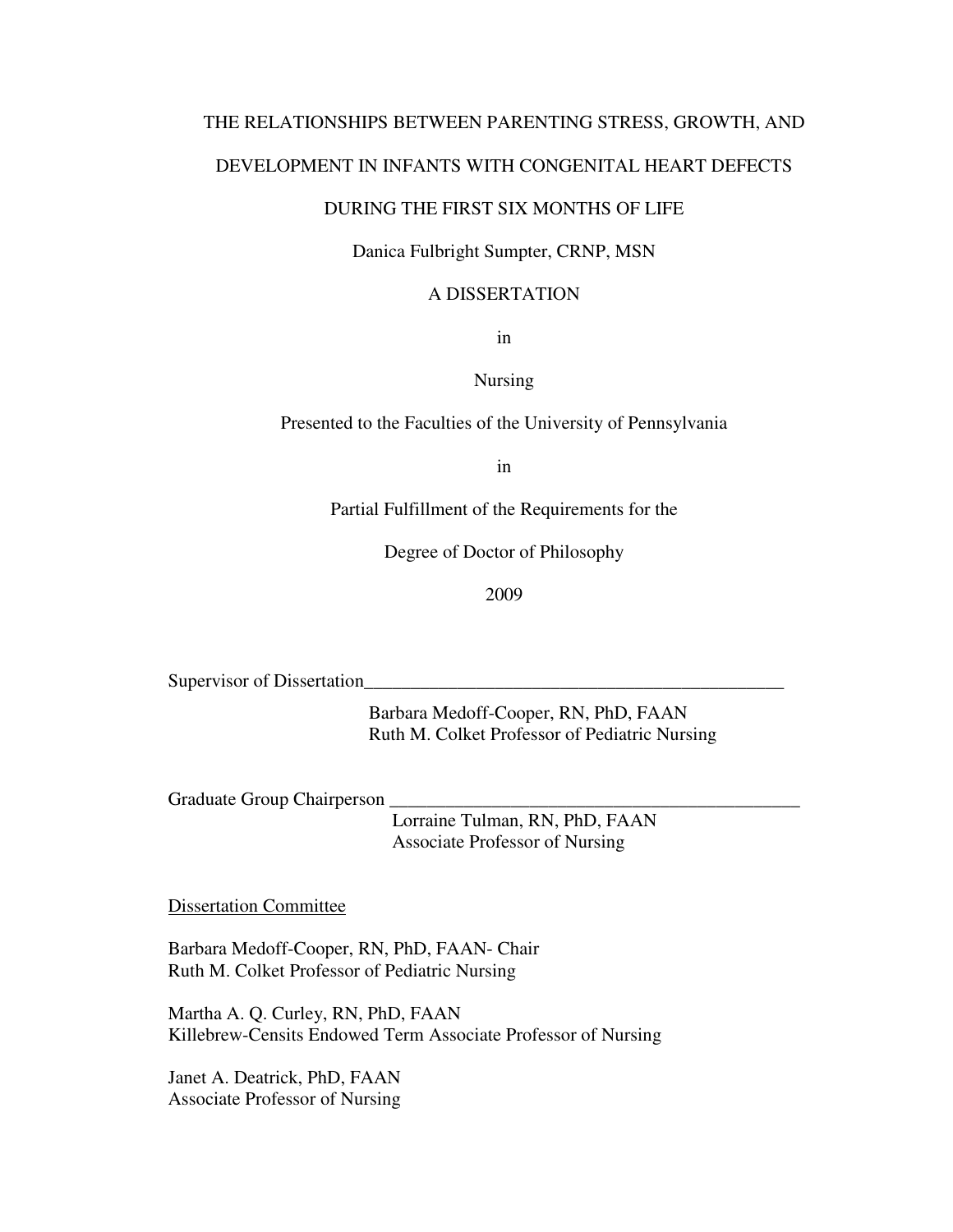## THE RELATIONSHIPS BETWEEN PARENTING STRESS, GROWTH, AND DEVELOPMENT IN INFANTS WITH CONGENITAL HEART DEFECTS DURING THE FIRST SIX MONTHS OF LIFE COPYRIGHT 2009

Danica Fulbright Sumpter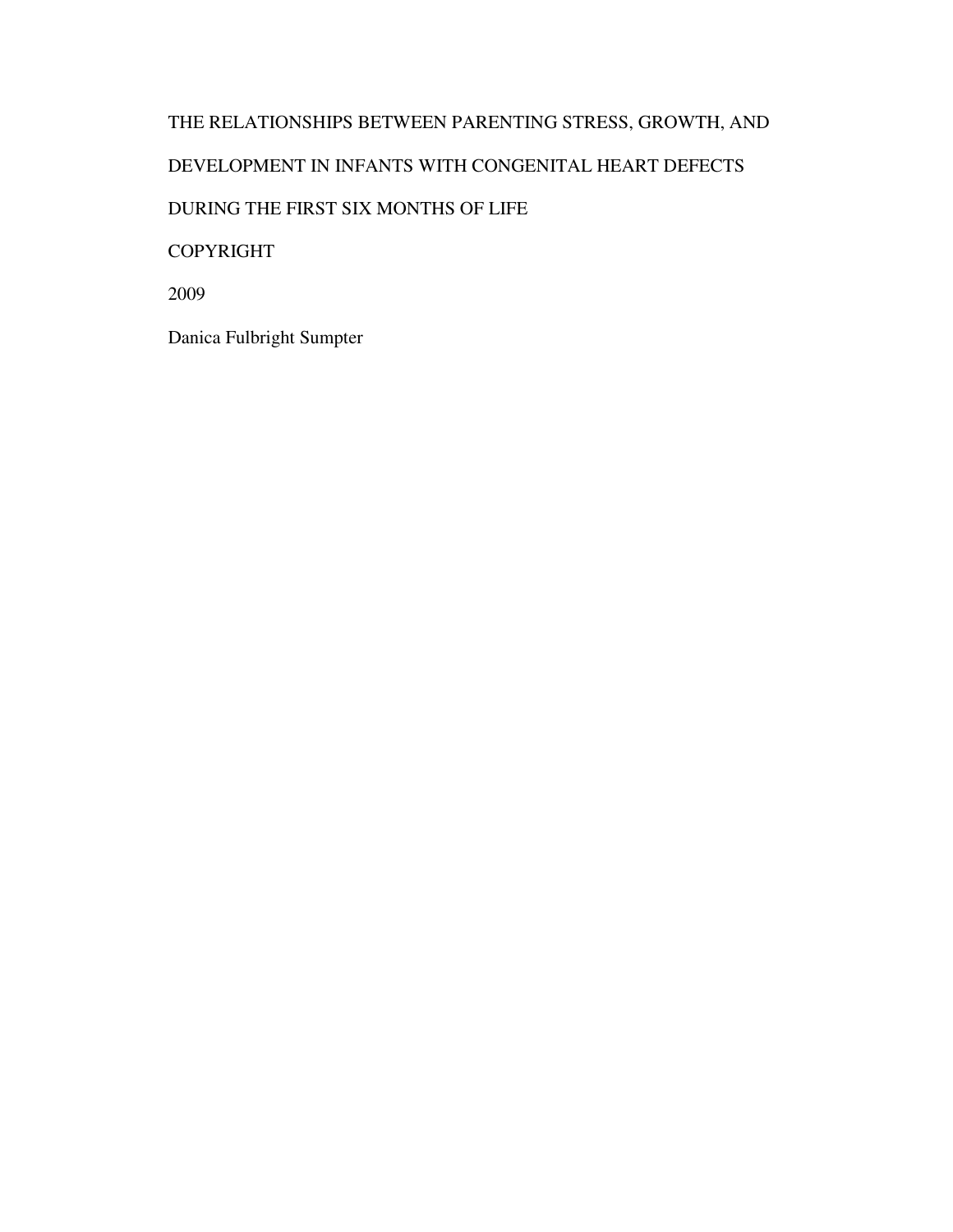### Dedication

To Brock, for lovingly teaching me more about parenting than any dissertation ever could. It is such a joy to be your mommy.

To Ben, for being such a patient and supportive husband during this entire process and filling in the mommy gaps when I couldn't.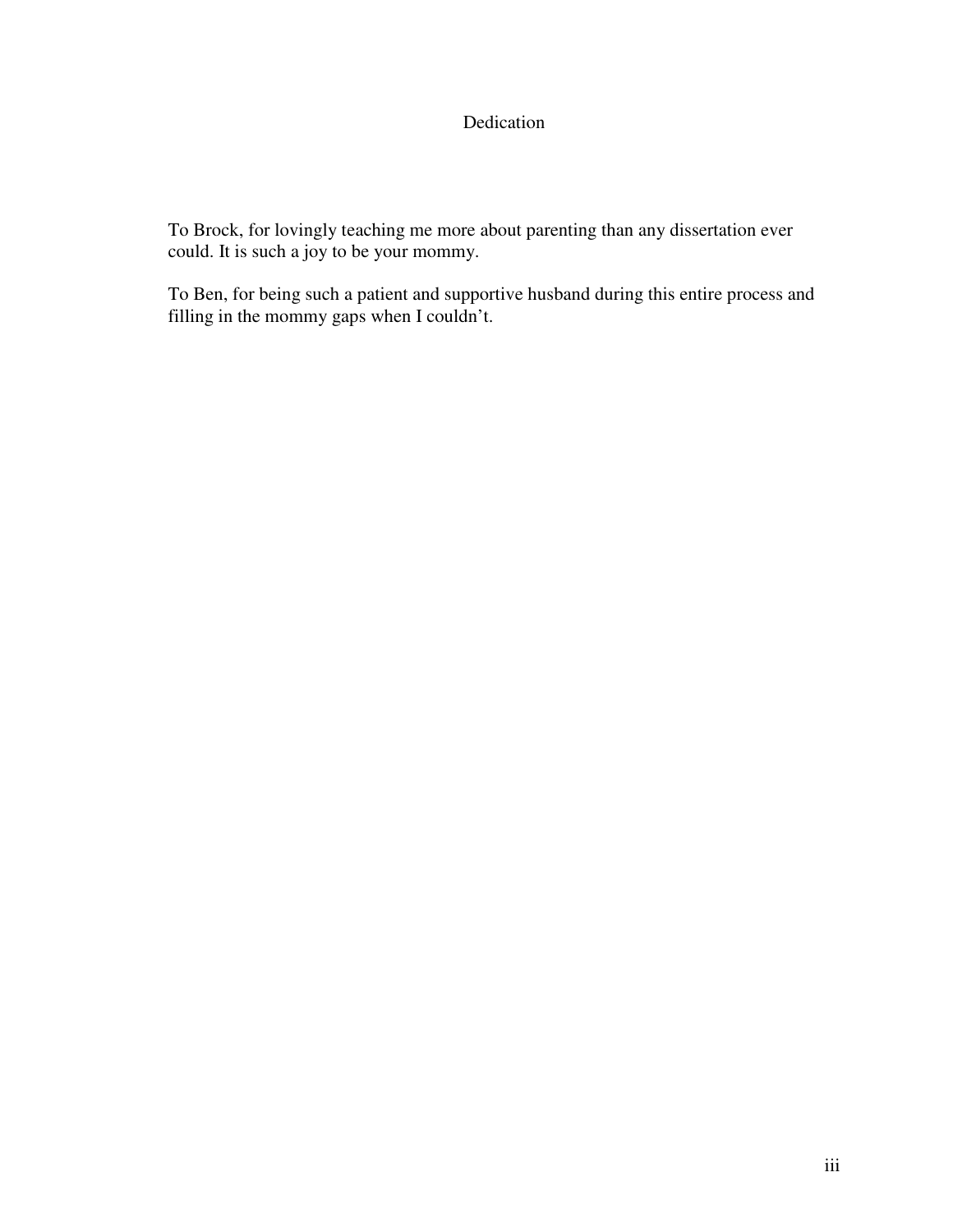Acknowledgements:

I must first and foremost give all credit and honor to God because without Him none of this would have even been possible.

"In all thy ways acknowledge him, and he will direct your paths." (Proverbs 3:6)

Many thanks to my parents, Jesse and Sharon Jackson who served as constant sources of support in more ways than one, especially during the 'home stretch'.

Words can't express my gratitude to Alexandra Hanlon, my ultimate statistics resource. Your gentle teaching and guidance helped get me through. I couldn't have done this without you. Thanks for all my "distance learning" courses.

### To my committee:

 To Barb, my chair- I can't thank you enough for allowing me the opportunity to work with the Feeding Study over the past 5+ years. I have learned so much about the ins and outs of the research process; thank you for providing a classroom without doors. Thank you for your selfless sharing of your data and your resources. You've taught me so much about how to be a mentor.

 To Janet- It seems like just yesterday I was taking "Medically Fragile Child" and getting my MSN. You've been a constant source of support from day one and you're always ready to lend a listening ear. I enjoyed studying under you during my years as a T-32 fellow in the Center for Health Disparities and I will truly miss that scholarly exchange and your smiling face.

 To Martha- You came on board late but boy did you make a splash! Thank you so much for being willing to join my committee. Your insightful and meaningful critique of my work have helped shaped this dissertation in ways I can't even begin to put into words. Thank you for the "kick in tha pants" I needed at times and also for the gentle "hand-holding" to walk me through the sticky parts. Thank you for being you!!!

To my cohort, to my sista circle, and to my fellow new mommies…this journey would not have been as rich and fulfilling were you all not a part of it. As iron sharpens iron, so we have sharpened each other on this fantastic voyage.

And last but definitely not least, I must acknowledge all the families who participated in the CHD Feeding Study…for your tireless urine collection and diet record keeping. To see all you guys go through and still give of your time and energy for the cause of science…it was truly inspiring and reinforced why we as nurses do what we do.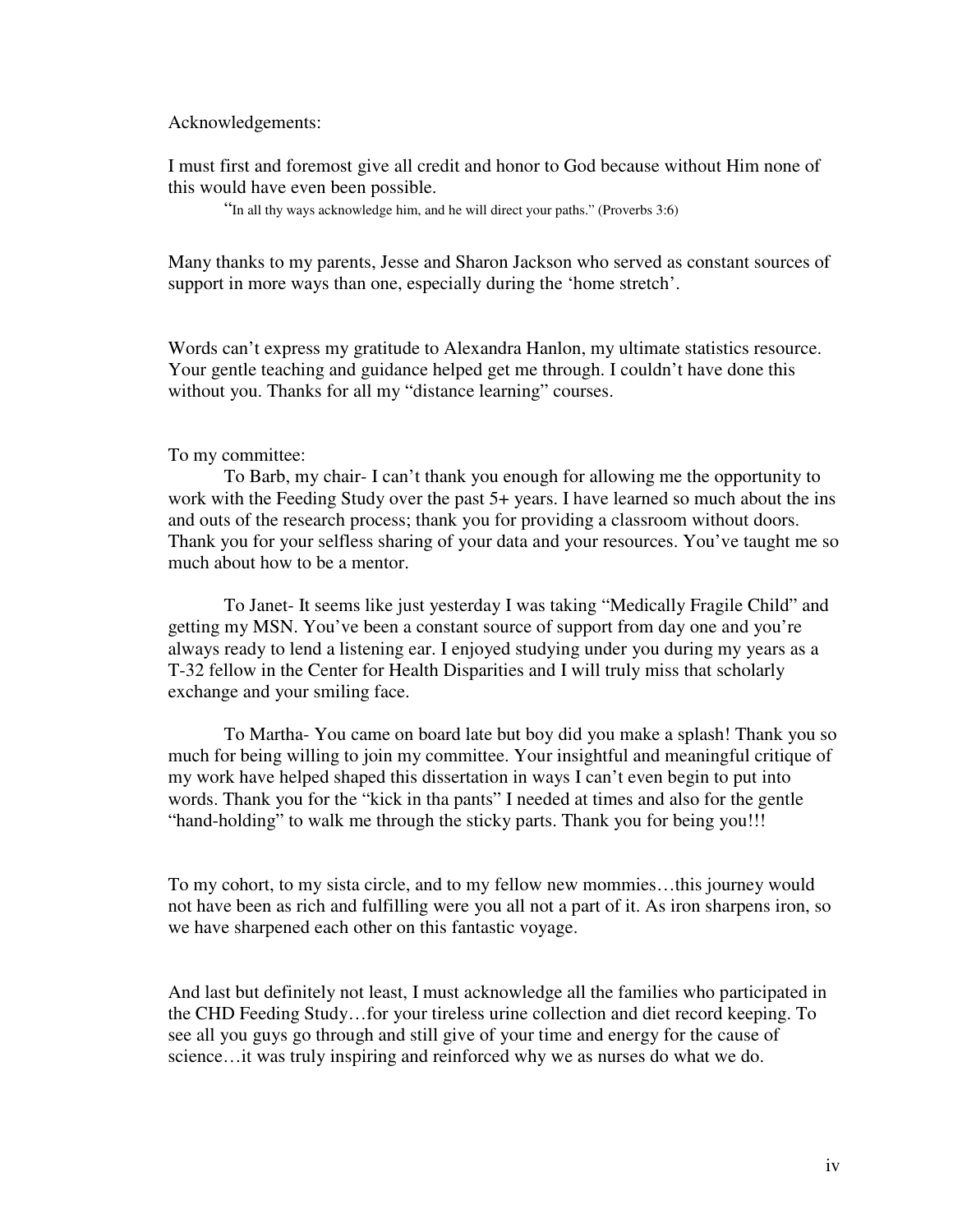# THE RELATIONSHIPS BETWEEN PARENTING STRESS, GROWTH, AND DEVELOPMENT IN INFANTS WITH CONGENITAL HEART DEFECTS DURING THE FIRST SIX MONTHS OF LIFE Danica Fulbright Sumpter, CRNP, MSN

Barbara Medoff-Cooper, RN, PhD, FAAN

The stress experienced by parents at the time of diagnosis and hospitalization for their infant's congenital heart defect (CHD) is well recognized by healthcare professionals. Increased parenting stress has been negatively correlated with development in low birthweight infants. The primary purpose of this study was to explore the parenting stress as experienced by parents of infants with CHD during their first six months of life. In addition, the relationship between parenting stress and the growth and development of infants with CHD was explored. Due to the transactional nature of mother-infant interaction, both directions of this relationship were examined, the factors of parenting stress predictive of growth and development and the factors of growth and development predictive of parenting stress. The change in stress over time was also evaluated. From a larger parent study examining feeding and energy balance in infants with CHD during their first year of life, 60 mother-infant dyads with complete data were selected. Thirty-five of these infants had a CHD (11 with single ventricle [SV] physiology) and 25 were healthy controls. Mothers completed infant temperament questionnaires and the Parenting Stress Index at 3 and 6 months, growth was also measured at these time points, and development was measured at 6 months utilizing the Bayley Scales of Infant Development-II. There were marked differences between

v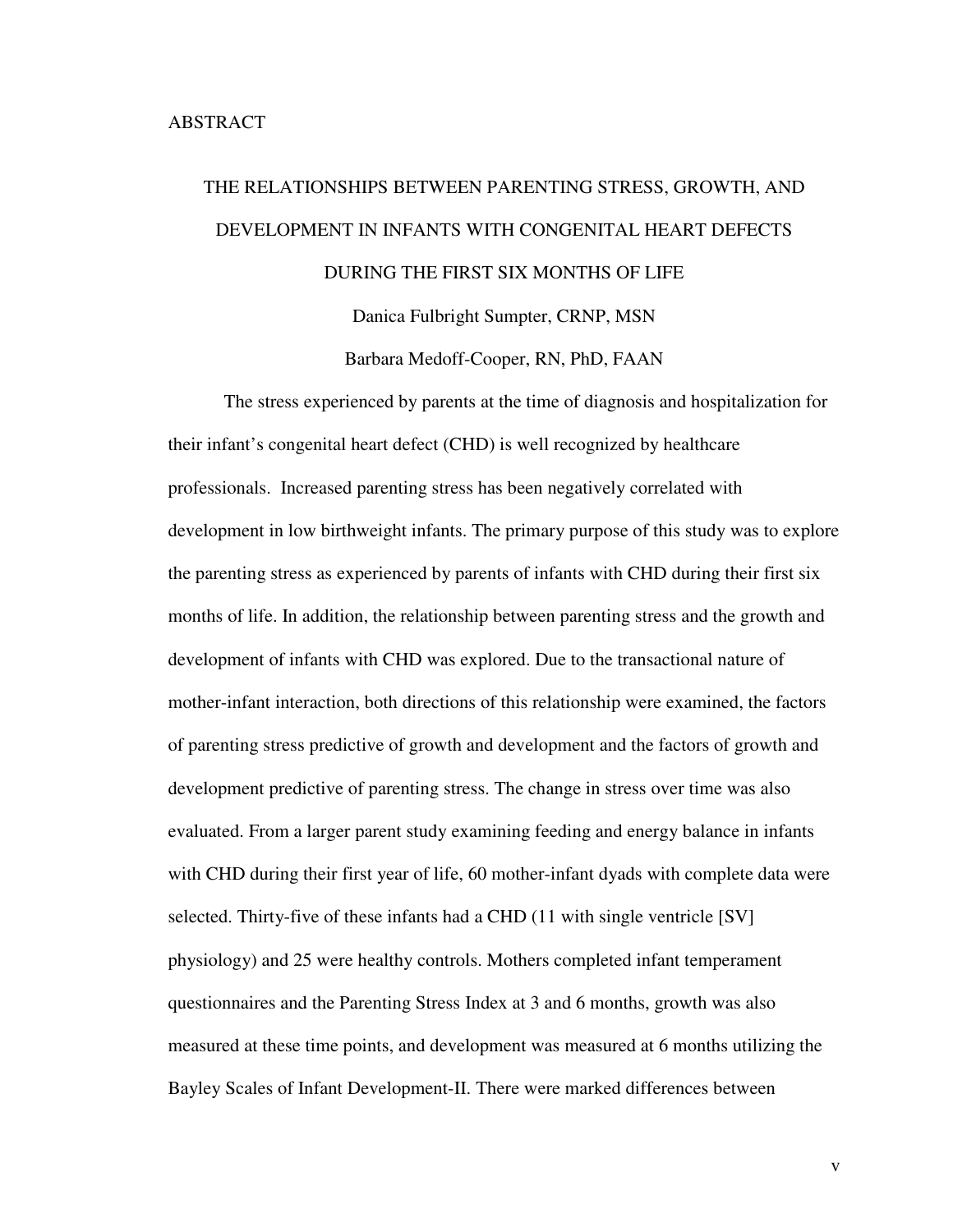subjects and controls; however, infants with SV physiology were found to bear an unequal share of adverse outcomes for infant temperament, parenting stress, and growth. Parenting stress correlated with and predicted growth and development. Growth and development however, did not predict parenting stress. It was predicted by temperament characteristics that comprise the "difficult" child constellation. Parenting stress decreased over time for all three groups. These original findings support the incorporation of parenting stress as a psychosocial variable in the exploration of biological phenomena such as infant growth and development. The importance of anticipatory guidance for parents of infants with SV physiology is stressed as well as the continued investigation of dyads to determine if the reported relationships in the first 6 months existed throughout the first year of life.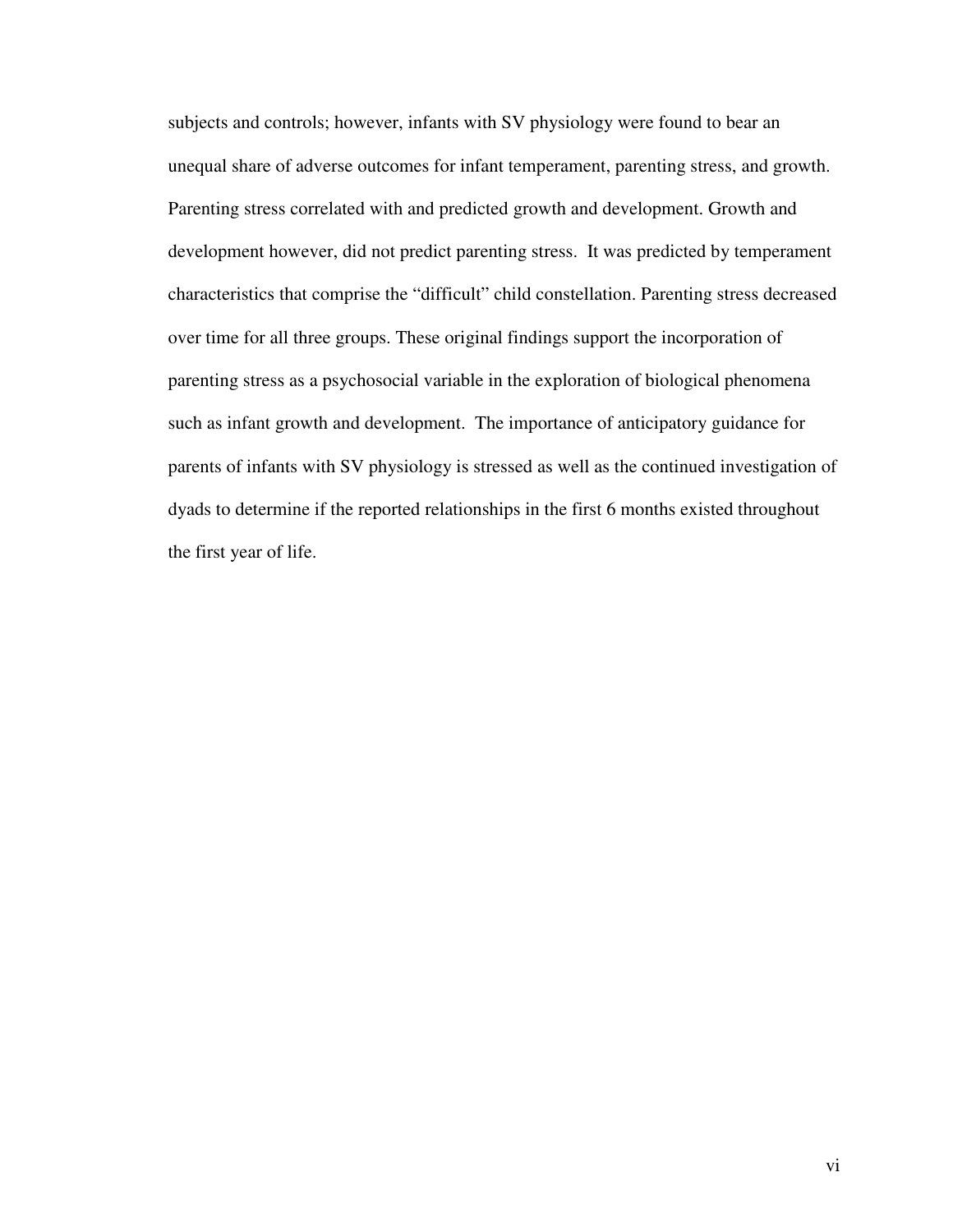### Table of Contents

| Chapter 1: The Problem              |
|-------------------------------------|
|                                     |
|                                     |
|                                     |
| Chapter 2: Review of the Literature |
|                                     |
|                                     |
|                                     |
|                                     |
|                                     |
|                                     |
|                                     |
| Chapter 3: Methods                  |
|                                     |
|                                     |
|                                     |
|                                     |
|                                     |
|                                     |
|                                     |
|                                     |
|                                     |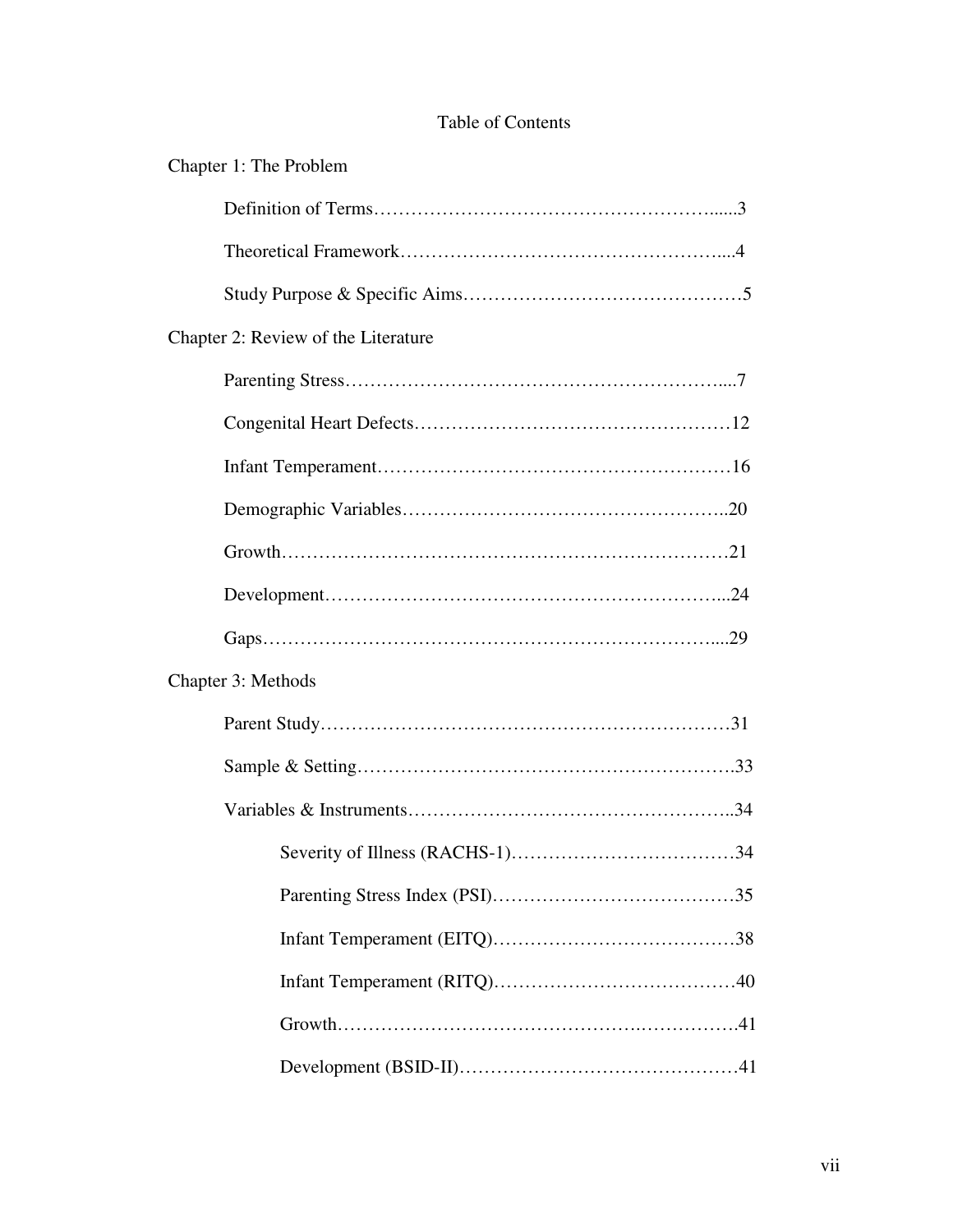| <b>Chapter 4: Results</b>  |
|----------------------------|
|                            |
|                            |
|                            |
|                            |
|                            |
| <b>Additional Analysis</b> |
|                            |
|                            |
| Chapter 5: Discussion      |
|                            |
|                            |
|                            |
|                            |
|                            |
| Implications               |
|                            |
|                            |
|                            |

Appendices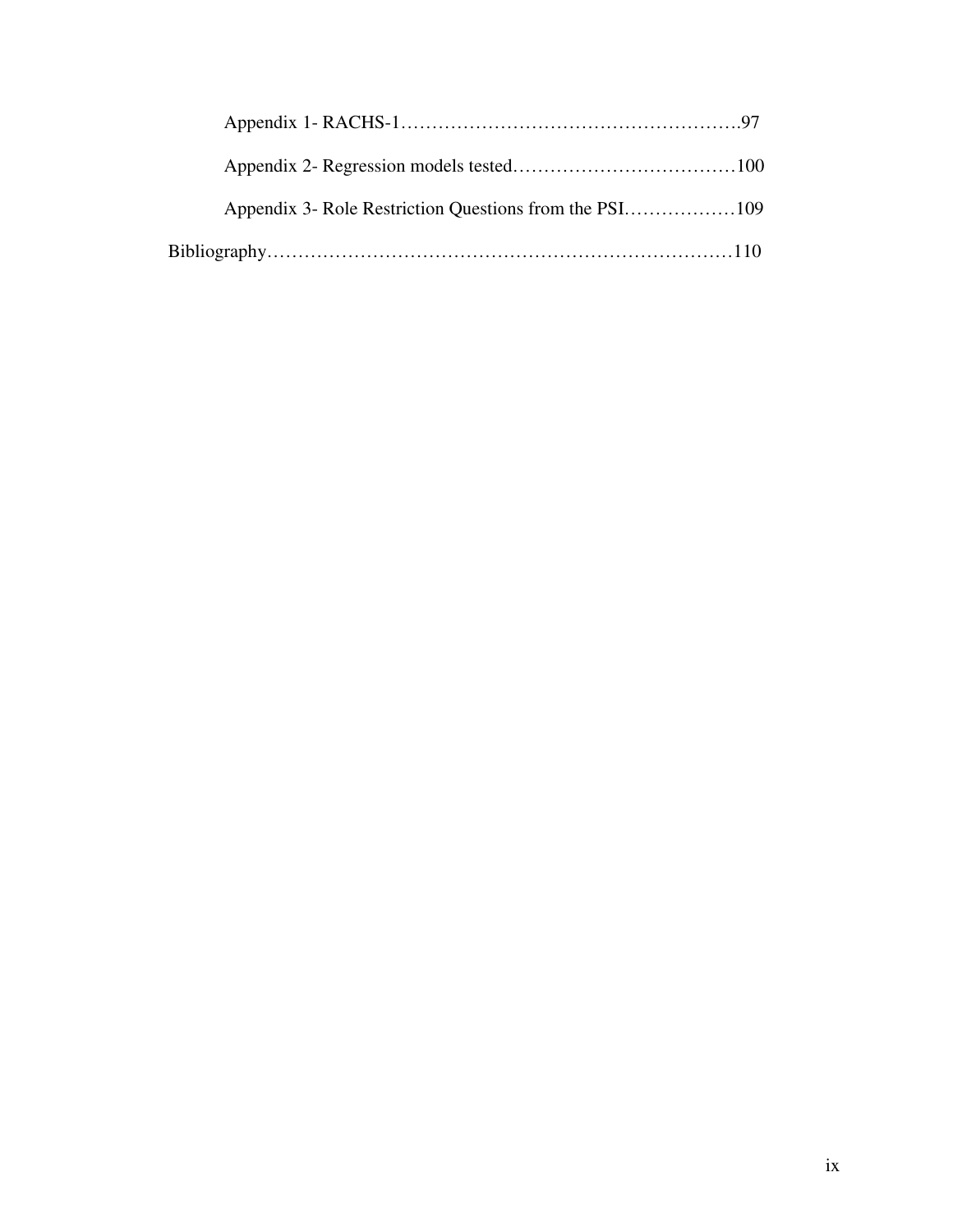## List of Tables

| Table 3Descriptive Statistics for 3 month Temperament56                  |  |
|--------------------------------------------------------------------------|--|
| Table 3aInfants who met "difficult child" criteria at 3 months56         |  |
| Table 4 Descriptive Statistics for 6 month Temperament57                 |  |
| Table 4aInfants who met "difficult child" criteria at 6 months57         |  |
| Table 5 Descriptive Statistics for Parenting Stress at 3 & 6 months61-62 |  |
|                                                                          |  |
|                                                                          |  |
|                                                                          |  |
|                                                                          |  |
|                                                                          |  |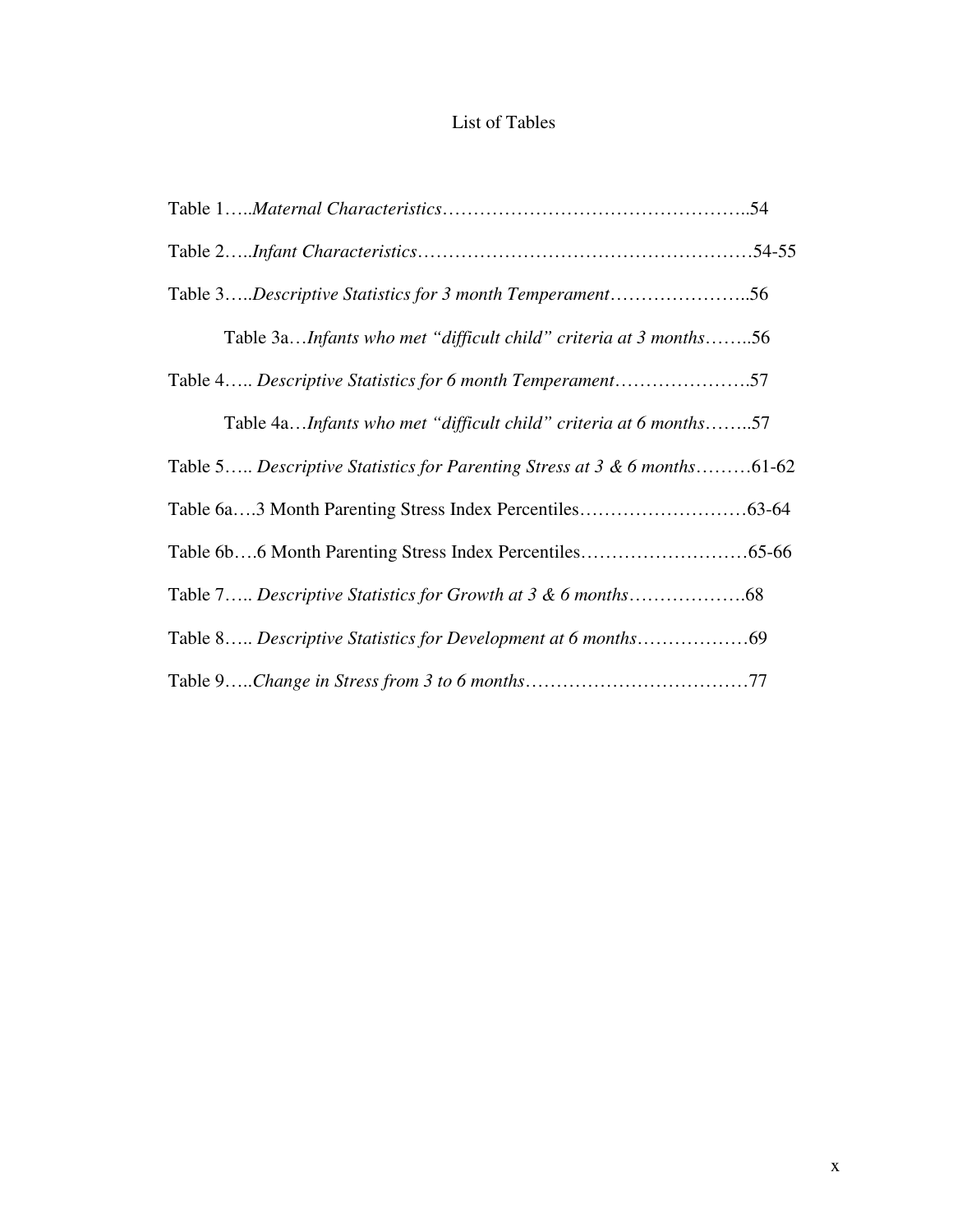### Chapter 1: THE PROBLEM

### Introduction

Becoming a parent, one of the most powerful of the human experiences, is often accompanied with feelings of celebration and relief, but it can also be a time of anxiety, and stress (Lawoko & Soares, 2002). The term "parenting" is derived from the Latin root *pario*, meaning life-giver, and encompasses much more than just the caregiving activities parents perform (Scher & Sharabany, 2005). Parenting frequently involves pleasure and joy and provides individuals with a sense of competence, but at times parenting can be confusing, frustrating, irritating, and stressful-even with a "healthy" child (Scher  $\&$ Sharabany, 2005). One can only imagine the increase in stress that takes place when the hopes and dreams of the "perfect" pregnancy, labor, and delivery are shattered with the revelation of a congenital heart defect (CHD), and the grieving process that ensues as parents cope with the challenges of having an infant with CHD.

### Statement of the Problem

Parental stress, or the stress produced by parenting, arises from different sources such as the severity of the infant's illness, the infant's temperament, various sociodemographic factors, and delays in physical growth and cognitive development. The stress experienced by parents at the time of their infant's CHD diagnosis and/or hospitalization is well recognized by healthcare professionals (Svavarsdottir  $\&$ McCubbin, 1996; Goldberg et al, 1997; Visconti, 2002). The birth of a healthy infant is stressful in and of itself (Willinger, 2005). Adding to the uncertainty of a potentially lifethreatening diagnosis of CHD, there are often imperative decisions to be made about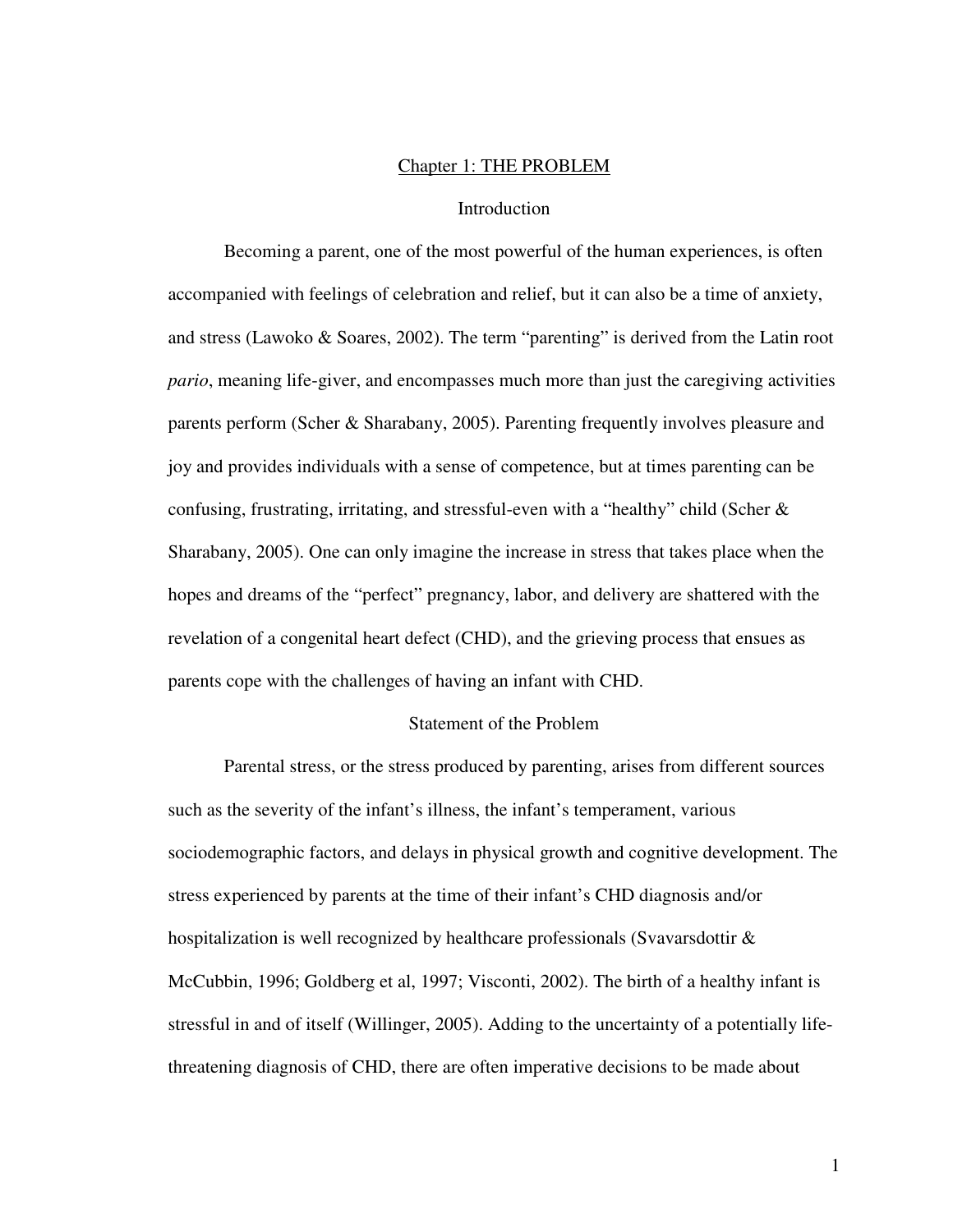open heart surgery within the first months of life, along with the grief experienced from losing their (concept of a) "perfect" infant, and it is clear why parents of infants with CHD report heightened levels of stress compared to parents of healthy infants (Miles & Clark, 1999; Visconti et al, 2002). This stress is compounded by the intensive care environment, the complexity of caring for these infants, and lastly, the infant him/herself (i.e. severity of the infant's CHD and infant temperament).

The intensive care environment is fraught with stress-inducing sights and sounds and multiple factors decreasing parents' ability to "parent" (e.g. comfort/hold a crying infant), but the most obvious factor influencing parenting stress during hospitalization involves the infant him/herself (Dudek-Shriber, 2004). The appearance of the infant and the inability to establish and maintain typical parent-child interactions adds to the stress these parents may be experiencing. In addition, the possibility of transport that separates infants from parents and/or the need for surgery within the first few days of life can compound the situation. Unfortunately, this stress is not confined to the inpatient facility. The physical condition of the infant, such as severity of the CHD and other comorbidities and syndromes often necessitate complex caregiving after discharge, which can cause the stress these parents experience to persist and increase even after discharge from the hospital. Parenting a chronically ill child creates increased levels of stress in families who possess access to medical, social, and financial resources; understandably, families without access or with limited access to these types of supports have additional challenges and subsequent increased levels of stress (Browne & Talmni, 2005).

Not only does the physical condition and appearance of the infant impact stress, but the behavioral style or specifically the infant's temperament can contribute to parenting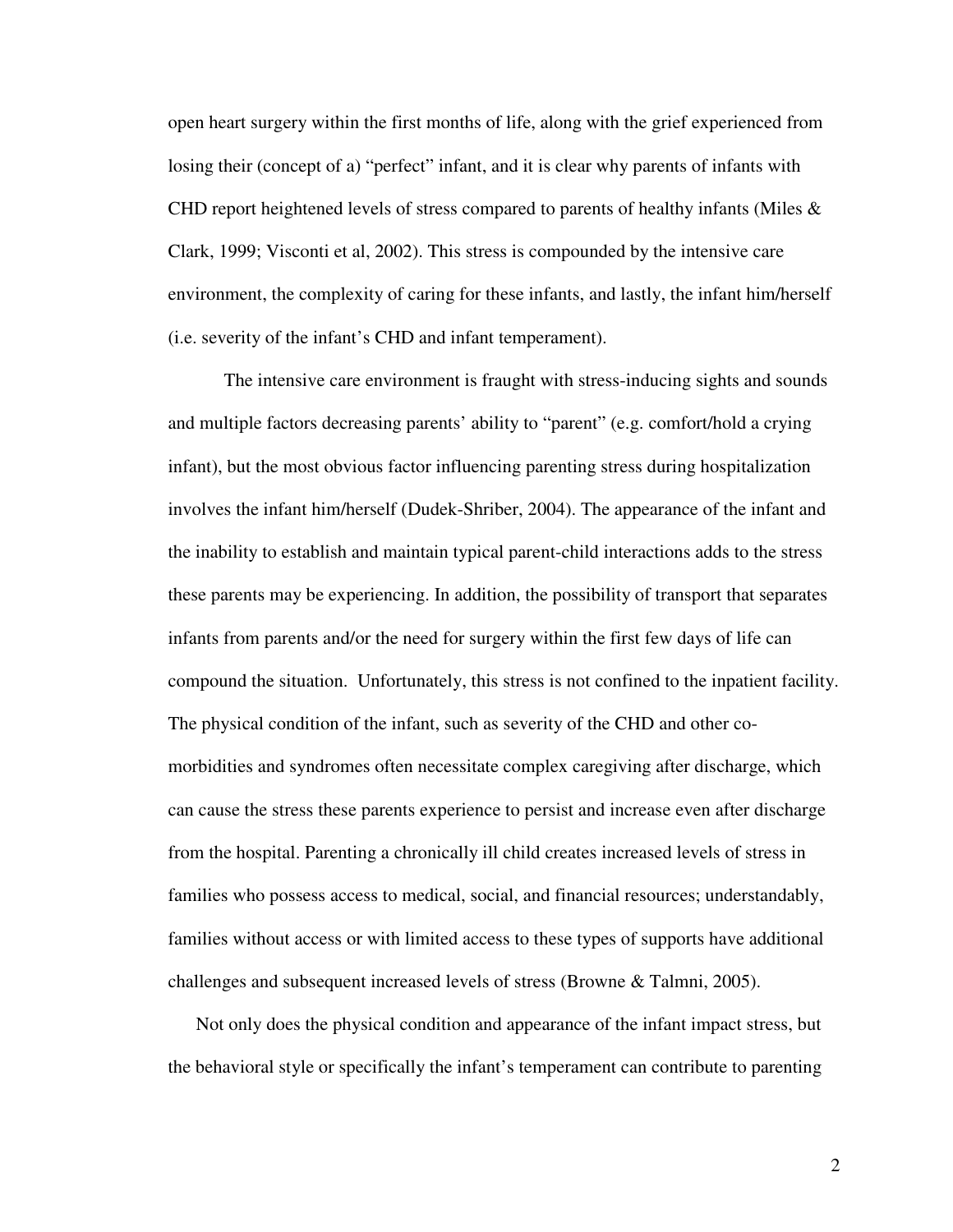stress as well. Infants with "difficult" temperament characteristics have been found to present a greater challenge for parents (Secco & Moffatt, 2003). Parental distress significantly increases the likelihood of an infant being perceived as difficult (Mäntymaa, Mirjami et al, 2006; Sheinkopf, 2006), and this type of temperament also contributes negatively to parenting competence and increases parenting stress (Secco & Moffatt, 2003; Gutteling 2005). This provides support for a cyclical or bi-directional relationship between infant characteristics (e.g. illness and temperament) and parenting stress.

### Definition of Terms

*Parenting stress* or the stress generated by parenting is conceptualized by Richard Abidin, author of the Parenting Stress Index (PSI), as being comprised of salient parental characteristics, child characteristics, and situational variables directly related to the parental role (Abidin, 1995). His model postulates that the stressors a parent experiences related to the role of being a parent will influence parenting behavior, which can in turn have an impact on the psychosocial adaptation of the child.

*Parent characteristics* include maternal education, and whether or not the CHD was diagnosed pre- or postnatally. *Infant characteristics* include severity of illness, which captures the complexity of an infant's heart defect and resulting surgical repair. This variable is operationalized using the Risk Adjustment in Congenital Heart Surgery-1 (RACHS-1) scoring system which uses surgical procedures as the primary proxy for inhospital mortality risk. Other infant variables include gestational age, birthweight, gender, race/ethnicity, and infant temperament. Infant temperament is the inborn behavioral style of every infant. It is measured by the Early Infant Temperament Questionnaire (EITQ) as well as the Infant Temperament Questionnaire (ITQ). These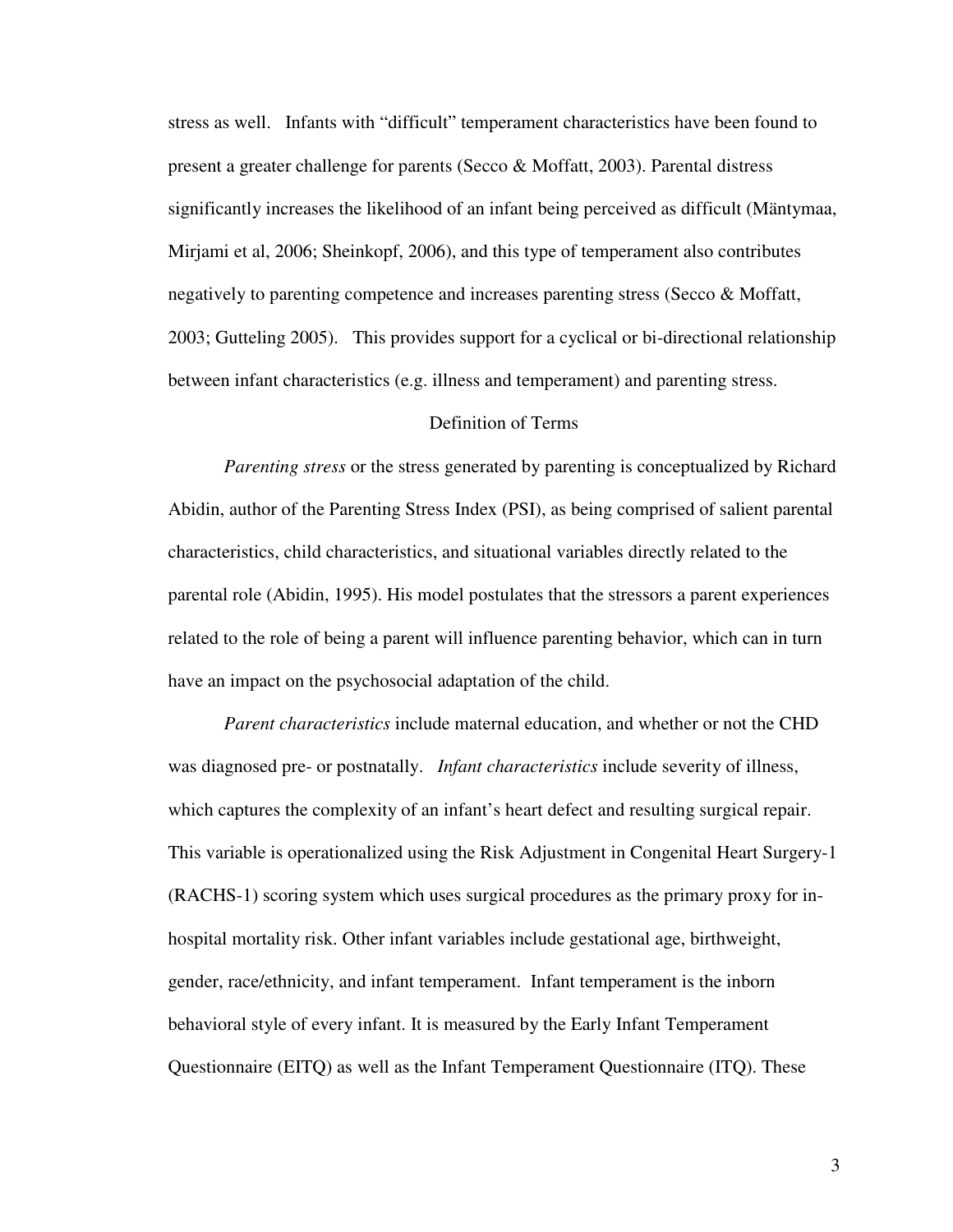instruments measure nine temperament characteristics and based on objective and subjective parental ratings infants are classified as "easy", "slow to warm up", or "difficult". The "difficult" temperament constellation is directly associated with increased parenting stress.

*Growth* as defined in this study is physical growth operationalized using the anthropometric measurements of weight, length, and head circumference.

*Development* is defined as the process of cognitive maturation and is measured by the Bayley Scales of Infant Development- II. This study specifically examines the Mental Development Index (MDI) and the Psychomotor Development Index (PDI).



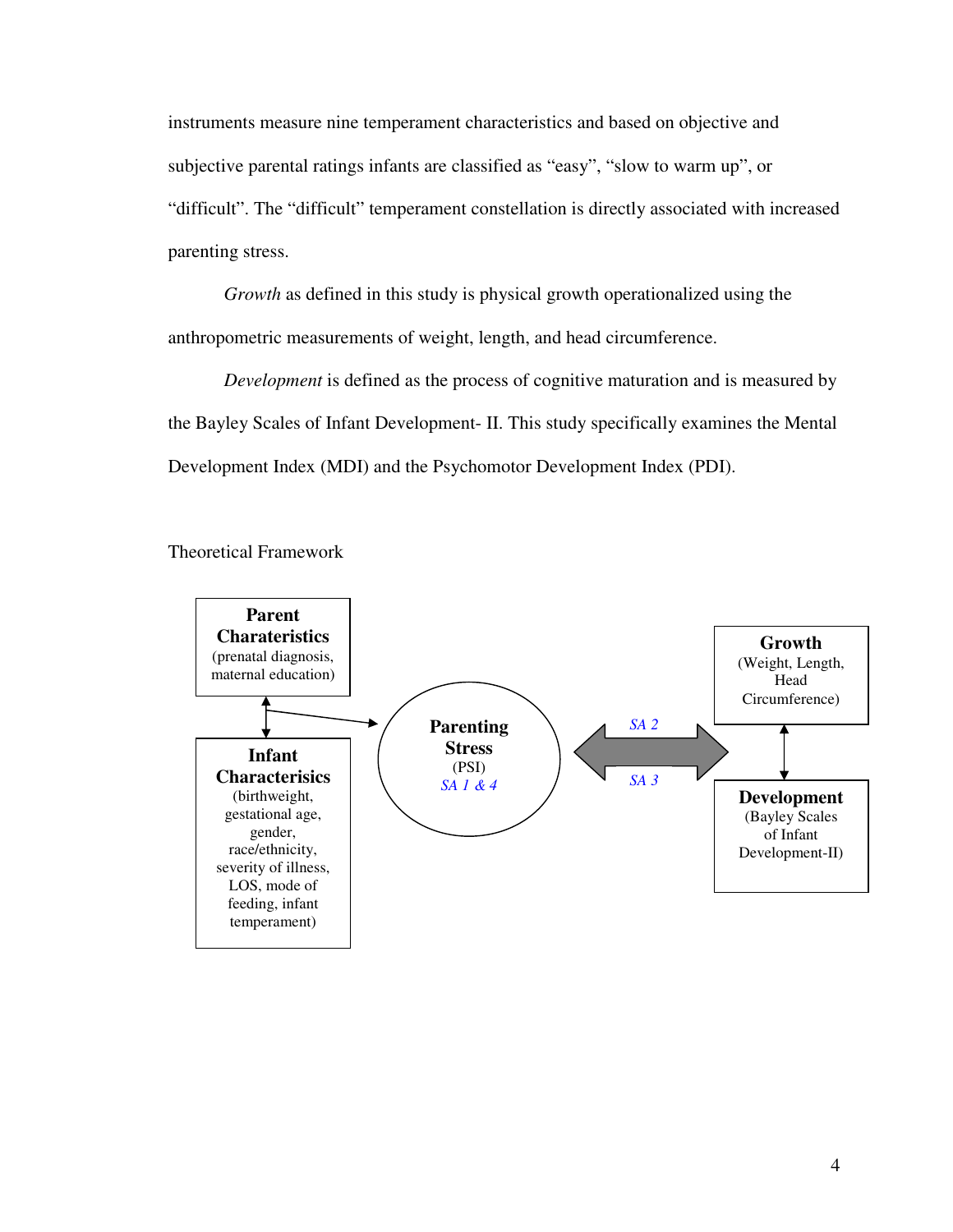Study Purpose & Specific Aims

The purpose of this study is to explore the parenting stress as experienced by parents of infants with CHD during the first six months of life and the relationship between this stress and the growth and development of these infants. This will be achieved by addressing four specific aims:

- 1.) Describe the parenting stress experienced by parents of infants with CHD at three and six months of life
- 2.) Examine factors of parenting stress which are associated with and predict growth and development
- 3.) Examine factors of growth and development which are associated with and predict parenting stress
- 4.) Identify the changes in parenting stress over the course of the first six months of life

### Significance

 Stress is a major concern for families of infants with CHD and may have implications for the physical growth and cognitive development of these infants. Increased parenting stress has been negatively correlated with development in low birth weight infants (Robson, 1997), but it is not known what effects parenting stress has on growth or development in infants with CHD. The proposed study will provide an understanding of parenting stress and how it relates to and effects the physical growth and cognitive development of infants with CHD. Parenting stress is a mutable variable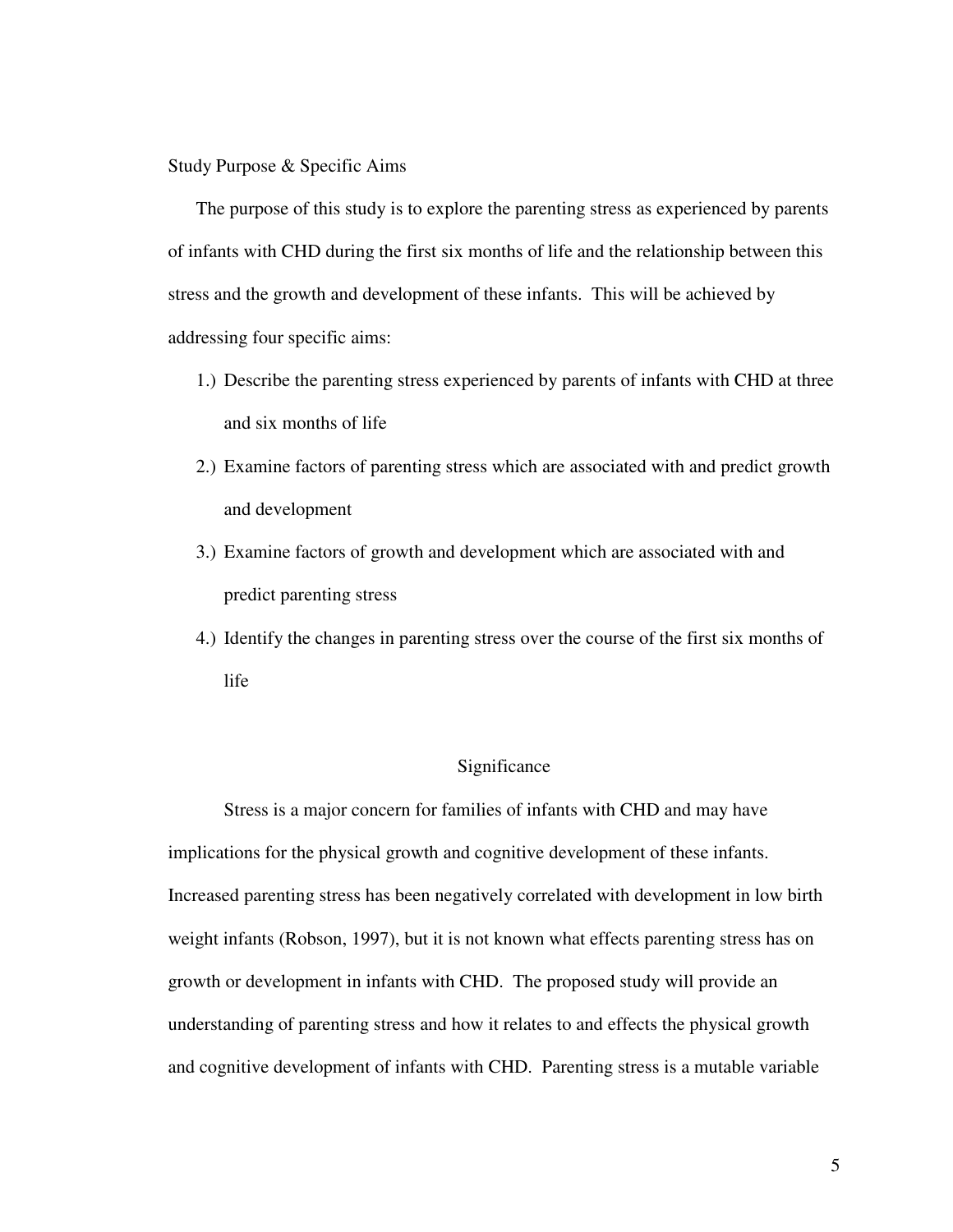and one amenable to interventions with parents as well as healthcare providers to reduce stress levels and improve parenting and coping skills. This study will provide valuable foundational information in this developing area of research.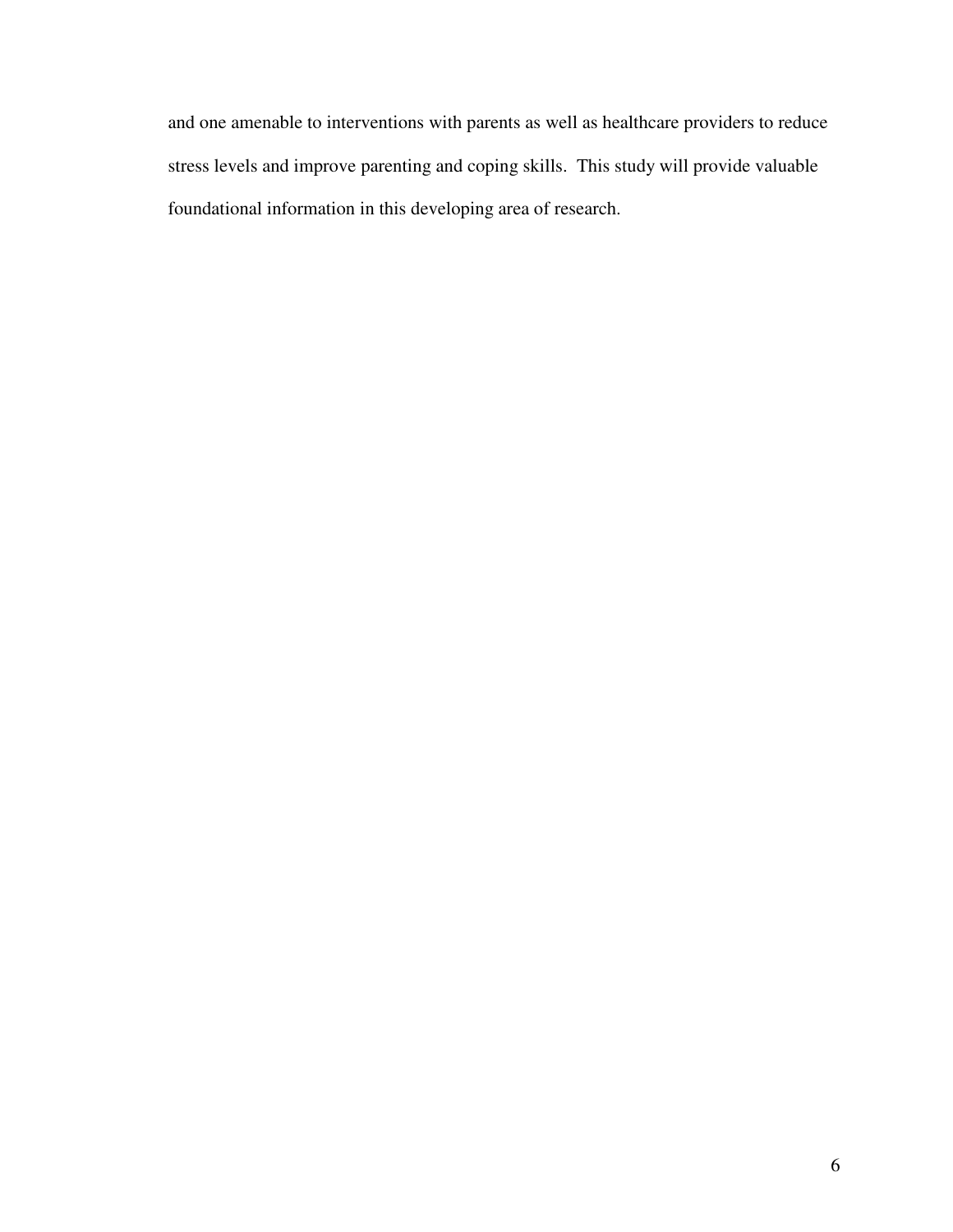#### Chapter 2: BACKGROUND LITERATURE

### Parenting stress

The stress experienced by parents at the time of their infant's congenital heart defect (CHD) diagnosis or hospitalization is well recognized by healthcare professionals (Svavarsdottir & McCubbin, 1996; Goldberg et al, 1997; Visconti et al, 2002). Numerous factors influence a person's ability to parent a child with CHD and other chronic illnesses. The health status of a child is one of many factors that can contribute to the parental stress which may in turn influence the quality of child rearing (Carey, Nicholson, Fox, 2002). The presence of a chronic illness may create an even more challenging future than parents anticipated and how they respond can affect both the short and long term developmental outcomes for their children (Carey, Nicholson, Fox, 2002).

Parents of infants with CHD have identified psychological stress as one of their most significant problems, (Green, 2004) and during the infant's first year of life, feeding has long been one of the most stressful situations for these families (D'Antonio, 1979). In a survey of caregiving tasks by Svavarsdottir and McCubbin (1996), feeding proved to be the most time consuming and third most difficult task for mothers (behind providing emotional support for spouse/partner and managing discipline and behavior problems such as crying and irritability). This is possibly due to the shortness of breath, cyanosis, the mother's insecurity in reading the infant's cues that can occur during feeding, or her lack of information on how to handle the infant during feeding (Svavarsdottir & McCubbin, 1996). Lobo found that infants with CHD responded less to their mothers during feeding than healthy infants and their mothers provided less social/emotional, growth fostering opportunities for their infants during feeding (Lobo, 1992). This meant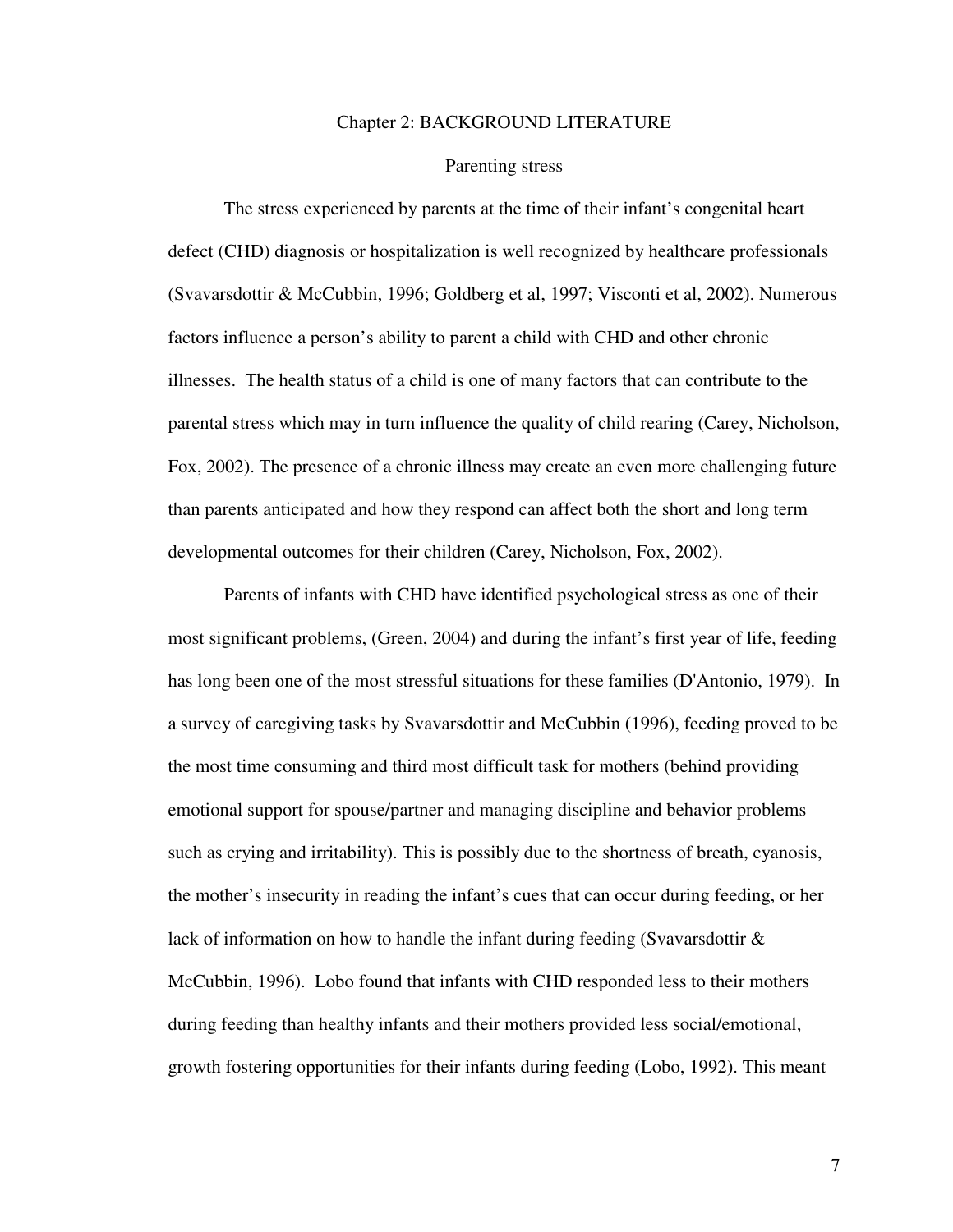that mothers of infants with CHD were less apt to smile, make eye contact, touch, hum, or sing during feeding than mothers of control infants. Lobo gives two possible explanations for this. It could be that infants with CHD present behaviors at birth that disrupt the feeding or it may be that the infant develops behaviors difficult for the mother to interpret over time. The anxiety a mother experiences due to the knowledge that her infant could choke and/or die during a feeding leads her to feed differently, or it might be that the mother has noticed when she performs the social/emotional growth fostering activities the infant eats less (Lobo, 1992). If the infants with CHD have learned to moderate the amount of stimulation they absorb from the environment during feeding, they may appear less responsive to the caregiver which may in turn frustrate the caregiver and lead him/her to be less responsive to the infant as well (Lobo, 1992).

Feeding is much more than just a means of obtaining nutrients. It is an activity with many social and cultural implications (Imms, 2001). Oral infant feeding is also one of the expectations of a "normal" infant, and when an infant with CHD feeds by mouth successfully, this can have a normalizing effect for parents. The feeding problems that can occur in this population include a dyscoordination of sucking, swallowing, and breathing; inefficient and weak suck; emesis and gastro-esophageal reflux (Pillo-Blocka, Adatia, Sharieff, McCrindle, & Zlotkin, 2004; Steltzer et al., 2005).

Intimately related to the feeding issue is the concern over physical growth. Infants needing multiple surgeries often need to gain a specific amount of weight before the surgery can be performed. This can cause an additional stressor as the healthcare team works along with parents to increase caloric intake and minimize energy expenditure. Weight gain is also an important signal to parents that their infant is growing and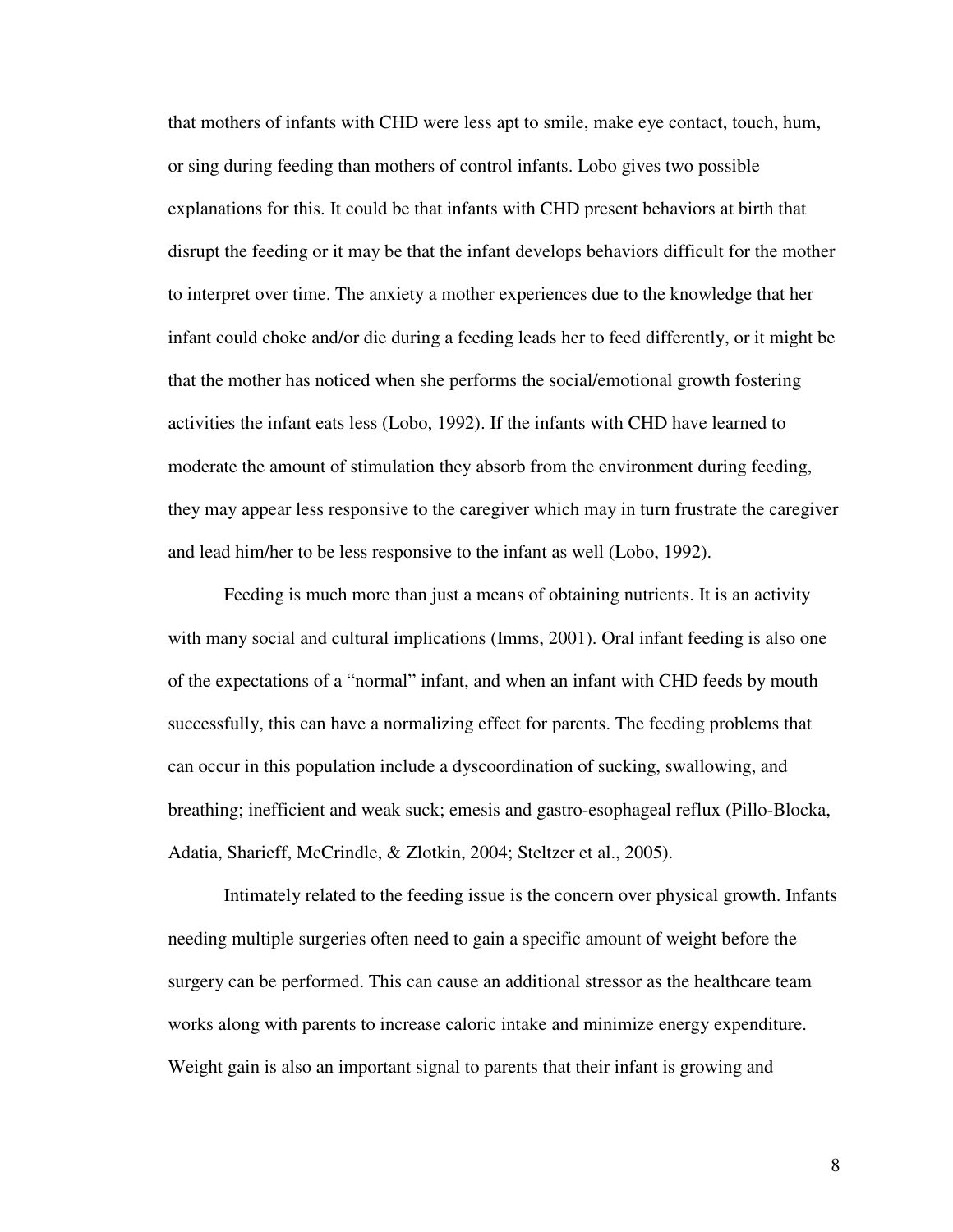developing "normally", and because growth is the single most important parameter in assessing the health status of an infant, it is equally important to health care providers as well (Lipman et al, 2004). When infants do not gain weight at age and gender appropriate rates, this can be disappointing and stressful to parents, especially when they are currently doing all that has been prescribed (e.g. increased caloric density feedings via nasogastric or gastronomy tubes, etc.). Despite the efforts to increase calories and decrease energy expenditure, as many as 50% of infants with CHD are malnourished and receive a diagnosis of failure to thrive (FTT) (Peterson & Wetzel, 2004; Avitzur et al., 2003). The malnutrition that occurs not only affects the physical growth of these infants, but their cognitive development as well, which can lead to another potential source of parenting stress (Chi-Wen Chen, Chung-Yi Li, & Jou-Kou Wang, 2004; Nydegger & Bines, 2006; Miles, Carter, Hennessey, Eberly, & Riddle, 1989).

Along with feeding and infant growth concerns, environmental factors associated with parenting stress include the hospital intensive care unit (ICU) environment (and subsequent alterations in the parent-infant relationship), available resources, and other life stresses. Though the cardiac ICU environment has not been examined to date, the pediatric and neonatal ICU environments serve as comparable comparisons. The most stressful aspects of the pediatric intensive care unit (PICU) experience (17% of these children had CHD) were found to be related to the child's behavior and emotions and regarding parental role alteration. The items from the Parental Stressor Scale: PICU (PSS: PICU) subscale, "Child's Behavior and Emotion", that were most stressful were, "seeing my child in pain", "seeing the child frightened and sad", and the "inability of the child to communicate with the parent" (Miles, Carter, Riddle, Hennessey, & Eberly,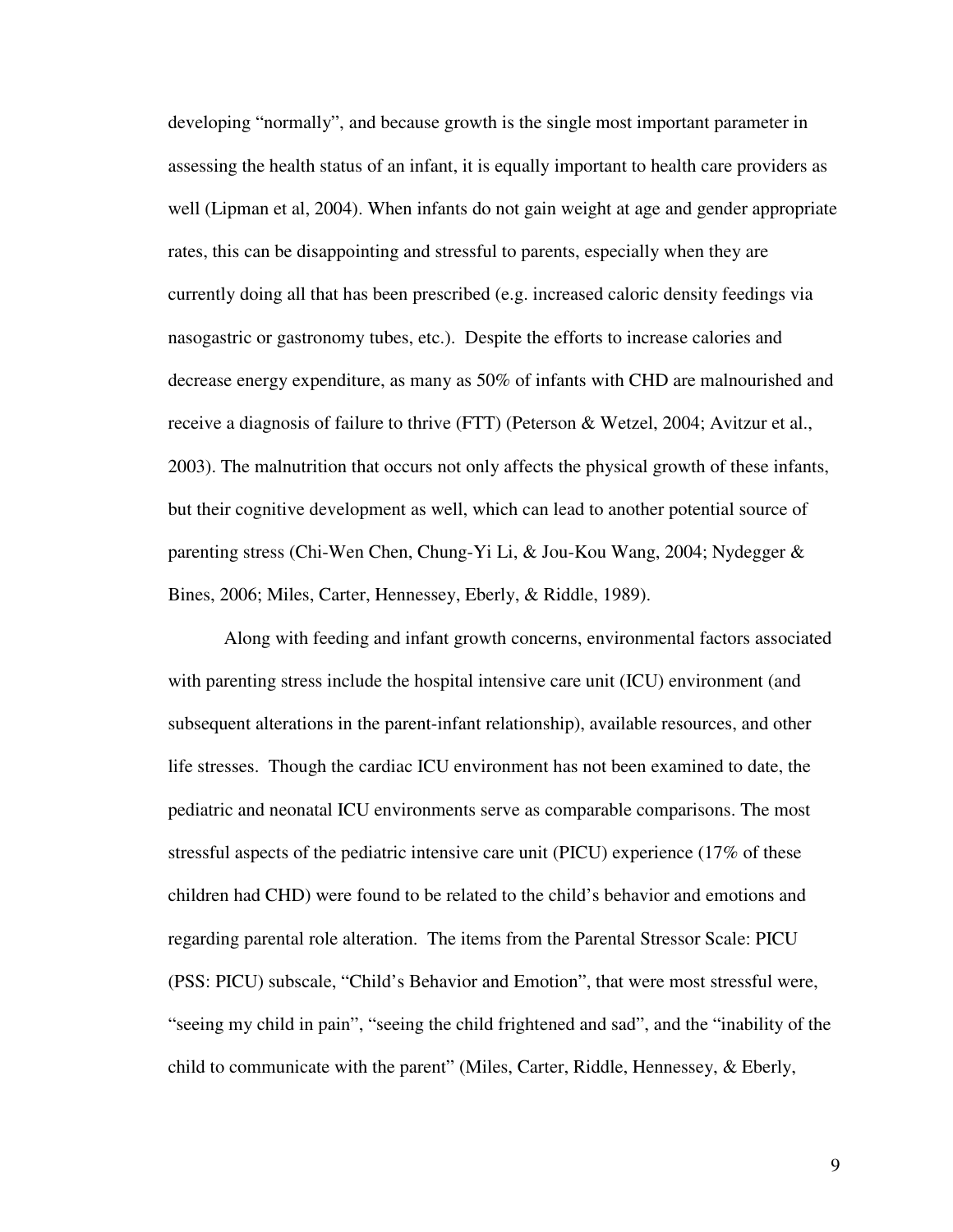1989). The items from the "Parent Role Alteration" dimension of the PSS: PICU with the highest stress scores were, "feeling unable to protect my child" and "not knowing how to best help my child". These findings suggest that alterations in the parent-child relationship may indeed be more stressful than the actual ICU environment itself, and these feelings of helplessness in the parental role are a great source of stress for parents and a potential area of intervention for nurses (Miles et al., 1989).

Specific sources of stress were examined in the neonatal intensive care unit (NICU) by using self-report measures of acute stress and parent perceptions of stress in the NICU. It was found that alteration of parent role, which included not being able to help, hold, or care for the infant, protect the infant from pain, or share the infant with other family members were the factors most strongly associated with symptoms of acute stress disorder (Shaw et al., 2006). Acute stress disorder (ASD) is the form of traumatic stress experienced in the first weeks after a traumatic event; it is considered to be a precursor to post-traumatic stress disorder (PTSD) (Shaw et al., 2006).

Though it is difficult to determine sequence and causality, families with more stress have also reported fewer resources (Visconti et al., 2002). In examining distress and hopelessness, it was found that variables such as employment status and financial situation explained more of the variance than did the disease process itself (CHD and other diseases) (Lawoko & Soares, 2002). Parental role strain has been shown to increase when there are two or more children in the home, parents are employed, in mothers (especially single mothers), and in lower income families (Vilhjalmsson  $\&$ Kristjansdottir, 2006). Because people do not live in silos, it is important to take these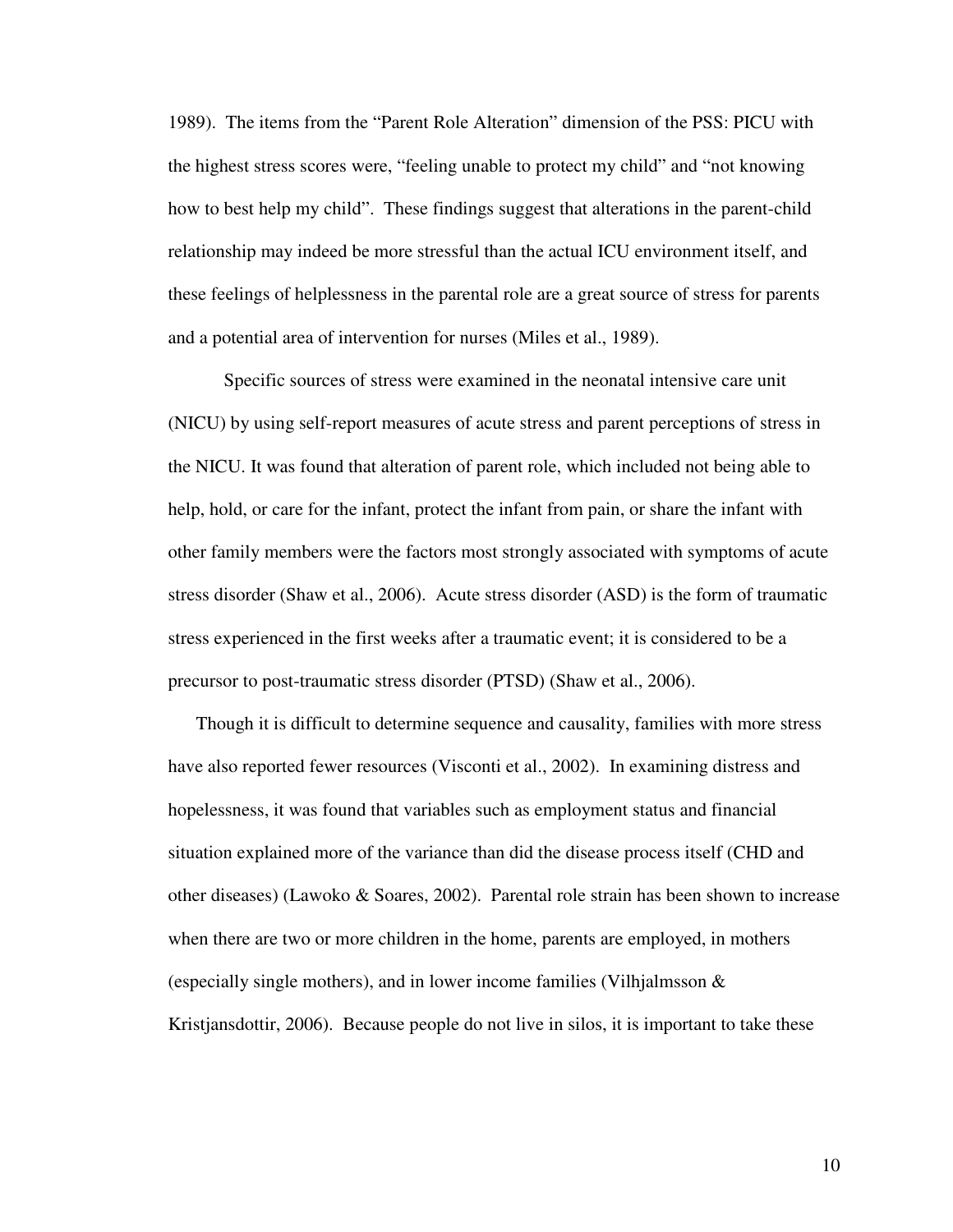environmental factors into consideration when assessing potential sources of parent stress.

Stress, though not inherently good or bad, is necessary in moderate amounts in daily life to stimulate optimum performance, but when parenting stress is sustained without effective coping mechanisms to address it, negative effects for both parents and children can ensue. Goldberg et al. have reported that parenting stress over the first three years of children's lives is the best predictor of child behavior problems at four years of age (1997). These child behavior problems (e.g. internalizing and externalizing behaviors) are associated with higher parent stress, and negatively correlated with the psychosocial well-being of the child (Majnemer et al., 2006). Positive parent-infant attachment, which may be altered by parenting stress, is necessary for fostering the optimal growth and development of an infant and for encouraging the nascent parentinfant relationship (Schenk, Kelley, & Schenk, 2005). Additionally, securely attached infants with CHD have demonstrated greater improvements in their physical health than those less securely attached infants (Carey et al., 2002).

Parenting stress not only affects the parent-infant relationship directly, but it also affects the parents' mental and physical health, which subsequently affects the infant as well. The formation of depressive symptoms can lead to decreased parental responsiveness and sensitivity to infants cues (Swartz, 2005). This decreased responsiveness can also ultimately lead to alterations in attachment (Melnyk et al, 2001; Swartz, 2005). In sum, due to the transactional relationship between parents and their infants, the negative effects of stress on parents can lead to negative effects for infants as well.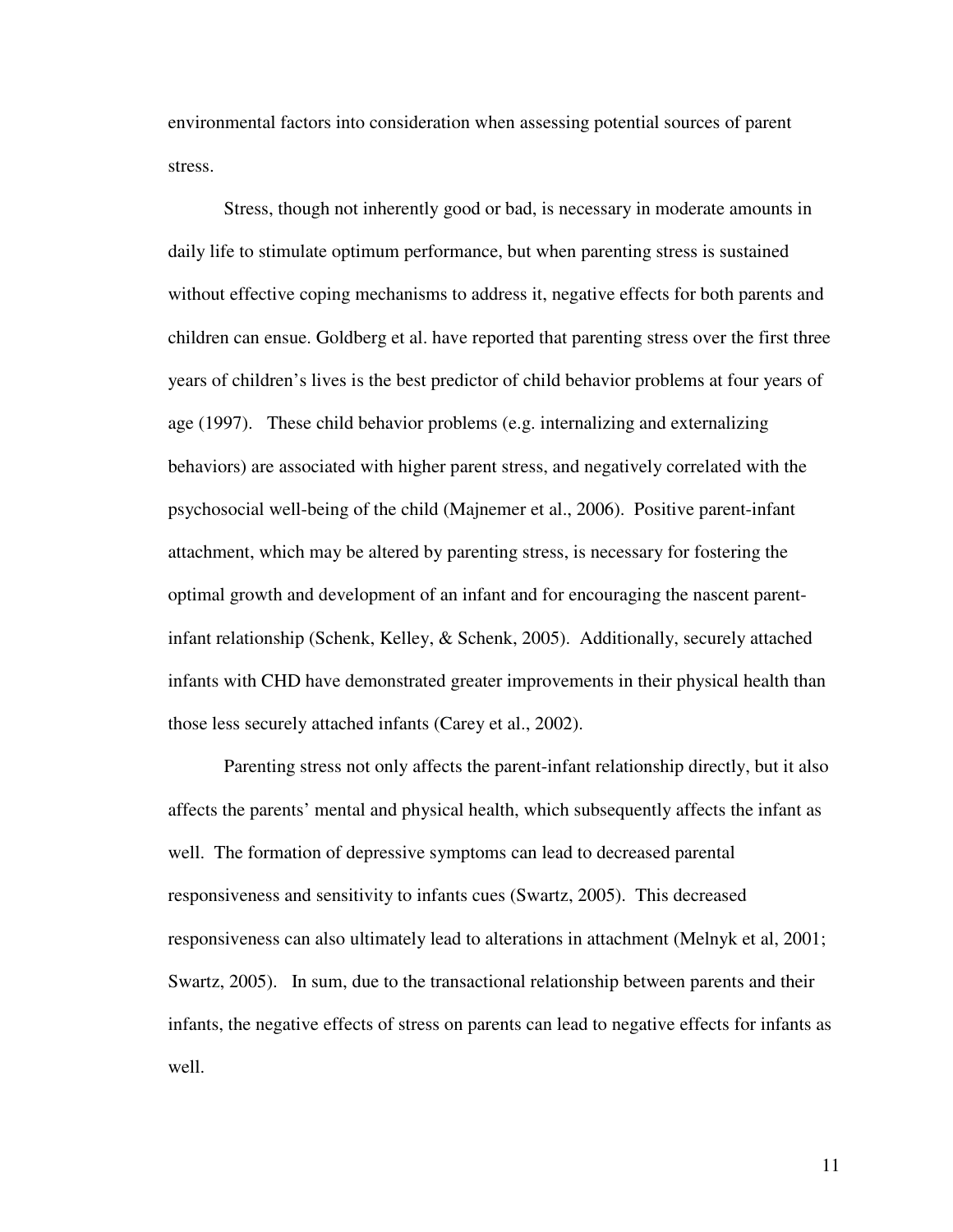To summarize, parenting in general can be a stressful experience, and parenting a chronically ill infant or one with CHD can be additionally stressful. The stress these parents experience arises from several areas. The inability to orally feed and the subsequent physical growth difficulties these infants have can lead to elevations in parenting stress. The severity of the infant's CHD and the consequential intensive care hospital environment and resultant home care required can contribute to parenting stress as well. The environment includes not only the ICU and hospital encounter but also the socio-demographic situation of the family and the resources parents have available to them. Consequently, when examining parenting stress, it is important to be cognizant of the obvious and obscure contributing factors.

### Congenital Heart Defects (Severity of Illness)

Congenital heart defects (CHD) are structural problems that arise from the abnormal formation of the heart or major blood vessels in utero. There are at least fifteen distinct types of congenital defects recognized, with many more anatomic variations (Rosamond et al, 2007). These defects range in severity from a pinhole size ventricular septal defect (VSD) that may spontaneously close to very complex single ventricle lesions such as hypoplastic left heart syndrome (HLHS) requiring multiple surgeries to repair. In 1000 live births, approximately nine of those infants will have a CHD, which comes to about 36,000 infants per year in the United States (US) (Rosamond et al, 2007; Steltzer, Rudd, & Pick, 2005). Present estimates indicate there are one million individuals currently living with CHD (Green, 2004). Congenital heart defects are the most common cause of infant death from birth defects in the US, in that, 30% of infants who die from a birth defect, have a heart defect (Rosamond et al, 2007). One of the many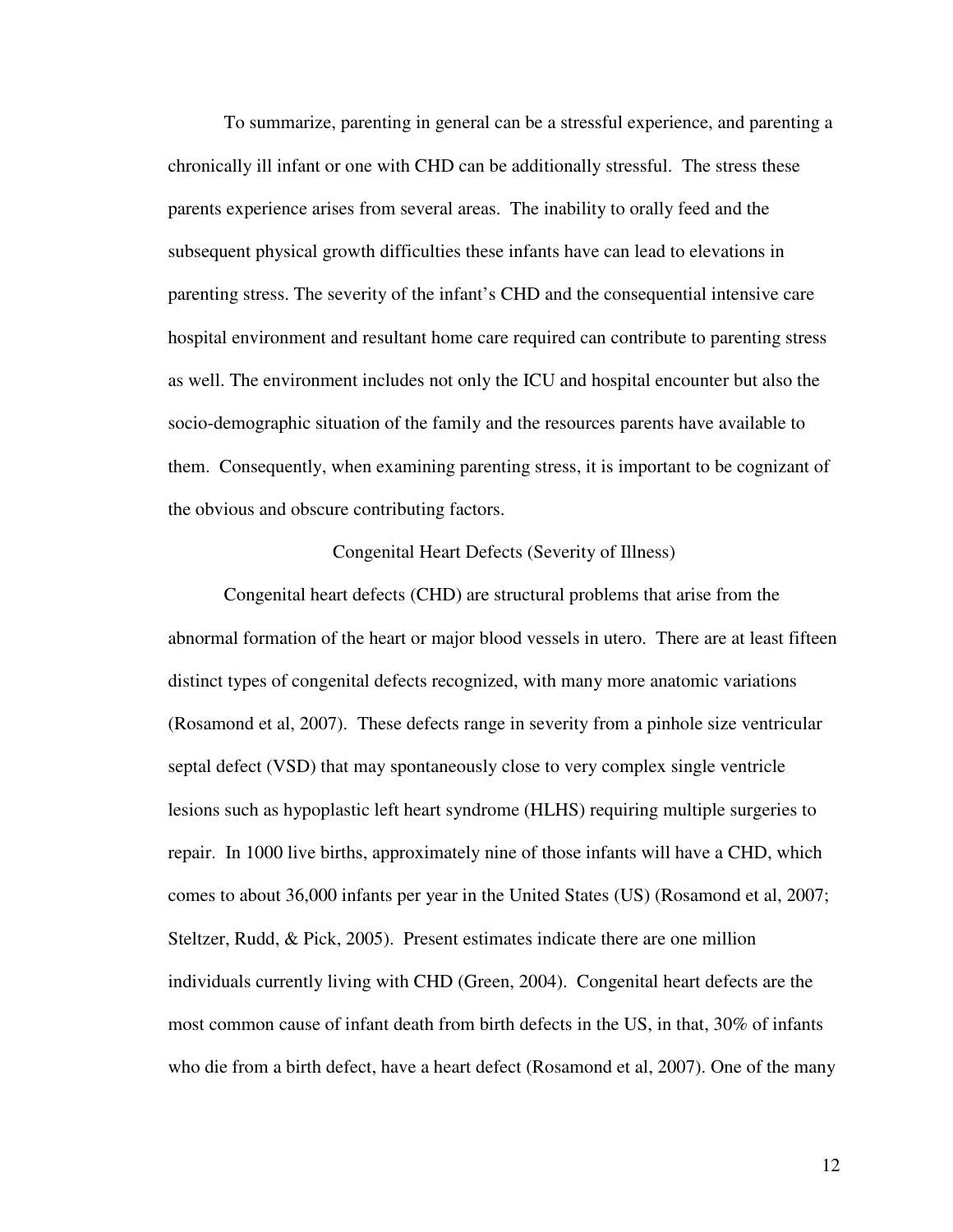challenges accompanying infants with CHD is their growth and the many nutritional implications, which are directly related to the severity of their defect (Steltzer et al., 2005). Though defects vary in size and severity, the impact a CHD diagnosis has on a family can be devastating whether it happens prenatally or after the infant is born.

 Diagnostic capabilities have provided the ability to detect CHD prenatally. The benefits of prenatal diagnosis are equivocal. The terms, "shock' and "burden" are often used when parents describe their infant's CHD diagnosis. Some parents view the knowledge of a CHD during the remainder of pregnancy as a burden, something they would obsess about but have no control to change. Others welcome the information and see it as a way to plan and prepare for what is to come, and this in some small way gives them a sense of control (Brosig, Whitstone, Frommelt, & Frisbee, 2007). Despite months and months of planning, whether parents find out at twenty weeks gestation or several weeks after delivery, little truly prepares them for the realities of having an infant with a CHD and the resultant increased parental stress they will experience (Skari et al, 2006).

Congenital heart defects are classified into two major groups, acyanotic and cyanotic. Both types of defects present challenges related to the growth and development of these infants. Acyanotic defects are typically associated with increased pulmonary blood flow or obstruction across the heart valves (Steltzer et al., 2005). Lesions of this type that cause left-to-right shunting result in significant volume overload of either the left ventricle, right ventricle, or both depending on the specific abnormality, which inevitably leads to pulmonary overcirculation (Steltzer et al., 2005). The acyanotic lesions most prone to this pulmonary overcirculation, with accompanying risk for growth failure, include VSD, patent ductus arteriosus (PDA), atrial septal defect (ASD), atrio-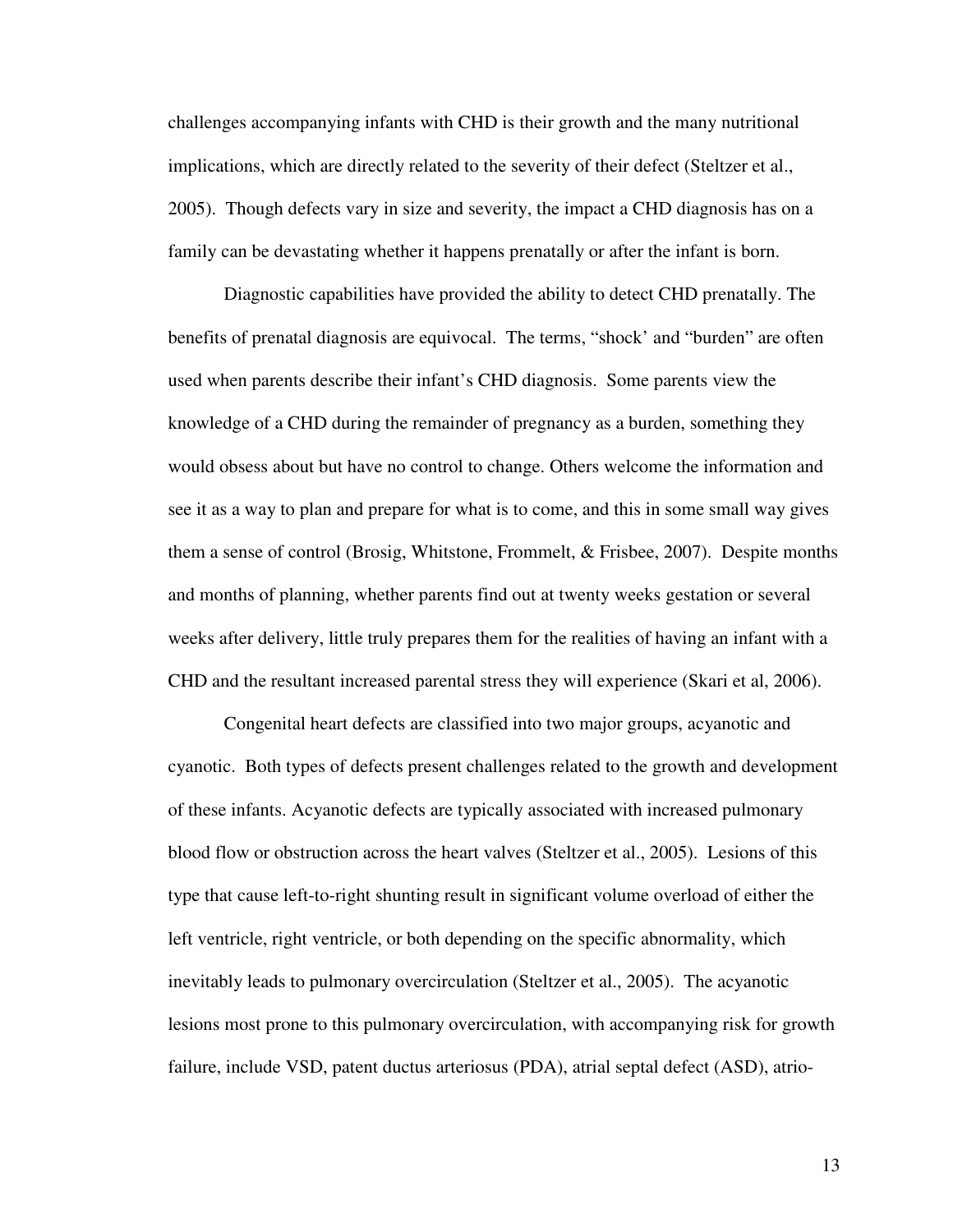ventricular (AV) valve regurgitation, and less commonly semilunar valve regurgitation (Steltzer et al., 2005). The effect of significant shunting leads to height and weight disturbances and the type of defect can dictate the potential for growth failure (Steltzer et al., 2005). Acyanotic patients, particularly those with increased pulmonary blood flow and resulting congestive heart failure (CHF), exhibit more growth delay (Peterson  $\&$ Wetzel, 2004). Also the weight of children with acyanotic lesions is typically more affected than their height (wasting) in contrast to cyanotic children who often have similar or greater retardation in height than weight (stunting) (Nydegger & Bines, 2006; Peterson & Wetzel, 2004; Steltzer et al., 2005).

 Cyanotic defects are associated with right-to-left shunting and result in hypoxemia (Steltzer et al., 2005). These lesions include double outlet right ventricle (DORV), transposition of the great arteries (TGA), tetrology of Fallot (TOF) with and without pulmonary atresia, tricuspid atresia (TA), and HLHS and are associated with disturbances in weight and height (Steltzer et al., 2005). There is a direct relationship between hypoxemia and growth, but the degree of cyanosis has not been found to correlate with the severity of growth impairment; however, the degree of growth impairment is closely related to the severity of the hemodynamic impairment (Steltzer et al., 2005; Varan, Tokel, & Yilmaz, 1999). It is the duration of the hypoxemia in years, not severity that is felt to play a significant factor in growth retardation, and if this hypoxemia is accompanied by CHF, growth (weight and length/height) is even more severely affected (Steltzer et al., 2005).

Any hemodynamic impairment resulting in CHF negatively affects the nutritional status of infants with CHD (Steltzer et al., 2005). CHF often correlates with clinical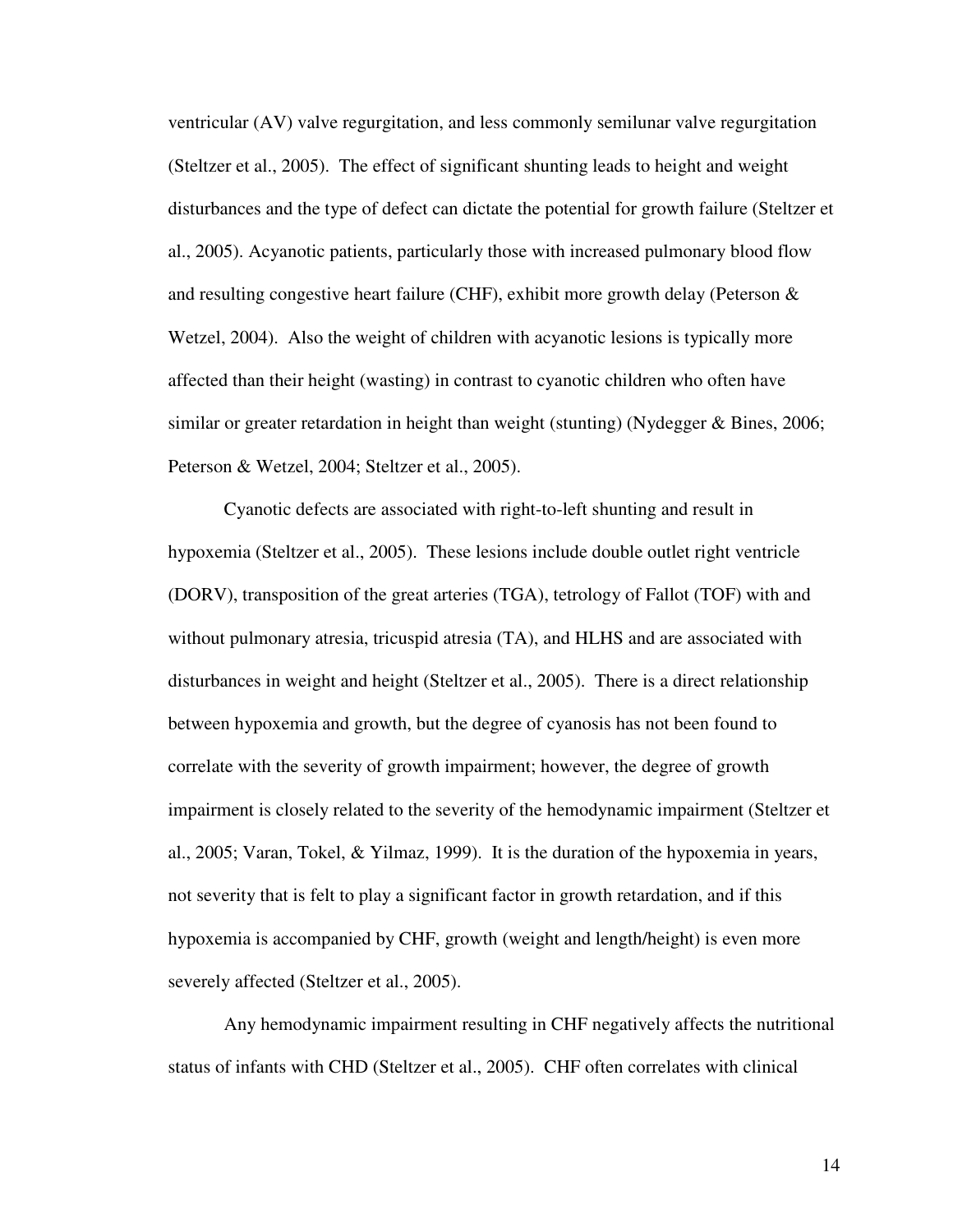findings of tachypnea, hepatomegaly and tachycardia, and it influences growth by affecting caloric intake, increasing metabolic rate, altering gastrointestinal (GI) function and by causing malabsorption (Steltzer et al., 2005). Lesions that commonly result in CHF include: HLHS, TGA, PDA, total anomalous pulmonary venous return (TAPVR), critical valvular aortic stenosis, coarctation of the aorta, and VSD (Steltzer et al., 2005). The larger the left-to-right shunt, the greater the potential for excessive pulmonary blood flow, increased pulmonary artery (PA) pressure, increased blood return to the left heart, and elevation of left ventricular end-diastolic volume and pressure; it is this condition of high output hemodynamics that causes the hypermetabolism that leads to growth failure (Steltzer et al., 2005).

There is much debate as to how the severity of CHD should be classified. The most prominent method, springs from a major multi-institutional effort to measure the complexity of congenital heart surgery, the Risk Adjustment in Congenital Heart Surgery-1 (RACHS-1) system (Jacobs, Wernovsky, & Elliot, 2007). The RACHS-1 is strongly associated with in-hospital mortality and length of stay, and its predictive value is higher than that of other complexity scores (Al-Radi et al, 2007; Kang, Tsang, Elliot, de Leval, & Cole; 2006). Though severity of illness may be a less critical component of successful adaptation than maternal perceptions or the resulting quality of the motherchild relationship (DeMaso et al, 1991), it remains an important variable to capture and consider when examining parenting stress. The diagnosis and classification of CHD, the resultant intensive care, surgeries, at home therapies and all their sequelae, such as growth and developmental delays, all serve as potential elevators of parenting stress.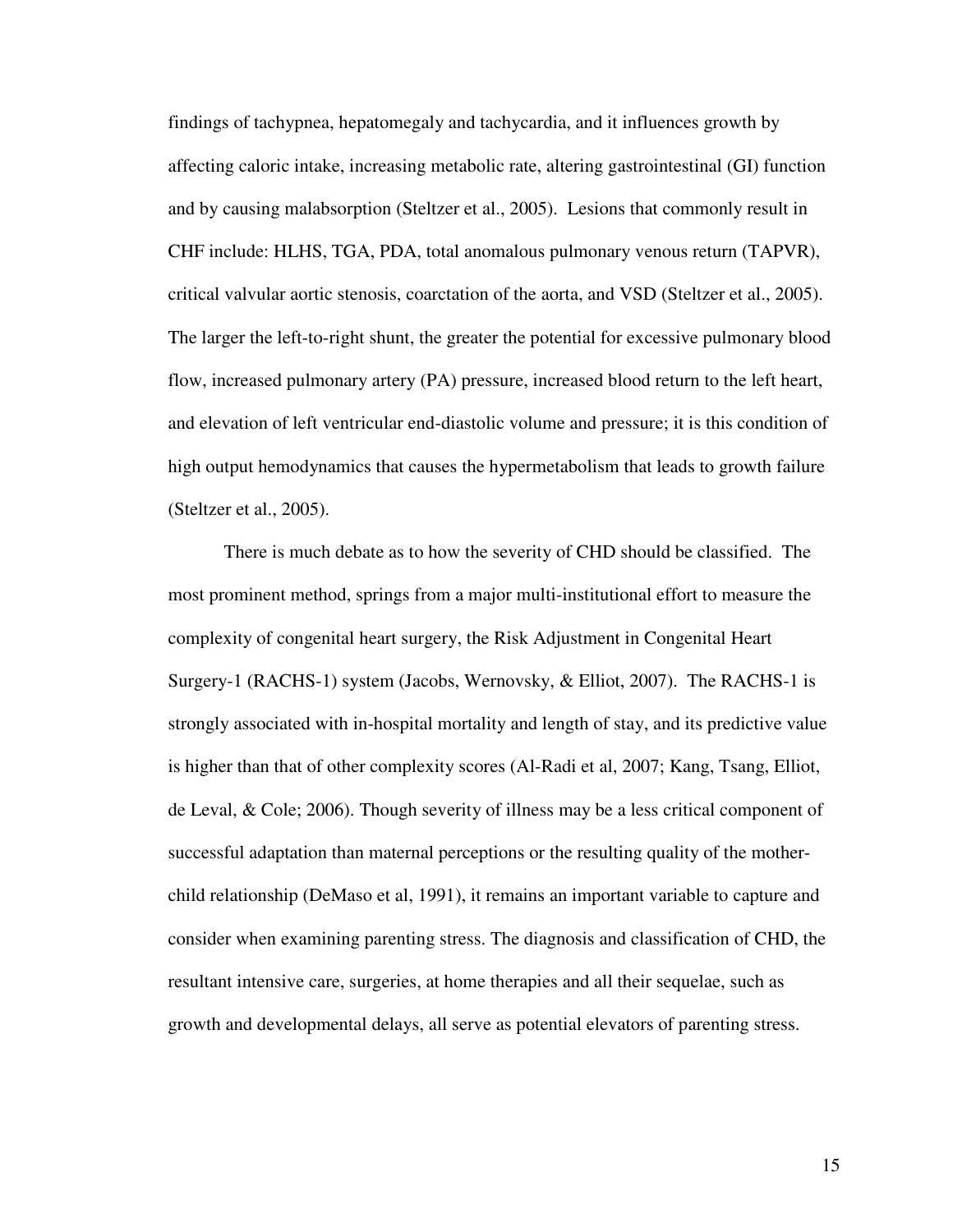#### Infant temperament

 Infants enter the world with various temperaments, most notably classified into three categories by Thomas and Chess, "easy", "slow to warm up", and "difficult" (1977). Infants with "difficult" temperaments present a greater challenge for parents and this type of temperament contributes negatively to parenting competence and stress, and is associated with more problem behavior later in life (Secco  $\&$  Moffatt, 2003; Gutteling 2005). Parental distress significantly increases the likelihood of an infant being perceived as difficult (Mäntymaa, Mirjami et al, 2006; Sheinkopf et al., 2006). The directionality of this relationship has not been fully explicated. It may be that (di)stressed parents perceive their infants as difficult which leads to more stress, which leads them to further perceive their infants as difficult, thus creating a vicious cycle. In fact Sheinkopf et al found infant temperament and parental attitudes have reciprocal effects over time (2006). As a result, when studying parenting stress, it is equally important to examine infant temperament as well.

Nine temperament categories were established by Thomas and Chess while conducting their New York Longitudinal Study (Chess  $&$  Thomas, 1989). The categories are activity level, rhythmicity (regularity), approach or withdrawal, adaptability, threshold of responsiveness, intensity of reaction, quality of mood, distractibility, and attention span/persistence (Chess & Thomas, 1989). These nine dimensions cluster into three behavioral styles: easy, difficult, and slow-to-warm up. The "easy child" shows regularity of biological functions, positive approach responses to new stimuli, high adaptability to change, and mild or moderately intense mood expressions, which are mostly positive (Chess & Thomas, 1989). Forty percent of their sample fit into this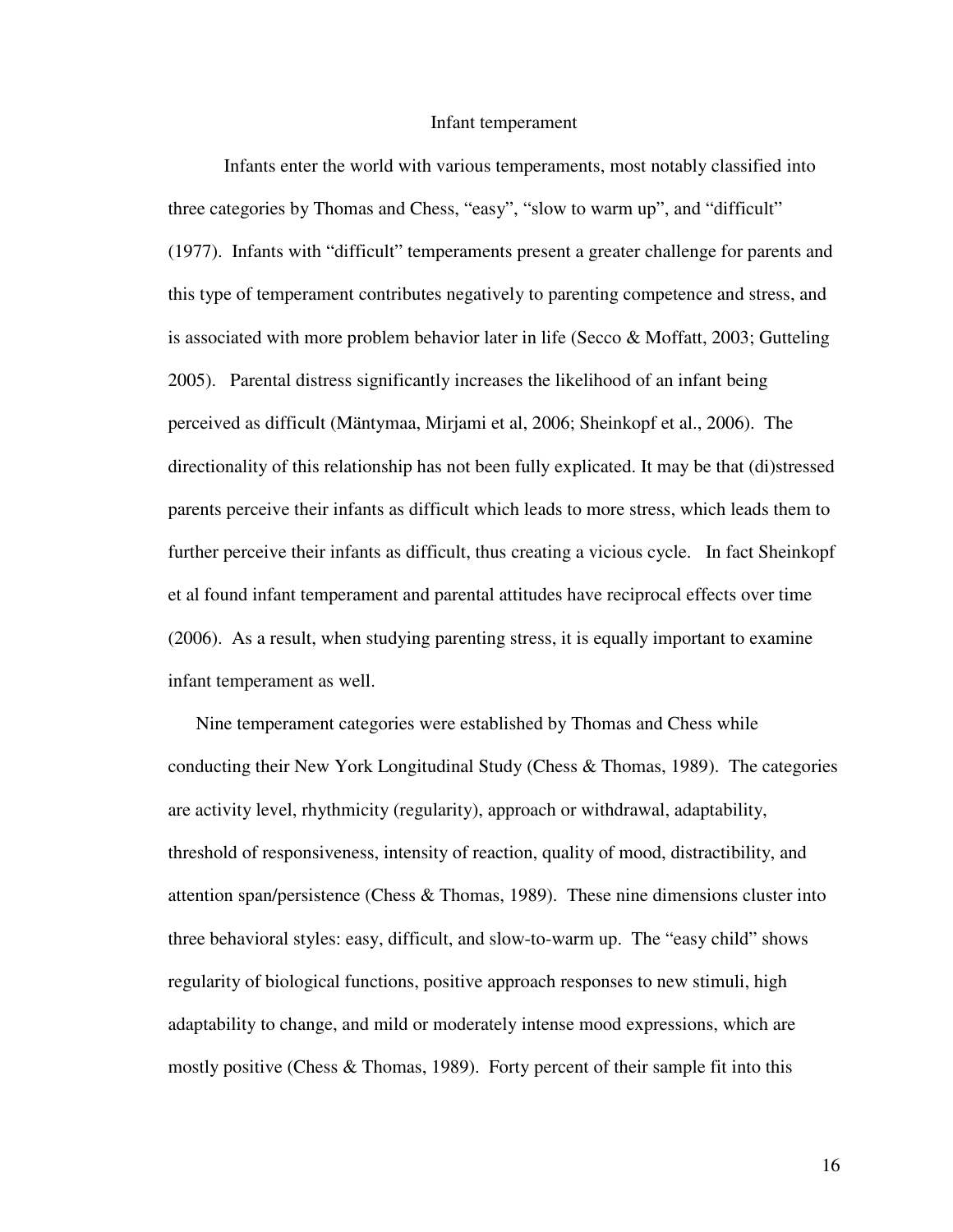category. Ten percent of their sample was temperamentally "difficult". These children show irregularity in biological functions, have negative withdrawal reactions to new stimuli, adapt slowly to change and typically have many negative emotional expressions of loud intensity. The slow-to-warm up child also tends to show negative withdrawal responses to novelty, slow adaptability to change, and many negative mood expressions in comparisons with other children; they however, have mood expressions that are mild to moderate in intensity and have biological functions that may or may not be irregular. These children made up 15% of the sample and are often labeled as shy. These categories only captured 65% of their sample, demonstrating that not all children neatly fit into one of these three temperamental patterns.

The difficult behavior style is the one most commonly associated with behavioral difficulties and disorders (Chess & Thomas, 1989). This behavior style constellation is composed of 5 dimensions characterizing the infant as: arrhythmic, withdrawing, not adaptable, displaying intense moods that are often negative. Caution however, should be used before applying the label of "difficult" to a developing infant because there is a considerable amount of change occurring during the first year of life, especially for premature infants and possibly for other infants hospitalized early in life (Hughes, Shults, McGrath, & Medoff-Cooper, 2002). Perhaps the more important concept is the fit between infant/child behavior style and parental expectations; this model is known as "goodness of fit" (Chess & Thomas, 1989).

Infant temperament is inborn but may also be influenced by environmental factors such as early illness and subsequent hospitalization. Although it is thought that it may be perceptions of temperament that are more affected by early perinatal crises (severity of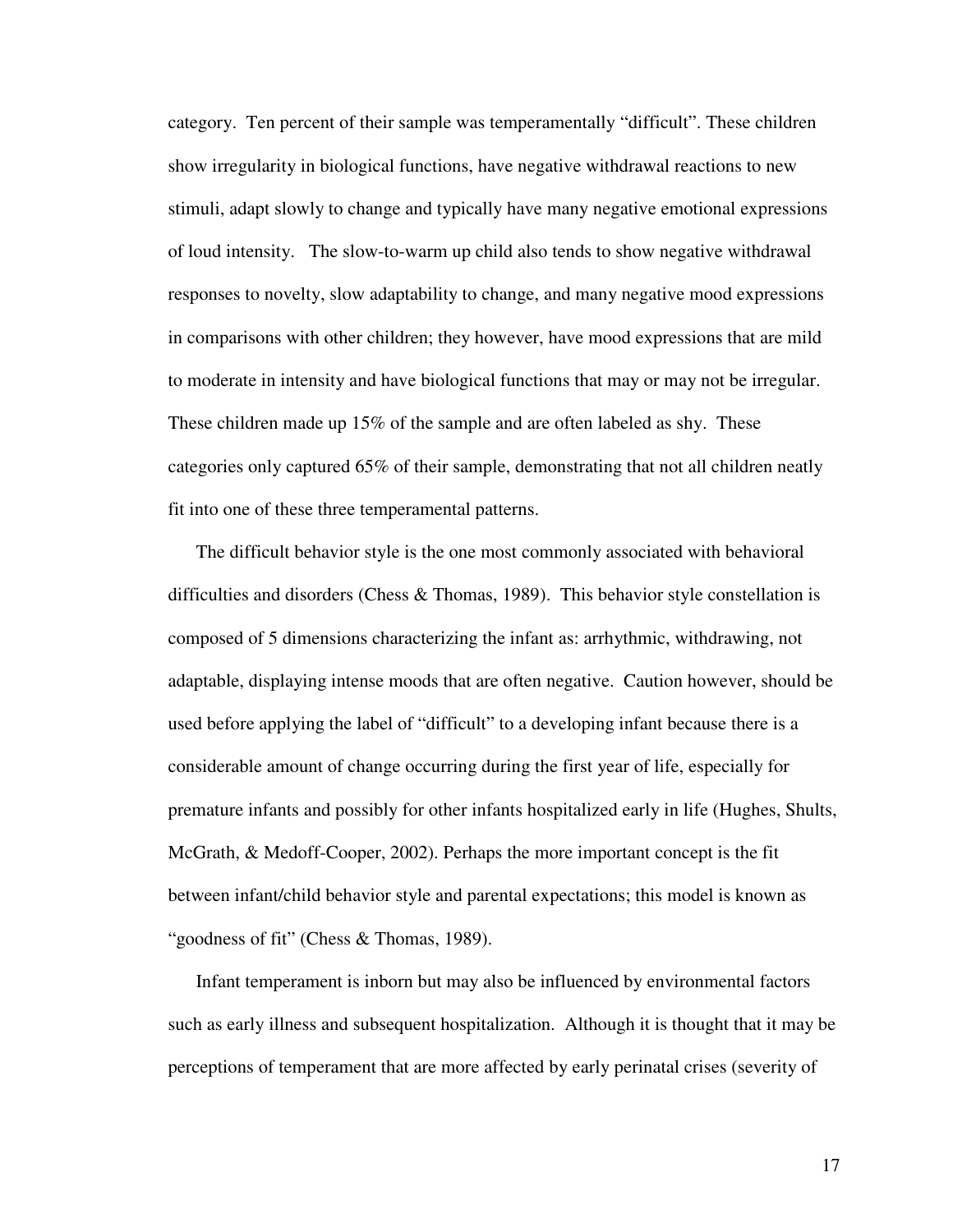illness leading to increased length of hospital stay) rather than actual temperament characteristics (Spungen & Farran, 1986; Langkamp, Kim, & Pascoe; 1998). This was demonstrated when mothers of preterm infants gave general perceptions of their infants as more difficult than they objectively rated them on the Early Infant Temperament Questionnaire (Langkamp, Kim, & Pascoe; 1998). They found perceptions were more highly predictive of later behavioral problems than actual ratings of temperament, with maternal perceptions of difficult temperament in infancy being associated with increased risk for behavioral problems in preschool (Langkamp, Kim, & Pascoe; 1998). Parent perceptions may contribute to the goodness or poorness of fit between parent and child, with a poor fit increasing the risk for child abuse and vulnerable child syndrome (Langkamp, Kim, & Pascoe; 1998).

Not only does the postnatal environment influence temperament, it is thought that the prenatal environment does so as well. Maternal prenatal stress is associated with temperamental and behavioral problems in toddlers (Gutteling et al, 2005). These same authors also found that fear of having a handicapped child was a predictor of higher levels of restless/disruptive temperament (2005). However, it may be the perceptions of the mothers leading them to think their infant is more difficult (because of the stress) when in fact s/he is not (Langkamp, Kim, & Pascoe; 1998). Receiving a prenatal diagnosis of CHD can be an incredibly stressful situation for parents, and this increased prenatal stress may add another factor to the equation leading parents to consider infants with CHD as more temperamentally difficult.

The only published study found examining temperament in infants with CHD was conducted nearly twenty years ago (Marino & Lipshitz, 1991). They discovered a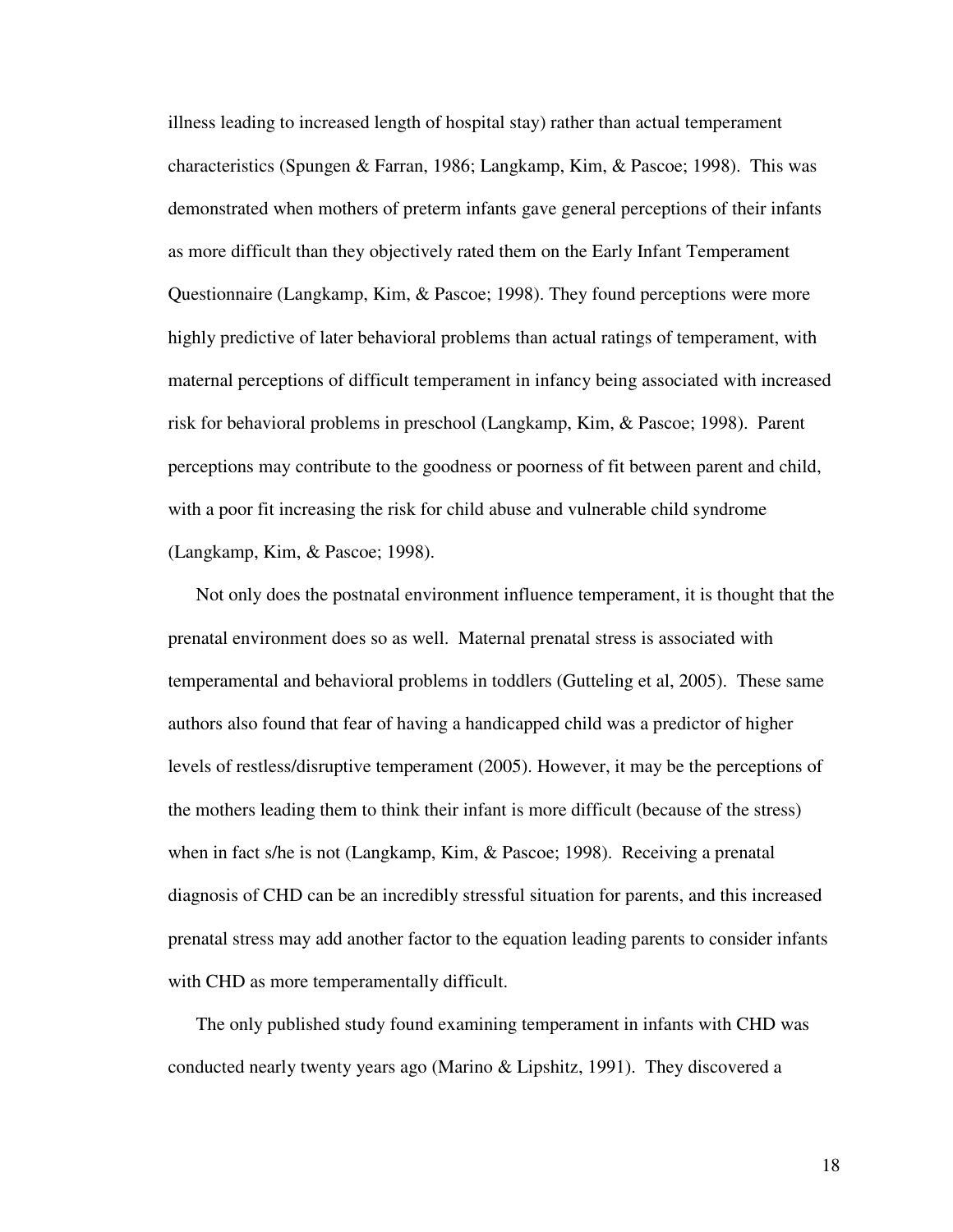relationship between temperament and CHD, in that infants and toddlers with CHD were perceived differently than healthy controls (by their parents) on several dimensions of the Revised Infant Temperament Questionnaire (RITQ) and the Toddler Temperament Scale (TTS). The sample included thirty-six infants, ages 4-8 months, and sixty-one toddlers, ages 12-36 months. The infants were perceived as more withdrawn, more intense, and having a lower threshold for stimulation, and the toddlers as less active, less rhythmic, less intense and more negative. Temperament, though related to environmental differences such as cardiac disease, was not correlated with disease severity. The authors suggest the presence of a mediating factor in the relationship between temperament and illness such as parental perception of the child which influences parental report of temperamental differences. The authors give no concrete recommendations for future research though the mention of parental perception of temperament versus actual temperament suggests an area of further exploration.

The manner in which caregivers react to and cope with challenging infant behaviors can be expected to affect infant development (Sheinkopf, 2006). Infants and toddlers with CHD appear to have some challenging elements of their temperaments, and with their parents experiencing increased levels of stress, this may negatively influence their perceptions of their infants, which may in turn increase parenting stress further. Temperament characteristics are an important part of the parent-infant relationship to study because of their influence on emotional and verbal interactions, which in turn influence social and cognitive abilities (Hughes, Shults, McGrath, & Medoff-Cooper, 2002). Both early temperament and parent-infant relationship quality contribute to the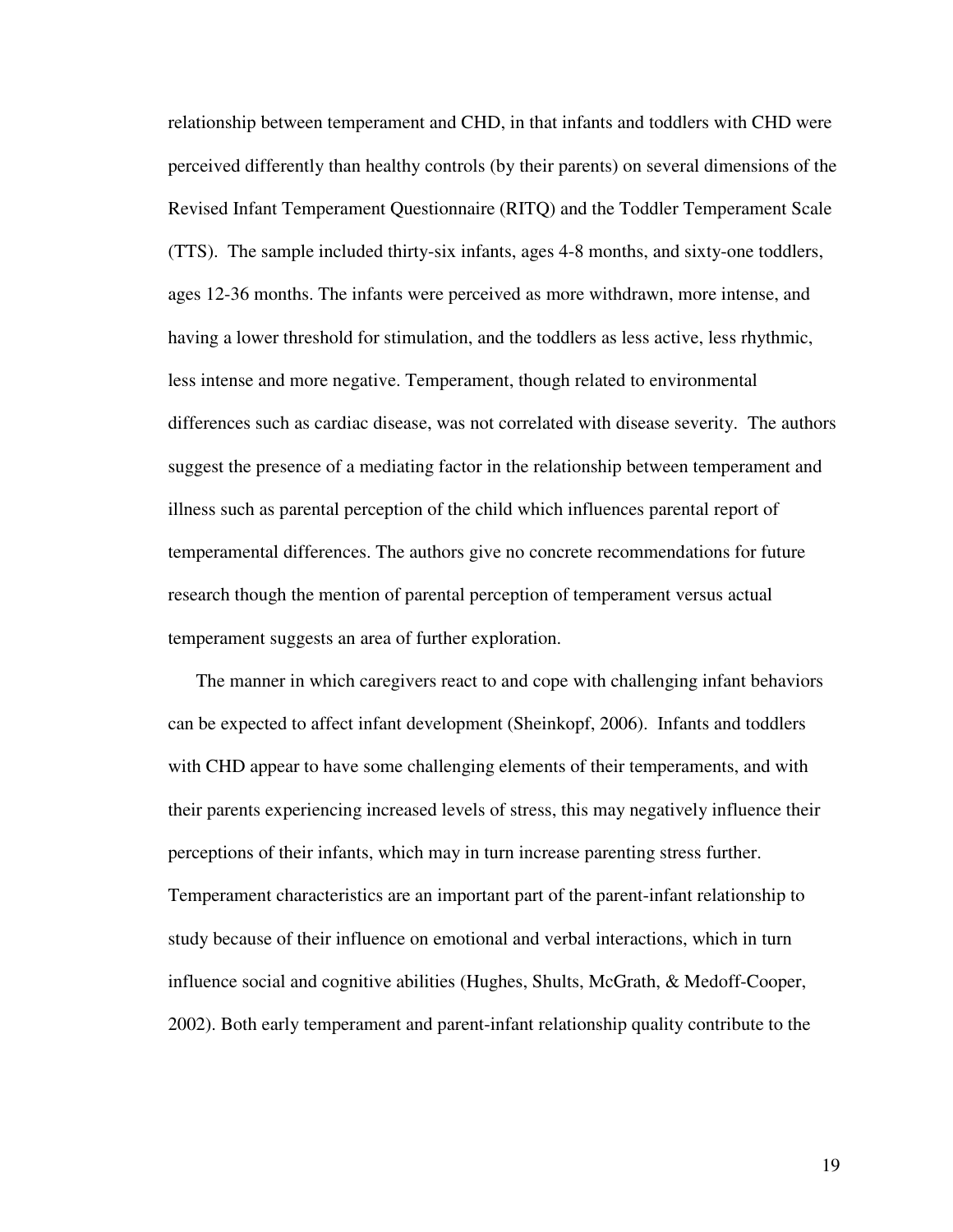subsequent psychological/behavioral and physiological functioning of the child (Burgess, Marshall, Rubin, & Fox, 2003).

### Demographic variables

 Socio-economic status (SES) variables such as education, occupation, and income remain closely correlated with infant developmental outcomes in healthy infants and in those with CHD (Wernovsky, 2006). Maternal education has been found to be the single most important factor in predicting children's educational development (Davis-Kean, 2005). It would stand to reason that SES plays a large role in the nutrition available for infants, and would consequently impact physical as well as mental and psychomotor outcomes.

Another important demographic variable to asses is race/ethnicity. Mortality from CHD is higher and has declined more slowly among Blacks than among Whites (Boneva et al., 2001). Though the prevalence of CHD may be lower in Blacks than among Whites, the death rates remain higher for Blacks (Boneva et al, 2001). Forty-three percent of deaths from CHD occur in infants less than a year of age, and for a number of defects (e.g. TGA, ToF, VSD) Blacks die at younger ages than Whites, often approximately half the age of Whites (Boneva et al, 2001). Though race and ethnicity are acknowledged as social constructs and as such have little to no biologic significance, they are important variables to examine as they relate to racism, access to care, and other health disparities related concepts.

 It is also important to examine gender, not only because males and females have different growth trajectories, but parent stress may also be elevated in mothers of male infants when compared to mothers of female infants (Scher & Sharabany, 2005). Such is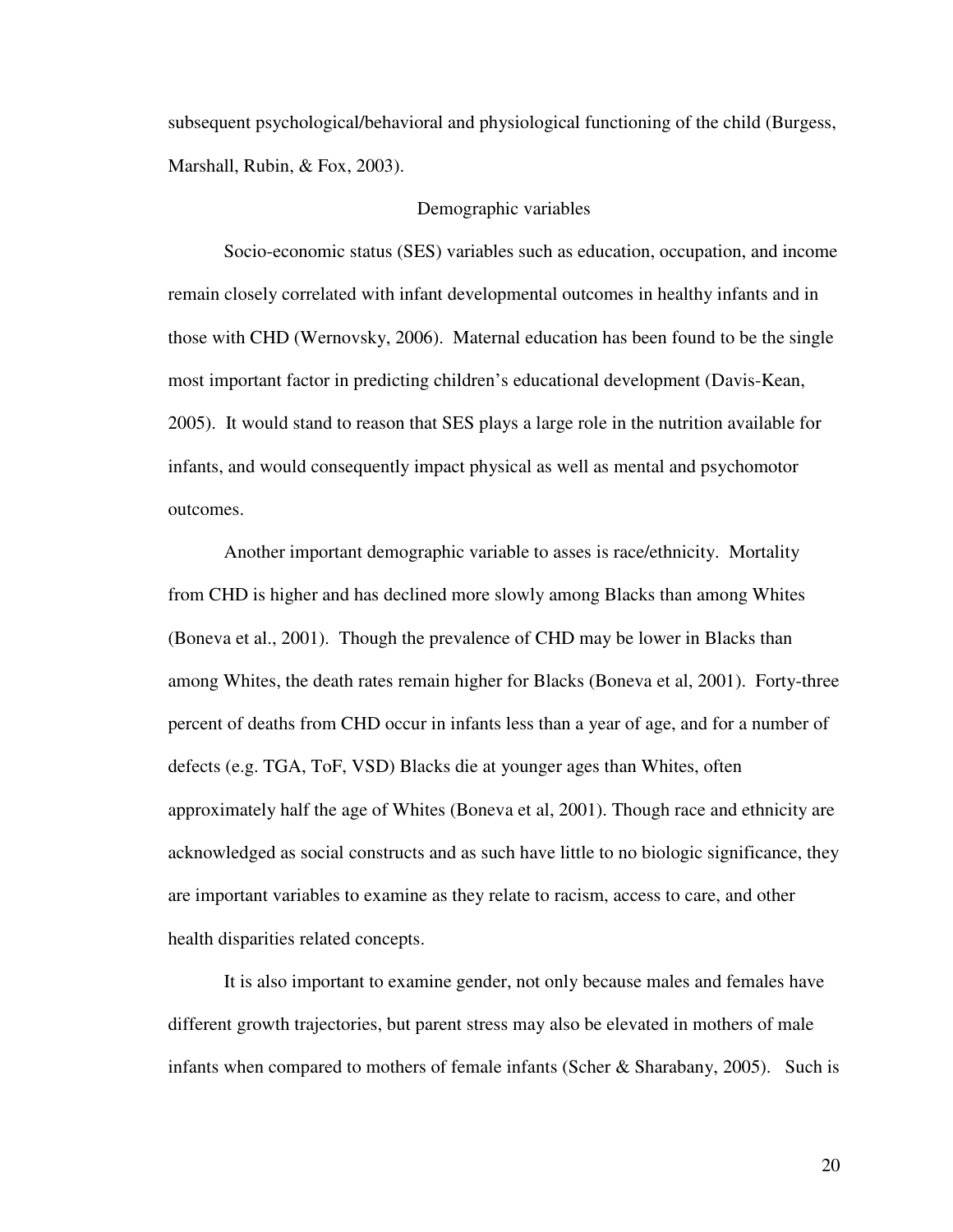the case with post-partum depression (Weinberg, Olson, Beeghly, & Tronick, 2006), but it is not known why this occurs, or if it holds true for mothers of medically fragile infants as well. Further differences between the male and female infants reveal male newborns as less responsive to auditory and social stimuli, less able to maintain eye contact; they experience greater difficulty in maintaining affective regulation, smile less, display more irritability, crying, facial grimacing, and lability of emotional states than female infants (Weinberg, Tronick, Cohn, & Olson, 1999). Death rates from CHD are also higher among boys, especially during infancy, which is partially explained by the higher proportion of boys among infants born with serious CHD (e.g. hypoplastic left heart syndrome, transposition of the great arteries, pulmonary atresia, tricuspid atresia, coarctation of the aorta, and aortic stenosis) (Boneva et al., 2001). Also of note, female gender has been reported as a risk factor for post-operative in-hospital mortality (31% - 51% greater) (Chang, Chen, & Klitzner, 2001; Seifert, Howard, Silbert, & Jobes, 2007). It is not known why this occurs or through what mechanism this phenomenon operates, but it is important to include gender in the analysis of infants with CHD for these reasons.

### Growth

 It is commonly agreed that growth failure in CHD is one of its most common and challenging consequences (Jackson & Poskitt, 1991; Chi-Wen Chen, Chung-Yi Li, & Jou-Kou Wang, 2004; Peterson & Wetzel, 2004; Steltzer et al., 2005; van der Kuip et al., 2003; Varan, Tokel, & Yilmaz, 1999). What is not so commonly agreed upon is how best to operationally define growth failure. Failure to thrive (FTT), malnutrition, undernutrition, growth failure, and growth deficiency are all terms used to define suboptimal growth in this population. FTT is a diagnosis used to describe impaired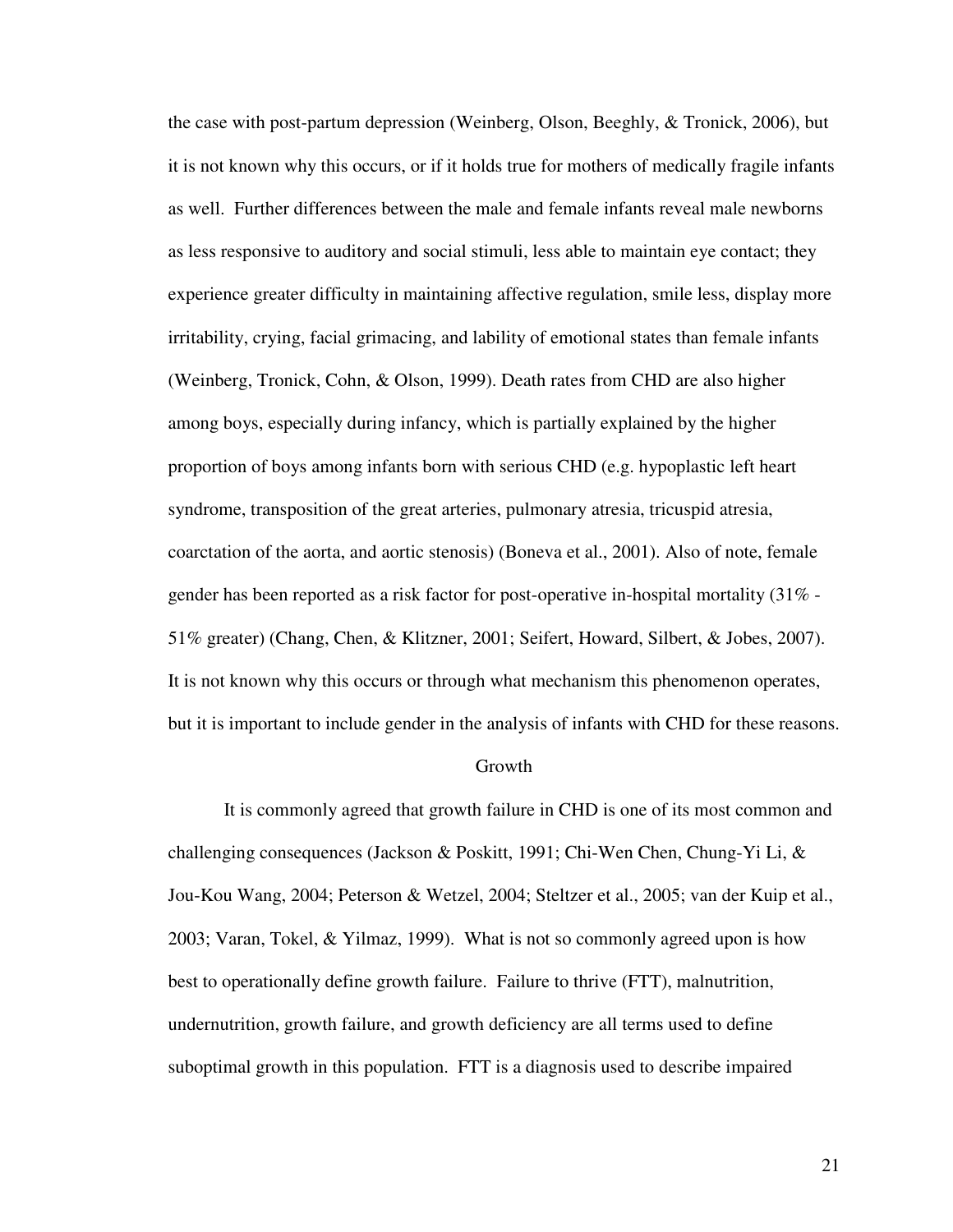physical growth, especially deficient weight gain that is explained as a consequence of deficiency between energy retention and energy requirements (Ward, Lee, Lipper, 2000; Jackson & Poskitt, 1991; Steltzer et al., 2005). FTT is applied to infants with weights below the  $5<sup>th</sup>$  percentile and who show significant failure to gain weight at age appropriate rates (falling back two or more standard deviations [SD] on standardized norms-for-age and -gender growth charts) in six month or less (Ward, Lee, Lipper, 2000). Malnutrition has been defined as a state of poor nutrition and growth failure (Steltzer et al., 2005), with FTT being used more in developed countries and malnutrition more in developing countries (Ward, Lee, Lipper, 2000). Another relevant term is catch-up growth, which is the velocity of growth following a time period of impaired growth caused by undernutrition (Steltzer et al., 2005). Growth in infants is a direct reflection of their nutritional well-being and is the single most important parameter used in assessing their health status (Lipman et al, 2004).

Immediately after birth, infants experience a weight loss of about 6% of their birth weight (BW), and occasionally this will reach and even exceed 10% (Steltzer et al., 2005). This weight loss is the result of fluid loss and some catabolism. Healthy neonates gain this weight back by 10-14 days of life (Steltzer et al., 2005). As the infants continue to gain weight, it is expected in healthy full-term infants that weight gain will take place at the pace of about 20-30g/d during the first six months of life (Steltzer et al., 2005). Along with weight gain, the infant grows longer as well; incremental gain in crown-heel length should average about 0.66cm/wk during the first six months of life (Steltzer et al., 2005). Infants also display rapid increases in head circumference (HC), and this head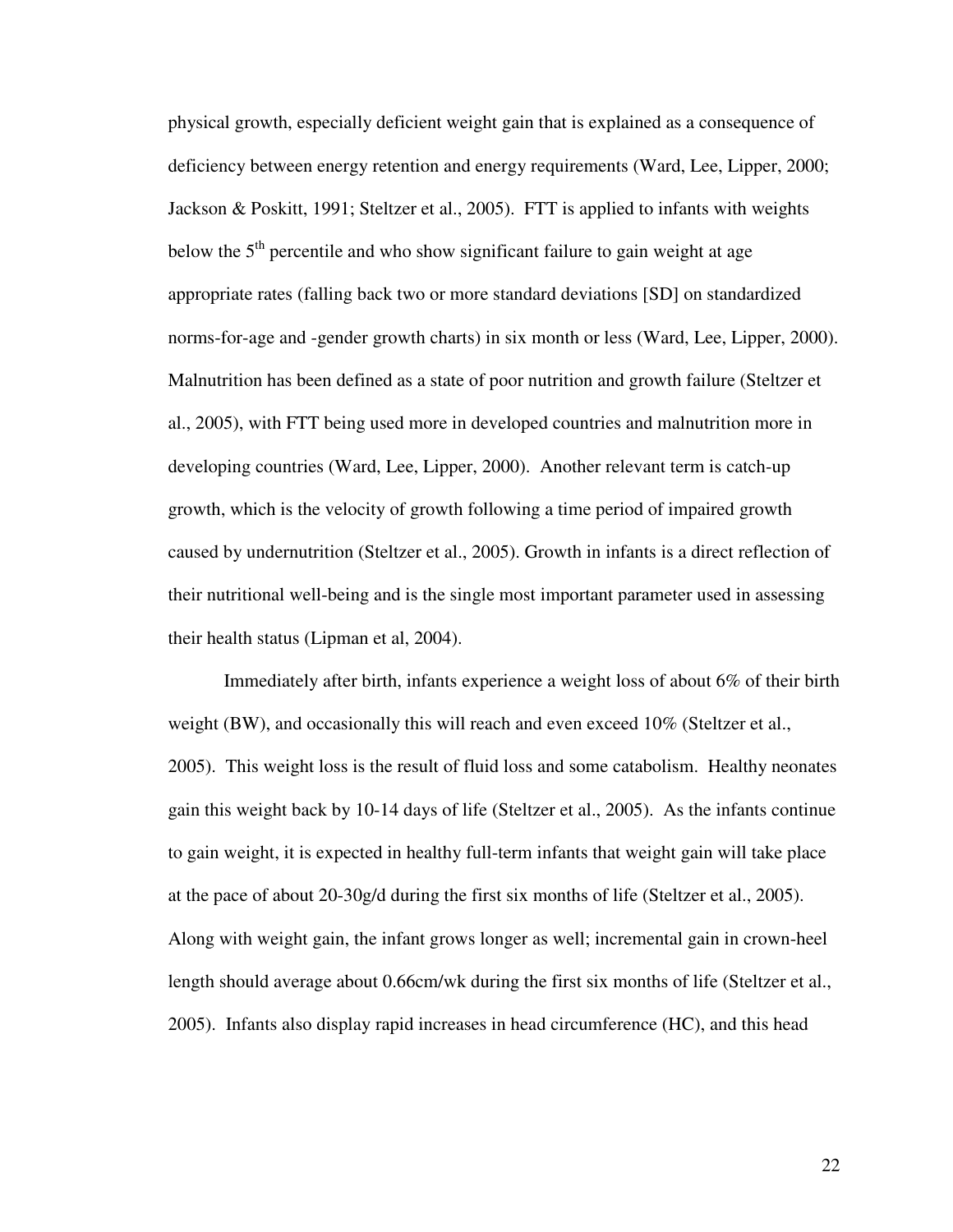growth, which averages 0.33cm/wk, correlates well with brain growth (Steltzer et al., 2005).

 At birth, most infants with CHD have a normal weight for gestational age (GA), but nutritional and growth problems become evident early in life (Nydegger & Bines, 2006; Steltzer et al., 2005). Weight tends to be more affected than height, but if the nutritional deficit is severe enough and lasts long enough, liner growth will be retarded as well (Steltzer et al., 2005; Witzel et al., 2006). In comparison with healthy infants, fluid losses in the neonate with CHF are 10-15% greater because of tachypnea, emesis, diarrhea, and the anti-congestive management with diuretics (Steltzer et al., 2005). There is an "intimate relationship" between energy intake and expenditure and nutritional status and growth in infancy (Nydegger & Bines, 2006), and when any element of this relationship is unbalanced in any way, negative effects often ensue.

Malnourished infants are more prone to both infectious and non-infectious complications of their disease and/or therapy which can often result in a longer hospital length of stay (Kelleher, Laussen, Teixeira-Pinto, & Duggan, 2006; Nydegger & Bines, 2006). Malnutrition can adversely affect the immune system, which can result in postoperative infections, such as pneumonia and delayed wound healing (Steltzer et al., 2005). Along with infection concerns, malnutrition affects both physical as well as cognitive development.

 Concerns for poor nutrition relate to long term outcomes such as brain development and oral-motor skill attainment in addition to physical development (Steltzer et al., 2005). If brain growth and function are at risk from poor nutrition, it is speculated that the greatest risk is likely to be in early life when brain cell multiplication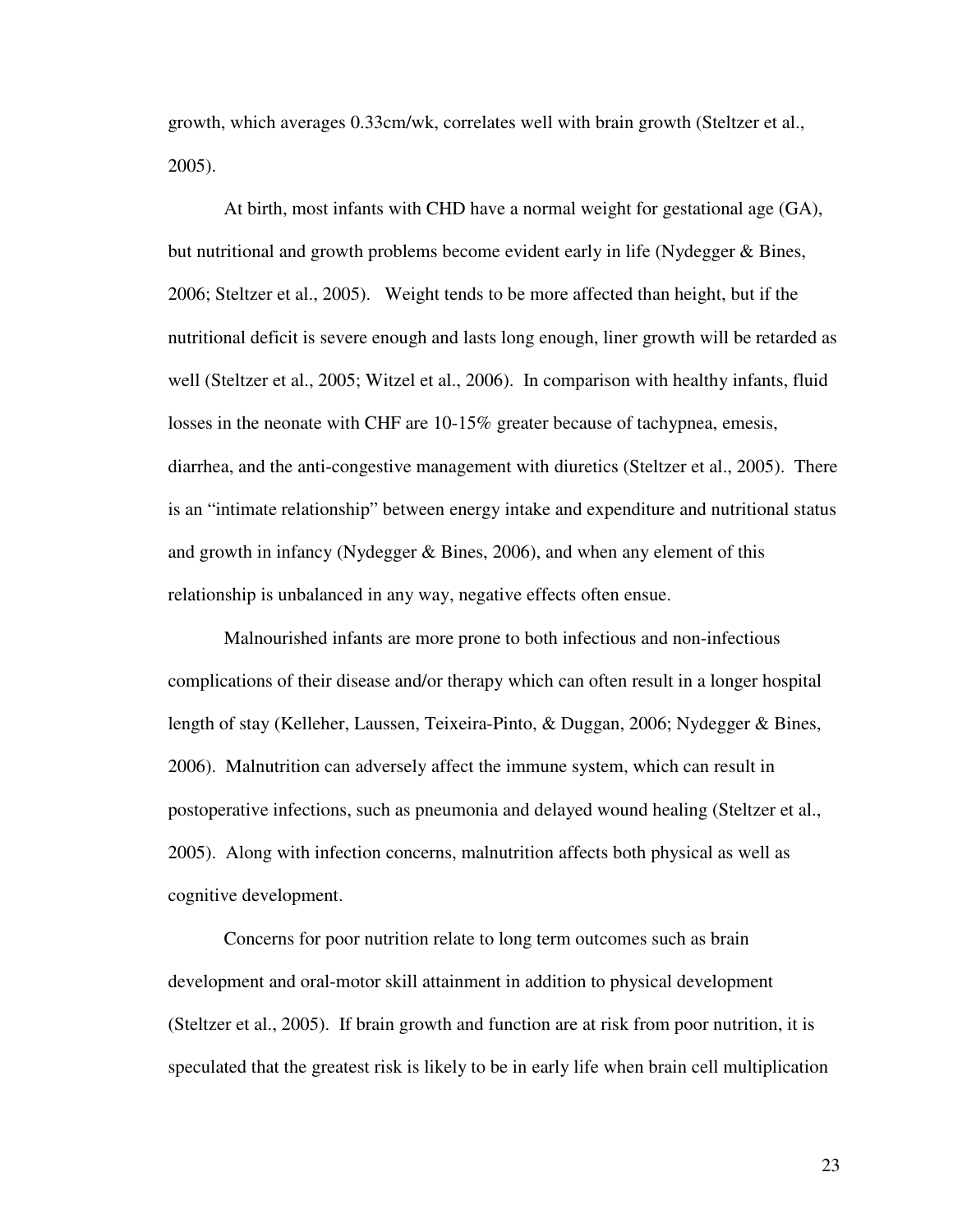and development are most rapid (Browne et al., 2005). Prolonged periods of malnutrition may inhibit both brain growth and the infant's opportunities to learn from the environment, thus increasing the likelihood of developmental delays (Jackson & Poskitt, 1991). These negative sequelae could persist as infants with FTT may continue to experience deficiencies in motor skills and IQ for 4-10 years after surgical repair (Chi-Wen Chen et al., 2004). Chronic malnutrition and feeding problems also place infants at risk for poor social cognitive functioning that may disrupt normal parent-child interactions (Imms, 2004), revealing the close link between growth (nutrition) and infant development.

#### Development

 An increased incidence of adverse neurodevelopmental and behavioral outcomes exists for infants and children who survive open heart surgery for complex CHD. These deficits, which include cognitive and intellectual impairment, fine and gross motor delays, mental retardation, learning disabilities, executive function deficits, visual-spatial and visual-motor skills deficiencies, speech and language delays, and behavioral difficulties such as inattention and hyperactivity, can appear later in childhood and lead to long term functional impairments (Ballweg, Wernovsky, & Gaynor, 2007; Brown, et al., 2005; Green, 2004, Wernovsky, 2006). As they progress through school, low academic achievement scores, learning disabilities, behavioral problems, and attention deficit and hyperactivity may result in academic failure, poor classroom and social skills, low selfesteem, behavioral disinhibition, and ultimate delinquency (Wernovsky, 2006). As they get older, the need for special services in school is significantly increased compared to the general population. The combination of developmental delay, academic difficulties,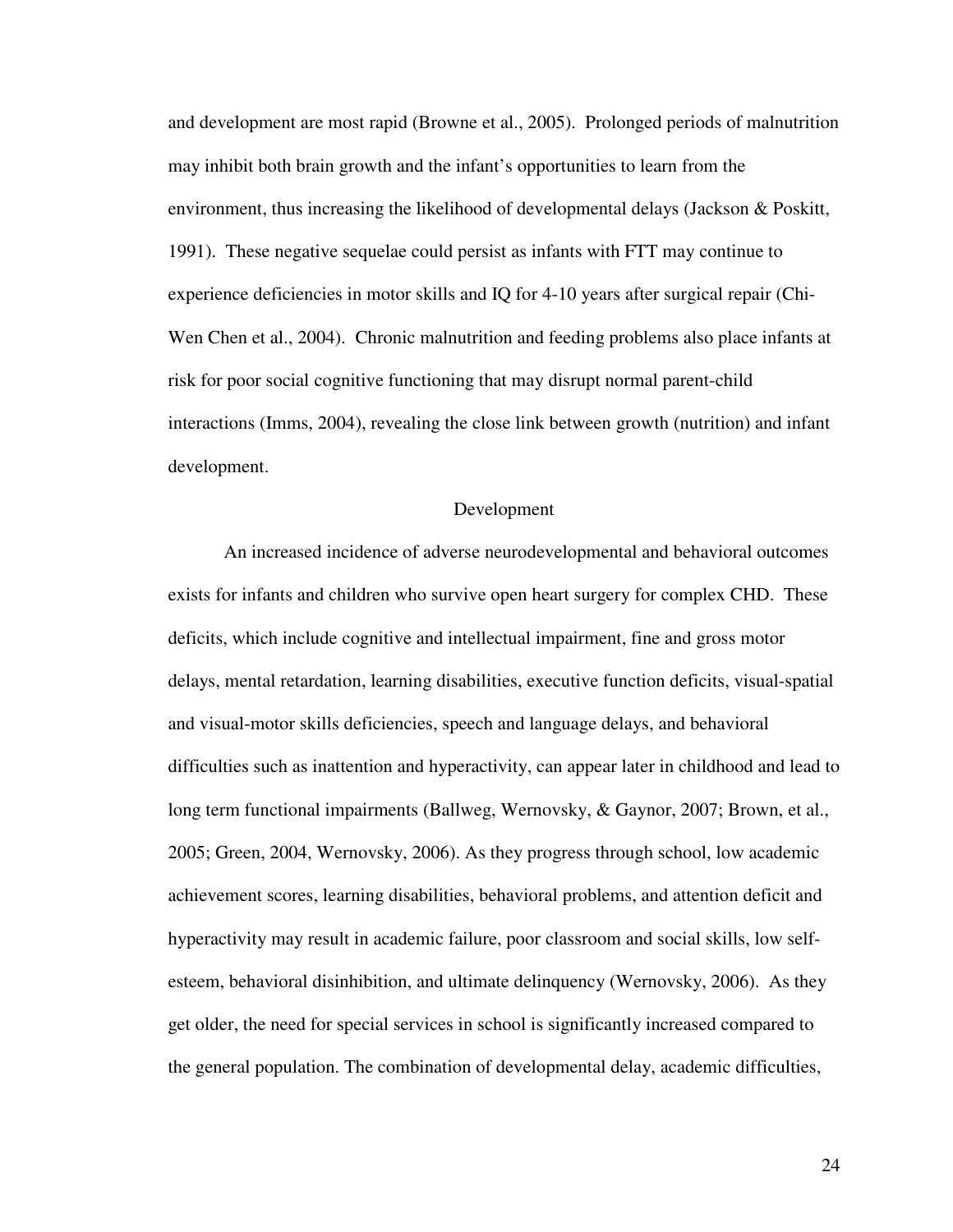and behavioral abnormalities represent the most common morbidity affecting the quality of life in school age survivors of CHD (Wernovsky, 2006). There are patient specific factors that contribute to developmental outcomes as well as management specific ones.

 Approximately one-third of all children with CHD have other abnormalities in addition to their cardiac disease (Wernovsky, 2006). Some patient-specific factors contributing to adverse developmental outcomes include genetic syndromes such as trisomies 13, 18, and 21; William's syndrome; Noonan's syndrome; CHARGE association; VACTERL, and DiGeorge or 22q11.2 microdeletion (Ballweg et al, 2007). These all have an increased incidence of CHD and are associated independently with developmental delays, which potentially confounds research findings with this patient population (Ballweg et al, 2007; Green, 2004). Sub-chromosomal gene abnormalities are being discovered with increasing frequency in this population, and most studies report worse outcomes in children with associated congenital anomalies compared to children with the same lesion and no anomalies (Wernovsky, 2006). Lower birthweight and younger gestational age at time of surgery, and palliative (as opposed to corrective) surgery are also risk factors for and predictors of worse neurodevelopmental outcomes (Ballweg et al, 2007; Green, 2004).

Socioeconomic (SES) status is perhaps the strongest predictor of neurodevelopmental outcomes (Wernovsky, 2006). The relationship between SES and parental intelligence and outcomes in children with CHD has been established (Wernovsky, 2006). Socioeconomic status and parental IQ predict neurocognitive developmental outcomes (IQ at age 5) after cardiopulmonary bypass (CPB) (Ballweg et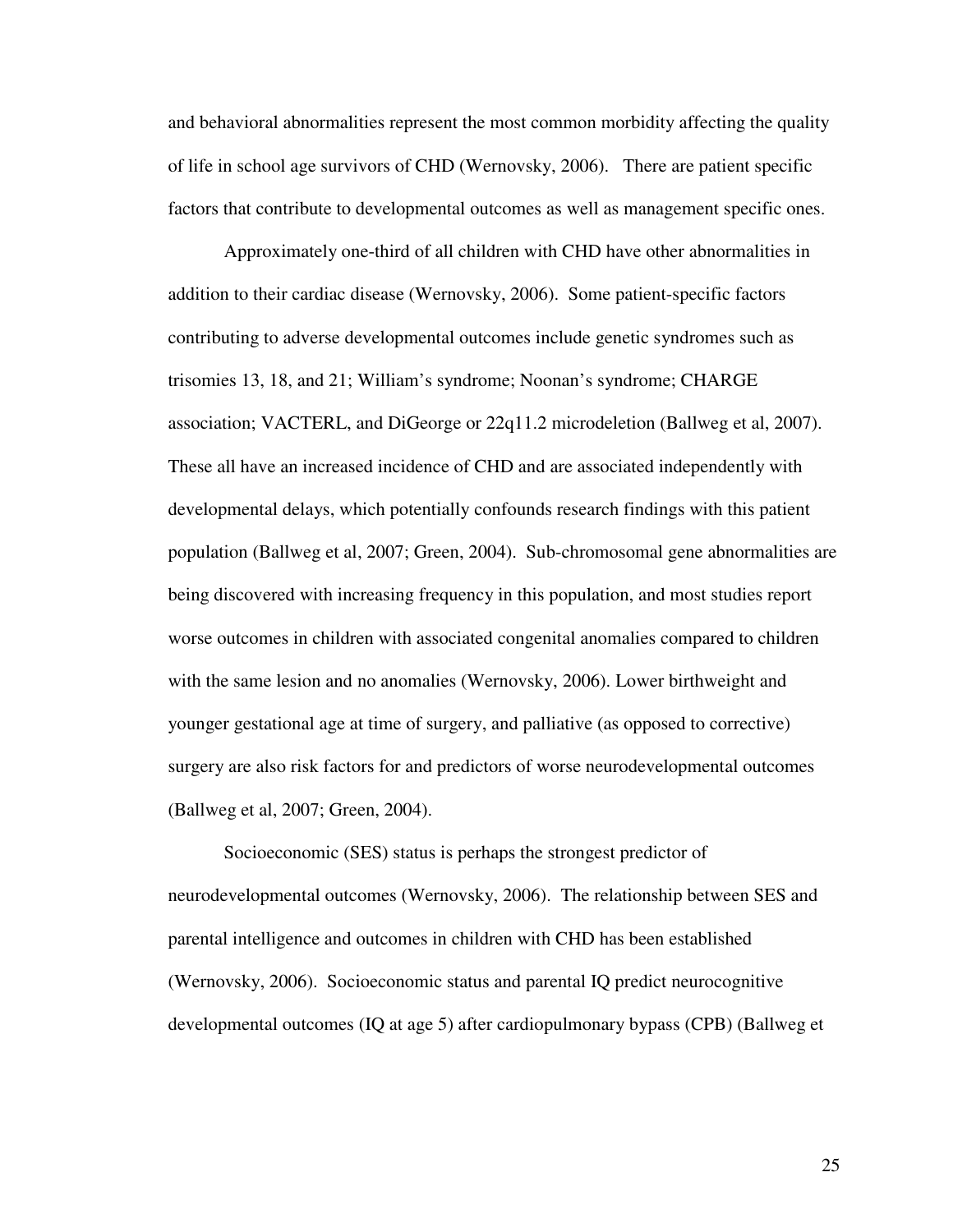al, 2007). Higher SES predicted higher IQ and academic performance for 133 patients who underwent the Fontan procedure (Ballweg et al, 2007).

 Another patient-specific factor is central nervous system (CNS) development. There is increasing evidence CNS development in utero is abnormal in children with CHD. The CNS and cardiovascular systems form nearly simultaneously in early gestation; abnormalities in one system increase the likelihood of having problems in the other (Wernovsky, 2006). Infants with CHD have an increased incidence of structural brain abnormalities (periventricular leukomalacia [PVL], microcephaly, incomplete closure of the operculum, and cerebral dysgenesis) that may be caused by abnormal fetal flow patterns, and postnatal cerebral blood flow (CBF) is dramatically reduced in some infants as well (Brown et al, 2005; Ballweg et al, 2007; Wernovsky, 2006). The PVL and microcephaly in some newborns with CHD may be evidence of ischemia related to this low CBF (Green, 2004). The presence of PVL is associated with low baseline CBF and decreased carbon dioxide reactivity, which are associated with poor neurodevelopmental outcomes and a higher risk of death (Ballweg et al, 2007).

Many of the same factors associated with adverse neurodevelopment, including the development of PVL, are associated with hypoxemia and hypotension postoperatively (Ballweg et al, 2007). Oxygen saturations below normal potentially compromise delivery of oxygen to the brain (Wernovsky, 2006). Since 50% of brain growth occurs during the first year of life, prolonged hypoxemia, congestive heart failure, and failure to thrive are likely to affect development (Brown et al., 2005). Though chronic and intermittent hypoxemia are associated with adverse effects on development, behavior, and academic achievement, even in children with structurally normal hearts (chronic lung disease, sleep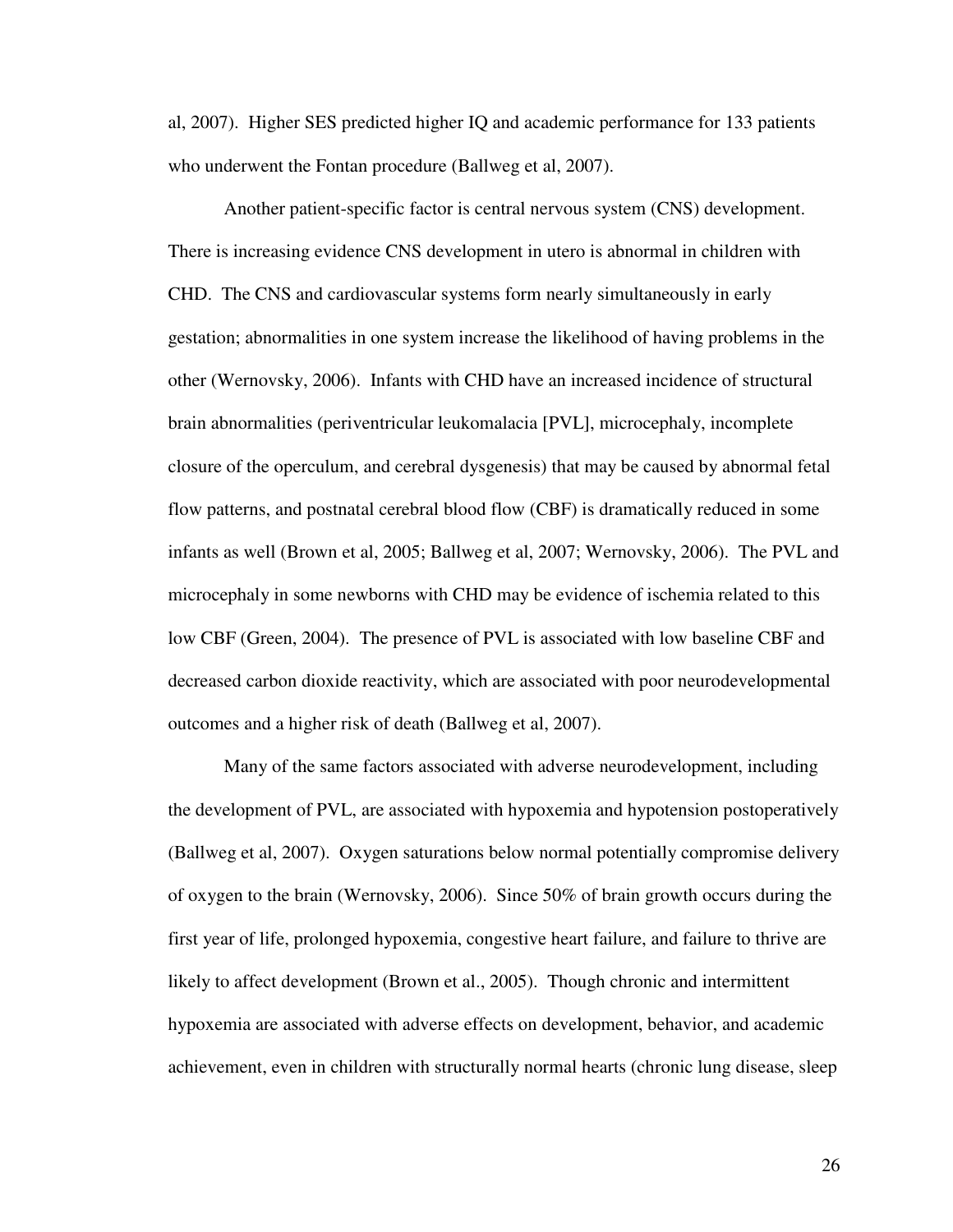disordered breathing, high altitude), it is difficult to measure the effects of hypoxemia in isolation (Wernovsky, 2006).

Newborns and infants with CHD at times have neurodevelopmental abnormalities *before* surgery such as hypotonia, hypertonia, jitteriness, motor asymmetries, and an absent suck. This is important due to the strong association between preoperative and postoperative neurodevelopmental status (Brown at al., 2005; Green, 2004). Injury to the CNS in infants with CHD is characterized by abnormalities of tone, feeding difficulties, delays in major motor milestones, and abnormalities in speech (Wernovsky, 2006). The brain of full term neonates with CHD structurally resembles that of a preterm neonate; consequently, school age survivors of complex heart surgery have developmental findings very similar to survivors of preterm birth, which suggests a similar pathological response to injury (Wernovsky, 2006).

 Pre-, intra-, and postoperative management factors also contribute to developmental outcomes. Prenatal diagnosis of the congenital defect enables early initiation of prostaglandins which maintain the patency of the ductus arteriosus, preventing acidosis, which is related to later neurologic injury (Ballweg et al, 2007). Cardiopulmonary bypass (CPB) has been implicated in neurologic injury and speech dysfunction, potentially caused by embolic complications and/or the activation of a variety of inflammatory pathways, all of which can lead to short and long term cognitive defects (Ballweg et al, 2007; Brown et al, 2005; Green, 2004). Deep hypothermic circulatory arrest (DCHA) is not without risk either; it has been associated with cognitive defects as well, particularly with prolonged duration (Brown et al., 2005). While examining the relationship of surgical approach to neurodevelopmental outcomes in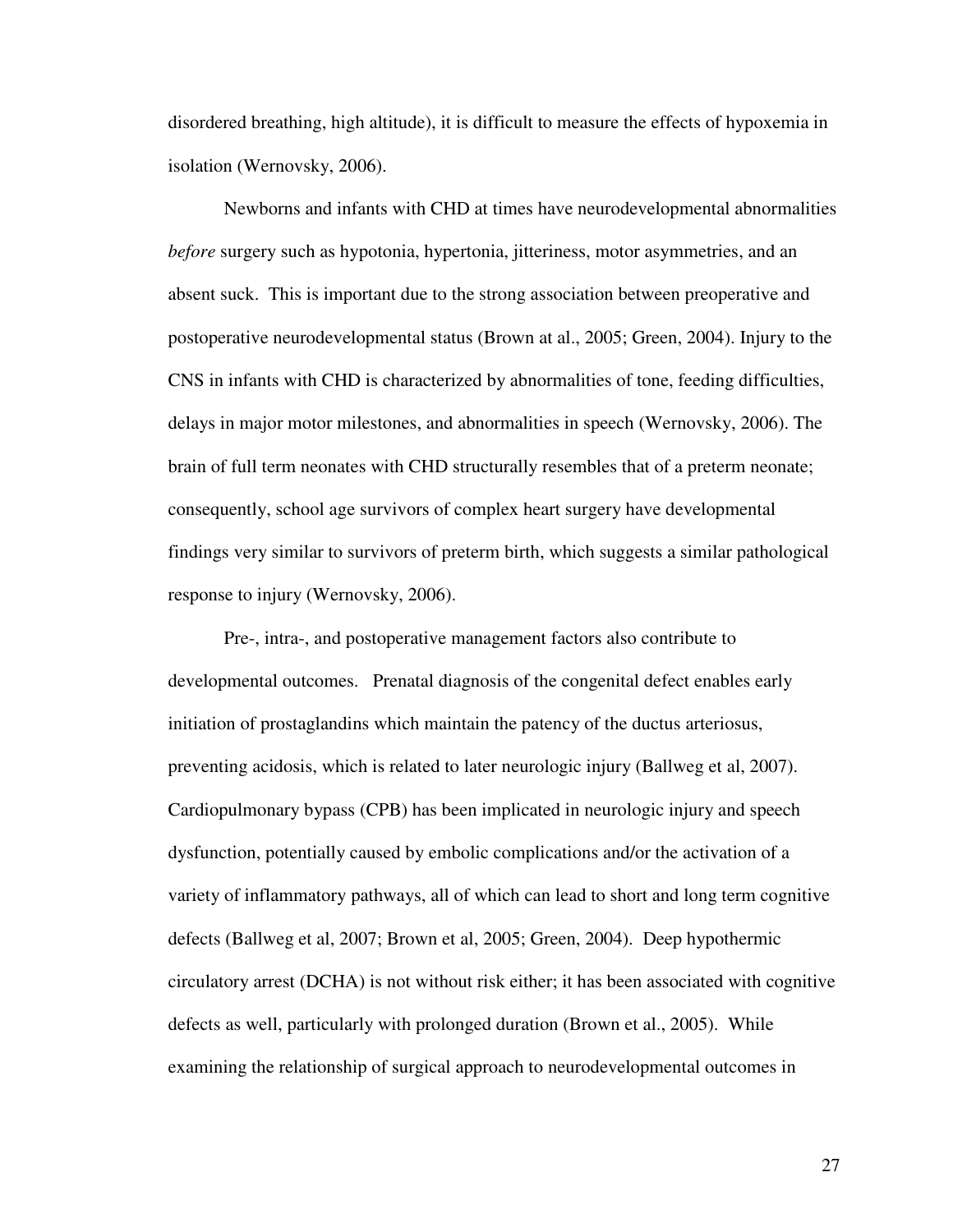HLHS, no relationship between surgical strategy and any outcome measure of developmental outcome was found (Mahle et al., 2006). They did find deficits prevalent among school-aged children with HLHS regardless of surgical approach, and complications resulting in a prolonged hospitalization at the time of their initial operation were associated with neurodevelopmenal status at school age (2006).

 Length of stay (LOS) in the hospital and the intensive care unit may be important markers of late neurologic morbidity. Significant determinants of LOS include preoperative intubation, longer total support time, postoperative re-intubation, hypotension, arrhythmia, sepsis, and higher inotropic support (Ballweg et al, 2007). Longer postoperative LOS is associated with worse cognitive function (lower full scale IQ scores and verbal performance scores) even when adjusting for factors known to adversely affect long term outcomes (seizures, intraoperative support duration, reoperations and other postoperative events, and sociodemographic variables) (Brown et al, 2005; Mahle, 2006; Wernovsky, 2006). There is also an association between longer LOS and lower Psychomotor Development Index (PDI) on the Bayley Scales of Infant Development at one year of age (Ballweg et al, 2007).

Although the majority of children with CHD have normal neurodevelopmental outcomes, especially those without coexisting CNS abnormalities at birth, the far reaching implications for the children experiencing detrimental outcomes highlights the importance of this area of research (Ballweg et al, 2007). It is important to keep in mind that developmental studies in infants have limited predictive validity for long term outcomes, both in patients with and those without CHD (Wernovsky, 2006), so larger longitudinal studies in this area are needed. The causes of the potential academic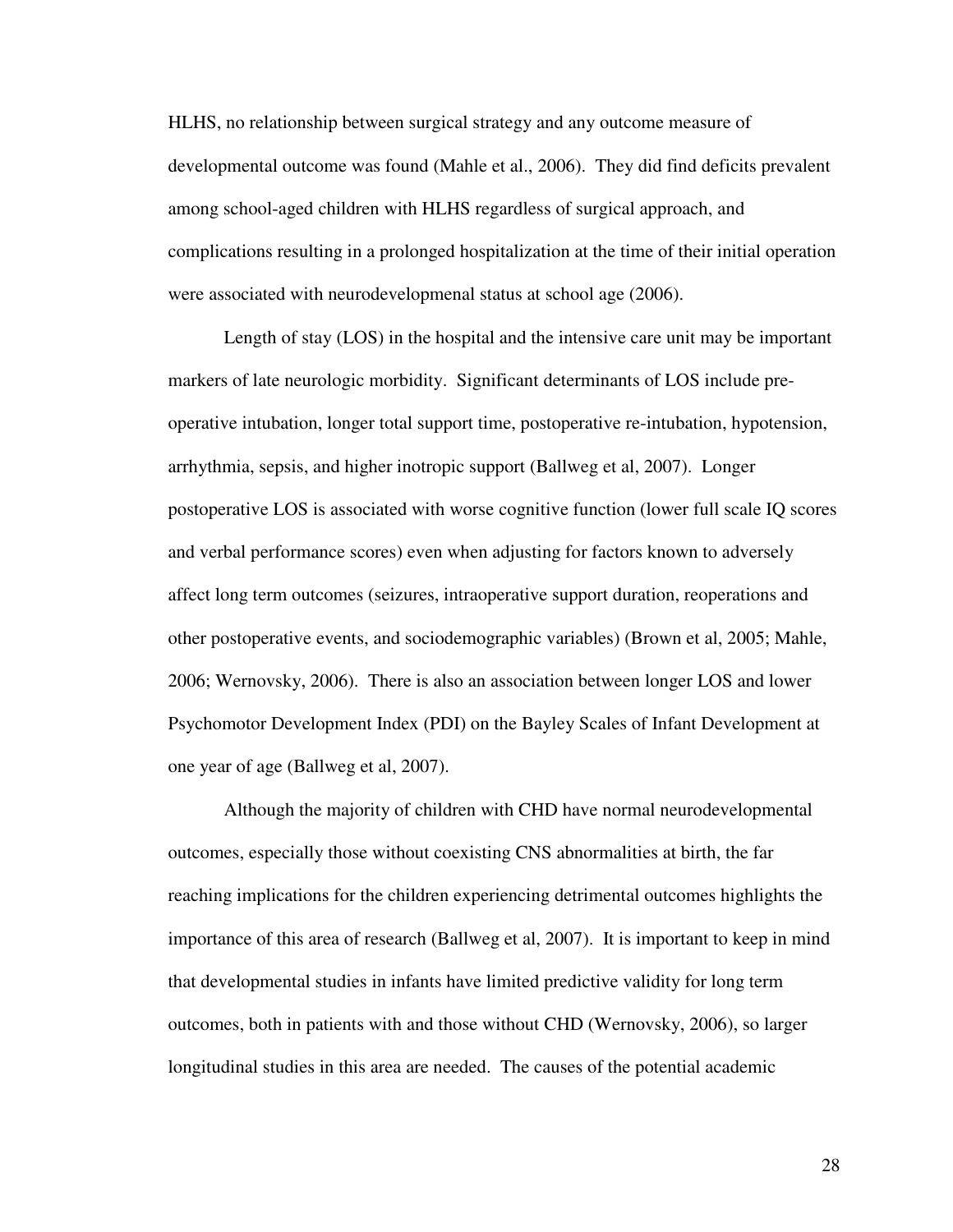difficulties survivors of CHD face are multifactorial, additive and incompletely understood (Wernovsky, 2006). Along with longitudinal studies, other demographic variables such as gender, race, and ethnicity should be explored because to date they have not been well studied as determinants of neurodevelopmental outcomes (Ballweg et al, 2007).

#### **Gaps**

It is well known that stress is increased in parents of infants with CHD, and the factors that impact this stress are myriad. The infant's severity of illness and the resulting growth and development issues can further contribute to parenting stress. Infant temperament, notably infants with "difficult" temperament characteristics can also serve to increase levels of parenting stress. The environment of the hospital and specifically the intensive care unit can elevate stress levels as well. Parenting stress arises not only from infant and hospital environmental factors but also socio-demographic and life factors as well.

The pediatric and neonatal ICU environments have been studied and give some insight into how parents feel and what the most stressful aspects of those environments are, but little has been done to explore the cardiac ICU. The feelings of helplessness parents of infants in the CICU may experience and their implications have also been understudied. Perhaps parents of infants and children in the CICU have similar feelings and experiences as NICU and PICU parents and interventions used in those populations to address these issues can be tailored for the CICU as applicable.

It is known that the severity of CHD contributes to problems with growth and development, which result in increases in parenting stress. If increased levels of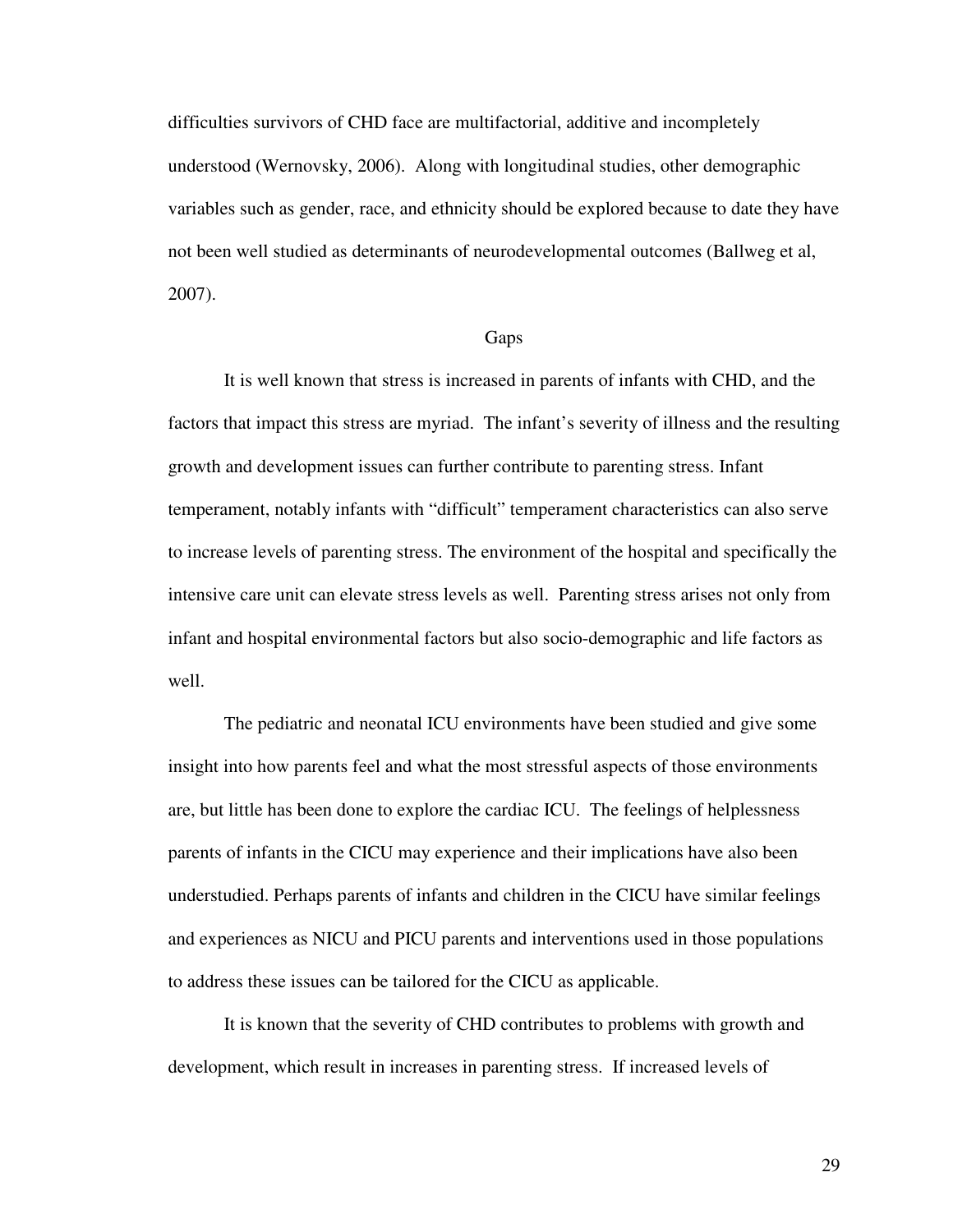parenting stress have been found to be negatively correlated with development in low birthweight infants, a similar relationship might exist for infants with CHD as well. Also stress as it relates to prenatal CHD diagnosis is another area of potential research. It is quite possible that interventions to reduce parenting stress should be implemented well before the birth of the infant due to the relationship between prenatal stress and "difficult" infant temperament characteristics.

A closer examination of sociodemographic variables such as race/ethnicity and gender is needed as explanations for disparities in outcomes are explicated. It is not known why higher mortality exists for Black infants compared to Whites or why female infants experience higher in-hospital post-operative mortality than males. Further inclusion and exploration of these variables will hopefully yield answers in the near future.

It is known that increasing the caloric intake of infants with CHD helps combat growth failure, though maximizing calories is not always possible due to oral feeding problems. If biopsychosocial relationships of the theoretical framework hold true, there may be additional ways to address growth and development problems in this patient population by modifying parenting stress or other mutable variables. This patient population and phenomenon of interest are ripe with research possibilities. Much has been studied to date, with much yet to be discovered. The role parenting stress may play in physical growth and neurodevelopmental outcomes has not been explored, and if a significant relationship exists, possibilities for intervening also exist.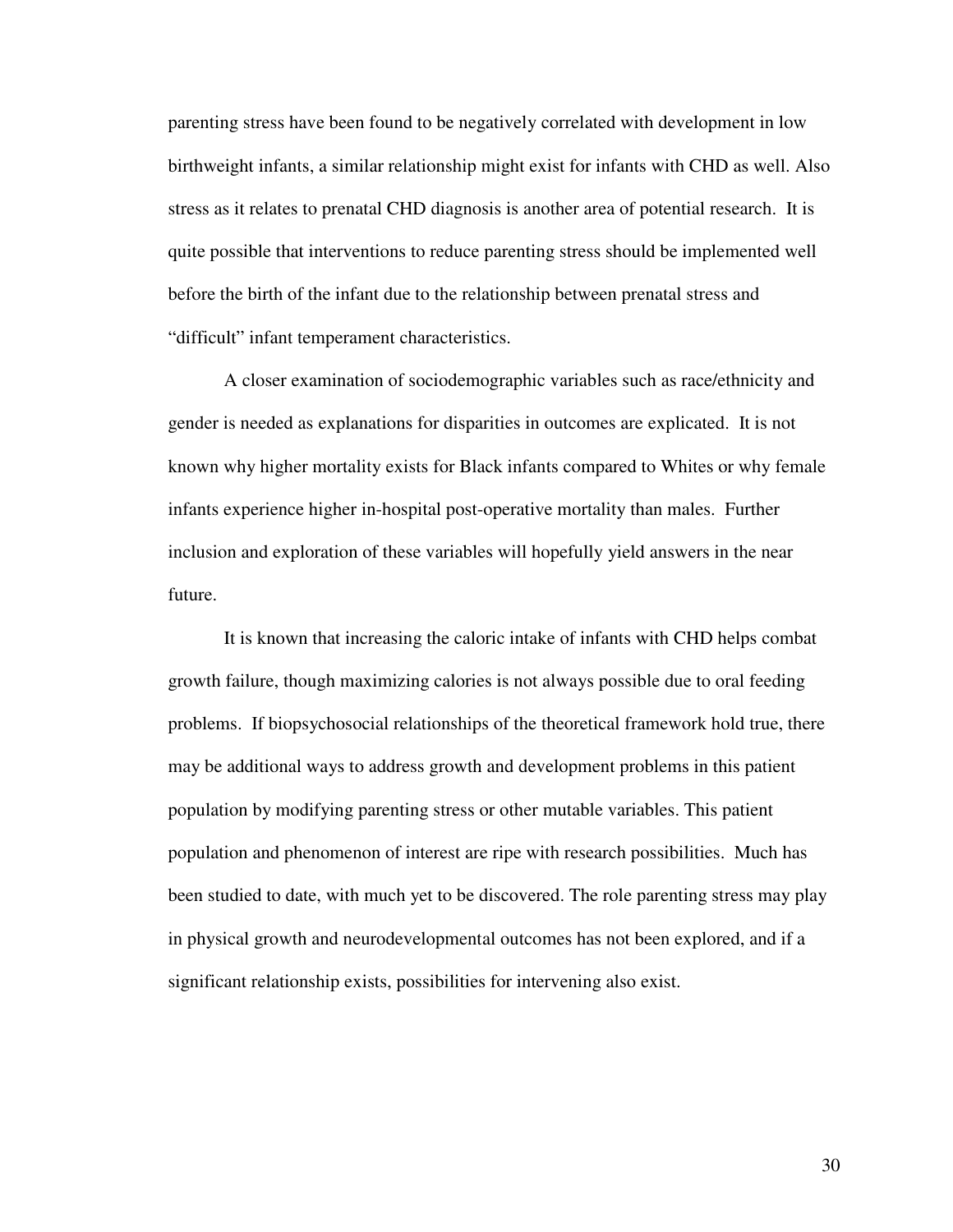#### Chapter 3: METHODS

## Introduction

 This chapter discusses the parent study upon which the proposed study is built. The study sample and setting are described as well as a detailed description of each of the variables and instruments to be utilized in the proposed study. The data analysis plan is presented, and the chapter concludes with a summary of human subjects' protection.

#### Parent Study

 This study will build upon the parent study "Feeding Behaviors and Energy Cost in Infants with Congenital Heart Disease" (CHD Feeding Study). This parent study focuses primarily on developing a predictive model of failure to thrive in this infant population. The CHD Feeding Study seeks to examine both sides of the energy balance equation, feeding and energy intake as well as energy expenditure to determine the contributions of both in the growth failure or success in infants with CHD.

 The parent study examined infants during the first twelve months of life at five time points- newborn (during the first six weeks of life), three, six, nine, and twelve months of age. Each visit measured a differing set of variables and ranged in time from thirty minutes to four or five hours in length (see Table 1). One of the aims of the CHD Feeding Study was to determine which aspects of feeding performance (suck/swallow/breathe coordination, etc.) are most subject to disruption in this patient population. To that end, feeding performance was measured by using a specially designed bottle and nipple system at the newborn, three, and six month visits. The newborn visit also included anthropometrics or body measurements and a measurement of body composition via Total Body Electrical Conductivity (TOBEC).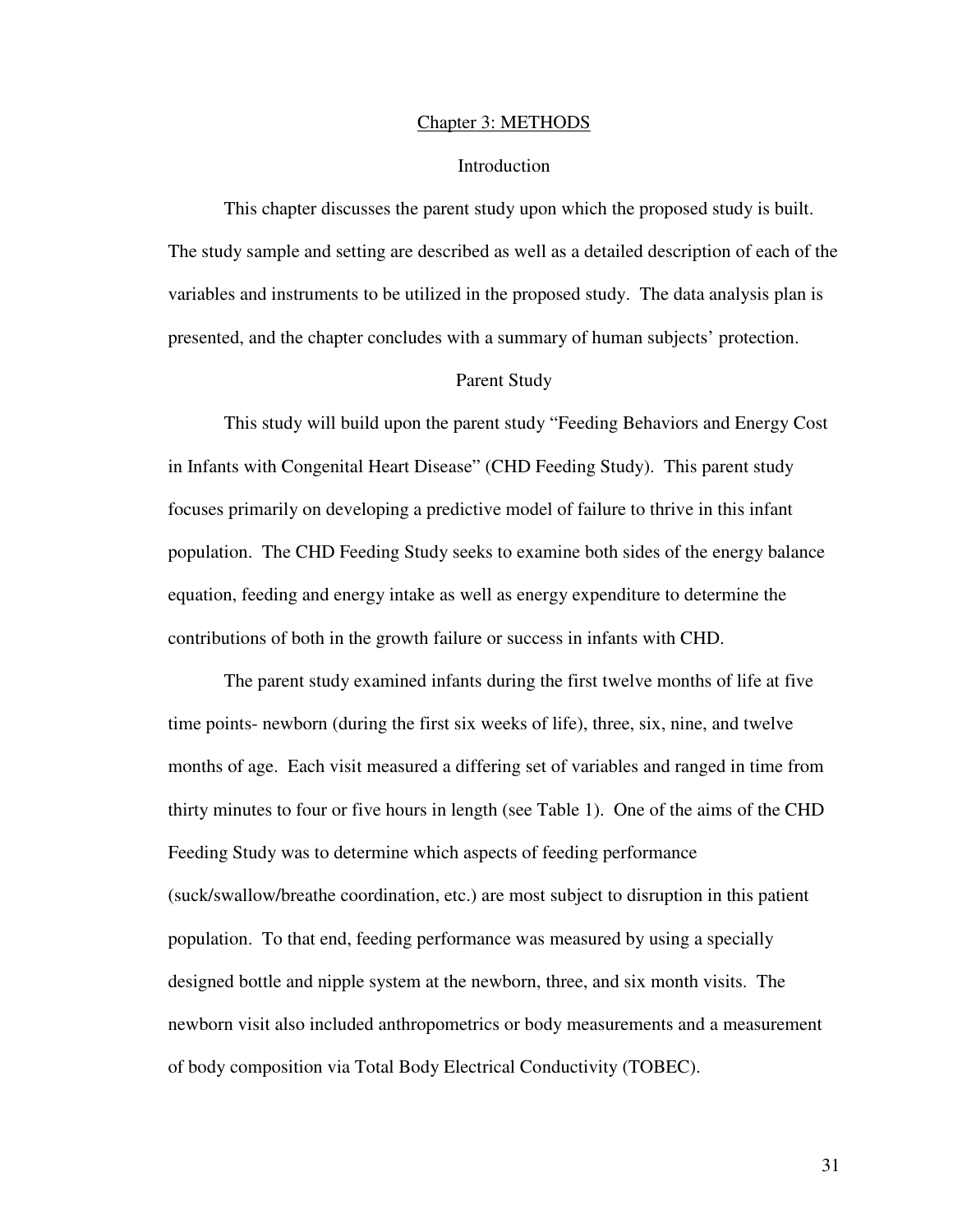The three month visit included, along with the feeding, anthropometrics, and TOBEC, measures of energy expenditure while sleeping (Resting Energy Expenditure or REE) and total daily energy expenditure (TEE). The REE was measured by way of respiratory calorimetry and TEE by utilizing the doubly labeled water (DLW) technique. At this visit parents also completed the Parenting Stress Index (PSI) and the Early Infancy Temperament Questionnaire (EITQ). The six month visit included the feeding and anthropometrics along with the Bayley Scales of Infant Development- 2nd Edition (BSID-II) administered by a developmental psychologist. The parents also completed the PSI and the Infant Temperament Questionnaire (ITQ). The nine month visit, the shortest of the series, consisted of only anthropometrics and the PSI. The twelve month visit, the longest of the series contained elements from each of the previous visits: REE and TEE, anthropometrics, TOBEC, BSID-II, PSI, and the Toddler Temperament Scale (TTS). Three-day diet records of food intake were kept after each visit and medications the infants were taking were recorded at each visit as well. Infants with CHD as well as healthy controls were examined. The parent study contains several variables, but this proposed study seeks to only examine a few (in bold italics in Table 1) in order to determine the relationships between parenting stress, growth and development of infants with CHD.

| <b>Newborn Visit</b> | 3 Month Visit          | <b>6 Month Visit</b>   | 9 Month Visit   | 12 Month Visit  |
|----------------------|------------------------|------------------------|-----------------|-----------------|
| Feeding              | Feeding                | Feeding                | Anthropometrics | Anthropometrics |
| Anthropometrics      | <b>Anthropometrics</b> | <b>Anthropometrics</b> | <b>PSI</b>      | <b>REE</b>      |
| <b>TOBEC</b>         | <b>TOBEC</b>           | <i>PSI</i>             | Diet record     | <b>TEE</b>      |
| Diet record          | <b>REE</b>             | <b>Temperament</b>     |                 | <b>PSI</b>      |
|                      | <b>TEE</b>             | <b>BSID-II</b>         |                 | Temperament     |
|                      | <b>PSI</b>             | Diet record            |                 | <b>BSID-II</b>  |
|                      | <b>Temperament</b>     |                        |                 | Diet record     |
|                      | Diet record            |                        |                 |                 |

Table 1 Variables for proposed study in *bold italics*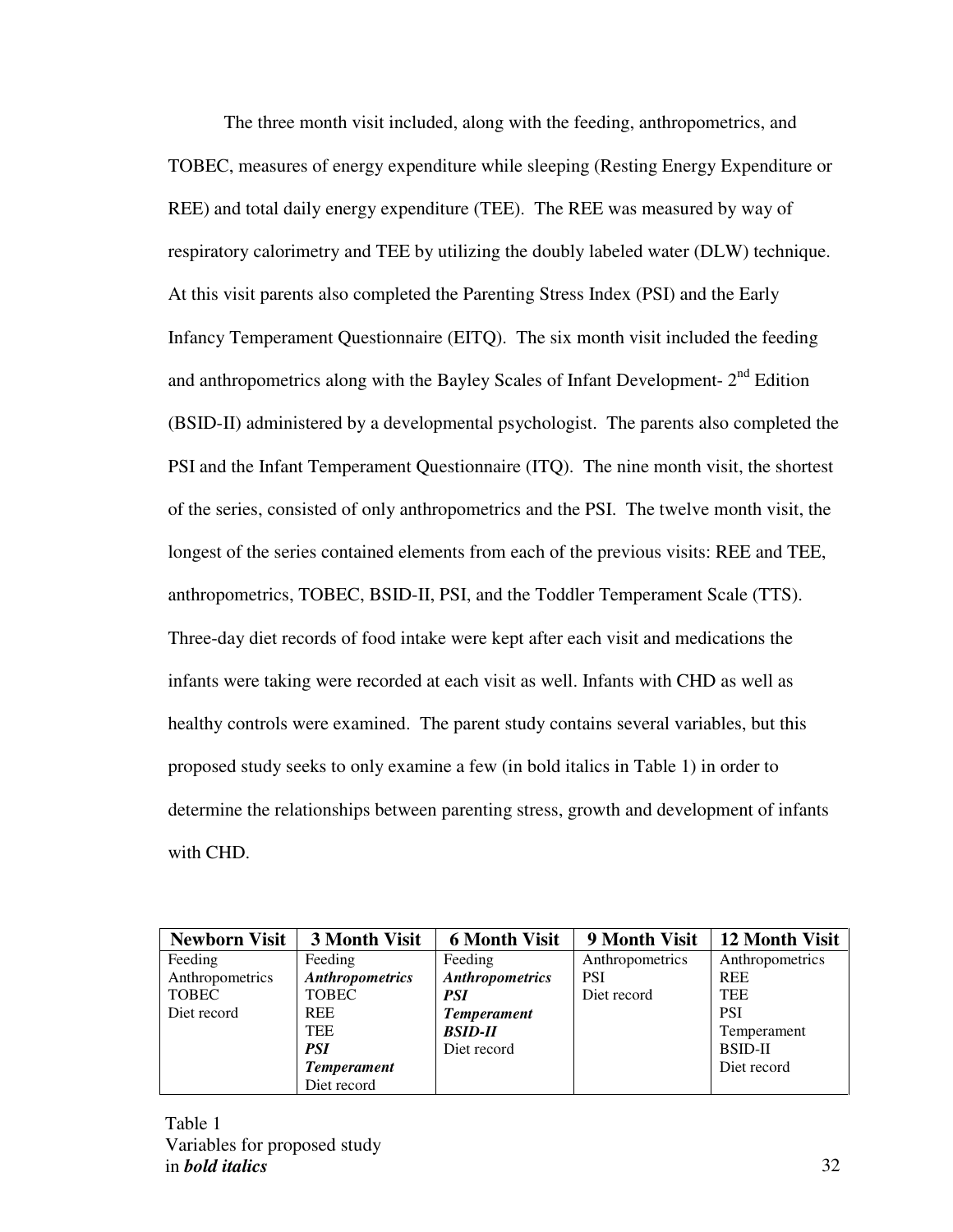## *Sample*

 The infants with CHD were all recruited from the cardiac intensive care unit of the Children's Hospital of Philadelphia (CHOP). To meet subject inclusion criteria for the CHD Feeding Study infants: underwent corrective or palliative surgery for their defect within the first six weeks of life, were  $\geq$ 36 weeks gestation,  $\geq$ 2500 grams, without multiple congenital anomalies other than their cardiac lesion, without a documented or suspected genetic syndrome (except DiGeorge and 22q deletion), and without craniofacial or gastrointestinal anomalies that could interfere with feeding, digestion, and growth. Parents who were unable or unwilling to return for follow up at the CHOP were excluded. Control infants were recruited from the CHOP faculty practice, CHOP primary care practice, and word of mouth.

# *Setting*

 Subjects were recruited from the Cardiac Intensive Care Unit (CICU) at the Children's Hospital of Philadelphia (CHOP). This unit, one of the largest and busiest in the world, performs more than 1,000 cardiothoracic surgeries (including 500 open heart procedures) per year. They also perform more than 1000 cardiac catheterizations a year. The unit contains more than 50 physicians and surgeons and more than 350 other staff including nurses, respiratory therapists, social workers, and child life therapists (About the Cardiac Center; http://www.chop.edu/consumer/jsp/division/generic.jsp?id=87547).

All outpatient visits took place in the General Clinical Research Center (GCRC) and the Nutrition and Growth Laboratory (NGL) at the CHOP. The GCRC is staffed with registered nurses, phlebotomists, and technicians skilled in data collection for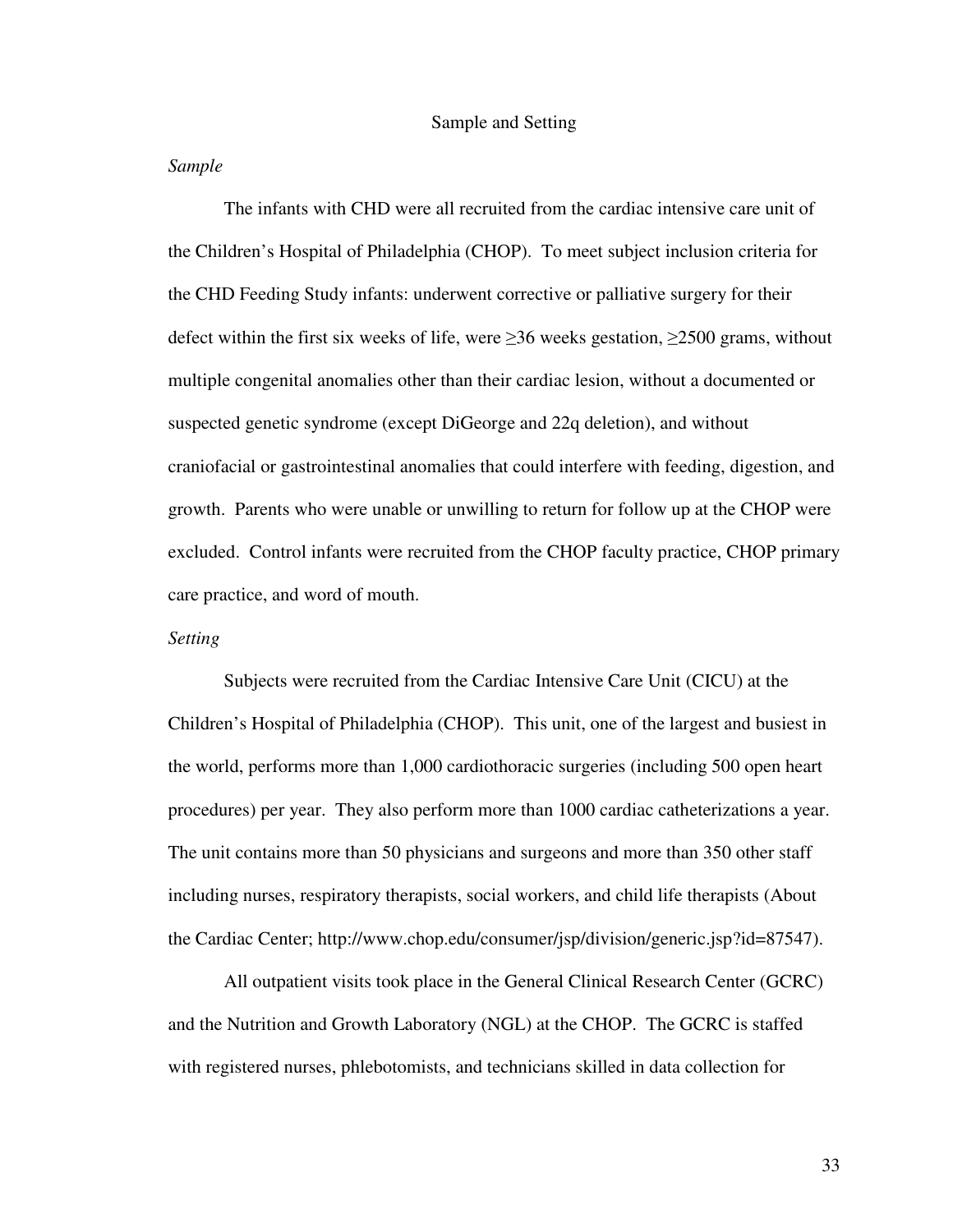research projects throughout the entire hospital. When the infants arrived for each outpatient visit, the infant's vital signs were assessed and documented by either a GCRC nurse or a CHD Feeding Study nurse. The patient and family were then escorted down the hall to the NGL where one of the trained growth technicians assessed the required variables for the appropriate time point. Parents were given meal vouchers for lunch in the cafeteria and parking validation if needed. Once the questionnaires and diet records were returned, parents received a gift certificate to a children's toy store of varying amounts depending on the time point (\$25-\$100).

# Variables and Instruments

#### Severity of illness

## *Risk Adjustment for Congenital Heart Surgery 1 (RACHS-1)*

 The increase in outcomes research led to the need to develop a method of risk adjustment due to the varied nature and range of congenital heart defects (Jenkins et al, 2002; Jenkins, 2004). A panel of experts and two large multi-institutional data sets were used to create the Risk Adjustment for Congenital Heart Surgery-1 (RACHS-1), which uses surgical procedures as the primary proxy for risk (Jenkins et al., 2002). Cardiac procedures are clustered into six risk categories, with category one representing the lowest risk of in-hospital mortality and six representing the greatest (Jenkins et al., 2002).

 This method has been designed to allow a refined understanding of differences in mortality among patients undergoing congenital heart surgery, as would typically be encountered within a pediatric population, and when more than one procedure is performed simultaneously, the procedure with the greatest risk category is used to classify the procedure (Jenkins, 2004). It can be used to evaluate the independent effect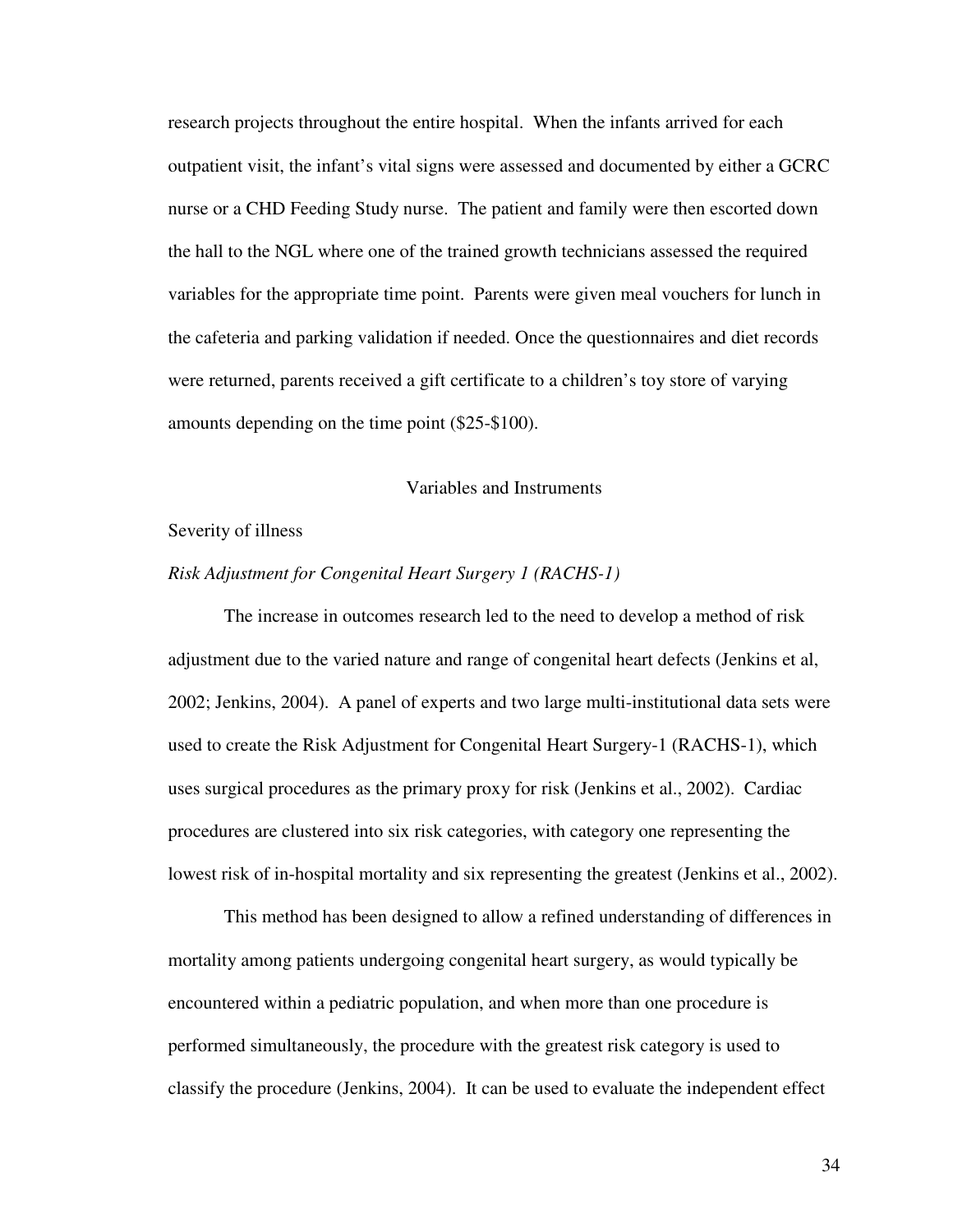of patient-level factors such as gender, race, or insurance type on in-hospital mortality by taking into account the diversity of anatomy inherent in pediatric CHD, and reducing the anatomical differences to a 6-item ordinal scale (Jenkins et al., 2002). The first step uses the cardiac surgical procedure as a surrogate for diagnosis and the next step groups the procedures together that have a similar risk for mortality (Appendix 1).

Parenting stress

# *Parenting Stress Index (PSI)*

 The PSI was developed by Richard Abidin as a measure of stressful parent-child systems in order to plan an optimal intervention program (Willinger et al., 2005). It is a screening and diagnostic assessment technique designed to yield a measure of the relative magnitude of stress in the parent-child system in order to detect systems at risk for the development of dysfunctional parenting behaviors or behavior problems in the child involved (Abidin, 1995). Abidin posited that the Total Stress a parent experiences would be a function of certain salient parental characteristics, child characteristics, and situational variables that directly related to the role of being a parent (Abidin, 1995).

The PSI has undergone six revisions and Abidin expanded the model in 1992 to hypothesize that parenting behavior and child adjustment are influenced by a number of environmental, sociological, behavioral, and developmental variables (Abidin, 1992). It is comprised of 101 items rated on a 5 point Likert scale (strongly disagree to strongly agree) divided into two domains: Child and Parent. The Child Domain (CD) consists of six subscales (47 items): Adaptability, Acceptability, Demandingness, Mood, Distractibility/Hyperactivity, and Reinforces Parent. The Parent Domain (PD) consists of seven subscales (54 items): Depression, Attachment, Restriction of Role, Sense of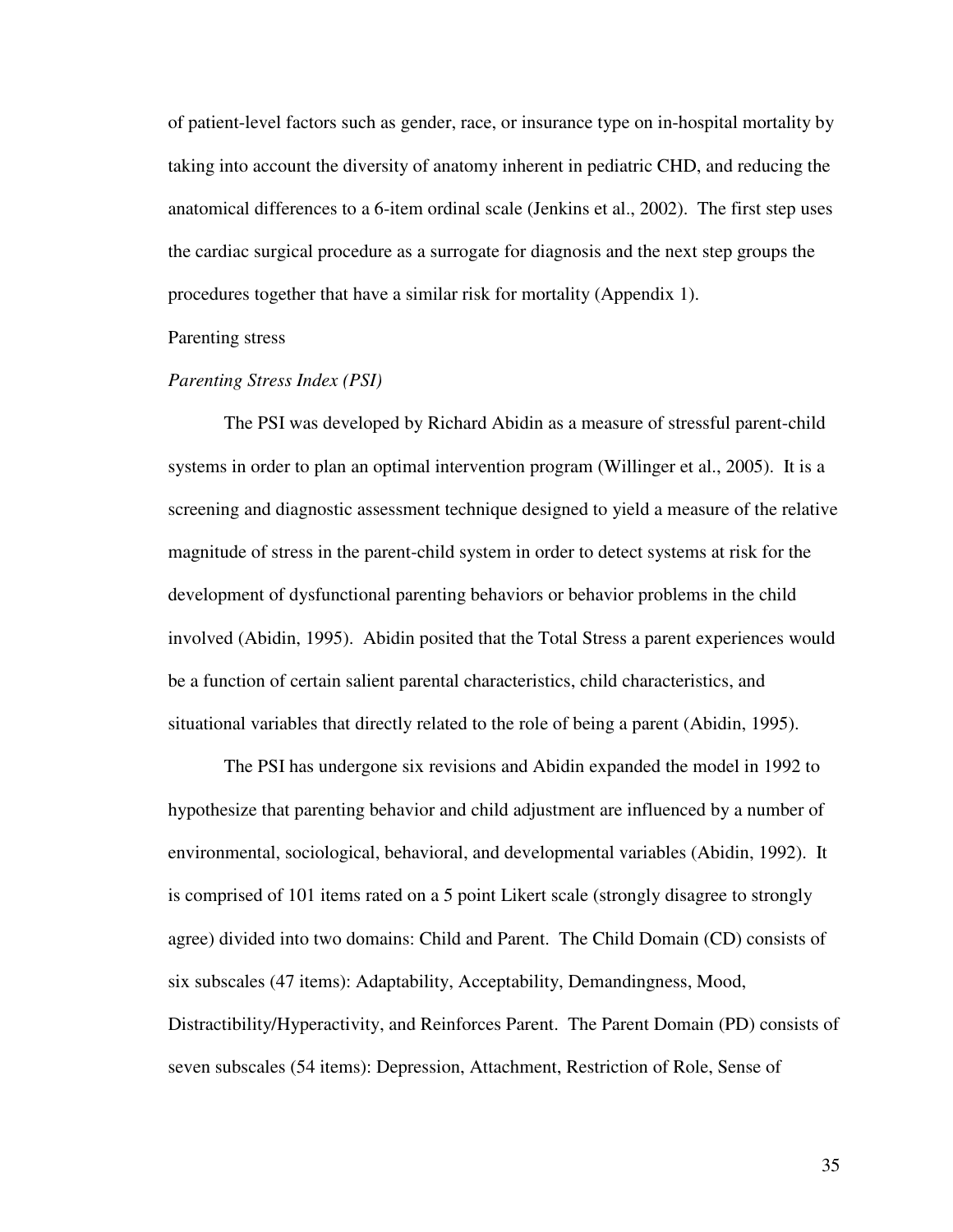Competence, Social Isolation, Relationship with Spouse, and Parent Health. The CD and PD combine to equal the Total Stress (TS) score. There is an optional Life Stress (LS) scale with nineteen yes/no questions depicting certain life events (divorce, death in family, debt, etc.) that gives an index of the amount of stress the parent is currently experiencing outside the parent-child relationship and that is often beyond their control (Browne & Talmi, 2005; Willinger et al, 2005). There is also a defensive responding scale, derived from the Marlowe-Crowne Scale of Social Desirability to assess the extent to which the respondent approaches the questionnaire with a strong bias to present the most favorable picture of him/herself in order to minimize indications of problems or stress in the parent-child relationship (Uzark & Jones, 2003). Higher scores on the PSI are indicative of higher levels of parenting stress.

A score is generated for the Parent and Child domains (and their constituent subscales), Life Stress, as well as a Total Stress. Although each score may be interpreted independently leading to generation of a hypothesis in relation to an individual score, Abidin believes that the clearest picture emerges when the various scores are considered in relation to each other (1995). The total stress score is of primary importance in guiding professional judgments as to whether intervention might be necessary or appropriate for a given parent-child system. It is designed to provide an indication of the overall level of parenting stress an individual is experiencing (Urzark & Jones, 2003). Parents who earn raw total scores at or above 260 should be offered a referral for professional consultation. When this Total Stress score is ≥260, the Child and Parent Domain scores, along with the Life Stress scale are useful in determining the domain from which the stress is emanating, and the subscales of the domains provide even further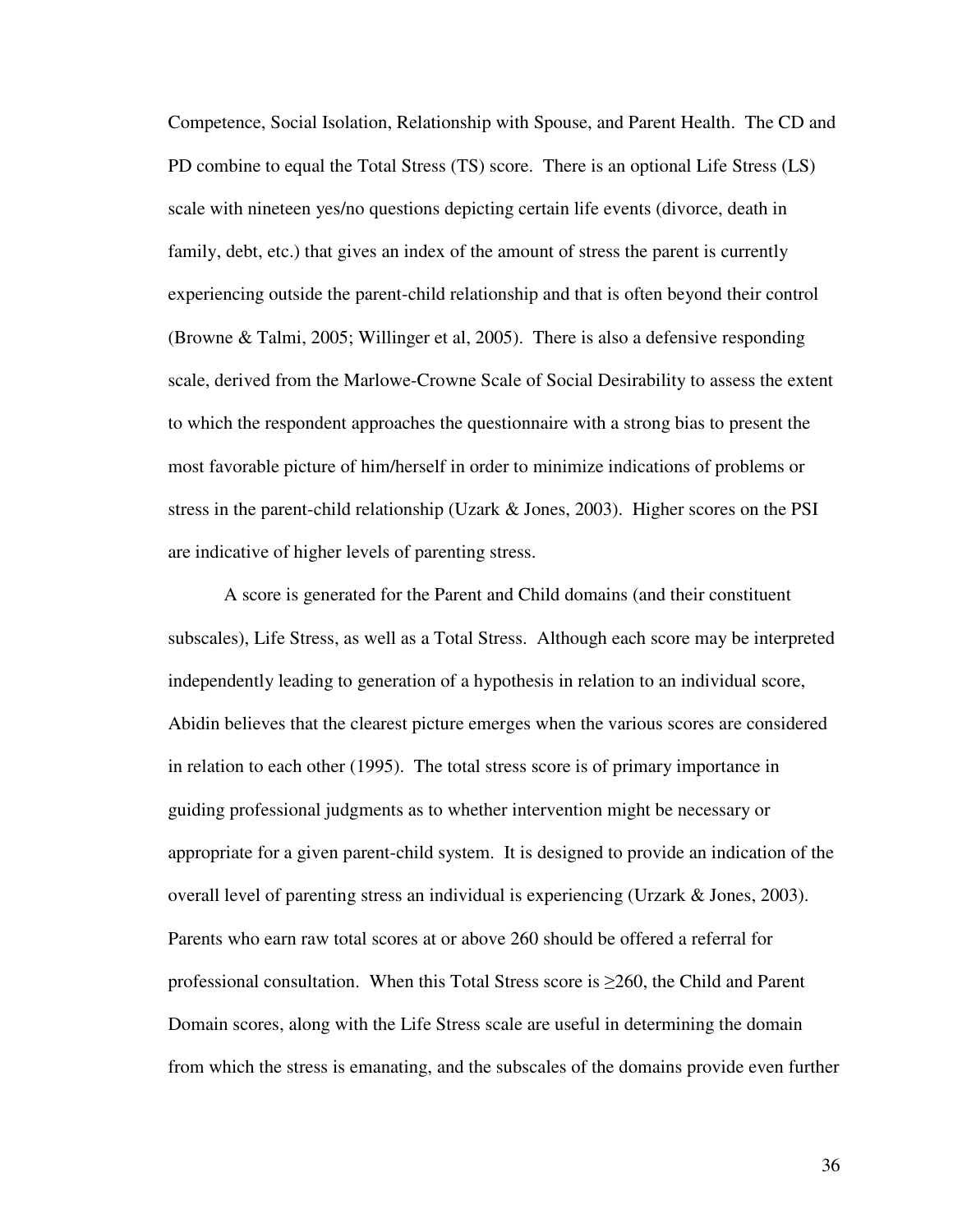breakdown to assist the professional in identifying specific sources of stress in a given domain (Abidin, 1995). High LS scores tend to intensify the total stress the parent is experiencing; when the TS raw score is in the 250 range and the LS raw score is  $\geq$ 17, a referral to a professional for assistance should be considered (Abidin, 1995). Scores on the PSI greater than the  $85<sup>th</sup>$  percentile are considered high, and scores between the  $81<sup>st</sup>$ -84<sup>th</sup> percentiles are considered borderline. A "normal" stress score would fall between the  $16<sup>th</sup>$ -80<sup>th</sup> percentiles and a "low" stress score is less than the  $16<sup>th</sup>$  percentile.

Normative scores for the PSI were developed using a sample of 2,633 mothers with at least one child ranging in age from one month to 12 years and 200 fathers of children ranging from 6 months to 6 years of age. The majority (61%) of the normative sample was recruited from well child pediatric clinics and public school daycare centers in Virginia. Seventy-six percent of the mothers were white,  $11\%$  African-American,  $10\%$ Hispanic, and 2% Asian, and 95% of the fathers were white and 5% African-American (Abidin, 1995). Twenty-seven percent of the mothers had completed college or graduate school and 23% had some vocational training, whereas 48% of the fathers were college graduates.

Alpha reliability coefficients for the thirteen subscales range from .70 to .84, for the two domains (CD and PD), .90 to .93, and .95 for the TS score. Test-retest reliability over 1 to 3 months was shown to be .63 and .91 for Child and Parent Domains respectively and .96 for the TS score (Thomas, Renaud, DePaul, 2004). It takes less than thirty minutes for the parent to complete the PSI questionnaire.

#### Infant Temperament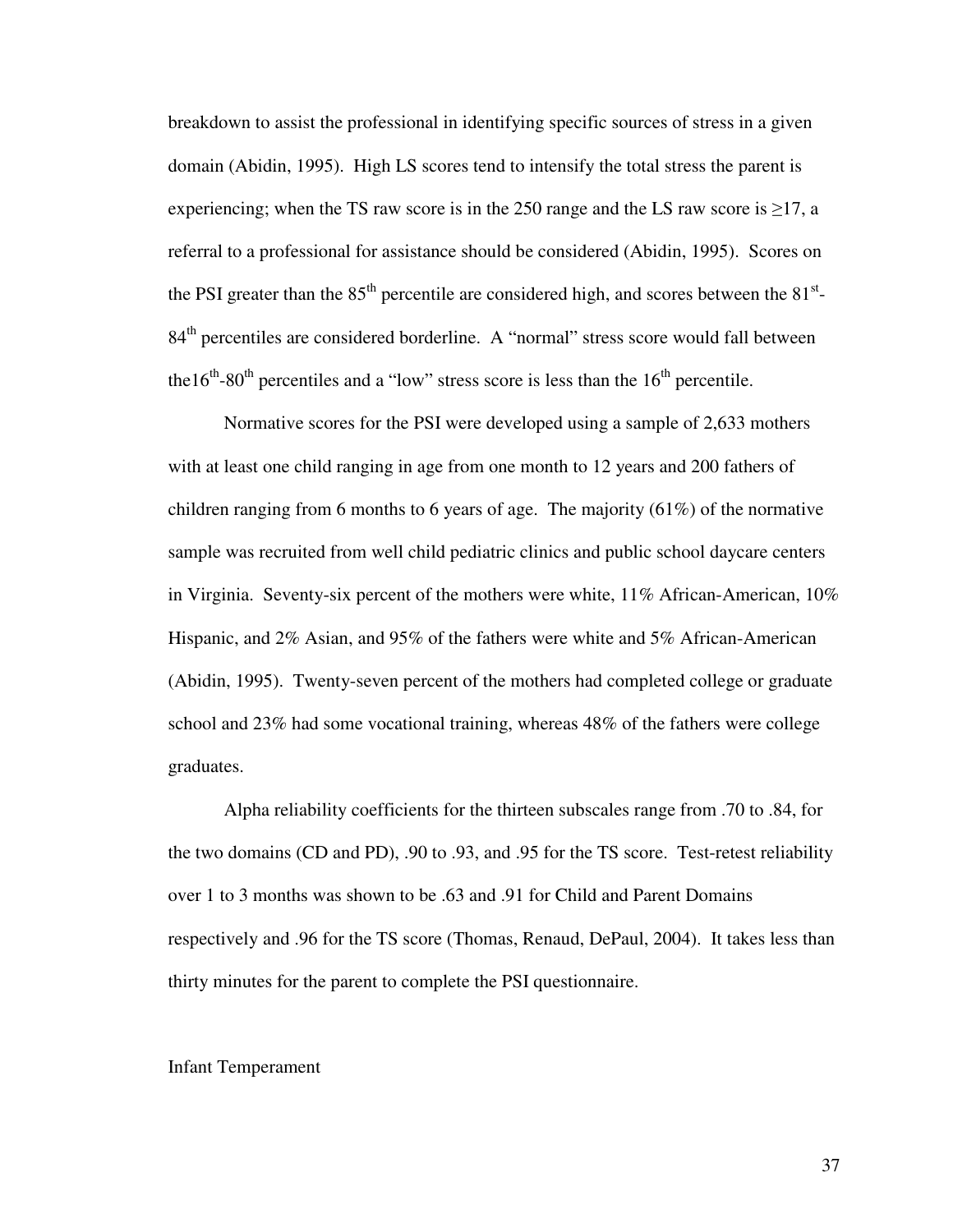# *Early Infancy Temperament Questionnaire (EITQ)*

The EITQ (Medoff-Cooper, Carey, McDevitt; 1993) is a 76-item parent questionnaire for assessing the nine New York Longitudinal Study temperament characteristics (activity, rhythmicity, approach, adaptability, intensity, mood, persistency, distractibility, and threshold) in one to four-month old infants. The Activity level is the motor component in a given child's functioning, and the amount of movement during bathing, eating, playing, dressing and handling, as well as information concerning the sleep-wake cycle, reaching, crawling, and walking are used in scoring this category. High scores indicate a highly active infant and lower scores indicate inactivity. Rhythmicity or regularity is the predictability and/or unpredictability in time of any function, e.g. sleep-wake cycle, hunger, feeding pattern and elimination schedule. Higher scores indicate an arrhythmic infant and lower scores indicate an infant who is more regular in these functions. Approach or withdrawal is the nature of the initial response to new stimulus, whether it be a new food, new toy, or new person. Approach responses are positive and can be displayed by mood expression (smiling, verbalizations, etc.) or motor activity (swallowing a new food, reaching for a new toy, active play, etc.). Withdrawal reactions are negative and may also be displayed by mood expression (crying, fussing, grimacing, verbalizations, etc.) or motor activity (spitting new food out, pushing new toy away, or moving away from a new person, etc.). Higher scores indicate a withdrawing infant and lower scores an approaching infant. Adaptability is the response to new or altered situations; this is not necessarily the concern with the nature of the initial response, but with the ease with which they are modified in a desired way. Higher scores indicate an infant who is slow to adapt and lower scores indicate an infant who is quick to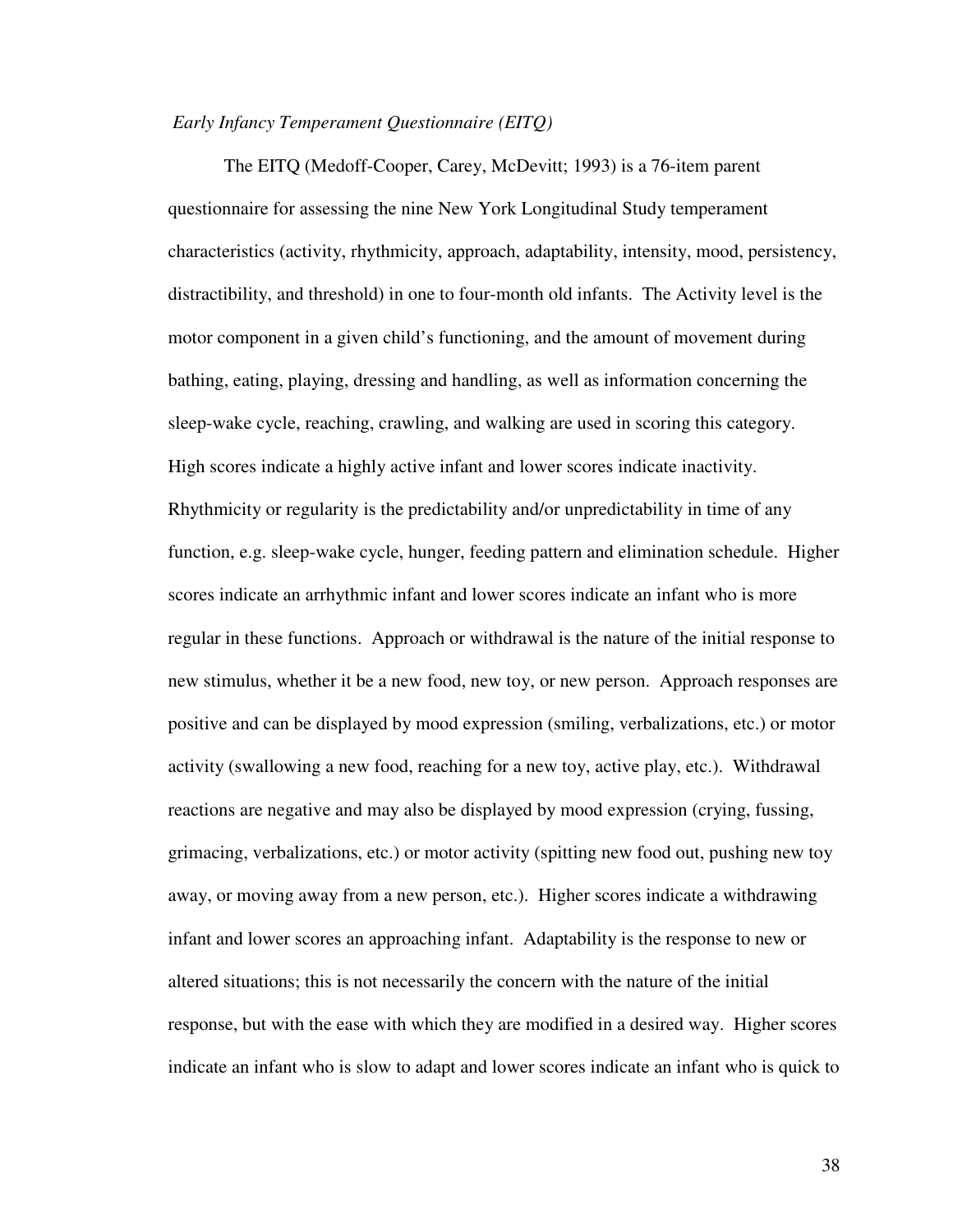adapt. Intensity of reaction is the energy level of response irrespective of its quality or direction. Higher scores indicate an infant who is more intense and lower scores indicate a mildly intense infant. The quality of Mood is the amount of pleasant, joyful, and friendly behavior contrasted with unpleasant, crying, and unfriendly behavior. Higher scores indicate an infant who is more negative in mood and lower scores indicate an infant who is more positive in mood. Attention span and Persistency are two related categories. Attention span concerns the length of time an activity is pursued by the infant, and persistency refers to the continuation of an activity in the face of obstacles in order to maintain the activity. Higher persistence scores indicate an infant with low persistence and lower scores indicate an infant with higher persistence. Distractibility is the effectiveness of extraneous environmental stimuli in interfering with or in altering the direction of ongoing behavior. Higher scores indicate low distractibility or an infant who is difficult to soothe, and lower scores indicate a highly distractible or easily soothed infant. Threshold of responsiveness is the intensity level of stimulation necessary to evoke a discernible response to sensory stimuli, environmental objects and social contacts. Higher scores indicate an infant has a low threshold or is sensitive to stimuli and lower scores indicate a low reactive infant who has a higher threshold for stimuli (Thomas & Chess, 1977).

The majority of the items were adapted from the Revised Infant Temperament Questionnaire to be developmentally appropriate for the very young infant. However, the Persistence/Attention span was difficult to measure in such young infants, so items from the Neonatal Behavioral Assessment Scale provided a framework for developing ageappropriate items for this dimension (Medoff-Cooper, Carey, McDevitt; 1993). Each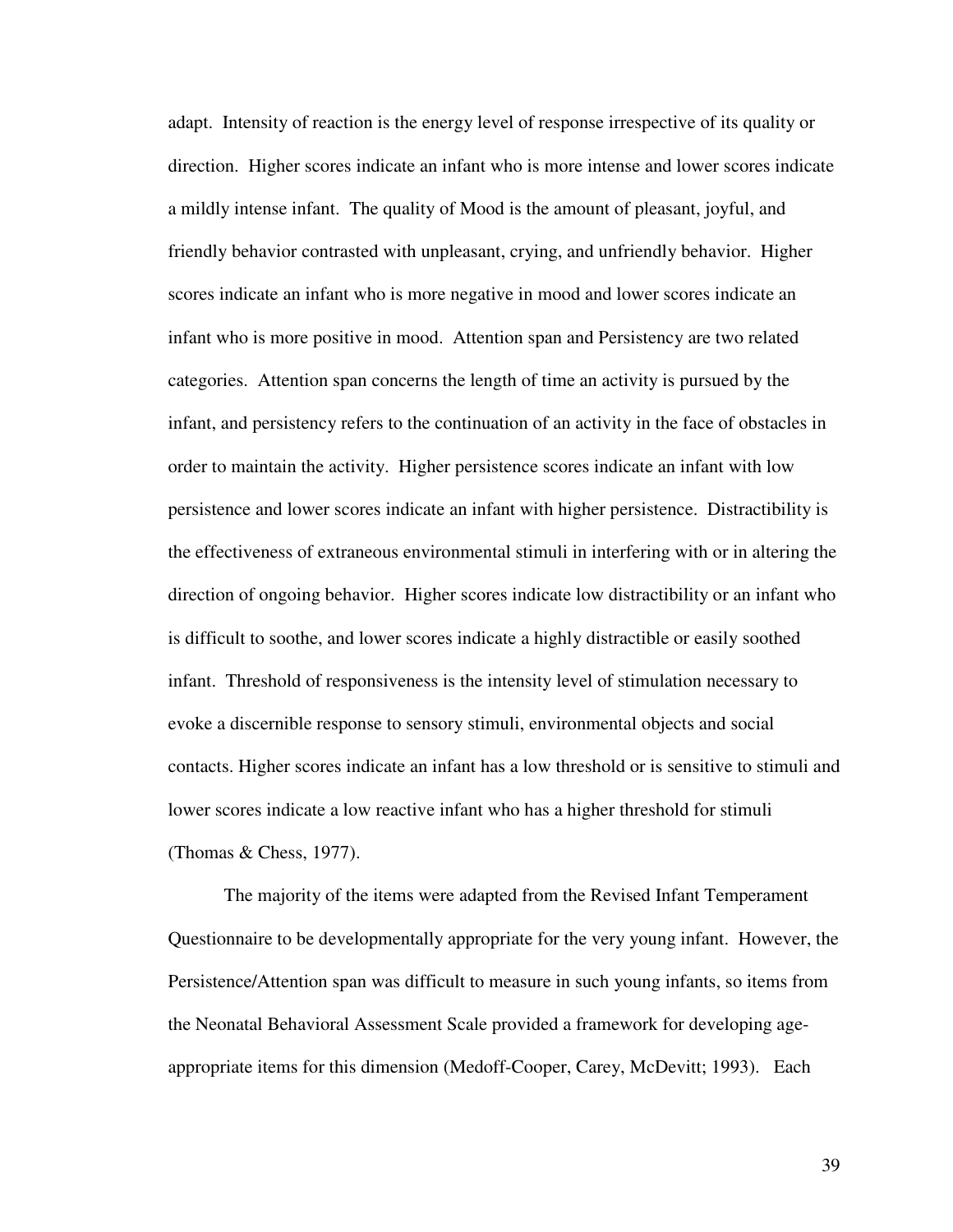item is rated on a six-point scale of frequency of occurrence (almost never-almost always). The standardization population consisted of 404 infants from one pediatric practice. This group consisted of mostly whites (80%) and mothers, with a mean education level of  $12.34 \pm 3.35$  years (range 4-20 years). Means for the nine categories were calculated separately for infants from 1-2 months and 3-4 months of age. Internal consistency for the nine categories ranged from .42 to .76. Test-retest scores, completed between 2 to 3 weeks after the first rating, ranged from .43 to .87, with generally increasing retest levels in the older age group. None of the categories showed significant differences between male and female infants.

This questionnaire is administered during the three month visit. Parents are encouraged to complete the questionnaire (approximate time: 20 minutes) at the visit, but when time did not permit, parents were allowed to take the questionnaire home to complete and return in a pre-paid envelope. The majority of the time the questionnaires were completed by the mother, but whichever parent completed the questionnaires at the first visit was required to complete them for the duration of the infant's enrollment in the CHD Feeding Study. Only mothers' reports were used in the current study.

# *Revised Infant Temperament Questionnaire (RITQ)*

The R-ITQ (Carey & McDevitt, 1978) was used to assess temperament at the 6 month time point. It contains 95 items that measure the nine characteristics of temperament discussed above. The questionnaire assesses several areas of behavior including sleep, feeding, soiling, wetting, diapering, dressing, bathing and responses to new environments. It yields scores for each of the nine characteristics of temperament and five diagnostic cluster groups: easy, intermediate low, intermediate high, difficult,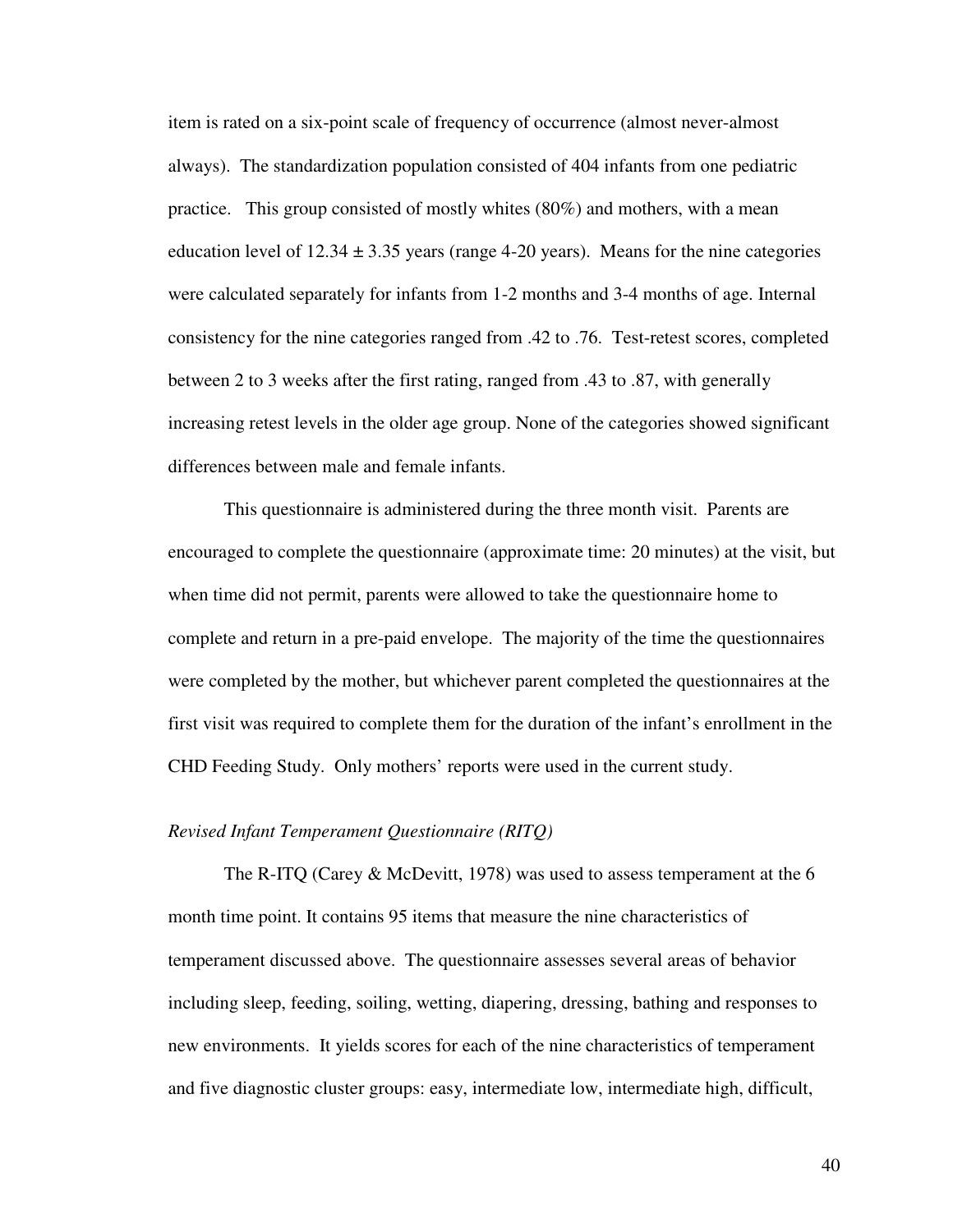and slow to warm up. The instrument was standardized on 203 full term infants 4 to 8 months of age. Internal consistency ranged from .49 for distractibility to .71 for approach, with a median of .57 and an internal consistency of .83 for the entire instrument. Internal reliability was satisfactory, with a value of .85 for the entire instrument. The R-ITQ takes less than thirty minutes to complete.

# Growth

# *Anthropometric Assessment*.

Body size was assessed as one of the primary indicators of growth and nutritional status. Although the CHD Feeding Study assessed many more anthropometrics, the anthropometric assessment for the current study consisted of weight (accuracy to 0.01 kg), measured on a Scaletronix *(*Scaletronix, White Plains, NY) digital infant scale; length (accuracy to 0.1 cm), measured on an infant length board (Holtain, Crymych, UK); and head circumference measured with a non-stretchable fiberglass tape (accuracy to 0.1 cm) (McCoy, Maryland Heights, MO). Measurement techniques followed the methods described in Lohman et al (1988). All measurements were taken at each time point and recorded in triplicate, with the mean used in analyses. All measurements were obtained by two trained technicians from the Nutrition and Growth laboratory.

#### Development

# *Bayley Scales of Infant Development-2nd Edition (BSID-II)*

The BSID-II (1993) are composed of 3 distinct scales which measure mental acuity and abilities (Mental Scale), degree of control of body coordination and fine motor skills (Motor Scale), and the child's social and objective orientation to the environment (Behavior Rating Scale). The Bayley scales have been used since 1958 and remain one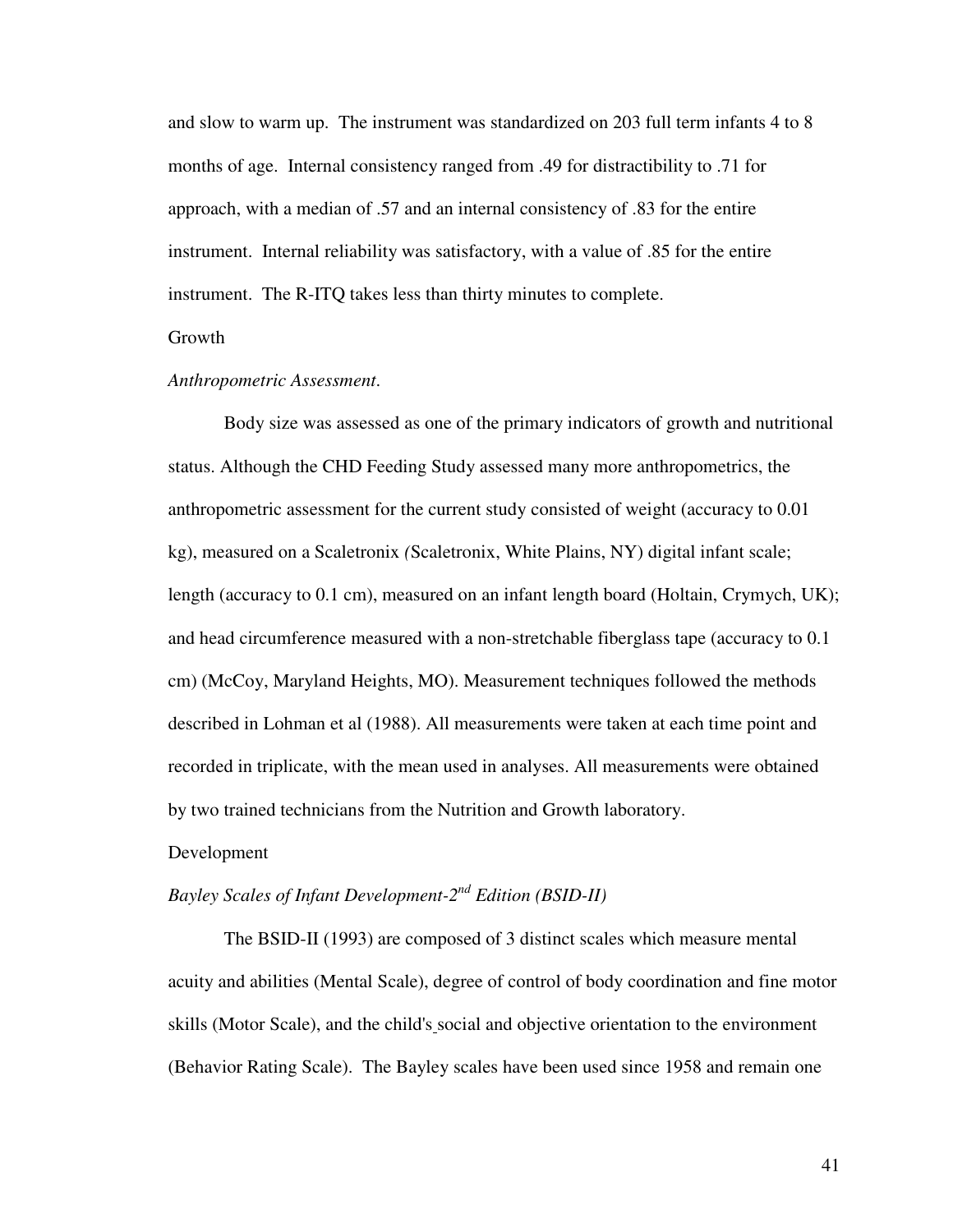of the most accurate and most widely used methods to measure the development of infants and toddlers (Chandlee, Heathfield, Damokosh, Radcliffe, 2002). In addition to re-standardizing the norms, in 1993 the age range of the BSID-II was extended down to one month of age and up to 42 months (Black & Matula, 2000). The items on the BSID-II are arranged in ordinal sequence of increasing difficulty. Raw scores are converted to standardized scored (mean  $= 100$ , standard deviation  $= 15$ ) through tables, yielding a Mental Development Index (MDI) score from the Mental Scale and a Psychomotor Developmental Index (PDI) from the Motor Scale, and the Behavior Rating Scale (BRS) provides information on the child's behaviors during the assessment (Black & Matula, 2000). The MDI assesses the child's language development and problems solving (cognitive) skills and the PDI assess the child's gross and fine motor development (Grigorenko & Sternberg, 1999).

The BSID-II was standardized on 1,700 infants aged 1 to 42 months. One hundred infants were in each of seventeen age groups (50 males and 50 females in each). The sample was stratified according to the 1988 update of the US census by race/ethnicity, parent education, and geographic region. To be included in the normative sample infants had to be full term (36 to 42 weeks gestation) with a birth weight appropriate for gestational age, have no significant medical complications or disabilities, and not be receiving treatment or intervention for disabilities (Black & Matula, 2000). Test-retest reliabilities for time periods of 1 to 16 days range from .83 to .91 for the MDI and from .77 to .79 for the PDI. Stability for the BRS varies greatly depending on the age of the child, ranging from .55 to .90. Inter-rater reliabilities were reported to be .96 for the MDI, .75 for the PDI, and .70 for the BRS. The total test internal-consistency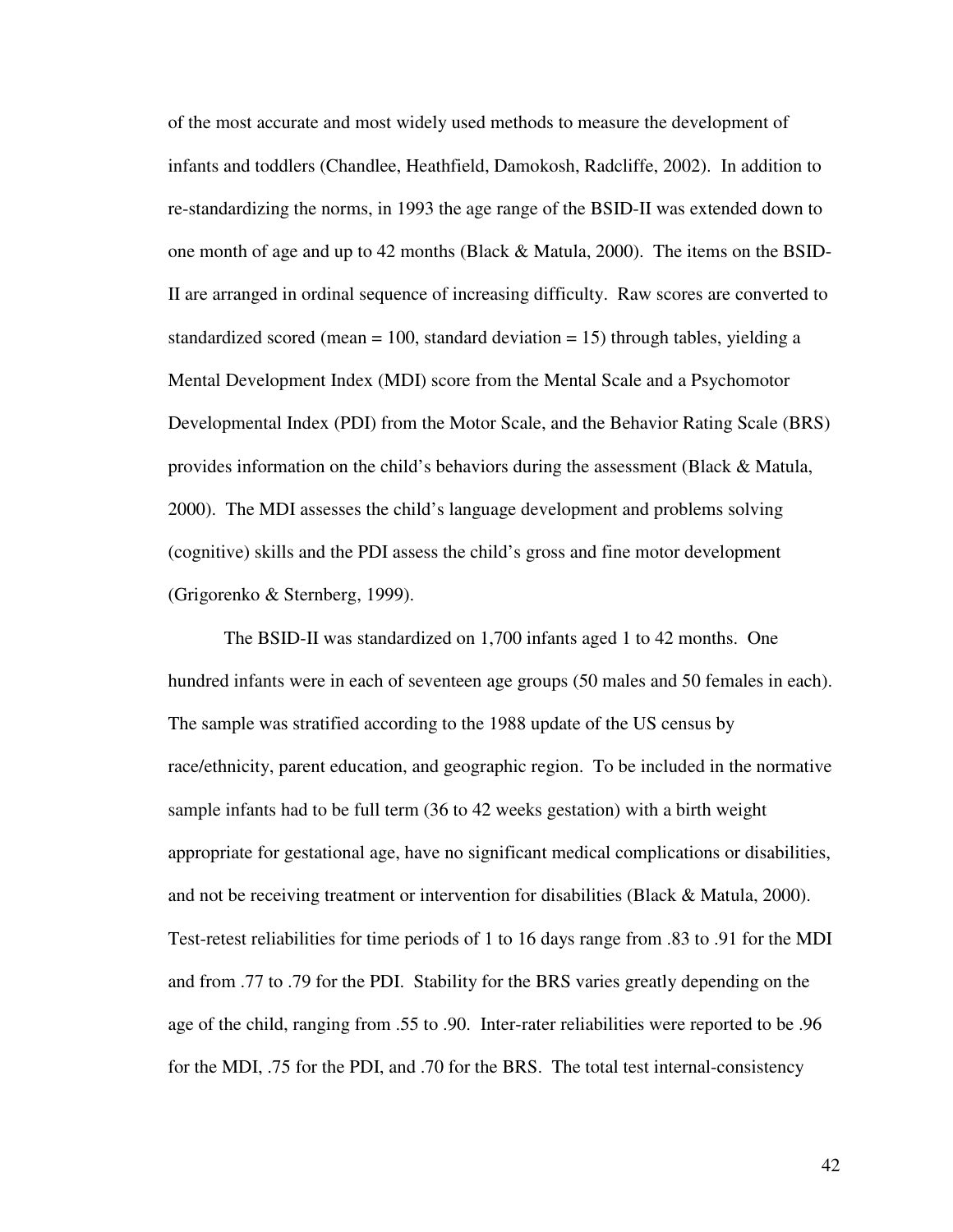reliability coefficients are adequate, ranging from .89 (at ages 2.5y and 3y) and .90 (at 3.5y of age). When compared to other measures of general cognitive ability, the concurrent validity of the MDI typically falls in the .70 range, and the highest correlation between the PDI and other indicators of cognitive ability was .59 (Grigorenko & Sternberg, 1999).

 For the CHD Feeding study, the scales were administered and scored by doctoral level developmental psychologists at the six and twelve month outpatient visits to the Children's Hospital of Philadelphia with either one or both parents present. Only the MDI and PDI will be used for the proposed study.

# **Demographics**

 Demographic characteristics of the infant as well as the parents will be examined. Infant characteristics include race/ethnicity, gender, birth weight, feeding mode at each time point, and a severity of illness indicator (RACHS-1). Parental characteristics include- maternal education and whether of not the infant's heart defect was prenatally diagnosed. Parental characteristics were collected on approximately half of the CHD Feeding Study participants. The majority of mothers in the current study had complete demographic data.

#### Power Analysis

 A post-hoc power analysis was calculated for each regression model to determine the various correlation and  $r^2$  levels detectable with the sample size available with  $80\%$ power and an alpha coefficient of .05. This was done using online software statistics calculator verified by a statistician familiar with the parent study.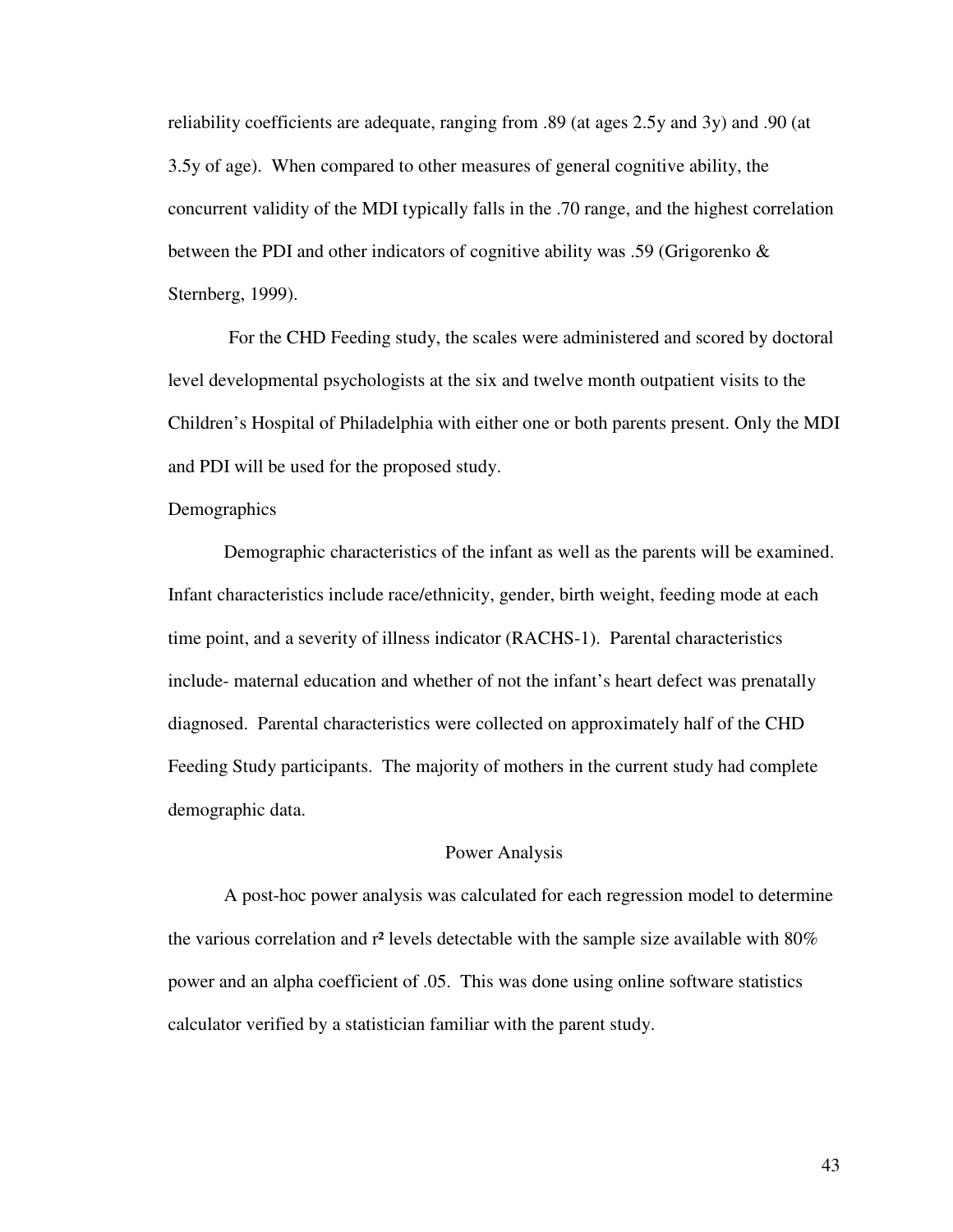Specific Aim 1. Describe the parenting stress, infant temperament, infant growth and development for infants with CHD at three and six months of age

 The first specific aim sought to describe parenting stress, infant temperament, growth and development at three and six months of age for infants with CHD. Descriptive estimates of all measures were generated, including measures of central tendency (means, medians), measures of variation (standard deviations, interquartile ranges, ranges), and derived moments of skewness and kurtosis. An analysis of distributional properties was performed to determine if variance stabilizing or normalizing transformations should be applied. Outliers were assessed via visual inspection of distributions and checked for accuracy. Bi-variate correlation matrices were used to estimate the correlation among pair-wise variables assessed in this study. Descriptive statistics of these variables were also generated for control infants and compared to infants with CHD using t-tests, One-way ANOVA, and Chi-square when appropriate.

Specific Aim 2. Examine factors of parenting stress which are associated with and predict growth and development for infants with CHD

The second aim estimated the effect of parenting stress on infant growth and development. Analyses sought to control for parent (maternal education, prenatal diagnosis [PND]) and infant (birthweight [BW], gestational age [GA], length of stay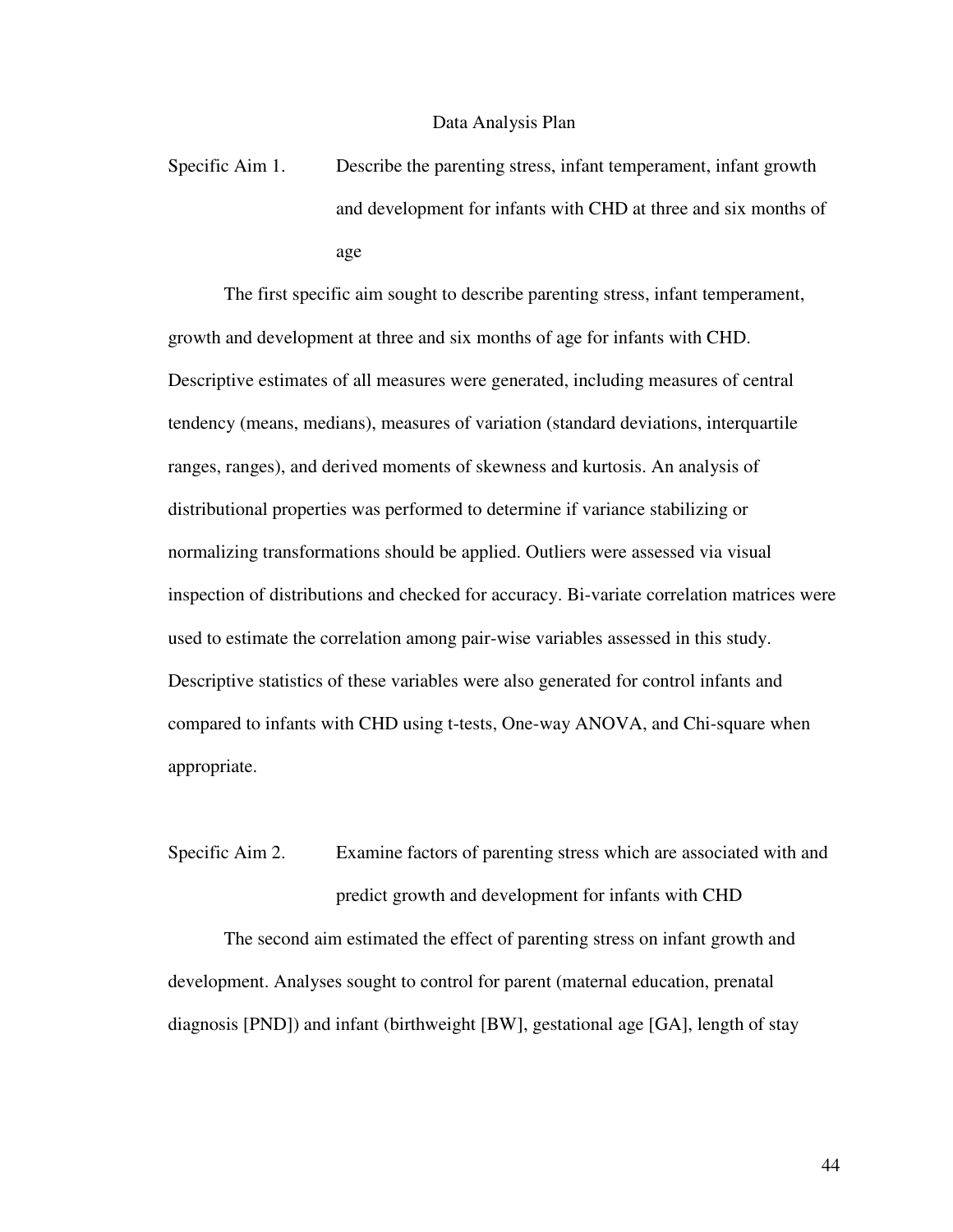[LOS], post-operative physiology [POP], race, ethnicity, RACHS-1, feeding mode [FM]) demographic variables and infant temperament variables.

The primary independent variable, parenting stress, was measured by the Parenting Stress Index (PSI). All 17 of the PSI subscale measures were used. They were distractability/hyperactivity, adaptability, reinforces parent, demandingness, mood, acceptability, Child Domain (CD), competence, isolation, attachment, health, role restriction, depression, spouse, Parent Domain (PD), Total Stress (TS), and Life Stress (LS). Each of the PSI measures was assessed when the child was roughly three and six months of age. The time point each variable was assessed is notated by a 3 or 6 after the variable name. Three of the PSI subscales share the same name as three temperament subscales, so the temperament subscales are denoted with "mean" after each variable name (e.g. moodmean3) because the mean scores were used (vs. the z-scores).

The dependant, or outcome, variables were continuous growth and development measures. Growth was captured via the weight, length, and head circumference of the infants at three and six months. Z-scores for each of the three growth measures were calculated using the World Health Organization's growth standards. Refer to Chapter 4 for descriptive statistics of growth measures. Development was measured using Mental Development Index (MDI) and the Psychomotor Development Index (PDI) of the Bayley Scales of Infant-II (BSID-II), which was assessed at six months of age. Descriptive statistics of development measures can be found in Chapter 4 as well. Because this aim sought to examine the effect of stress on growth and development, in addition to crosssectional effects, temporal effects were assessed by regressing growth and development measures at six months on PSI measures observed at three months.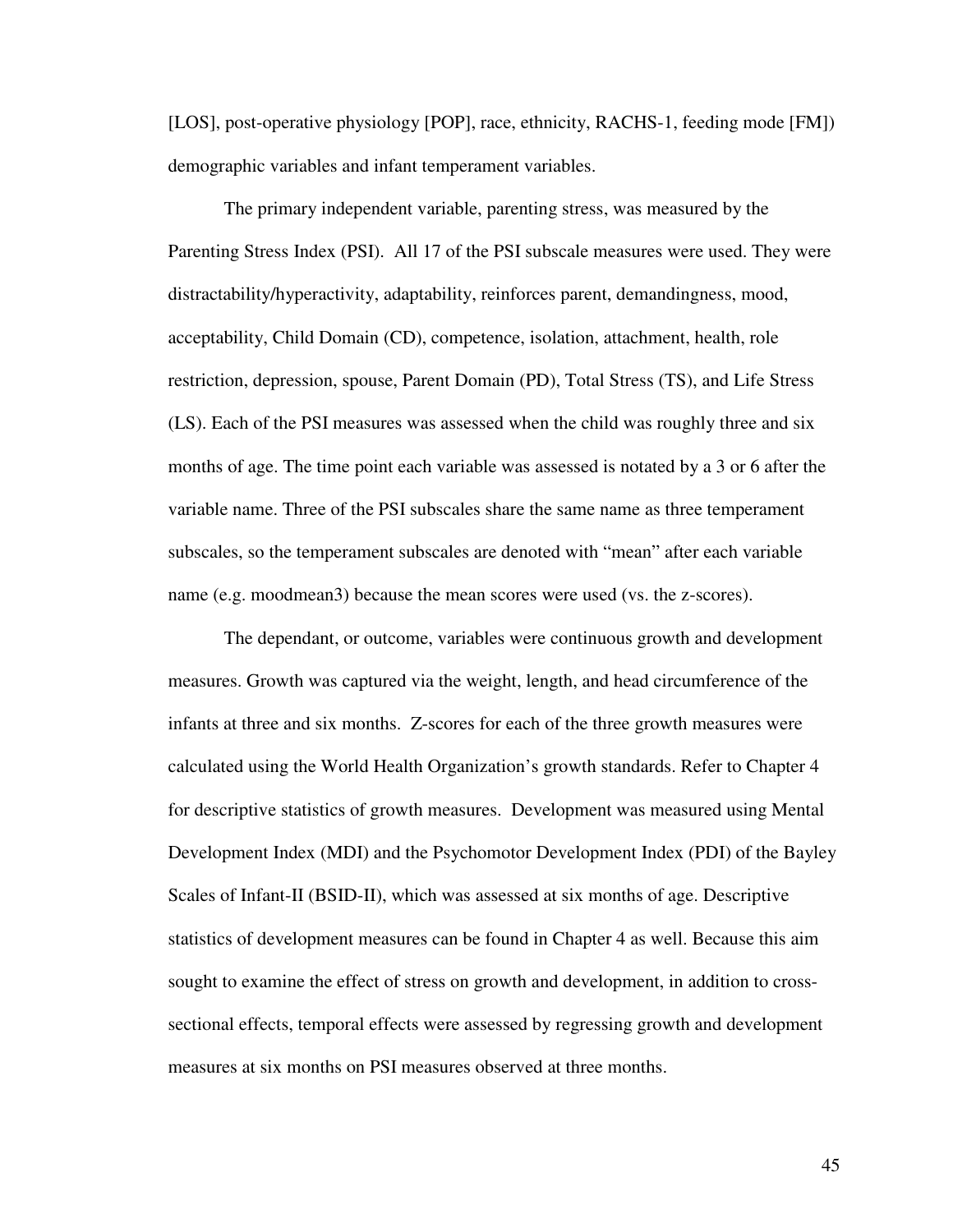- A.) 3 month Parenting Stress  $\rightarrow$  3 month Growth (weight, length, HC) B.) 6 month Parenting Stress→ 6 month Growth (weight, length, HC) C.) 6 month Parenting Stress  $\rightarrow$  6 month Development (MDI, PDI) D.) 3 month Parenting Stress→ 6 month Growth (weight, length, HC)
- E.) 3 month Parenting Stress→ 6 month Development (MDI, PDI)

To determine which of the independent variables (IDV) should be used in the regression models outlined above (A-E), a multi-step process was completed. First all of the continuous variables were correlated with each of the dependant variables using bivariate correlations. The independent variables that were correlated with the dependant variable with a significance level of  $p < 0.2$  were kept for further analysis (see Appendix 2) for correlation matrices). The IDV that were "kept" were then correlated with each other using a bi-variate correlation to test for multicolinearity with each other. Highly correlated variables were defined as variables correlated with an  $R \geq 0.7$ . In order to determine which of the highly correlated variables to discard and which to keep for use in the regression model, it was determined that if one of the highly correlated variables was highly correlated with more than one variable it should be discarded. If it was only correlated with one other variable, the independent variable that was more highly correlated with the dependent variable was the one selected for use in the regression model. A similar process was used for the categorical variables. They were correlated with the dependent variable using an independent sample t-test, and IDV with  $p < 0.2$ correlations were kept. Multicolinearity was assessed between these IDV using the Chisquare statistic. Variables with a Chi-square statistic significant at the  $p \leq 0.01$  were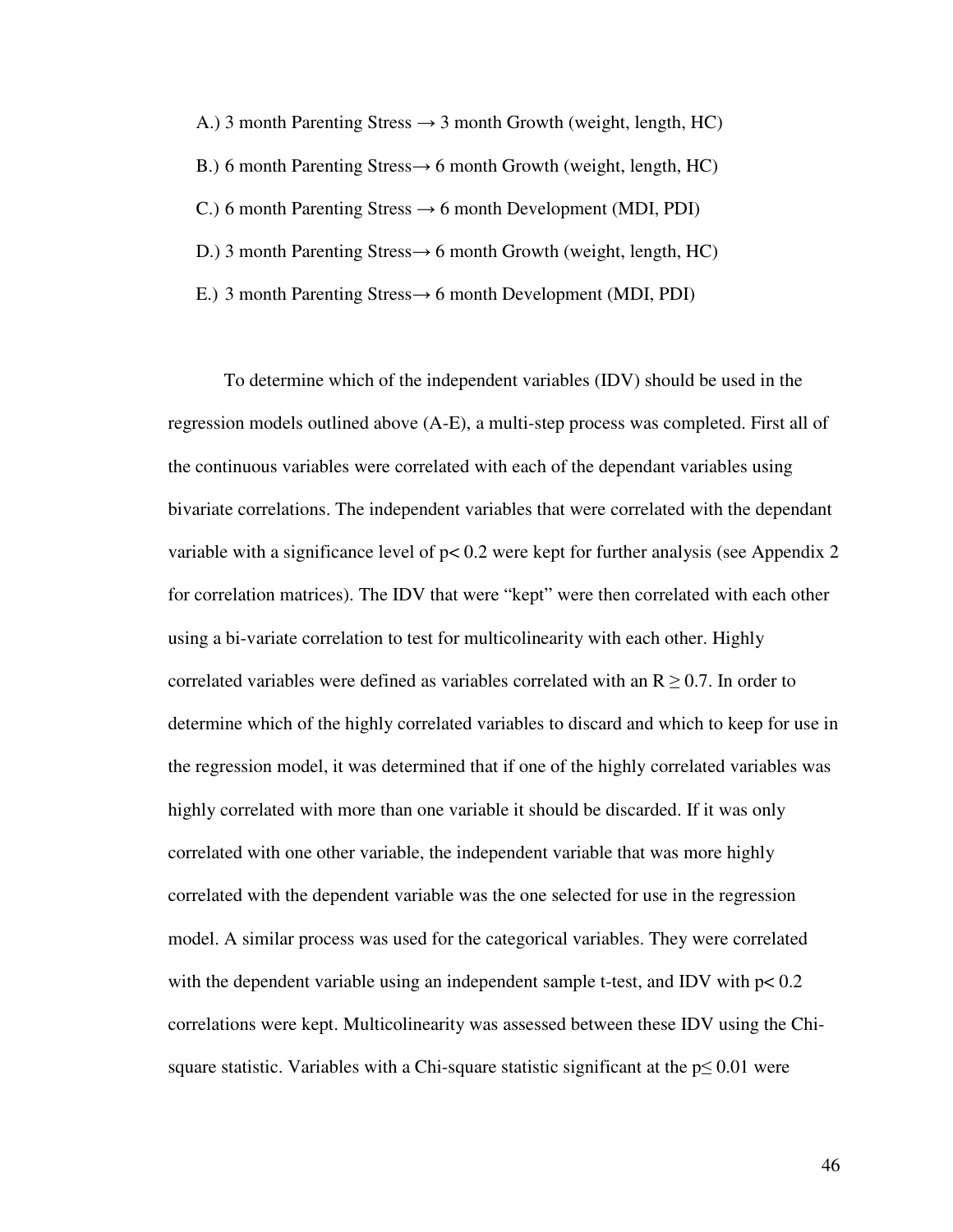excluded from the pool of IDV used for regression modeling. The relationship between the continuous and the categorical IDV was examined using independent samples t-tests. Multicolinearity was assumed when variables reached significance levels of  $p \leq 0.01$ . The same logic for choosing which variable to exclude was used here as well. The remaining variables were used for each stepwise linear regression model presented (see Appendix 2 for complete list of models tested).

# Specific Aim 3. Examine factors of growth and development which are associated with and predict parenting stress in infants with CHD

The third aim was to estimate the effect of growth and development on parenting stress. As in the previous aim, analyses controlled for parent and infant demographic variables and infant temperament. The primary independent variables were growth and development, and the dependant variable was parenting stress as measured by the Parenting Stress Index (PSI). Because this aim sought to examine the effects of growth and development on stress, in addition to cross-sectional effects, temporal effects were incorporated by regressing stress measures at six months on growth measures observed at three months. Given that the development variables were collected only at six months, the primary analyses only involved growth variables. Separate general linear models were generated for each PSI outcome measure using the variable selection process outlined in Specific Aim 2.

Specific Aim 4. Identify the changes in parenting stress over the course of the first six months of life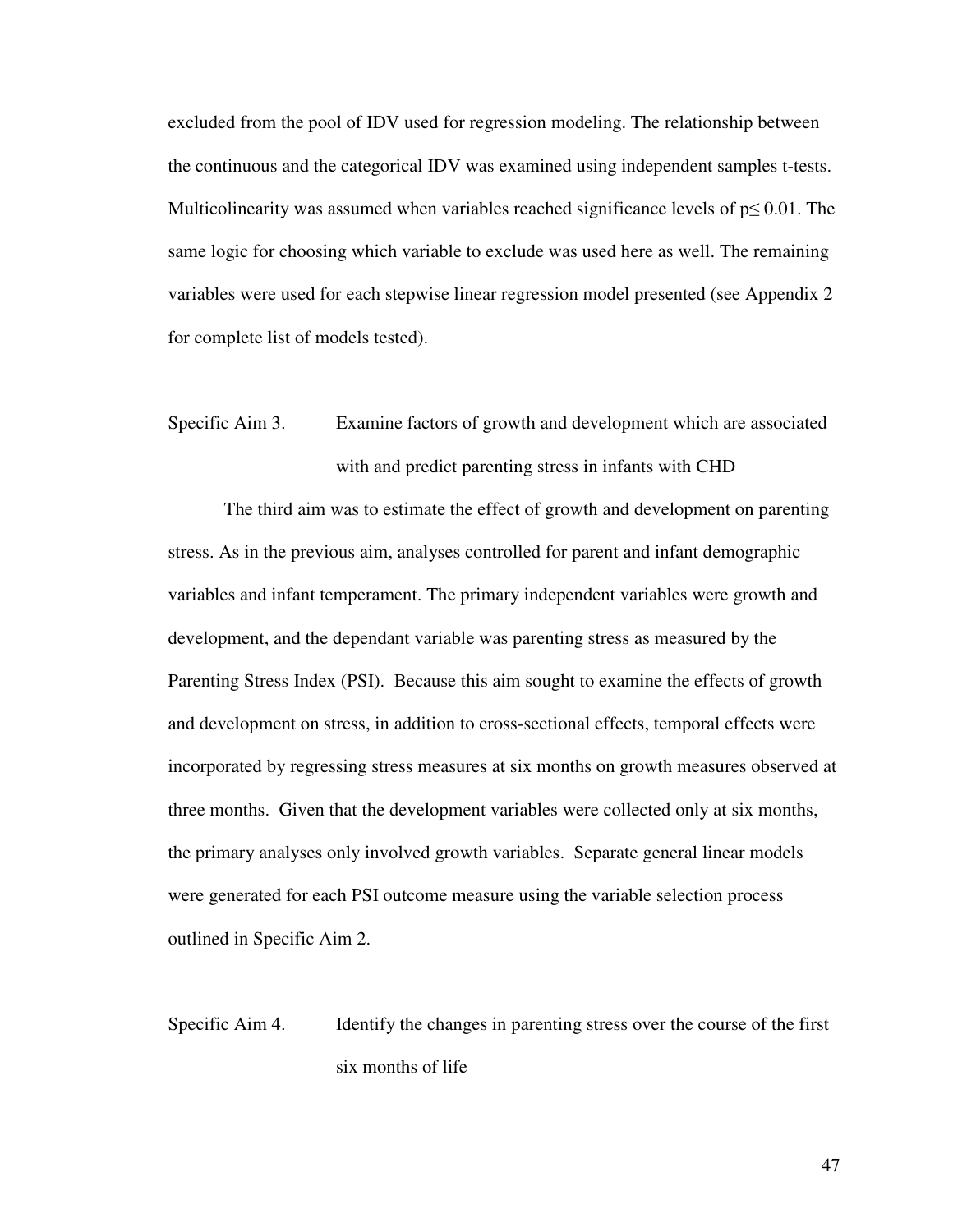The objective of the final aim of the proposed study was exploratory in nature and sought to identify changes in parenting stress over the first six months of life in infants with CHD and compare to controls. In order to evaluate change in parenting stress over time, differences in three month and six month scores were computed and evaluated using a one-sample-test. Assumptions will be assessed as described above.

#### Strengths and limitations

 The proposed study was the first to examine the psychosocial effects of parenting stress on the biological variable of growth as well as development in infants with CHD. The patient population from which these data will be gathered is fairly homogeneous, which can be a strength and limitation. Due to the demographic similarities of the infants, the outcome variables can be said to truly be effected by the independent variables in question, but this also limits the generalizability of the finding of this study.

 Limitations are inherent in the secondary analysis of data. The analysis is confined to the instruments used and variables collected in the parent study, but because the parent study is currently active, the age of these data are not an issue as is the case oftentimes with secondary analysis. Some of the questionnaires were completed at the infant's outpatient visit, while others were completed at home. This could potentially influence the social desirability on the part of the parents completing the questionnaires in the presence of research nurses and assistants. A notation is made regarding where the forms are completed, so this can be factored into the analysis.

#### Human subjects

#### *Risks and benefits*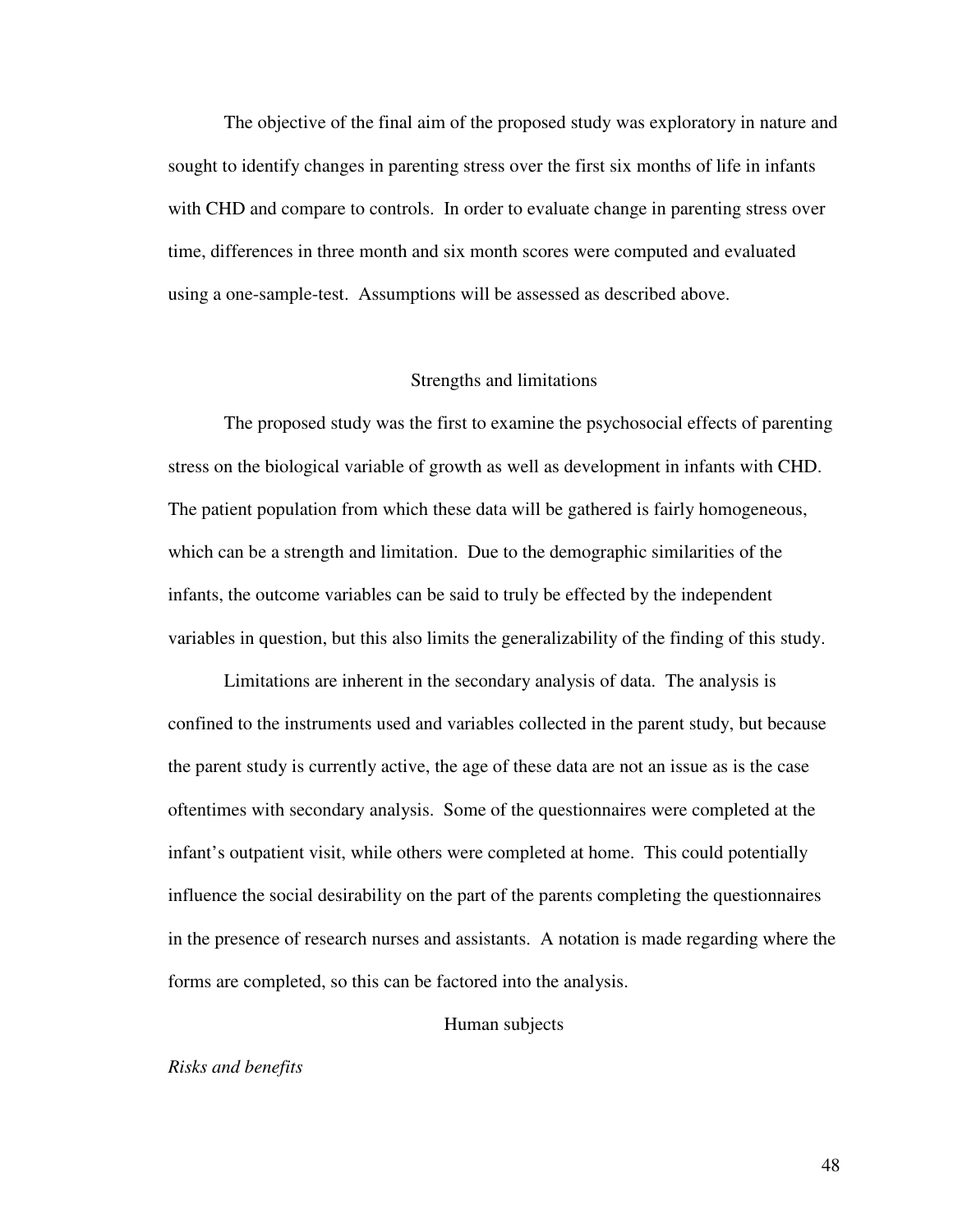There are no additional risks or benefits the current study poses above what parents might have incurred from the CHD Feeding Study. Their child's participation in this study may help health care professionals learn more about various factors that influence growth and development beyond energy consumed and expended. The main risks involved with a secondary analysis include issues of privacy (addressed below). *Privacy and confidentiality* 

 When consented, all infants are given an identification number which is used on all data collection forms. Information containing identifiable health information is either contained in a locked file cabinet or in a password protected database. Published data from this study will not include any identifiable information, unless parents have consented to allow their child's photograph to be used. The primary investigator for the current study completed HIPPA training in patient oriented research for the University of Pennsylvania.

#### *Inclusion of women, minorities, and children*

 Due to the nature of this study, only infants are eligible and enrolled in this study. Though it is not fully understood why, CHD affects females and minorities in lesser rates than white males (Boneva et al, 2001; Benavidez, Gauvreau, Jenkins, 2006), and for this reason it is expected that this gender and racial group will comprise the majority of the sample. However, efforts were made to recruit racial and ethnic minorities as well as female infants when eligible.

 The current study was approved by the Institutional Review Board of the University of Pennsylvania.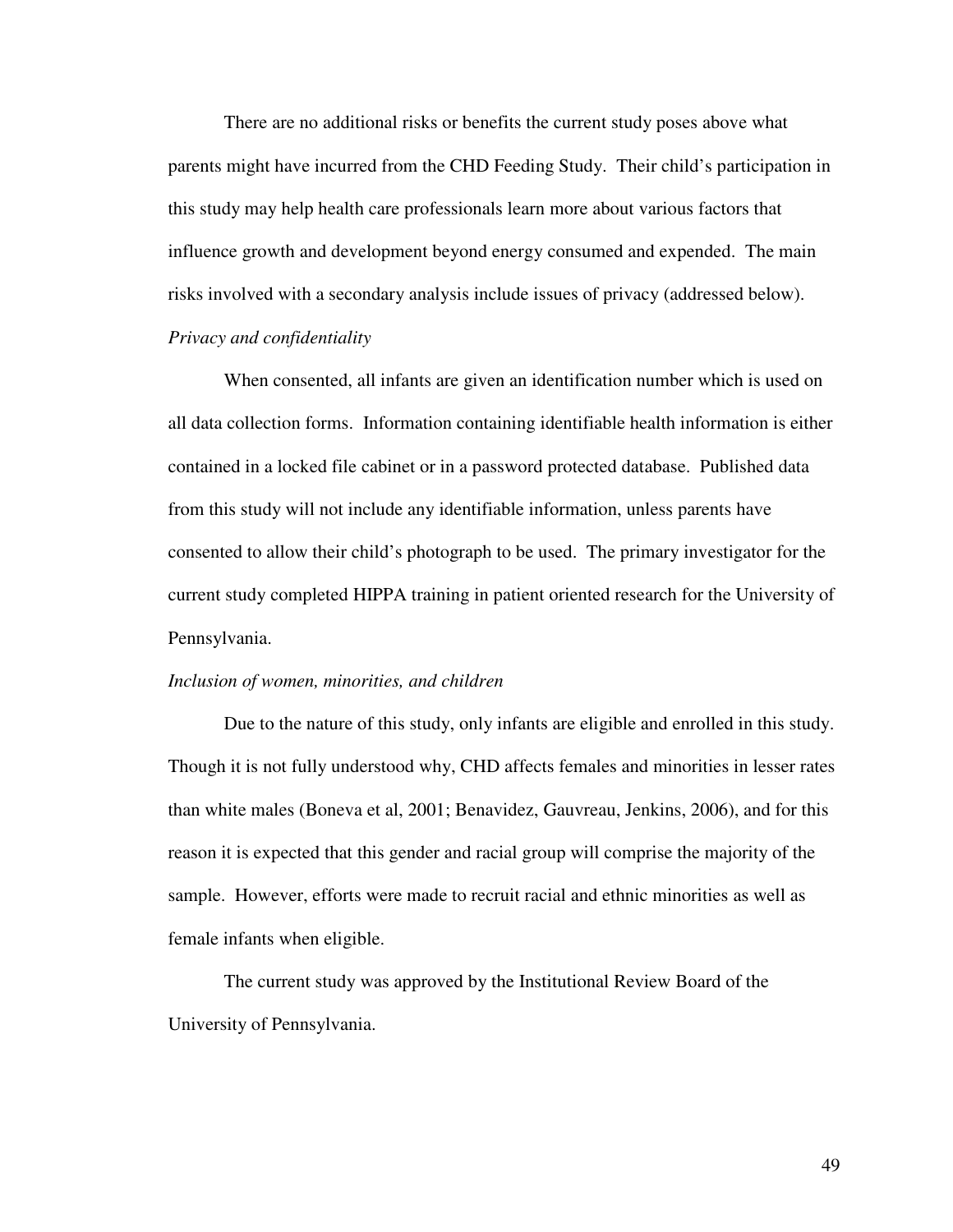#### Chapter 4: RESULTS

#### Introduction

 The purpose of this study was to explore the parenting stress as experienced by parents of infants with CHD during the first six months of life and the relationship between this stress and the growth and development of these infants. The study population, including dyads of mothers and their infants with CHD, is described. Results that address each specific aim are presented, and additional analyses performed to address questions that arose during initial analysis are also presented.

# Characteristics of Study Population

 In addition to the parent study inclusion criteria, to be included in this study, mother-infant dyads needed to have complete or nearly complete data for the outcome variables: growth, development, and parenting stress. Sixty-one infants met the inclusion criteria, and one control infant was excluded due to a measurement error. Of the 60 infants analyzed, there were 35 infants with CHD and 25 control infants. Of the infants with CHD, 11 had single ventricle physiology and 24 had biventricular physiology. *Maternal Characteristics* 

The maternal characteristics examined in this study were maternal education and the prenatal diagnosis of the CHD. For all infants with CHD (single and biventricular), 68% of their mothers had at least a college degree. Seventeen percent of those had obtained post-graduate degrees. Fifty-four percent of the mothers of infants with single ventricle (SV) physiology had obtained college degrees or greater. For infants with biventricular (BV) physiology, 75% of their mothers had obtained at least a college degree. Seventy-six percent of the mothers of control infants had obtained at least a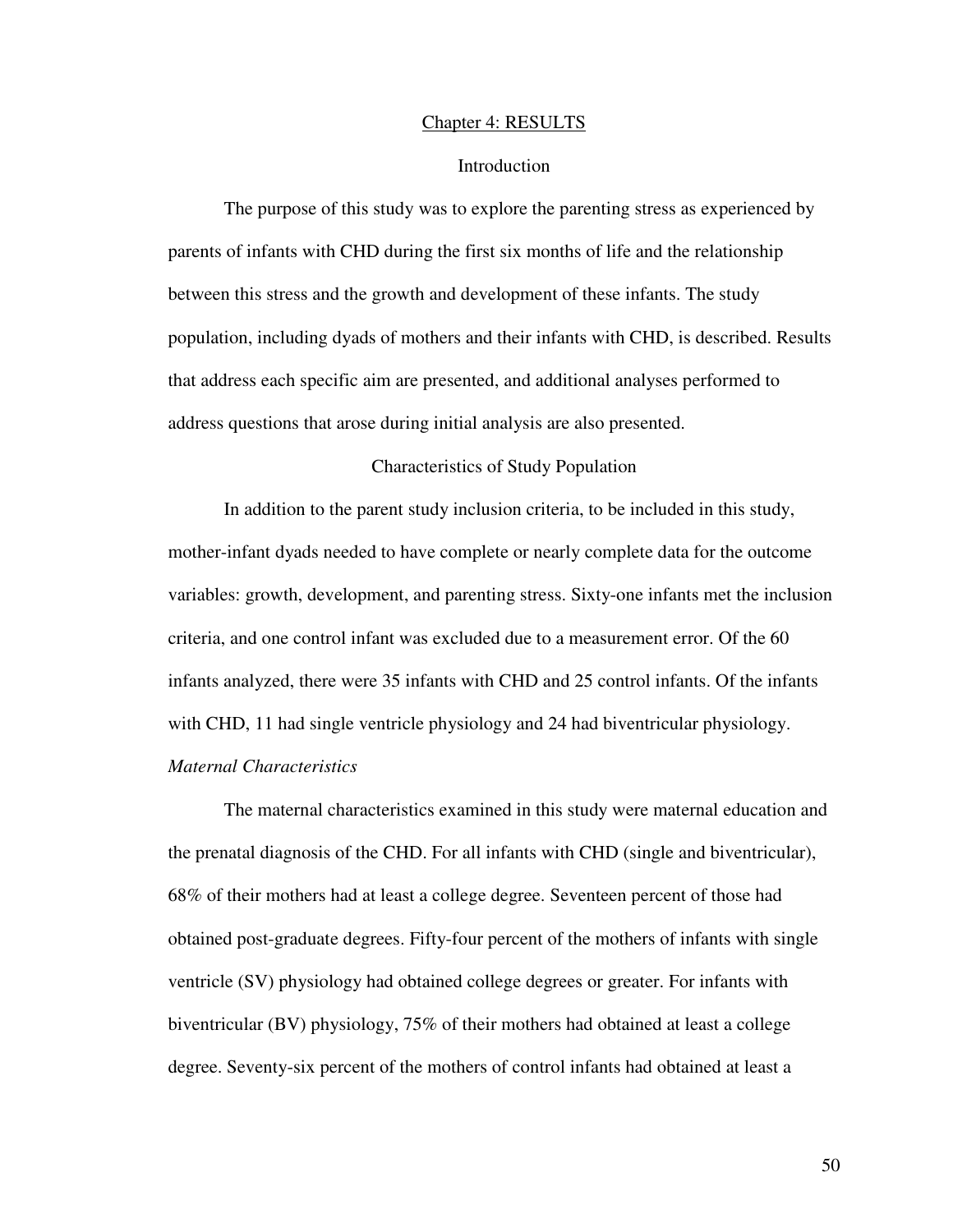college degree. There were no statistically significant differences between the groups (Table 1).

The other maternal characteristic measured was the prenatal diagnosis of the infant's CHD. For all infants with CHD, 49% were diagnosed prenatally. When prenatal diagnosis was examined by physiology, it was found that 82% of infants with SV physiology were diagnosed prenatally compared to 33% of infants with BV physiology. When these two groups were examined using independent samples T-tests, this difference was significant ( $p=0.046$ ) (Table 1).

## *Infant Characteristics*

The infant characteristics examined were: age at time of visit, birthweight, gestational age, length of hospital stay, gender, race, ethnicity, severity of illness via the RACHS-1, feeding mode at 3 and 6 months, and infant temperament at 3 and 6 months. For all infants with CHD, the mean birthweight was  $3415g \pm 515$ ,  $3385g \pm 483$  for infants with SV physiology,  $3428.5g \pm 538$  for infants with BV physiology, and  $3490g \pm 673$  for control infants. The differences between the birthweight were not significant. The average gestational age (GA) for all infants with CHD, infants with SV and BV physiology and control infants was 39 weeks (Table 2). For all infants with CHD, 69% were male. Of the infants with CHD, 82% of the infants with SV physiology were male and 62.5% of infants with BV were male. This was a statistically significant difference (p=.011). Sixty-four percent of the control infants were male (Table 2).

Regarding race and ethnicity, 97% percent of all CHD infants were White and 9% were Hispanic, and 3% of the infants were Black. Ninety-one percent of infants with SV physiology were White, 9% were Hispanic, and 9% of these infants were Black. All the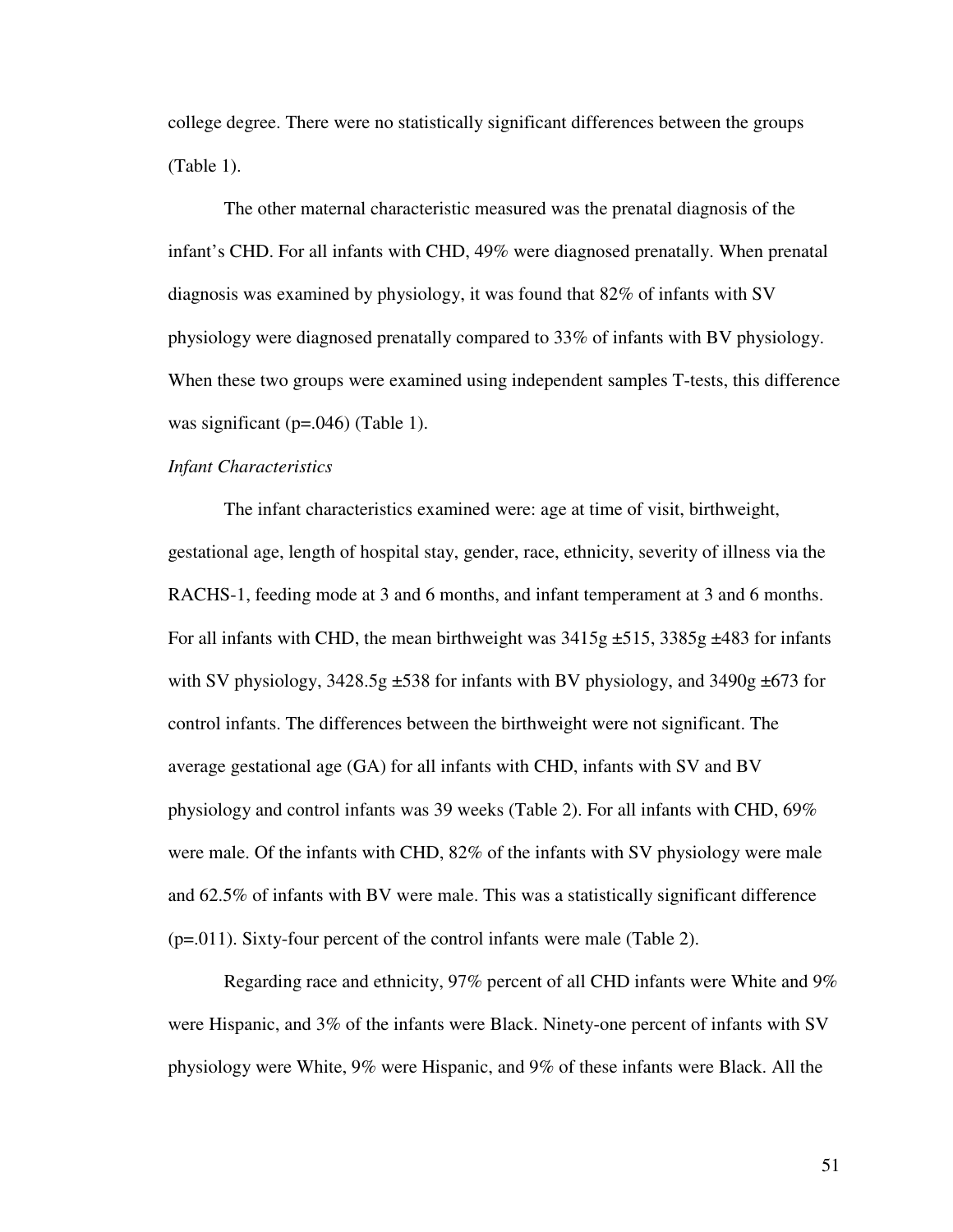infants with BV physiology were White and 8% of them were Hispanic. More than a third of these infants were of "unknown" ethnicity. Seventy-six percent of the control infants were White, 4% were Hispanic, and 24% of these infants were Black (Table 2).

The severity of illness for the infants with CHD was measured using the RACHS-1. This variable was dichotomized into  $\leq$  3 and  $>$  3 for the purposes of analysis based on acuity level of procedure (see Appendix 1 for list of procedures), with higher numbers indicating greater severity of illness. Others have used the same cut point to dichotomize the RACHS- 1 (Polito et al, 2008). For all infants with CHD, 43% of them had RACHS-1 scores  $> 3$ . For the infants with SV physiology, 82% had scores  $> 3$ . For infants with BV physiology,  $25\%$  of them had scores  $> 3$ . This was a statistically significant difference (p=.000) (Table2). Related to severity of illness was the infant's length of hospital stay. For all infants with CHD, their median length of stay (LOS) was 14 days ±13. For infants with SV physiology, their median LOS was 22 days ±11, and for infants with BV physiology, their median LOS was  $13 \text{ days} \pm 14$ . The LOS was significantly different between the two groups (p=0.02) (Table 2).

The mode of feeding was examined at 3 and 6 months of age for all infants. For all CHD infants, 89% were feeding by mouth (PO) at 3 and 6 months of age. For infants with SV physiology, 82% of them were fed PO at 3 and 6 months. For infants with BV physiology, 92% of them were fed PO at 3 and 6 months. These variables were dichotomized, PO and non-PO in order to test for significant differences between the groups, and none was found (Table 2).

Infant temperament was also measured at three and six months of age. Descriptive statistics for each of the nine temperament categories are presented in Tables 3 and 4 with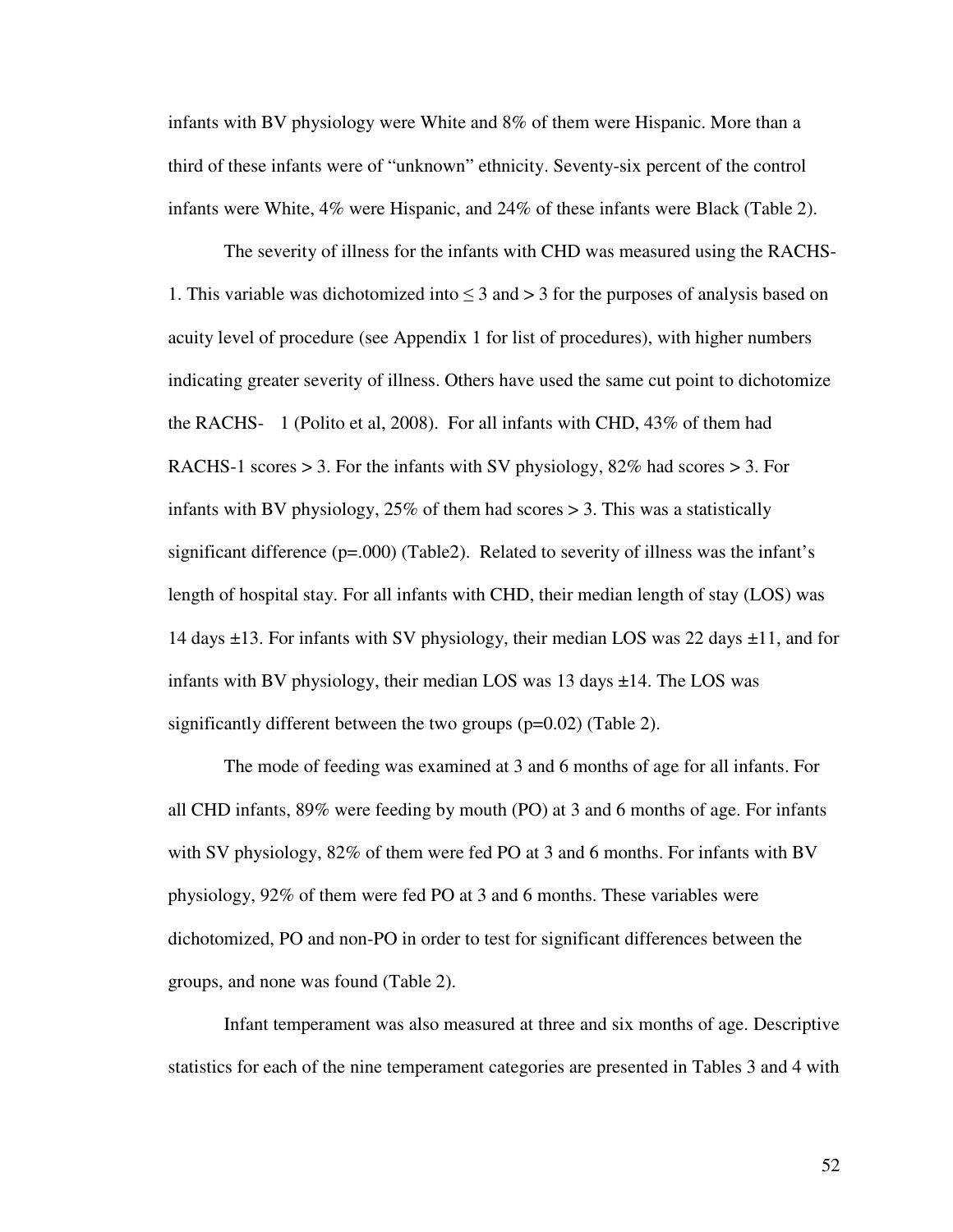notations of scores that were significantly different between groups denoted with an asterisk. The two subscales that were significantly different between subjects and controls at 3 months were Intensity and Distractibility (Table 3). Infants with SV physiology and infants with BV physiology were less intense than control infants ( $p=0.026$  and  $p=0.008$ ) respectively). For the Distractibility subscale, parents of infants with SV physiology had significantly higher distractibility scores  $(p=.028)$  than control infants. This means the parents of infants with SV physiology find them more difficult to soothe than parents of control infants. There were no significant differences between infants with SV and BV physiology at 3 months and no significant differences between any of the three groups at 6 months (Table 4).

Diagnostic criteria for the "difficult" behavioral style require a score higher than the test mean in 4-5 of the 5 temperament subscales that comprise the difficult child constellation: rhythmicity, approach, adaptability, intensity, and mood. Two of these subscale scores, including intensity must also be >1 SD above the mean. At 3 months one infant from each group met the criteria (Table 3a). This was 9% of the sample of infants with SV physiology and 4% of the other two groups. At 6 months the number of infants who met these criteria increased. Two infants with SV physiology (18%), 2 with BV physiology (8%), and 3 control infants (12%) (Table 4a).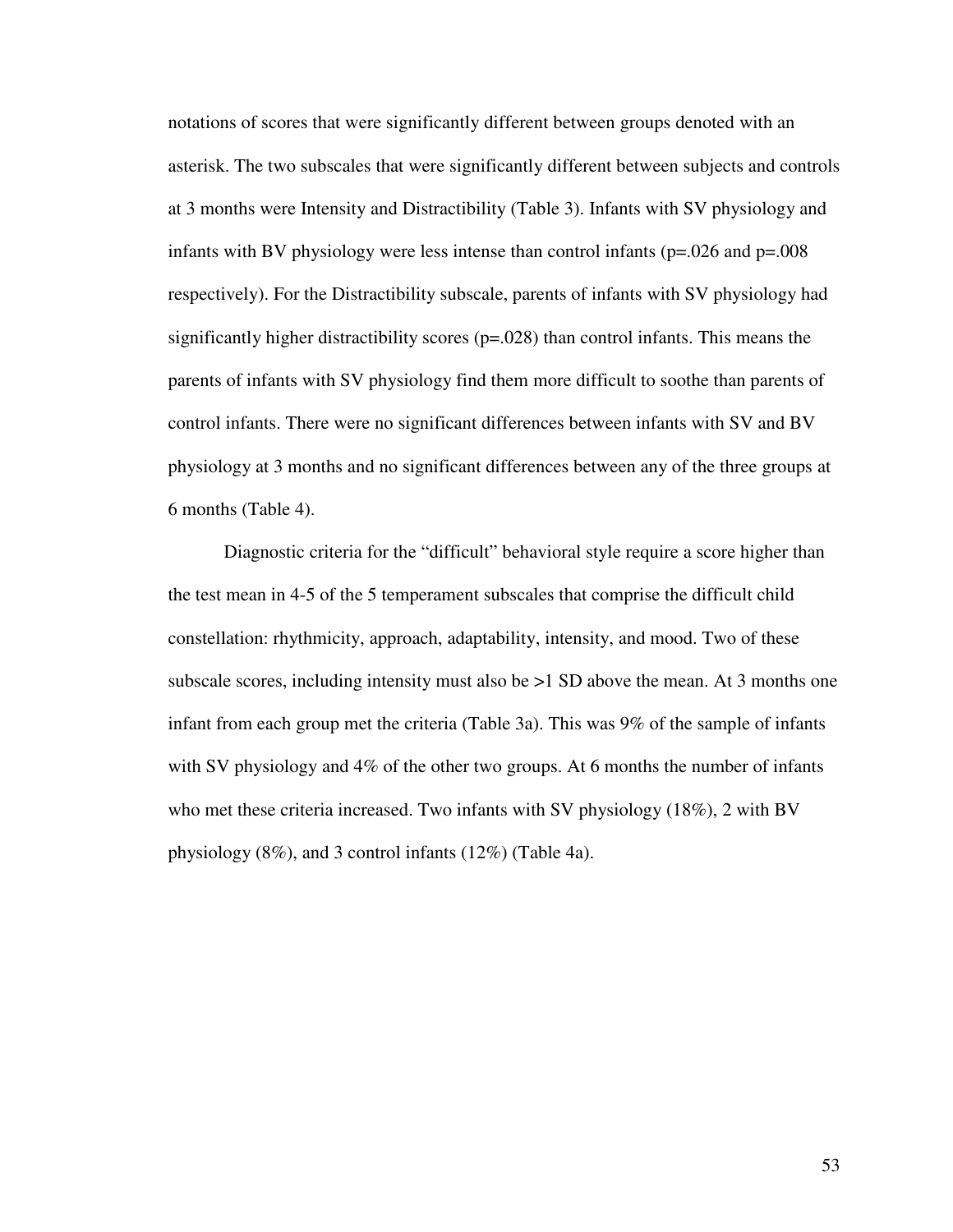| <b>Characteristic</b>           | Subjects $(N=35)$<br>mean $[SD]$ |                               |                                  | <b>Controls {N=see</b><br>below}<br>mean $[SD]$ |
|---------------------------------|----------------------------------|-------------------------------|----------------------------------|-------------------------------------------------|
|                                 | All Infants<br>with CHD          | Single<br>Ventricle<br>$N=11$ | $Bi-$<br>ventricular<br>$N = 24$ |                                                 |
| Maternal education              |                                  |                               |                                  |                                                 |
| HS graduate                     | $9\%$ (3)                        | $9\%$ (1)                     | $8\%$ (2)                        | $8\% (2)$                                       |
| Partial college/trade<br>school | $9\%$ (3)                        | $18\% (2)$                    | $4\%$ (1)                        | $16\%$ (4)                                      |
| College graduate                | $51\%$ (18)                      | $36\%$ (4)                    | 58\% (14)                        | $36\%$ (9)                                      |
| Post-graduate degree            | $17\%$ (6)                       | $18\%$ (2)                    | $17\%$ (4)                       | $40\%$ (10)                                     |
| <b>Prenatal Diagnosis</b>       |                                  |                               |                                  |                                                 |
| Yes                             | 49\% (17)                        | $82\%$ (9)*                   | $33\%$ (8)*                      | N/A                                             |

# Table 1. *Maternal characteristics*

Independent samples t-test used for significance between SV & BV, \* p<0.05 \*\* p<0.01 Percent totals may not equal 100 due to rounding

| $1 \text{ and } 2$ . Hydru chan actor is not<br><b>Characteristic</b>       |               | Subjects $(N=35)$<br>mean $[SD]$ |              | <b>Controls</b><br>${N = sec below}$<br>mean [SD] |
|-----------------------------------------------------------------------------|---------------|----------------------------------|--------------|---------------------------------------------------|
|                                                                             | All Infants   | Single                           | Bi-          |                                                   |
|                                                                             | with CHD      | Ventricle                        | ventricular  |                                                   |
|                                                                             |               | $N=11$                           | $N = 24$     |                                                   |
| Age at visit                                                                |               |                                  |              |                                                   |
| (months)                                                                    |               |                                  |              |                                                   |
| Three month                                                                 | $3.06$ [.364] | $3.01$ [.42]                     | $3.09$ [.34] | $3.13$ [.413]                                     |
| Six month                                                                   | $6.32$ [.57]  | $6.44$ [.73]                     | $6.27$ [.49] | $6.24$ [.416]<br>$N=25$                           |
| Birthweight (g)                                                             | 3415 [515]    | 3385 [483]                       | 3428.5 [538] | 3490 [673]<br>$N=22$                              |
| Gestational age<br>(weeks)                                                  | 39.1 [1.04]   | 39.1 [.94]                       | 39.1 $[1.1]$ | 38.9 [1.6]<br>$N=19$                              |
| Length of stay<br>(days) Median<br>$\sim$ 1 M 1.00 1 $\sim$ $\sim$ 1 $\sim$ | $14$ [13]     | $22$ [11]*                       | 13 [14]      | N/A                                               |

# Table 2. *Infant characteristics*

Control Ns differ due to missing data

Mann Whitney U used for significance, \* p<0.05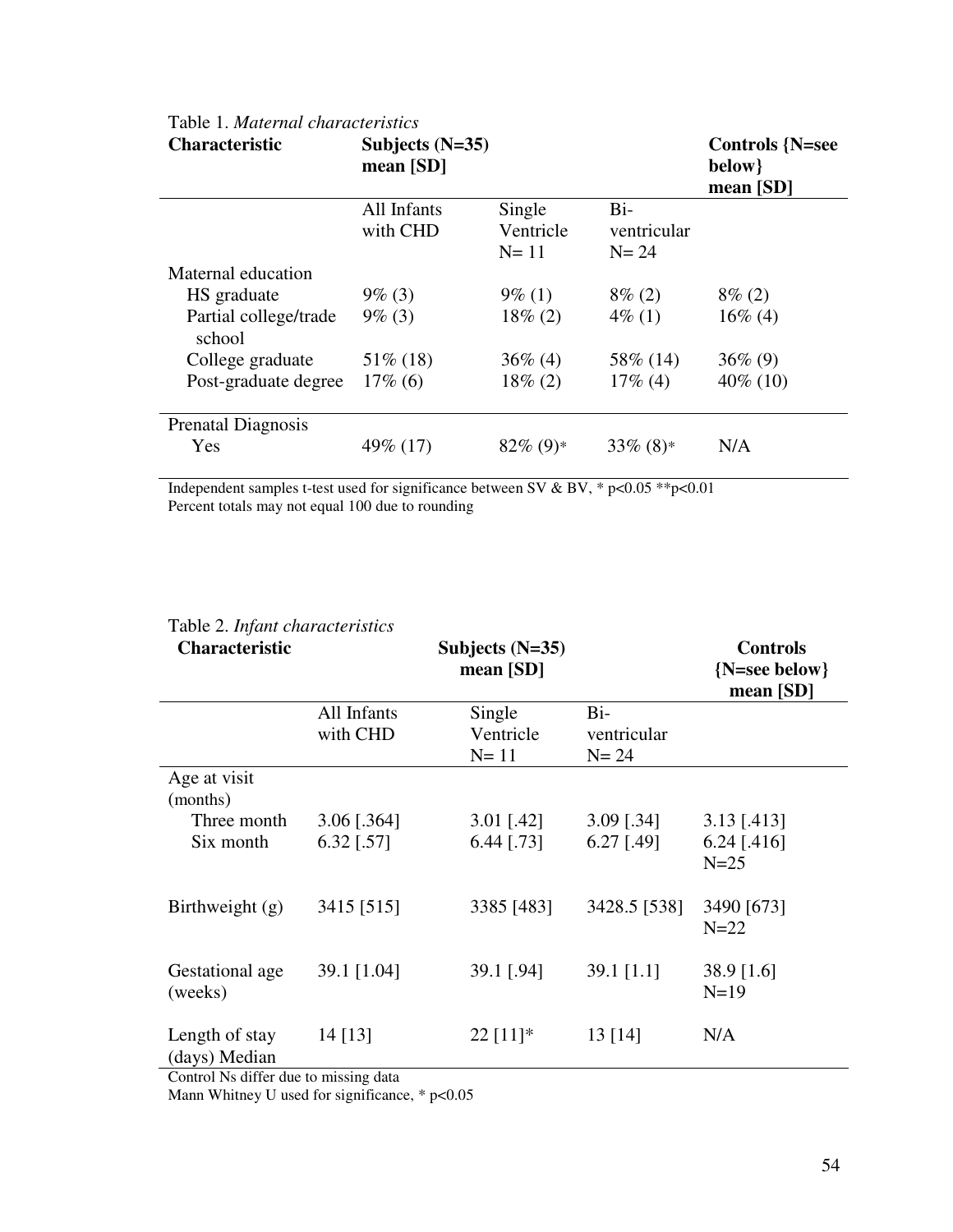| <b>Characteristic</b> | <b>Controls</b><br>$(N=25)$ |               |              |             |
|-----------------------|-----------------------------|---------------|--------------|-------------|
|                       | All                         | Single        | Bi-          |             |
|                       | Infants with                | Ventricle     | ventricular  |             |
|                       | <b>CHD</b>                  | $N=11$        | $N = 24$     |             |
| Gender                |                             |               |              |             |
| Male                  | 69% (24)                    | $82\%$ (9)**  | $63\%(15)*$  | 64\% (16)   |
| Race                  |                             |               |              |             |
| African-American      | $3\%$ (1)                   | $9\%$ (1)     | $0\%$        | $24\%$ (6)  |
| White                 | $97\%$ (34)                 | 91(10)        | $100\% (24)$ | 76\% (19)   |
| Ethnicity             |                             |               |              |             |
| Hispanic              | $9\%$ (3)                   | $9\%$ (1)     | $8\% (2)$    | $4\%$ (1)   |
| Non-Hispanic          | $63\% (22)$                 | 82(9)         | 54\% (13)    | $92\% (23)$ |
| Unknown               | 29\% (10)                   | $9\%$ (1)     | $38\%$ (9)   | $4\%$ (1)   |
| RACHS-1               |                             |               |              |             |
| $\leq$ 3 (2 or 3)     | 57\% (20)                   | $18\% (2)$ ** | 75% (18)**   | N/A         |
| >3(4, 5, or 6)        | $43\%$ (15)                 | $82\%$ (9)    | $25\%$ (6)   |             |
| Feeding mode          |                             |               |              |             |
| Three months          |                             |               |              |             |
| PO                    | 89% (31)                    | $82\%$ (9)    | $92\% (22)$  | N/A         |
| <b>NG</b>             | $6\% (2)$                   | $9\%$ (1)     | $4\%$ (1)    |             |
| GT/JT                 | $3\%$ (1)                   | $-$           | $4\%$ (1)    |             |
| NG/PO                 | $3\%$ (1)                   | $9\%$ (1)     |              |             |
| Six months            |                             |               |              |             |
| PO                    | 89% (31)                    | $82\%$ (9)    | $92\% (22)$  |             |
| NG                    |                             |               |              |             |
| GT/JT                 | $9\%$ (3)                   | $9\%$ (1)     | $8\% (2)$    |             |
| NG/PO                 | $3\%$ (1)                   | $9\%$ (1)     | --           |             |

| Characteristic                            | Subjects $(N=35)$ |
|-------------------------------------------|-------------------|
| Table 2. Infant characteristics continued |                   |

Independent samples t-test used for significance between SV & BV,  $*$  p<0.05  $*$  $*$ p<0.01 Percent totals may not equal 100 due to rounding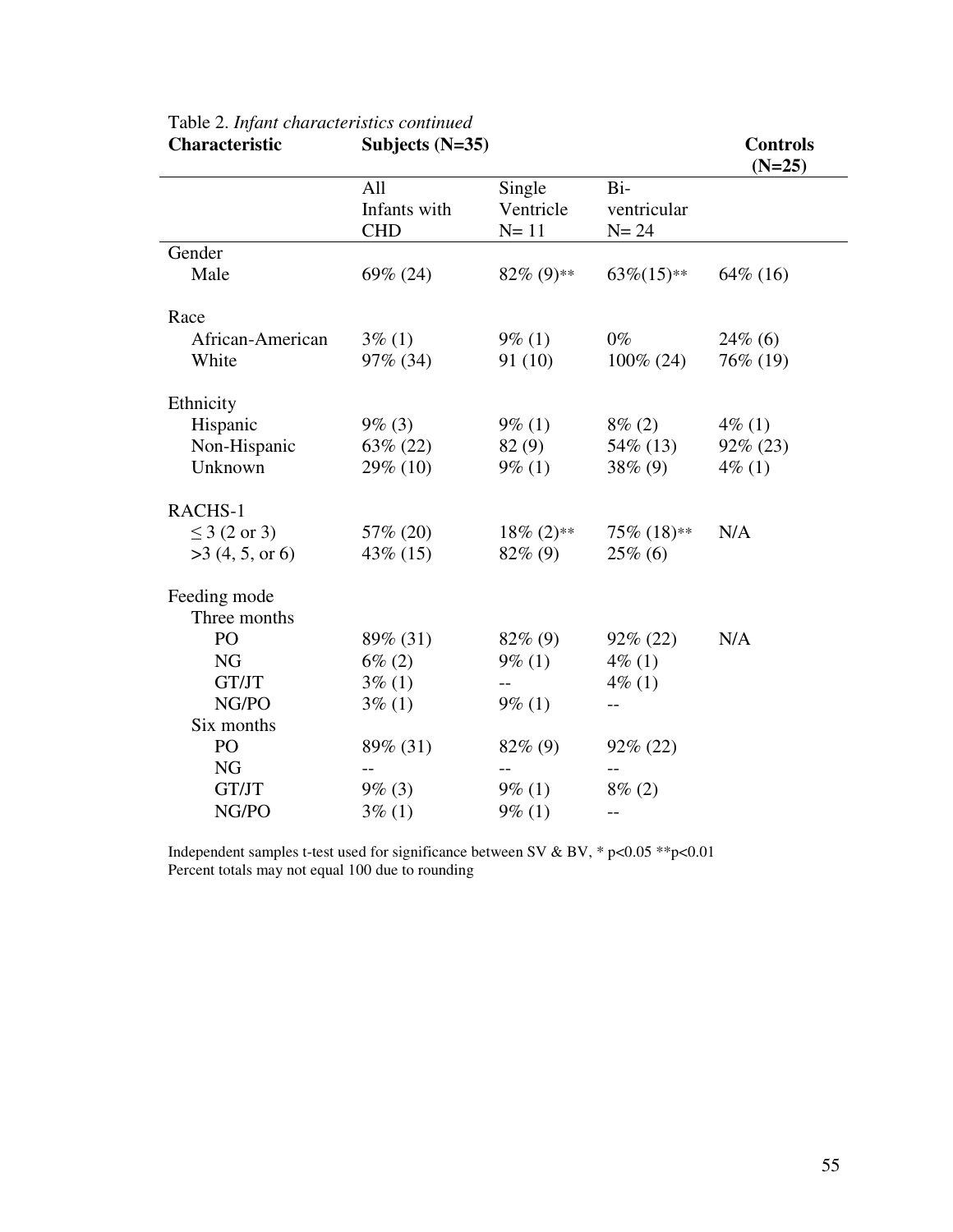| <b>Temperament</b><br>characteristic | Subjects N=35<br>Mean [SD] |                            |                                  | <b>Controls</b><br>$N=25$ |
|--------------------------------------|----------------------------|----------------------------|----------------------------------|---------------------------|
|                                      |                            | z-Scores                   |                                  |                           |
|                                      | All Infants<br>with CHD    | Single Ventricle<br>$N=11$ | <b>Biventricular</b><br>$N = 24$ |                           |
| Activity                             | 3.75 [.90]                 | $3.69$ [.67]               | $3.78$ [1.0]                     | 3.98 [.73]                |
|                                      | $-.05$                     | $-.14$                     | $-.01$                           | .26                       |
| Rhythmicity                          | $3.09$ [.81]               | $3.15$ [.94]               | $3.06$ [.77]                     | 2.88 [.73]                |
|                                      | $.23\,$                    | .22                        | .23                              | $-.03$                    |
| Approach                             | $2.69$ [.75]               | $2.69$ [.75]               | $2.69$ [.76]                     | $2.59$ [.60]              |
|                                      | $-.19$                     | $-.19$                     | $-.19$                           | $-.32$                    |
| Adaptability                         | $2.47$ [.72]               | $2.61$ [.76]               | $2.4$ [.72]                      | $2.53$ [.59]              |
|                                      | .12                        | .35                        | .02                              | .22                       |
| Intensity                            | 2.81 [.87]                 | $2.76$ [.87]* A            | $2.84$ [.89]** B                 | 3.60 $[.84]$              |
|                                      | $-.07$                     | $-.04$                     | $-.09$                           | $-.53$                    |
| Mood                                 | $2.89$ [.80]               | $3.14$ [.78]               | 2.78 [.80]                       | $2.65$ [.52]              |
|                                      | .17                        | .56                        | $-.02$                           | $-.23$                    |
| Persistence                          | $2.09$ [.55]               | $2.10$ [.66]               | $2.09$ [.50]                     | $1.95$ [.51]              |
|                                      | $-.74$                     | $-.72$                     | $-.75$                           | $-99$                     |
| Distractibility                      | $2.19$ [.72]               | $2.51$ [.89]* A            | $2.05$ [.59]                     | $1.92$ [.50]              |
|                                      | $-.37$                     | $.17 * A$                  | $-.62$                           | $-.85$                    |
| Threshold                            | 4.26 $[.70]$               | 4.08 [.54]                 | 4.34 [.75]                       | 4.1 $[.88]$               |
|                                      | $-.11$                     | $-.43$                     | .03                              | $-.39$                    |

Table 3. *Descriptive statistics for 3 month Infant Temperament (EITQ)*

One-way ANOVA used for significance, \* p<0.05 \*\*p<0.01

A= difference between SV & control

f

B= difference between BV & control

| Table 3a. Infants who met "difficult" child criteria at 3 months |  |  |  |  |  |
|------------------------------------------------------------------|--|--|--|--|--|
|------------------------------------------------------------------|--|--|--|--|--|

|            | All infants with Infants with SV | Infants with BV | Control  |
|------------|----------------------------------|-----------------|----------|
| <b>CHD</b> | physiology                       | physiology      | infants  |
| 2(6%)      | $1(9\%)$                         | 1(4%)           | $1(4\%)$ |
|            | male                             | female          | female   |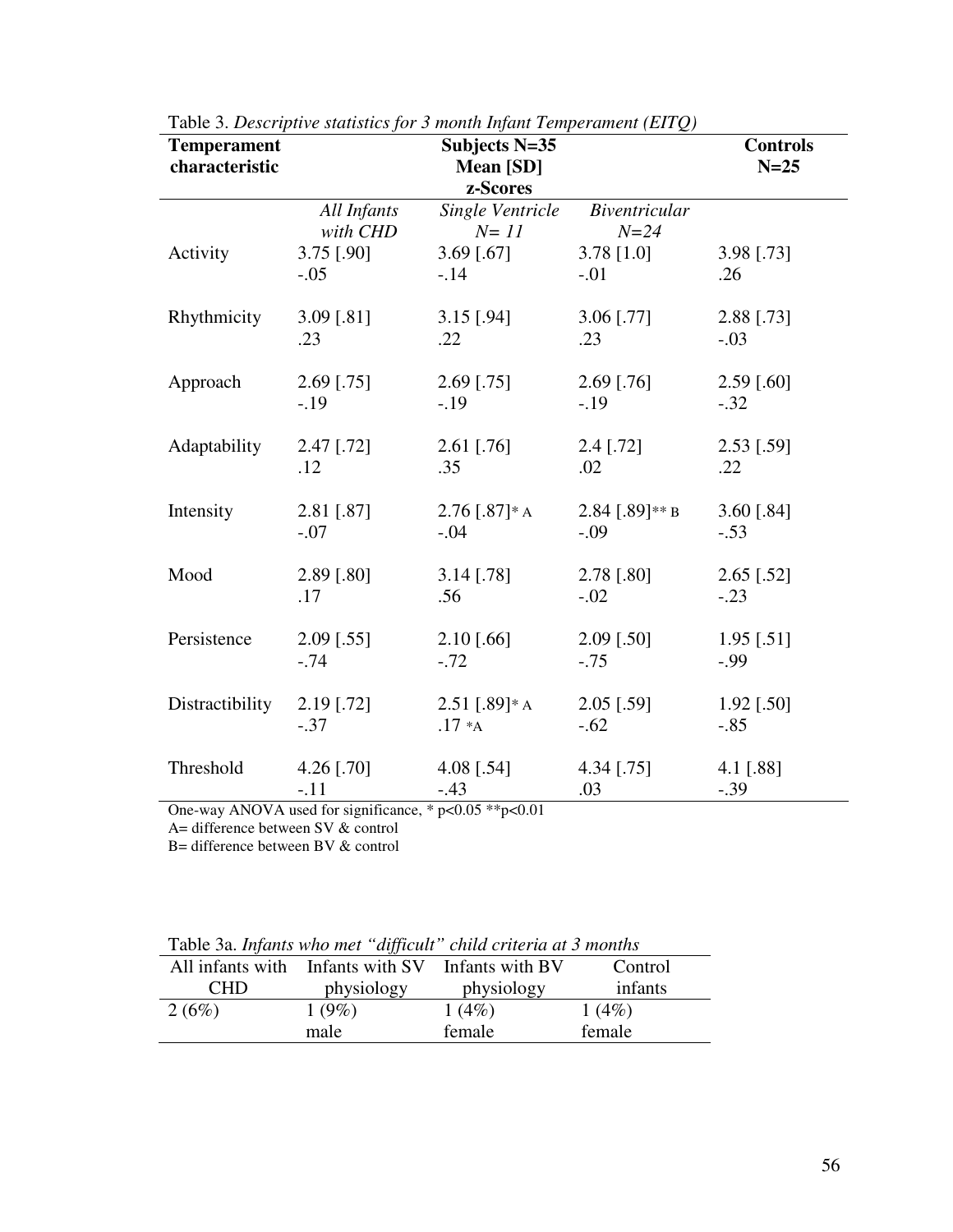| <b>Temperament</b><br>characteristic | Subjects N=35<br>Mean [SD] |                            |                                  | <b>Controls</b><br>$N=25$ |
|--------------------------------------|----------------------------|----------------------------|----------------------------------|---------------------------|
|                                      |                            | z-Scores                   |                                  |                           |
|                                      | All Infants<br>with CHD    | Single Ventricle<br>$N=11$ | <b>Biventricular</b><br>$N = 24$ |                           |
| Activity                             | 4.12 $[.64]$               | $4.15$ [.52]               | 4.1 [.70]                        | $4.34$ [.53]              |
|                                      | $-.51$                     | $-.44$                     | $-.54$                           | $-.10$                    |
| Rhythmicity                          | 2.61 [.59]                 | 2.78 [.49]                 | $2.53$ [.62]                     | $2.64$ [.62]              |
|                                      | .37                        | .62                        | .26                              | .41                       |
| Approach                             | $2.56$ [.67]               | $2.56$ [.71]               | $2.55$ [.66]                     | $2.50$ [.63]              |
|                                      | .39                        | .38                        | .39                              | .29                       |
| Adaptability                         | $2.24$ [.52]               | $2.06$ [.59]               | 2.33 [.47]                       | 2.26 [.57]                |
|                                      | .38                        | .07                        | .52                              | .41                       |
| Intensity                            | $3.51$ [.71]               | $3.63$ [.53]               | 3.46 [.78]                       | $3.46$ [.73]              |
|                                      | .13                        | .29                        | .05                              | .06                       |
| Mood                                 | 2.91 [.65]                 | $3.2$ [.41]                | 2.78 [.70]                       | 2.88 [.56]                |
|                                      | .16                        | .58                        | $-.04$                           | .11                       |
| Persistence                          | 3.02 [.68]                 | $2.87$ [.61]               | 3.09 [.72]                       | 3.22 [.98]                |
|                                      | $-.01$                     | $-19$                      | .08                              | .24                       |
| Distractibility                      | $2.4$ [.50]                | $2.29$ [.51]               | 2.44 [.50]                       | 2.29 [.57]                |
|                                      | .27                        | .09                        | .35                              | .11                       |
| Threshold                            | 3.89 [.49]                 | 3.82 [.45]                 | $3.93$ [.52]                     | 3.60 [.78]                |
|                                      | .14                        | .04                        | .18                              | $-.24$                    |

Table 4. *Descriptive statistics for 6 month Infant Temperament (ITQ)*

| All infants with | Infants with SV | Infants with BV  | Control           |
|------------------|-----------------|------------------|-------------------|
| <b>CHD</b>       | physiology      | physiology       | infants           |
| $4(11\%)$        | 2(18%)          | 2(8%)            | $3(12\%)$         |
|                  | Both males      | 1 male, 1 female | 2 males, 1 female |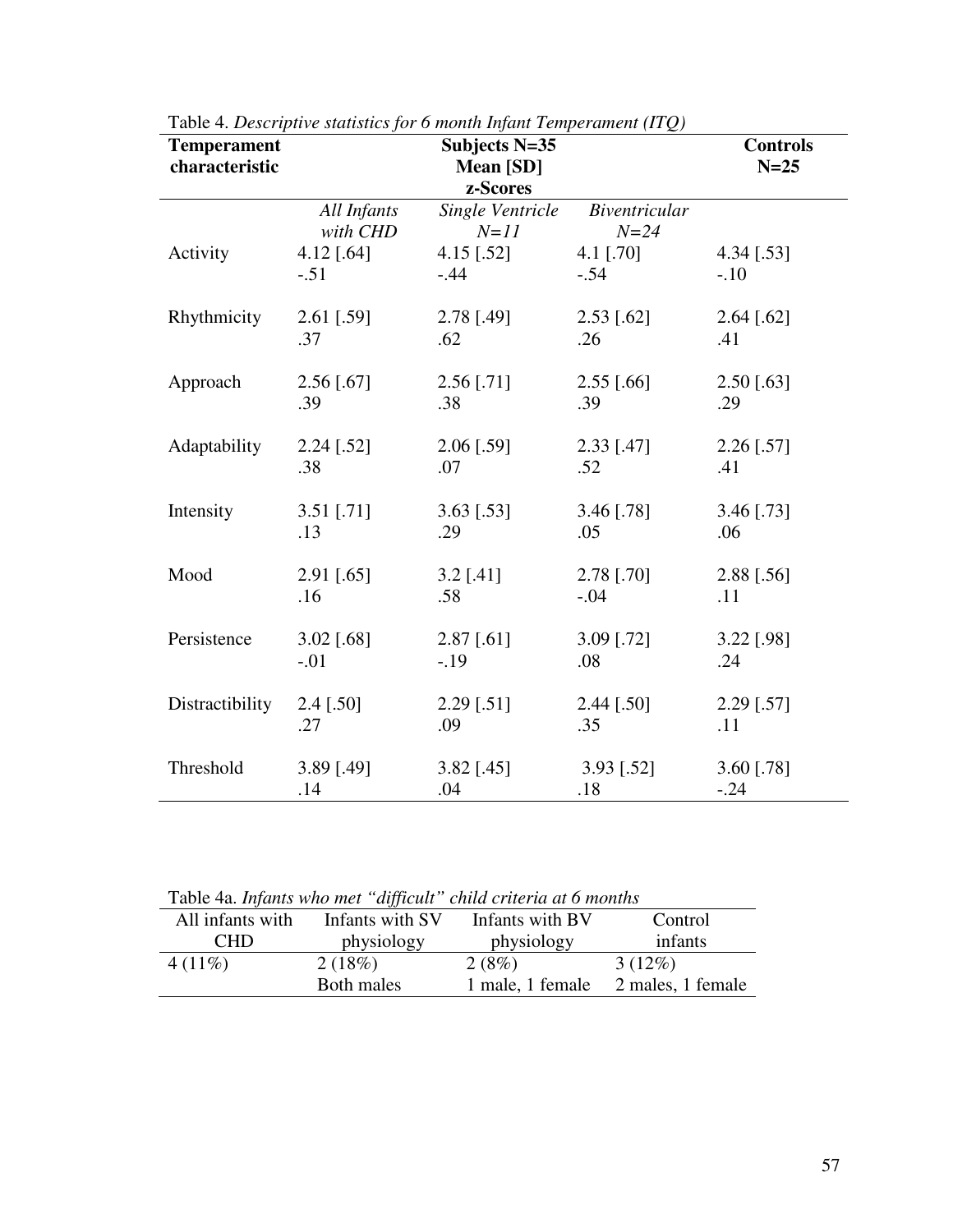#### Data Analysis

## *Specific Aim 1*

The objective of the first specific aim was to describe parenting stress, infant temperament, infant growth and development at 3 and 6 months of life. Parenting stress was examined at 3 and 6 months of age. Infant temperament data were used as one of the infant characteristics used as a control variable (discussed above). Growth was measured at 3 and 6 months of age, and development was measured at the 6 month time point.

*Parenting Stress.* Table 5 displays the descriptive statistics for the each of the 17 subscales of the Parenting Stress Index (PSI). Significant differences between the 3 groups (SV, BV, and control) are noted by an asterisk. At 3 months of age, there were significant differences between subjects and controls in three subscales - Demandingness, Competence, and Attachment. In general, mothers of infants with SV physiology experienced higher stress due to their child's demandingness, their perceived competence as a parent and their attachment with their infant. Specifically, parents of infants with SV physiology had Demandingness subscale scores that were on average 5.16 points higher than parents of control infants (p=.009), and parents of infants with BV physiology had scores 3.37 points higher than parents of control infants (p=.036). For the Competence subscale, parents of infants with SV physiology had scores 6.43 points higher than parents of infants with BV physiology (p=.003 ANOVA and p=.026 t-test) and 5.1 points higher than parents of control infants (p=.019). For the Attachment subscale, parents of infants with SV physiology had scores 2 points higher than infants with BV physiology  $(p=0.001)$  and 2.33 points higher than parents of control infants  $(p=.046)$ .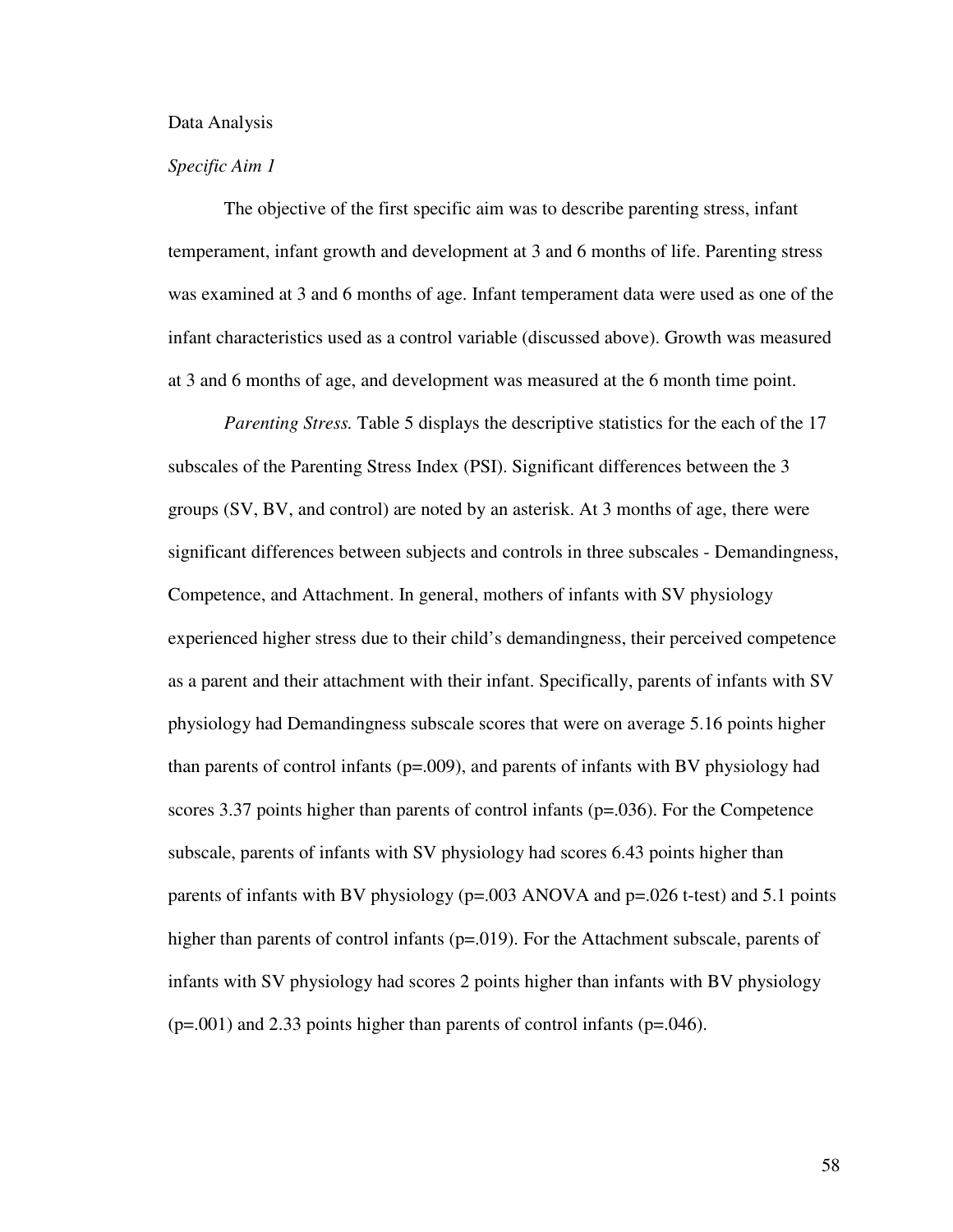At the 6 month time point there were three PSI subscales with significant differences between scores for infants with CHD: Acceptability, Competence and Life Stress. In general, mothers of infants with SV physiology experienced more stress regarding the acceptability of their infant, regarding their competence as a parent and more life stress. Specifically, for the Acceptability subscale, parents of infants with SV physiology scored 2.99 points higher than parents of control infants (p=.022). On the Competence subscale, parents of infants with SV physiology scored 3.23 points higher than parents of infants with BV physiology (p=.027). In terms of Life Stress, parents of infants with SV physiology scored 5.86 points higher than parents of infants with BV physiology (.044) and 6.34 points higher than parents of control infants (p=.026) on this subscale. The means, ranges and standard deviations for all the subscales can be found in Table 5.

Scores on the PSI greater than the  $85<sup>th</sup>$  percentile are considered high. Six of the subscales have a "borderline" classification, the  $81<sup>st</sup>-84<sup>th</sup>$  percentiles (Adaptability, Child Domain, Depression, Parent Domain, Total Stress, and Life Stress). A "normal" stress score would fall between  $16^{th}$ -80<sup>th</sup> percentiles and a "low" stress score is less than the  $16^{th}$ percentile. The majority of parents in each of the three groups scored in the "normal" range (Table 6). However, parents of subjects (infants with SV and BV physiology) had significantly more "high" stress scores on the Demandingness subscale at 3 months than parents of control infants (p=.045). Parents of infants with SV physiology also had significantly more "high" stress scores on the Attachment subscale at 3 months than infants with BV physiology and control infants (p=.005). Parents of infants with SV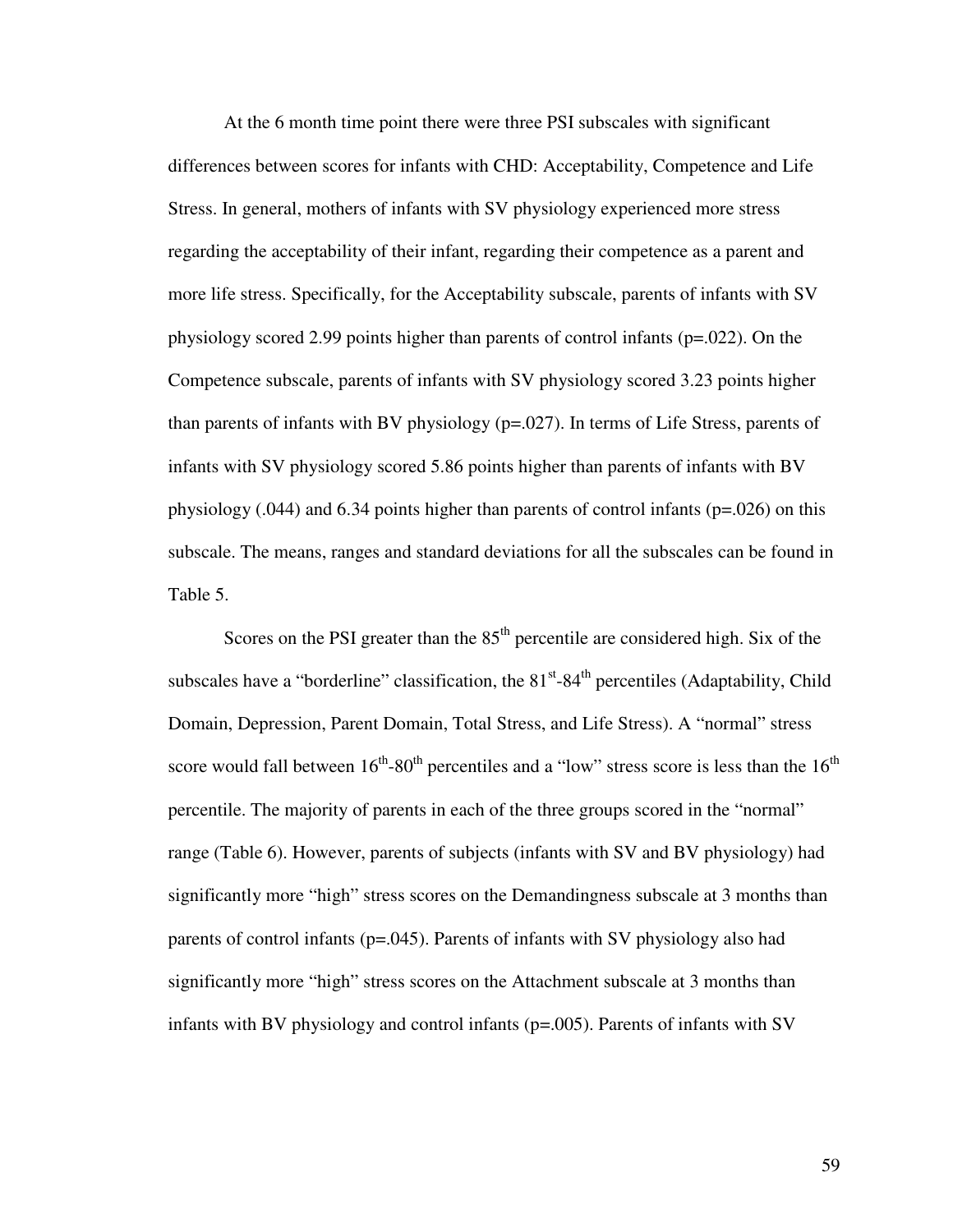physiology also experienced higher Life Stress at 6 months than infants with BV physiology and controls (p=.014).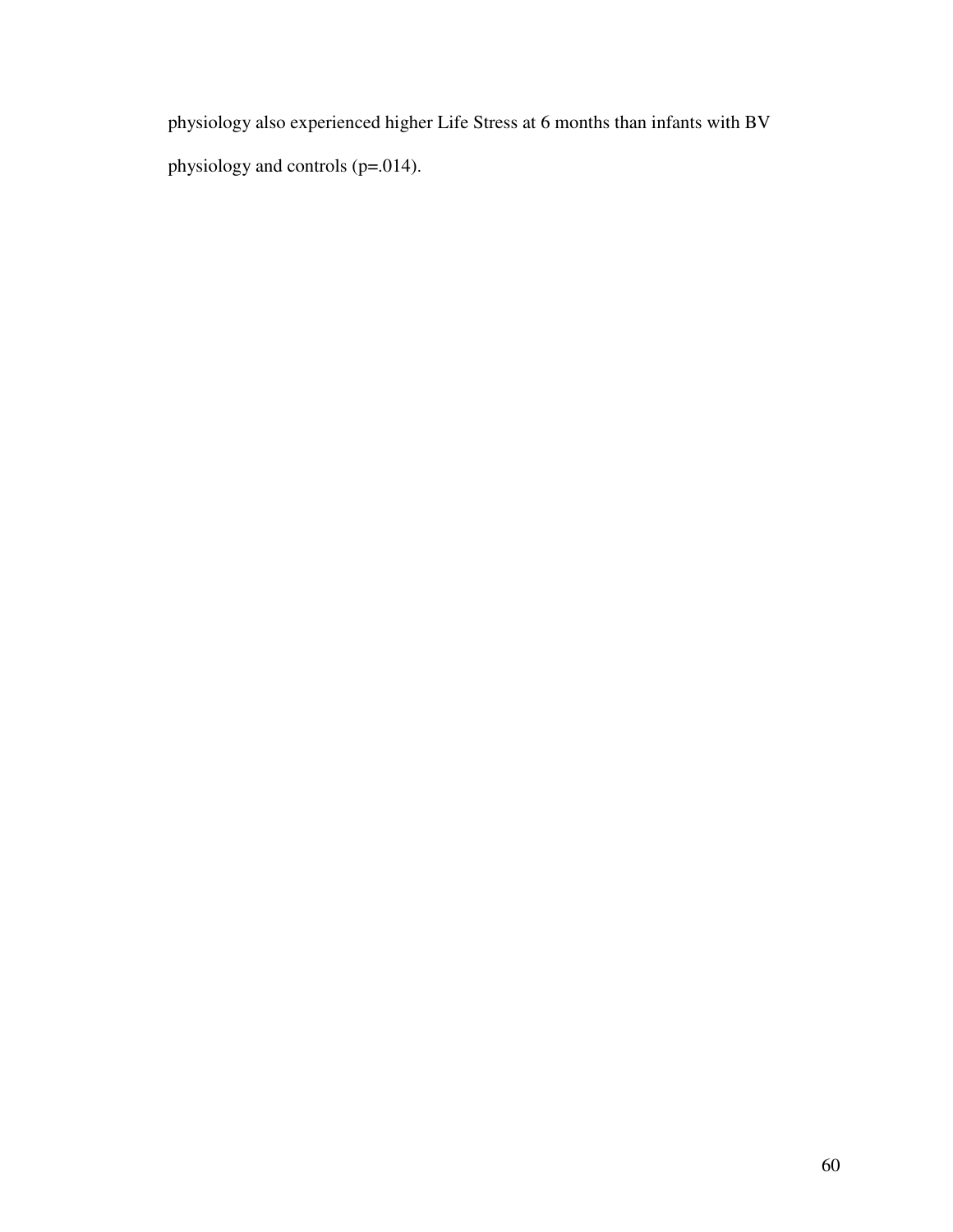| <b>Scale/Subscale</b> |    | <b>Subjects</b> |    |                                         |             |              |    | <b>Controls</b> |
|-----------------------|----|-----------------|----|-----------------------------------------|-------------|--------------|----|-----------------|
|                       |    | Mean [SD]       |    |                                         |             |              |    | Mean[SD]        |
|                       | N  | All infants     | N  | Single                                  | $\mathbf N$ | Bi-          | N  |                 |
|                       |    | with CHD        |    | Ventricle                               |             | ventricular  |    |                 |
| <b>Three Months</b>   |    |                 |    |                                         |             |              |    |                 |
| Child Domain          | 26 | 97.6 [19.3]     | 10 | 102.8                                   | 20          | 95 [17.5]    | 25 | 88.5 [12.8]     |
|                       |    |                 |    | [22.6]                                  |             |              |    |                 |
| Distractibility/      | 32 | 23.4 [3.4]      | 10 | $25.5$ [3.6]                            | 22          | 22.5 [2.9]   | 25 | 23.4 [4.2]      |
| Hyperactivity         |    |                 |    |                                         |             |              |    |                 |
| Adaptability          | 33 | 25.3 [5.3]      | 10 | $26$ [5.6]                              | 23          | 25 [5.2]     | 25 | 24.3 [3.9]      |
| Reinforces            | 33 | 8.42 [3.4]      | 10 | $8.9$ [5.0]                             | 23          | $8.2$ [2.6]  | 25 | 6.72 [.94]      |
| parent                |    |                 |    |                                         |             |              |    |                 |
| Demandingness         | 28 | 19.4 [5.2]      | 10 | 20.6                                    | 21          | 18.8         | 25 | 15.4 [3.4]      |
|                       |    |                 |    | $[4.9]**A$                              |             | $[5.3]*B$    |    |                 |
| Mood                  | 35 | 9.43 [3.0]      | 11 | $10.2$ [3.3]                            | 24          | $9.1$ [2.8]  | 25 | 8.32 [2.0]      |
| Acceptability         | 33 | $11.1$ [3.1]    | 10 | $11.4$ [3.8]                            | 23          | 11 [2.9]     | 25 | $10.3$ [2.7]    |
|                       |    |                 |    |                                         |             |              |    |                 |
| Parent                | 34 | 111.8           | 10 | 119.4                                   | 24          | 108.7        | 24 | 110.8           |
| Domain                |    | [20.7]          |    | [23.9]                                  |             | [18.9]       |    | [18.2]          |
| Competence            | 34 | 23.8 [6.0]      | 10 | 28.3                                    | 24          | 21.9 [4.3]   | 25 | 23.2 [4.2]      |
|                       |    |                 |    | $[7.2]*A,$                              |             |              |    |                 |
|                       |    |                 |    | $*$ <sup><math>\mathcal{C}</math></sup> |             |              |    |                 |
| Isolation             | 35 | 12.3 [3.3]      | 11 | 13.2 [3.4]                              | 24          | $11.9$ [3.2] | 24 | 12.0 $[4.0]$    |
| Attachment            | 35 | $11.6$ [2.8]    | 11 | 13 $[3.9]*A$ ,                          | 24          | $11$ [1.9]   | 24 | $10.7$ [2.5]    |
|                       |    |                 |    | $*$ <sup><math>\mathcal{C}</math></sup> |             |              |    |                 |
| Health                | 35 | 12.4 [2.7]      | 11 | 12.4 [3.0]                              | 24          | $12.4$ [2.6] | 24 | $12.0$ [2.6]    |
| Role                  | 35 | 18.0 [5.3]      | 11 | 17.2 [5.7]                              | 24          | 18.4 [5.2]   | 24 | 18.4 [3.9]      |
| restriction           |    |                 |    |                                         |             |              |    |                 |
| Depression            | 35 | 17.3 [3.9]      | 11 | 18 [4]                                  | 24          | 16.9 [3.9]   | 24 | $17.5$ [5.3]    |
| Spouse                | 35 | 16.9 [4.4]      | 11 | 18.4 [4]                                | 24          | 16.2 $[4.5]$ | 24 | 16.9 [4.7]      |
|                       |    |                 |    |                                         |             |              |    |                 |
| <b>Total Stress</b>   | 30 | 210 [38.1]      | 10 | 222.2                                   | 20          | 203.9        | 24 | 199 [27.3]      |
|                       |    |                 |    | [42.9]                                  |             | [34.9]       |    |                 |
|                       |    |                 |    |                                         |             |              |    |                 |
| Life Stress           | 35 | $9.4$ [7.6]     | 11 | 13 [7.8]                                | 24          | $7.8$ [7]    | 24 | 9.46 [9.5]      |

Table 5. *Descriptive statistics for Parenting Stress Index*

One-way ANOVA with post-hoc Tukey's used for significance, \* p<0.05 \*\*p<0.01

A= difference between SV & control

B= difference between BV & control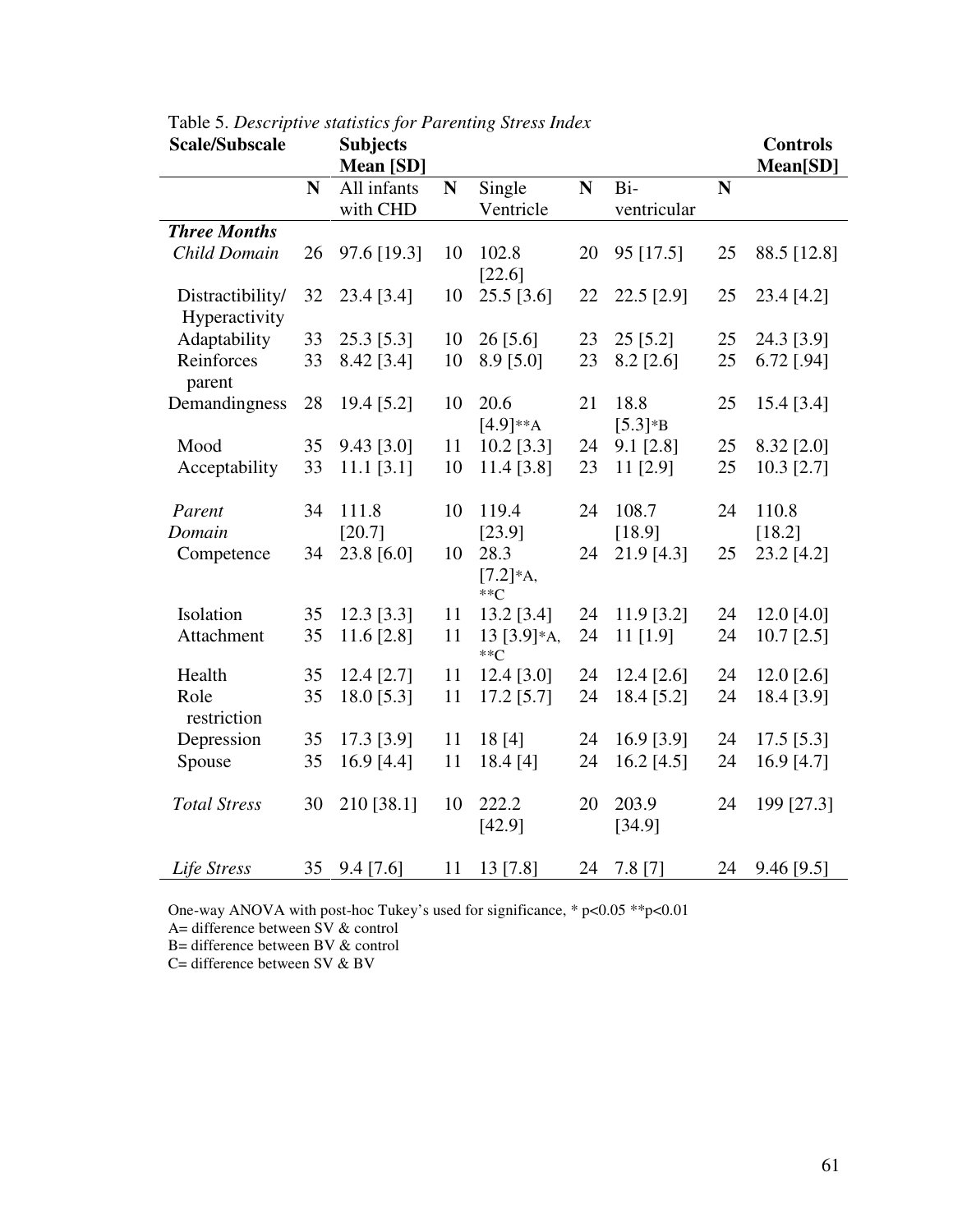| continued           |    |                    |    |              |    |              |    |                 |
|---------------------|----|--------------------|----|--------------|----|--------------|----|-----------------|
| <b>Six Months</b>   |    | <b>All infants</b> |    | <b>SV</b>    |    | <b>BV</b>    |    | <b>Controls</b> |
|                     |    | with CHD           |    |              |    |              |    |                 |
| Child Domain        | 33 | 90.2 [15.6]        | 9  | 93.8 [14.4]  | 24 | 88.9 [16.1]  | 25 | 87.8 (62-       |
|                     |    |                    |    |              |    |              |    | $112$ [13.8]    |
| Distractibility/    | 35 | 22.6 [3.9]         | 11 | 23.2 [3.7]   | 24 | $22.3$ [4.1] | 25 | 23.8 (16-       |
| Hyperactivity       |    |                    |    |              |    |              |    | $31)$ [4.05]    |
| Adaptability        | 35 | $22.5$ [4.4]       | 11 | 22.9 [2.9]   | 24 | 22.3 [4.9]   | 25 | 22.3 [4.44]     |
| Reinforces          | 35 | $7.1$ [1.5]        | 11 | 7.4 [1.9]    | 24 | 7[1.4]       | 25 | 7.48 [1.58]     |
| Parent              |    |                    |    |              |    |              |    |                 |
| Demandingness       | 33 | 17.8 [4.6]         | 9  | 18.1 [2.9]   | 24 | $17.7$ [5.1] | 25 | 15.4 [3.22]     |
| Mood                | 35 | $8.6$ [2.2]        | 11 | $8.6$ [2.1]  | 24 | $8.6$ [2.4]  | 24 | 8.52 [2.76]     |
| Acceptability       | 35 | $11.7$ [3.5]       | 11 | 13.3         | 24 | 11 [3.1]     | 25 | $10.3$ [2.4]    |
|                     |    |                    |    | $[3.9]*A$    |    |              |    |                 |
|                     |    |                    |    |              |    |              |    |                 |
| Parent              | 35 | 108.5              | 11 | 114 [20]     |    |              | 24 | 111.3 [22]      |
| Domain              |    | [19.8]             |    |              |    |              |    |                 |
| Competence          | 35 | 23.6 [4.9]         | 11 | 25.8         | 24 | $22.6$ [3.6] | 25 | 24.4 [5.16]     |
|                     |    |                    |    | $[6.7]*c$    |    |              |    |                 |
| Isolation           | 35 | $12.1$ [4.2]       | 11 | 13.9 [4.6]   | 24 | 11.3 [3.9]   | 25 | $11.6$ [3.76]   |
| Attachment          | 35 | $10.7$ [3.0]       | 11 | $11.7$ [3.3] | 24 | $10.2$ [2.7] | 25 | $11.0$ [2.67]   |
| Health              | 35 | $11.5$ [2.8]       | 11 | 11.4 [2.4]   | 24 | $11.5$ [3.1] | 25 | 11.9 [2.97]     |
| Role                | 35 | 17.6 [4.2]         | 11 | 17.1 [3.2]   | 24 | 17.8 [4.7]   | 25 | 17.5 [4.4]      |
| restriction         |    |                    |    |              |    |              |    |                 |
| Depression          | 35 | $16.2$ [3.9]       | 11 | 16.1 $[4.2]$ | 24 | 16.2 [3.8]   | 25 | 17.4 [4.55]     |
| Spouse              | 35 | 16.9 [5.3]         | 11 | 18 [5.4]     | 24 | 16.3 [5.4]   | 24 | 17.4 [4.55]     |
|                     |    |                    |    |              |    |              |    |                 |
| <b>Total Stress</b> | 33 | 193.3[33.3]        | 9  | 207.7 [33]   | 24 | 194.8        | 24 | 199 [32]        |
|                     |    |                    |    |              |    | [33.5]       |    |                 |
|                     |    |                    |    |              |    |              |    |                 |
| Life Stress         | 35 | $7.8(0-23)$        | 11 | 11.8         | 24 | 6[6.3]       | 25 | 5.48 [5.73]     |
|                     |    | $[7.5]$            |    | $[8.6]*A, C$ |    |              |    |                 |

One-way ANOVA with post-hoc Tukey's used for significance, \* p<0.05 \*\*p<0.01

A= difference between SV & control

B= difference between BV & control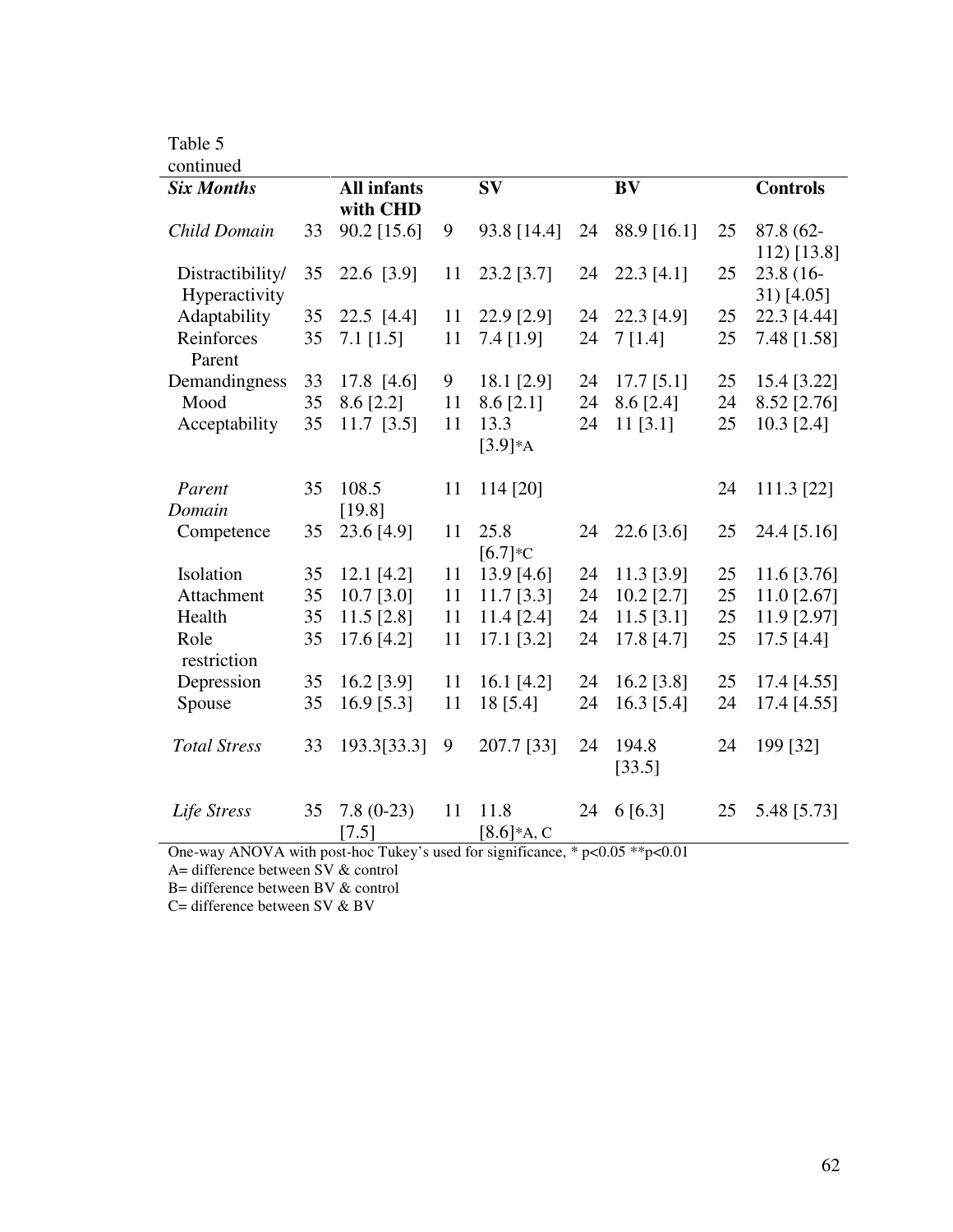| <b>PSI Subscale</b><br>(score range) | $\%$ ile<br>(scores) | All infants with<br><b>CHD</b><br>$N(\%)$ | <b>Infants with SV</b><br>Physiology<br>$N(\%)$ | <b>Infants with BV</b><br>Physiology<br>$N(\%)$ | <b>Control</b><br><b>Infants</b><br>$N(\%)$ |
|--------------------------------------|----------------------|-------------------------------------------|-------------------------------------------------|-------------------------------------------------|---------------------------------------------|
| Distractability/                     | Low $(9-19)$         | 2(6%)                                     |                                                 | 2(9%)                                           | 4(16%)                                      |
| Hyperactivity                        | Normal (20-28)       | 28 (88%)                                  | $8(80\%)$                                       | 20 (91%)                                        | 19 (76%)                                    |
|                                      | High (29-45)         | 2(6%)                                     | $2(20\%)$                                       | $-$                                             | 2(8%)                                       |
| Adaptability                         | Low $(11-19)$        | 3(9%)                                     | $1(10\%)$                                       | 2(9%)                                           | 2(8%)                                       |
|                                      | Normal (20-28)       | 22(67%)                                   | $6(60\%)$                                       | $16(70\%)$                                      | 20 (80%)                                    |
|                                      | Borderline (29)      | 1(3%)                                     | --                                              | 1(4%)                                           |                                             |
|                                      | High (30-55)         | 7(21%)                                    | 3(30%)                                          | 4(17%)                                          | 3(12%)                                      |
| Reinforces Parent                    | Low $(6)$            | 12(36%)                                   | $4(40\%)$                                       | 8(35%)                                          | 13 (52%)                                    |
|                                      | Normal $(7-11)$      | 18(55%)                                   | $5(50\%)$                                       | 13 (57%)                                        | 12 (48%)                                    |
|                                      | $High (12-30)$       | 3(9%)                                     | $1(10\%)$                                       | 2(8%)                                           | $- -$                                       |
| Demandingness*A,B                    | Low $(9-13)$         | 5(16%)                                    | $1(10\%)$                                       | 4(19%)                                          | 6(24%)                                      |
|                                      | Normal (14-21)       | 14(45%)                                   | $5(50\%)$                                       | 9(43%)                                          | 18 (72%)                                    |
|                                      | High (22-45)         | 12 (39%)                                  | $4(40\%)$                                       | 8(38%)                                          | 1(4%)                                       |
| Mood                                 | Low $(5-6)$          | 7(20%)                                    | 2(18%)                                          | 5(21%)                                          | 5(20%)                                      |
|                                      | Normal (7-11)        | $21(60\%)$                                | 7(64%)                                          | 14 (58%)                                        | 18 (72%)                                    |
|                                      | High (12-25)         | 7(20%)                                    | 2(18%)                                          | 5(21%)                                          | 1(4%)                                       |
| Acceptability                        | Low $(7-8)$          | 7(21%)                                    | 2(20%)                                          | 5(22%)                                          | 8(32%)                                      |
|                                      | Normal $(9-15)$      | 22(67%)                                   | $6(60\%)$                                       | $16(70\%)$                                      | 17(68%)                                     |
|                                      | High (16-35)         | $4(12\%)$                                 | 2(20%)                                          | 2(8%)                                           |                                             |
| Child Domain                         | Low $(47-81)$        | 4(13%)                                    | $1(10\%)$                                       | 3(15%)                                          | 7(28%)                                      |
|                                      | Normal (82-114)      | 22 (73%)                                  | $8(80\%)$                                       | 14 (70%)                                        | 18 (72%)                                    |
|                                      | Borderline (115)     |                                           |                                                 | $-$                                             | $-$                                         |
|                                      | High (116-235)       | 4(13%)                                    | $1(10\%)$                                       | 3(15%)                                          |                                             |
| Competence                           | Low $(13-22)$        | 18 (53%)                                  | 3(30%)                                          | 15(63%)                                         | $10(40\%)$                                  |
|                                      | Normal (23-34)       | 14 $(41\%)$                               | $5(50\%)$                                       | 9(38%)                                          | 14 (56%)                                    |
|                                      | High (35-65)         | 2(6%)                                     | 2(20%)                                          | --                                              | 1(4%)                                       |
| Isolation                            | Low $(6-9)$          | 8(23%)                                    | 2(18%)                                          | 6(25%)                                          | 9(38%)                                      |
|                                      | Normal (10-16)       | 24 (69%)                                  | 7(64%)                                          | 17 $(71%)$                                      | 11 $(46%)$                                  |
|                                      | High (17-30)         | 3(9%)                                     | 2(18%)                                          | 1(4%)                                           | 4(17%)                                      |

Table 6a. *3 Month PSI percentiles by physiology*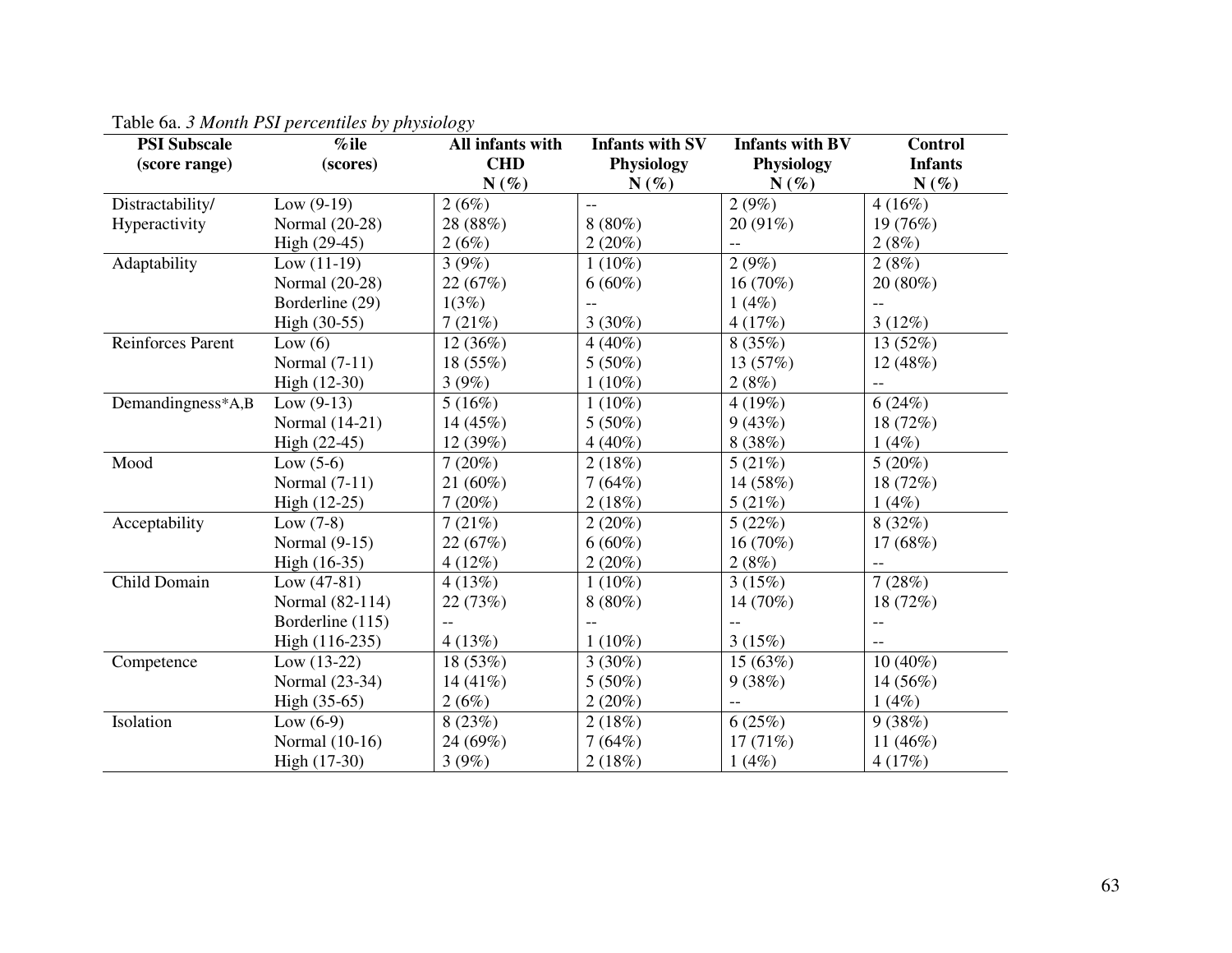| Attachment *A,C         | Low $(7-9)$          | 9(25%)     | 2(18%)         | 7(29%)     | 10(42%)  |
|-------------------------|----------------------|------------|----------------|------------|----------|
|                         | Normal (10-15)       | 22(63%)    | 5(46%)         | 17(71%)    | 13(54%)  |
|                         | High (16-35)         | $4(11\%)$  | 4(36%)         |            | 1(4%)    |
| Health                  | Low $(5-8)$          | 2(6%)      | 1(9%)          | 1(4%)      | 3(13%)   |
|                         | Normal $(9-15)$      | 28 (71%)   | 8(73%)         | 20 (83%)   | 20(83%)  |
|                         | High (16-25)         | 5(14%)     | 2(18%)         | 3(13%)     | 1(4%)    |
| <b>Role Restriction</b> | $Low (7-13)$         | 5(14%)     | 3(27%)         | 2(8%)      | 3(13%)   |
|                         | Normal (14-23)       | 25(71%)    | 7(64%)         | 18 (75%)   | 17(71%)  |
|                         | High (24-35)         | 5(14%)     | 1(9%)          | 4(17%)     | 4(17%)   |
| Depression              | Low $(9-15)$         | 10(29%)    | 4(36%)         | 6(25%)     | 9(38%)   |
|                         | Normal (16-24)       | 23 (66%)   | 6(54%)         | 17(71%)    | 13 (54%) |
|                         | Borderline(25)       |            |                |            |          |
|                         | High (26-45)         | 2(6%)      | 1(9%)          | 1(4%)      | 2(8%)    |
| Spouse                  | Low $(7-11)$         | 3(9%)      | $\overline{a}$ | 3(13%)     | 4(17%)   |
|                         | Normal (12-21)       | 29 (83%)   | $10(91\%)$     | 19 (79%)   | 16(67%)  |
|                         | High $(22-35)$       | 3(9%)      | 1(9%)          | 2(8%)      | 4(17%)   |
| Parent Domain           | Low $(54-101)$       | 11 $(32%)$ | $3(30\%)$      | 8(33%)     | 8(33%)   |
|                         | Normal (102-142)     | 20 (57%)   | $5(50\%)$      | 15 (63%)   | 15(63%)  |
|                         | Borderline (143-147) | --         |                |            |          |
|                         | High (148-270)       | 3(9%)      | 2(20%)         | 1(4%)      | 1(4%)    |
| <b>Total Stress</b>     | Low $(101-187)$      | 8(27%)     | 2(20%)         | $6(30\%)$  | 8(33%)   |
|                         | Normal (188-252)     | 19(63%)    | $6(60\%)$      | 13 (65%)   | 15(63%)  |
|                         | Borderline (253-257) | 1(3%)      | $1(10\%)$      |            |          |
|                         | High (258-505)       | 2(7%)      | $1(10\%)$      | 1(5%)      | 1(4%)    |
| Life Stress             | Low $(0-1)$          | 6(17%)     | $-$            | 6(25%)     | 3(13%)   |
|                         | Normal $(2-12)$      | 17(49%)    | 5(46%)         | $12(50\%)$ | 14 (58%) |
|                         | Borderline (13)      | 2(6%)      |                | 2(8%)      | 2(8%)    |
|                         | High (14-79)         | 10(29%)    | 6(55%)         | 4(17%)     | 5(21%)   |

Chi-Square test of significance used, \* p<0.05 \*\*p<0.01 A= difference between SV & control

B= difference between BV & control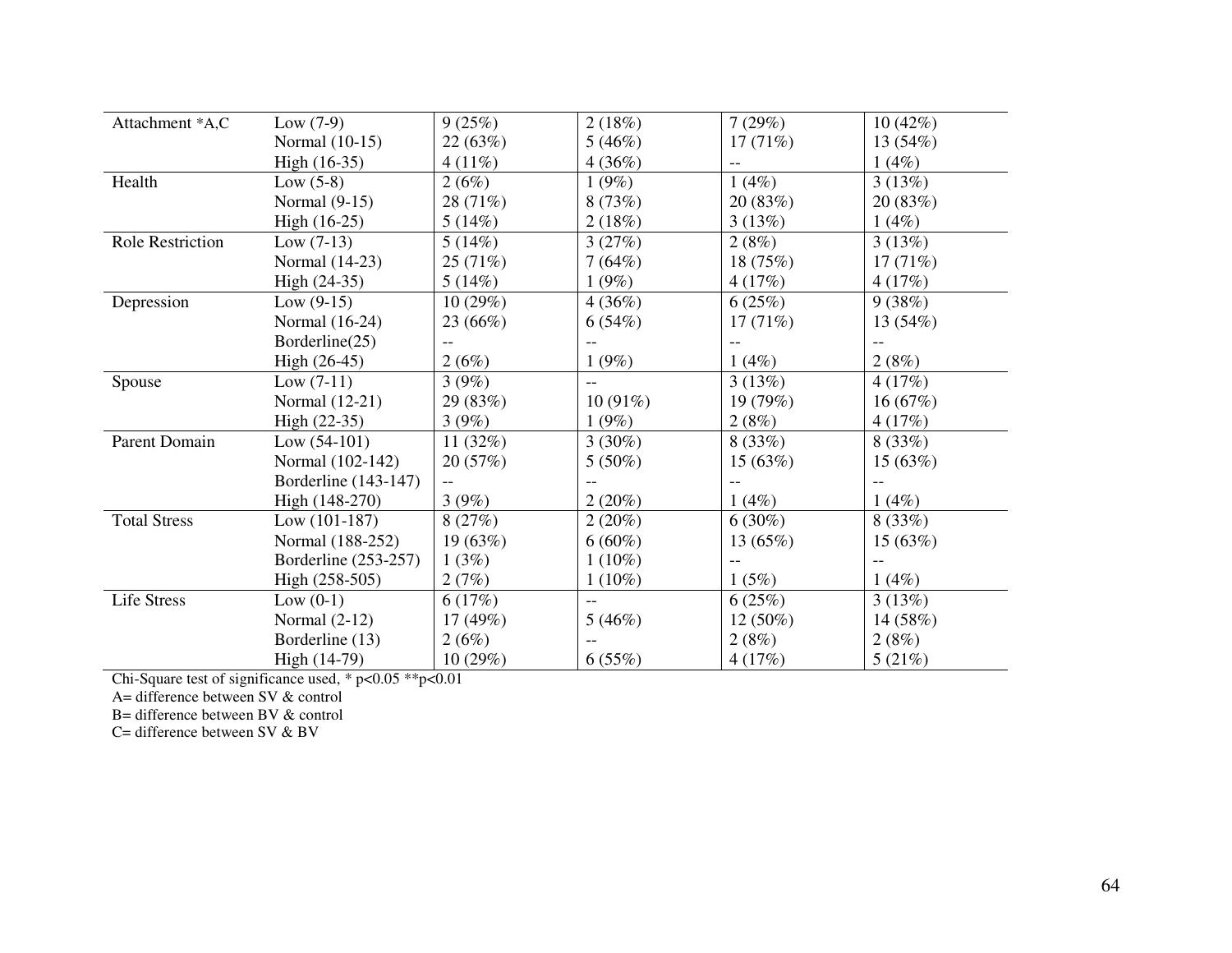| <b>PSI Subscale</b> | $%$ ile          | All infants with | <b>Infants with SV</b> | <b>Infants with BV</b> | <b>Control Infants N</b> |
|---------------------|------------------|------------------|------------------------|------------------------|--------------------------|
| (score range)       | (scores)         | CHD N $(\%)$     | Physiology $N(\%)$     | Physiology N $(\%)$    | $(\%)$                   |
|                     |                  |                  |                        |                        |                          |
| Distractability/    | Low $(9-19)$     | 7(20%)           | 1(9%)                  | 6(25%)                 | 5(20%)                   |
| Hyperactivity       | Normal (20-28)   | 26 (74%)         | $10(91\%)$             | 16(67%)                | 18 (72%)                 |
|                     | High (29-45)     | 2(6)             |                        | 2(8%)                  | 2(8%)                    |
| Adaptability        | Low $(11-19)$    | 8(23%)           | 2(18%)                 | 6(25%)                 | 6(24%)                   |
|                     | Normal (20-28)   | 26 (74%)         | 9(82%)                 | 17(71%)                | 17 (68%)                 |
|                     | Borderline (29)  | $-$              | $-$                    |                        | 2(8%)                    |
|                     | High (30-55)     | 1(3%)            |                        | 1(4%)                  |                          |
| Reinforces Parent   | Low $(6)$        | 19 (54%)         | 6(55%)                 | 13 (54%)               | $10(40\%)$               |
|                     | Normal (7-11)    | $16(46\%)$       | 5(46%)                 | 11 $(46\%)$            | 15 (60%)                 |
|                     | High (12-30)     |                  |                        |                        |                          |
| Demandingness       | Low $(9-13)$     | 5(16%)           | 1(9%)                  | 4(17%)                 | 7(28%)                   |
|                     | Normal (14-21)   | 20 (63%)         | 7(78%)                 | 13 (57%)               | 18 (72%)                 |
|                     | High (22-45)     | 7(22%)           | 1(11%)                 | 6(26%)                 |                          |
| Mood                | Low $(5-6)$      | 6(17%)           | 1(9%)                  | 5(21%)                 | 8(32%)                   |
|                     | Normal $(7-11)$  | 26 (74%)         | 9(82%)                 | 17(71%)                | $15(60\%)$               |
|                     | $High (12-25)$   | 3(9%)            | 1(9%)                  | 2(8%)                  | 2(8%)                    |
| Acceptability       | Low $(7-8)$      | 8(23%)           | 2(18%)                 | 6(25%)                 | 7(28%)                   |
|                     | Normal $(9-15)$  | 19 (54%)         | 5(46%)                 | 14 (58%)               | 18 (72%)                 |
|                     | High (16-35)     | 8(23%)           | 4(36%)                 | 4(17%)                 | $-$                      |
| Child Domain        | Low $(47-81)$    | $10(30\%)$       | 2(22%)                 | 8(33%)                 | 7(28%)                   |
|                     | Normal (82-114)  | 22 (67%)         | 7(78%)                 | 15 (63%)               | 18 (72%)                 |
|                     | Borderline (115) | $-$              | $-$                    | $-$                    | $-$                      |
|                     | High (116-235)   | 1(3%)            |                        | 1(4%)                  | $-$                      |
| Competence          | Low $(13-22)$    | 14 (40%)         | 3(27%)                 | 11 $(46\%)$            | 9(36%)                   |
|                     | Normal (23-34)   | 20 (57%)         | 7(64%)                 | 13 (54%)               | $16(64\%)$               |
|                     | High (35-65)     | 1(3%)            | 1(9%)                  |                        |                          |
| Isolation           | Low $(6-9)$      | 9(26%)           | 1(9%)                  | 8(33%)                 | 8(32%)                   |
|                     | Normal (10-16)   | 22 (63%)         | 8(73%)                 | 14 (58%)               | 15 (60%)                 |
|                     | High (17-30)     | 4(11%)           | 2(18%)                 | 2(8%)                  | 2(8%)                    |

# Table 6b. *6 Month PSI percentiles by physiology*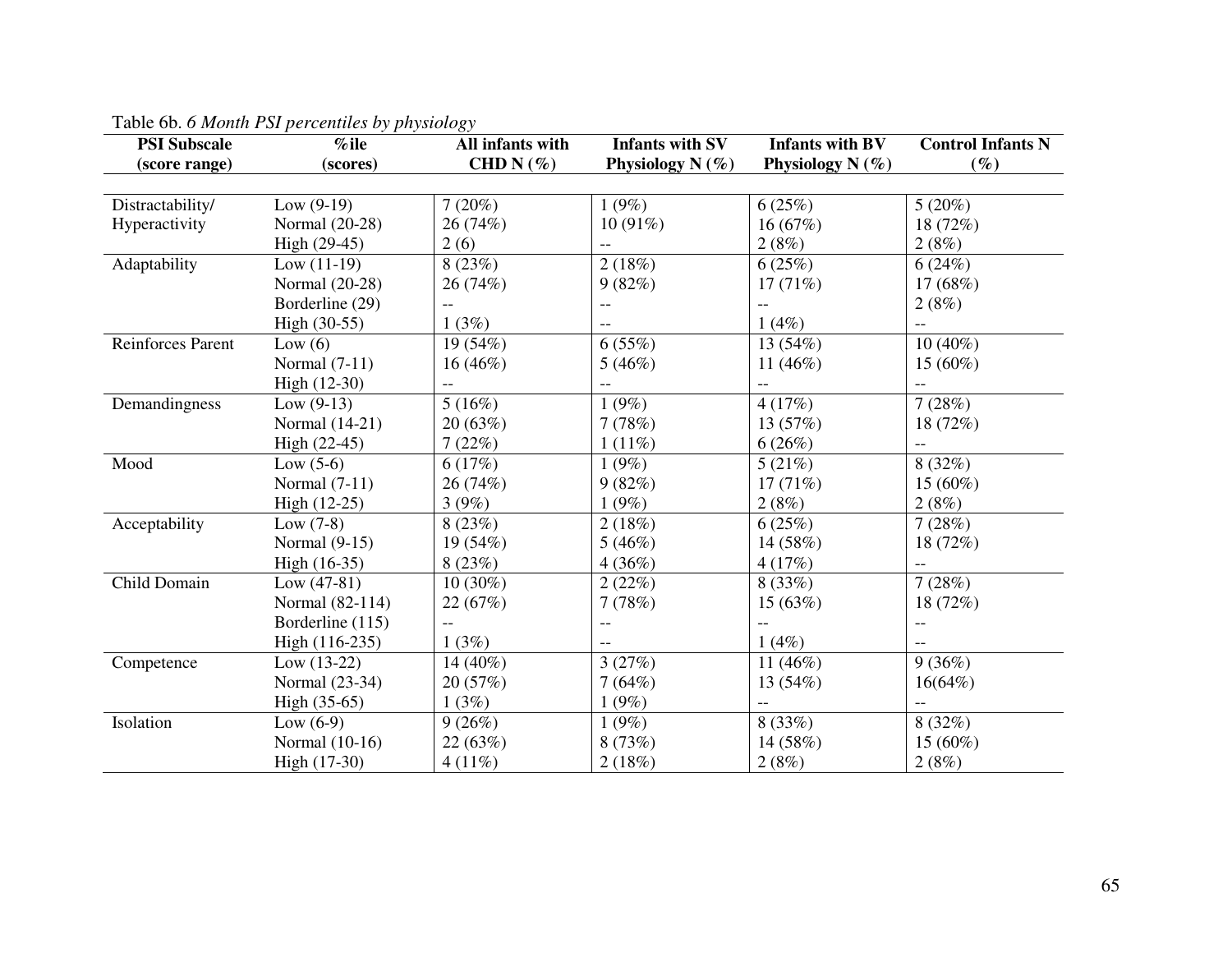| Attachment          | Low $(7-9)$          | 17(49%)    | 3(27%)     | 14 (58%)          | 8(32%)     |
|---------------------|----------------------|------------|------------|-------------------|------------|
|                     | Normal (10-15)       | 17(49%)    | 7(64%)     | 10(42%)           | $16(64\%)$ |
|                     | High (16-35)         | 1(3%)      | 1(9%)      |                   | 1(4%)      |
| Health              | Low $(5-8)$          | 3(9%)      | 1(9%)      | 2(8%)             | 2(8%)      |
|                     | Normal $(9-15)$      | 28 (80%)   | $10(91\%)$ | 18(75%)           | 19 (76%)   |
|                     | High (16-25)         | $4(11\%)$  | --         | 4(17%)            | 4(16%)     |
| Role Restriction    | Low $(7-13)$         | $4(11\%)$  | $-$        | 4(17%)            | 5(20%)     |
|                     | Normal (14-23)       | 29 (83%)   | $10(91\%)$ | 19(79%)           | 19(76%)    |
|                     | High (24-35)         | 2(6%)      | 1(9%)      | 1(4%)             | 1(4%)      |
| Depression          | $Low (9-15)$         | 15(43%)    | 5(46%)     | 10 (42%) 14 (58%) | 8(32%)     |
|                     | Normal (16-24)       | 20(57%)    | 6(55%)     | $-$               | $16(64\%)$ |
|                     | Borderline(25)       |            |            |                   |            |
|                     | High (26-45)         |            |            |                   | 1(4%)      |
| Spouse              | $Low (7-11)$         | $4(11\%)$  | 1(9%)      | 3(13%)            | 3(12%)     |
|                     | Normal (12-21)       | 25(71%)    | 7(64%)     | 18 (75%)          | $16(64\%)$ |
|                     | $High (22-35)$       | 6(17%)     | 3(27%)     | 3(13%)            | 5(20%)     |
| Parent Domain       | Low $(54-101)$       | 11 $(31%)$ | 2(18%)     | 9(38%)            | 7(28%)     |
|                     | Normal (102-142)     | 22(63%)    | 8(73%)     | 14 (58%)          | $16(64\%)$ |
|                     | Borderline (143-147) | 1(3%)      | 1(9%)      |                   |            |
|                     | High (148-270)       | 1(3%)      |            | 1(4%)             | 1(4%)      |
| <b>Total Stress</b> | $Low (101-187)$      | 11 $(33%)$ | 2(22%)     | 9(38%)            | $10(40\%)$ |
|                     | Normal (188-252)     | 20(61%)    | 7(78%)     | 13(54%)           | 13(52%)    |
|                     | Borderline (253-257) | 1(3%)      | $-$        | $1(4\%)$          |            |
|                     | High (258-505)       | 1(3%)      |            | 1(4%)             | 1(4%)      |
| Life Stress ** A,C  | Low $(0-1)$          | 12(34%)    | 3(27%)     | 9(38%)            | 8(32%)     |
|                     | Normal $(2-12)$      | 13(37%)    | 1(9%)      | $12(50\%)$        | 14 (56%)   |
|                     | Borderline (13)      | 1(3%)      | 1(9%)      |                   | 1(4%)      |
|                     | High (14-79)         | 9(26%)     | 6(55%)     | 3(13%)            | 2(8%)      |

Chi-Square test of significance used, \* p<0.05 \*\*p<0.01 A= difference between SV & control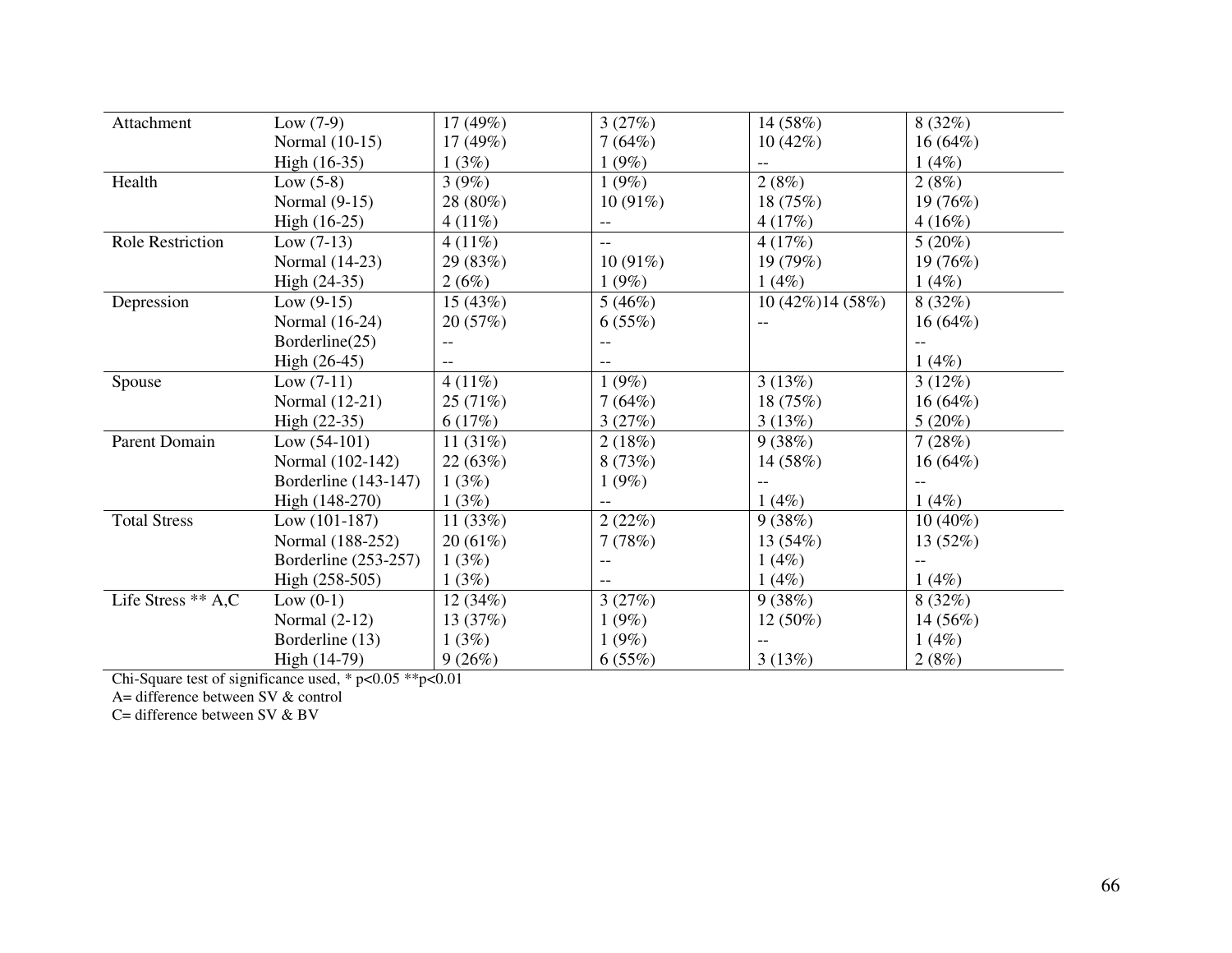*Growth.* The physical growth of these infants was captured using weight, length, and head circumference. Means and Z-scores are presented below in Table 7, and significantly different z-scores between subjects and controls are noted with an asterisk. There was a significant difference between weight, length, and head circumference zscores at three months between subjects and controls. At 3 months, infants with SV physiology weighed significantly less than control infants (p=.006). Both infants with SV and BV physiology were shorter than control infants (p=.02 and p=.046 respectively), and infants with SV physiology had head circumferences significantly smaller than control infants (p=.003). At 6 months only weight was significantly lower for infants with SV physiology compared to control infants (p=.023).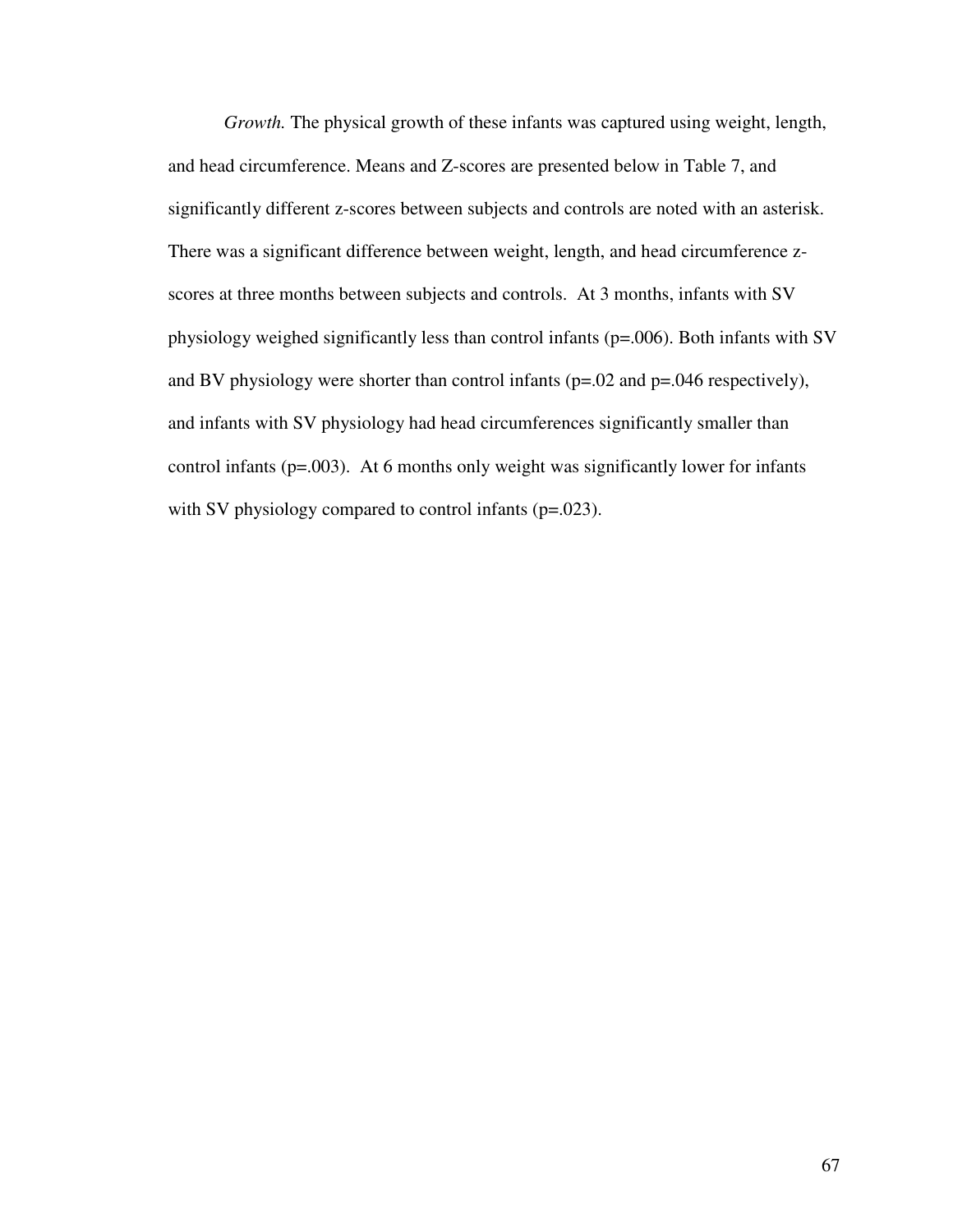|                                       |           |                                |             | <b>Three months</b>                    |             |                              |             |                               |
|---------------------------------------|-----------|--------------------------------|-------------|----------------------------------------|-------------|------------------------------|-------------|-------------------------------|
| Growth<br><b>Measure</b><br>Weight    | ${\bf N}$ | All infants<br>with CHD        | ${\bf N}$   | <b>Single</b><br><b>Ventricle</b>      | N           | $Bi-$<br>ventricular         | $\mathbf N$ | <b>Controls</b>               |
| Mean(kg)<br>Z-score                   | 35        | 5.52 [.92]<br>$-1.06[1.2]$     | 11          | $5.3$ [1.1]<br>$-1.4$<br>$[1.4]^{**}A$ | 24          | 5.62 [.81]<br>$-.90$ [1.1]   | 25          | $6.12$ [.57]<br>$-.232$ [.68] |
| Length<br>Mean(cm)<br>Z-score<br>Head | 35        | 59.3 [2.9]<br>$-0.83[1.2]$     | 11          | 58.7 [3.5]<br>$-1.1$<br>$[1.4]*A$      | 24          | 59.6 [2.6]<br>$-.71$ [1.1]*B | 25          | 61.6 [2.5]<br>$.168$ [1.3]    |
| Mean(cm)<br>Z-score                   | 34        | 39.7 [1.4]<br>$-0.49[1.1]$     | 10          | 39.4 [1.7]<br>$-.95$<br>$[1.4]^{**}A$  | 24          | 39.9 [1.3]<br>$-.30$ [.96]   | 25          | 40.8 [1.2]<br>$.38$ [.94]     |
|                                       |           |                                |             | <b>Six months</b>                      |             |                              |             |                               |
| Growth<br><b>Measure</b><br>Weight    | ${\bf N}$ | <b>All infants</b><br>with CHD | $\mathbf N$ | <b>Single</b><br><b>Ventricle</b>      | $\mathbf N$ | $Bi-$<br>ventricular         | ${\bf N}$   | <b>Controls</b>               |
| Mean(kg)<br>Z-score                   | 35        | 7.26 [.98]<br>$-0.76$ [1.2]    | 11          | $7.07$ [1.3]<br>$-1.2$<br>$[1.5]*A$    | 24          | 7.35 [.80]<br>$-.56$ [1.0]   | 25          | 7.68 [.82]<br>$-.16$ [.83]    |
| Length<br>Mean(cm)<br>Z-score<br>Head | 35        | 66.3 [3.0]<br>$-0.58$ [1.3]    | 11          | 65.8 [3.9]<br>$-1.0$ [1.7]             | 24          | 66.5 [2.5]<br>$-.38$ [1.1]   | 24          | 66.6 [3.6]<br>$-.30$ [1.4]    |
| Mean(cm)<br>Z-score                   | 35        | 43.1 [1.3]<br>$-0.11$ [1.1]    | 11          | 43 $[1.8]$<br>$-.34$ [1.3]             | 24          | 43.1 [1.1]<br>$-.003[.97]$   | 25          | 43.6 [1.2]<br>.437 [.96]      |

Table 7. *Descriptive statistics for Growth*

 $\frac{Z\text{-score}}{\text{One-way ANOVA used for significance, * p<0.05 **p<0.01; A= difference between SV & controls; B= difference between BV & controls}$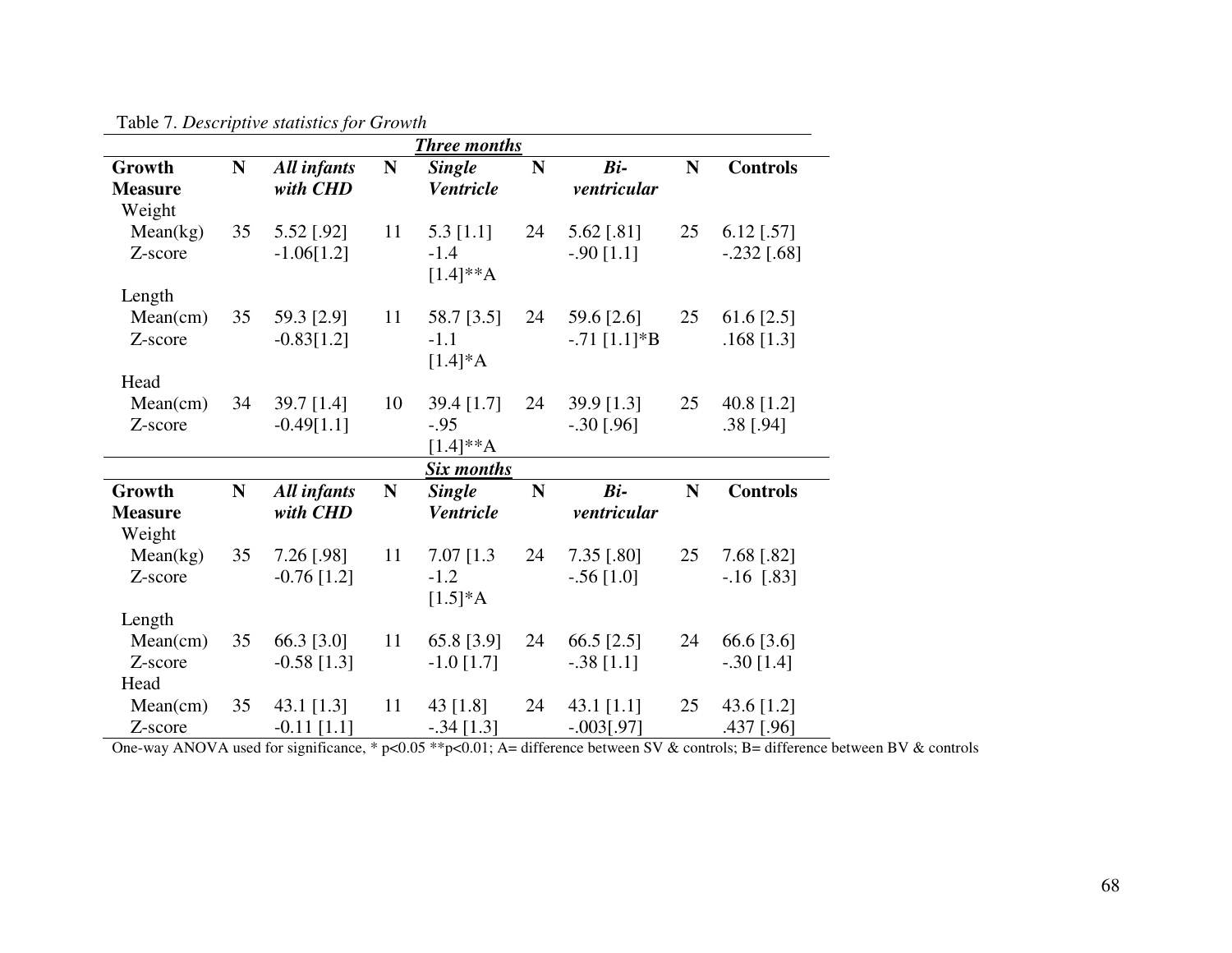*Development.* Table 8 presents the summary statistics for development, measured by the Bayley Scales of Infant Development-II (BSID) at six months of age. The average Psychomotor Development (PDI) score for subjects was 80.5 (50-111) and for controls was 97.3 (76-129). Infants with SV physiology scored 24 points lower than control infants (p=.000) on the PDI, and infants with BV physiology scored 14 points lower than control infants (p=.003). There was no significant difference between scores for infants with SV and BV physiology.

|                                        |    |                                 |    | <b>Subjects</b><br>Mean [SD] |    |                      |    | <b>Controls</b> |
|----------------------------------------|----|---------------------------------|----|------------------------------|----|----------------------|----|-----------------|
|                                        | N  | All infants<br>with CHD         | N  | Single<br>Ventricle          | N  | $Bi-$<br>ventricular | N  |                 |
| Mental<br>Development<br>Index         | 34 | 93.3<br>[8.3]                   | 11 | 92.7<br>[6.1]                | 23 | 93.6<br>[9.3]        | 25 | 98.3<br>[7.5]   |
| Psychomotor 35<br>Development<br>Index |    | 80.5<br>[15.6]<br>$\dagger$ A,B | 11 | 73.7<br>[14.8]               | 24 | 83.6<br>[15.2]       | 24 | 97.3<br>[11.1]  |

Table 8. *Descriptive statistics for Development (BSID-II)* 

One-way ANOVA with post-hoc Tukey's used for significance, † p<0.001

A= difference between SV & control

B= difference between BV & control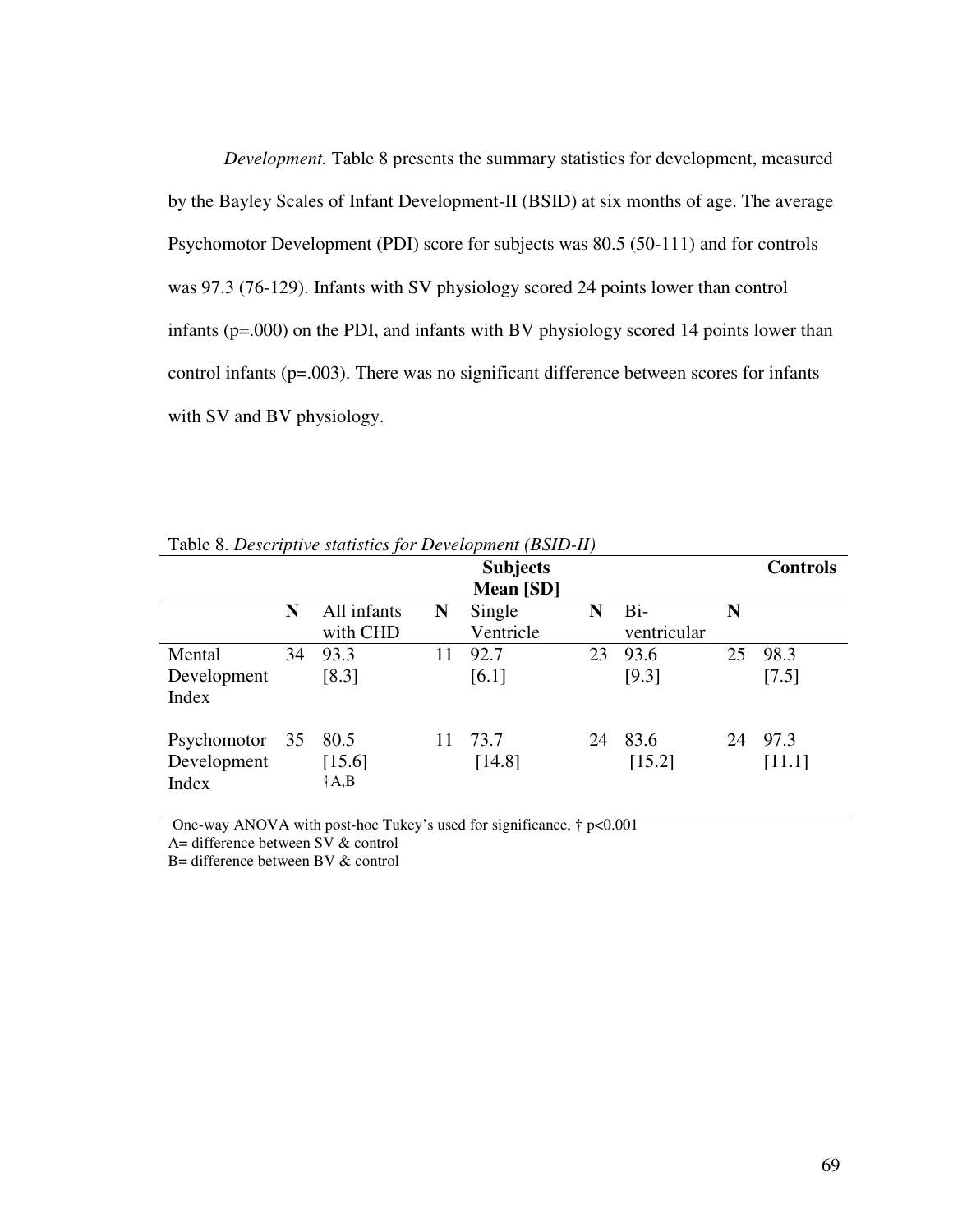Specific Aim 2

Specific Aim 2 sought to examine factors of parenting stress (PS) which are associated with and predict growth (G) at 3 and 6 months of age and development (D) at 6 months of age. Birthweight was the only variable positively correlated with 3 month growth (weight-  $r = 0.59$ ,  $p < 0.001$ ; length-  $r = 0.71$ ,  $p < 0.001$ ; HC-  $r = 0.54$ ,  $p = 0.001$ ). Three month Role Restriction ( $r = -0.43$ ,  $p = 0.009$ ), Spouse ( $r = -0.39$ ,  $p = 0.03$ ), and Parent Domain (r= -0.34, p=0.03) were all negatively correlated with 3 month weight z-scores. Also Hispanic infants had significantly higher weight z-scores than non-Hispanic infants  $(F= 1.79, p=0.032)$ . Only 3 month Role Restriction was significantly correlated with 3 month length ( $r = -0.35$ ,  $p = 0.04$ ). For 3 month head circumference (HC), only the 3 month distractibility mean of the EITQ was significantly correlated ( $r = -0.41$ ,  $p = 0.016$ ). Hispanic infants had significantly larger heads than non-Hispanic infants ( $F = 2.24$ ,  $p =$ 0.032).

None of the designed models predicted any of the 3 month growth outcome variables with sufficient power  $(\geq .80)$ . Role restriction at 3 months and birthweight contributed to the 42% of the variance of 3 month weight z-scores (65% power). Role restriction at 3 months also contributed to 9% of the variance in 3 month length z-scores (18% power). Birthweight and length of stay contributed to 37% of the variance in 3 months HC z-scores (63% power).

For 6 month growth, the following variables were significantly correlated with 6 month weight: Birthweight ( $r= 0.506$ ,  $p=0.002$ ), 3 month Role Restriction ( $r=-0.42$ ,  $p=0.01$ ), and 6 month Isolation ( $r=-0.37$ ,  $p=0.027$ ); with 6 month length: Birthweight  $(r=0.482, p=0.003)$ , 3 month Role Restriction  $(r=-0.44, p=0.008)$ , 3 month Distractibility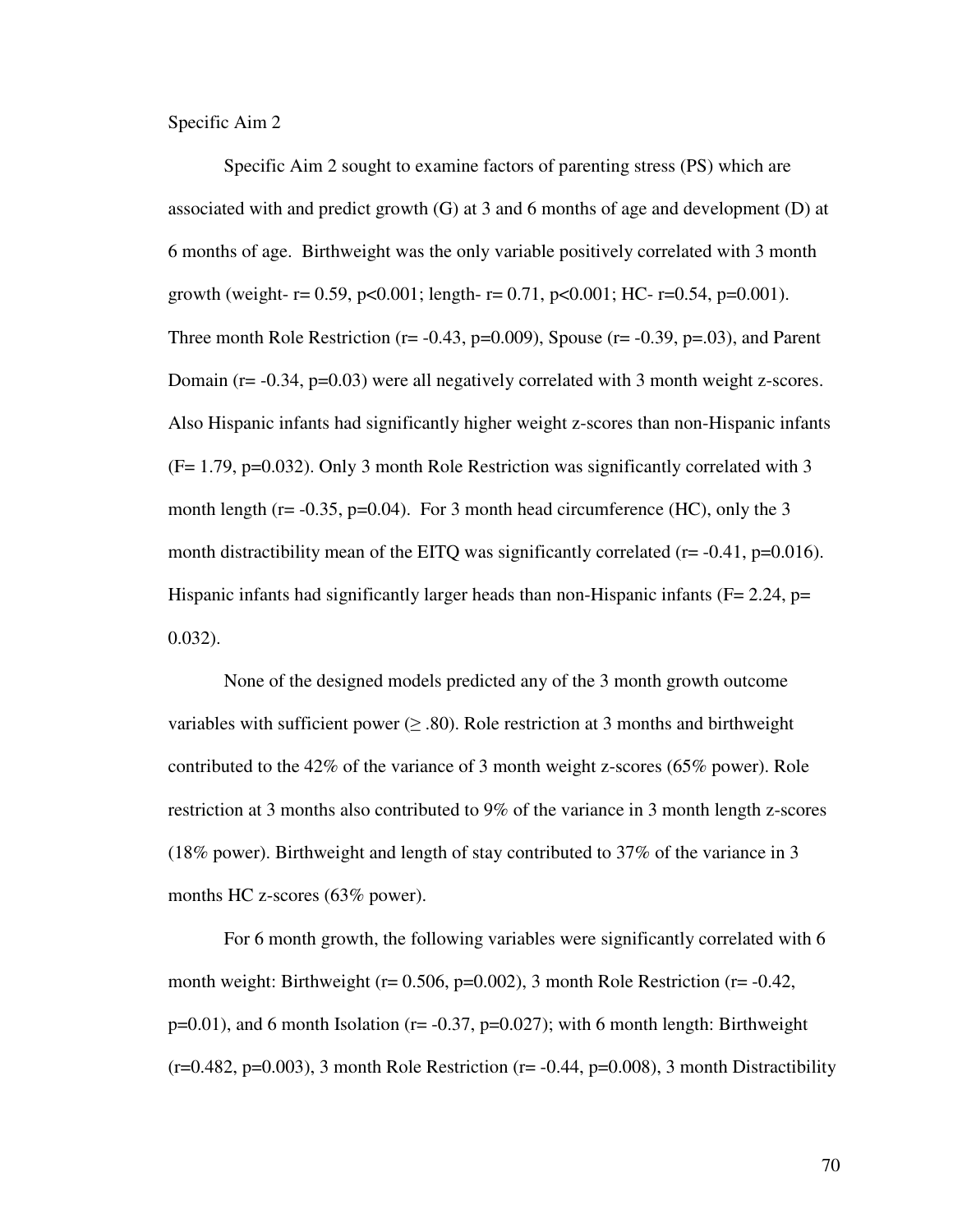mean (r=  $-0.365$ , p=0.031), and 6 month Isolation (r=  $-0.34$ , p=0.049); and with 6 month HC: Birthweight ( $r = 0.426$ ,  $p = 0.01$ ). Hispanic infants had significantly larger heads than non-Hispanic infants at 6 months (F=2.44, p=0.018).

When 3 and 6 month independent variables were used in separate models to predict 6 month growth none did so with sufficient power. However, when the independent variables for the two time points were combined, there was sufficient power to predict 6 month weight and length but not head circumference. Birthweight and 3 month Role Restriction accounted for 37% of the variance in 6 month weight z-scores (84% power), and to 36% of the variance in 6 month length z-scores (86% power). Birthweight and 6 month Approach mean accounted for 24% of the variance in 6 month HC z-scores (59% power). A sample size of 35 achieved 80% power to detect an R² of 0.15 for weight and .14 for length attributed to Role Restriction using an F-test with a significance level of 0.05. The variables tested were adjusted for an additional one independent variable with an  $\mathbb{R}^2$  of 0.23 for weight and two independent variables for length with an  $\mathbb{R}^2$  of .30.

Predicting development was also part of Specific Aim 2. Only the Psychomotor Development Index (PDI) significantly correlated with the Mental Development Index (MDI) ( $r= 0.43$ ,  $p= 0.01$ ). Hispanic infants had MDI scores 10 points higher than non-Hispanic infants (F=.026, p=0.047). There were no significant predictors of the Mental Development Index scores.

The Psychomotor Development Index was correlated with 3 month Activity mean  $(r= 0.34, p=0.049)$ , MDI  $(r=0.43, p=0.01)$ , 3 month Role Restriction  $(r= -0.52, p=0.002)$ , 3 month Spouse (r= -0.35, p=0.041), 3 month Parent Domain (r= -0.385, p=0.025), 6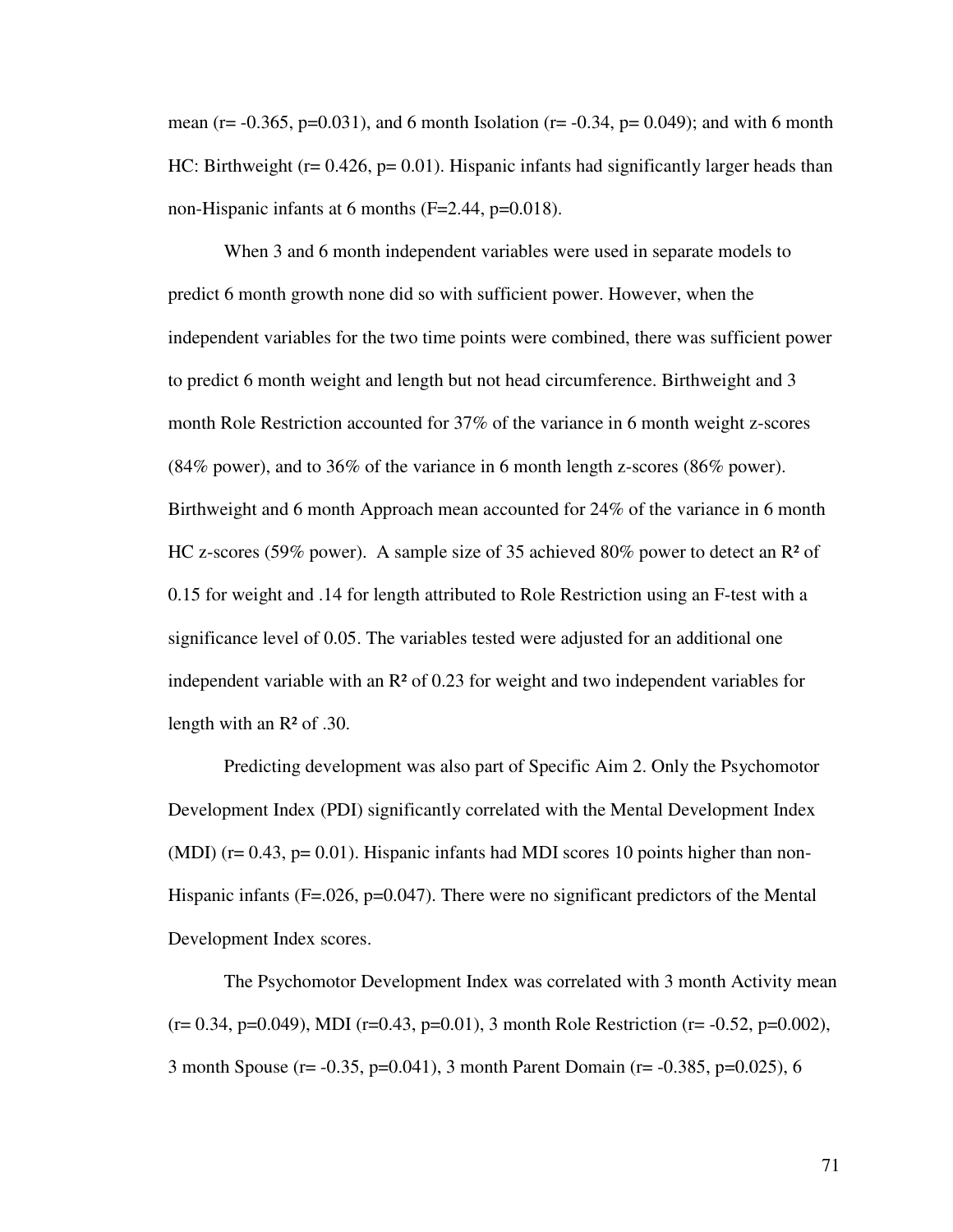month Isolation ( $r = -0.39$ ,  $p = 0.02$ ), and 6 month Role Restriction ( $r = -0.56$ ,  $p < 0.001$ ). Infants whose mothers graduated from college scored 14 points higher than those infants whose mothers did not have a college degree  $(F=.676, p=0.024)$ . Infants who were fed by mouth (PO) at 3 months and also at 6 months scored 24 points higher than those infants who were not fed PO at 3 months or at 6 months  $(F=2.37, p=0.003)$ . Using separate models for 3 and 6 month independent variables, 6 month Role Restriction and 6 month Activity mean accounted for 46% of the variance in PDI scores (91% power), and 3 month Role Restriction and 3 month Activity mean accounted for 38% of the variance (75% power). When these independent variables were combined in one predictive model, 6 month Role Restriction and 3 month Activity mean accounted for 38% of the variance (95% power). A sample size of 35 achieved 80% power to detect an R² of 0.18 attributed to one independent variable associated with the predictor of interest (Role Restriction) using an F-test with a significance level of 0.05. The variables tested are adjusted for an additional one independent variable with an R² of 0.86.

# Specific aim 3

Due to the transactional nature of parent-infant relationships, Specific Aim 3 sought to understand the converse of Specific Aim 2. Its purpose was to examine factors of growth (G) and development (D) which were associated with and predicted parenting stress (PS) at 3 and 6 months.

*Three month stress.* The independent variables significantly correlated with 3 month Child Domain (CD) stress were: Length of hospital stay  $(r=0.41, p=0.025)$ , 3 month Rhythmicity mean (r=0.37, p=0.043), 3 month Approach mean (r=0.6, p=0.001), 3 month Adaptability mean (r=0.53, p=0.002), 3 month Intensity mean (r=0.58, p=0.001), 3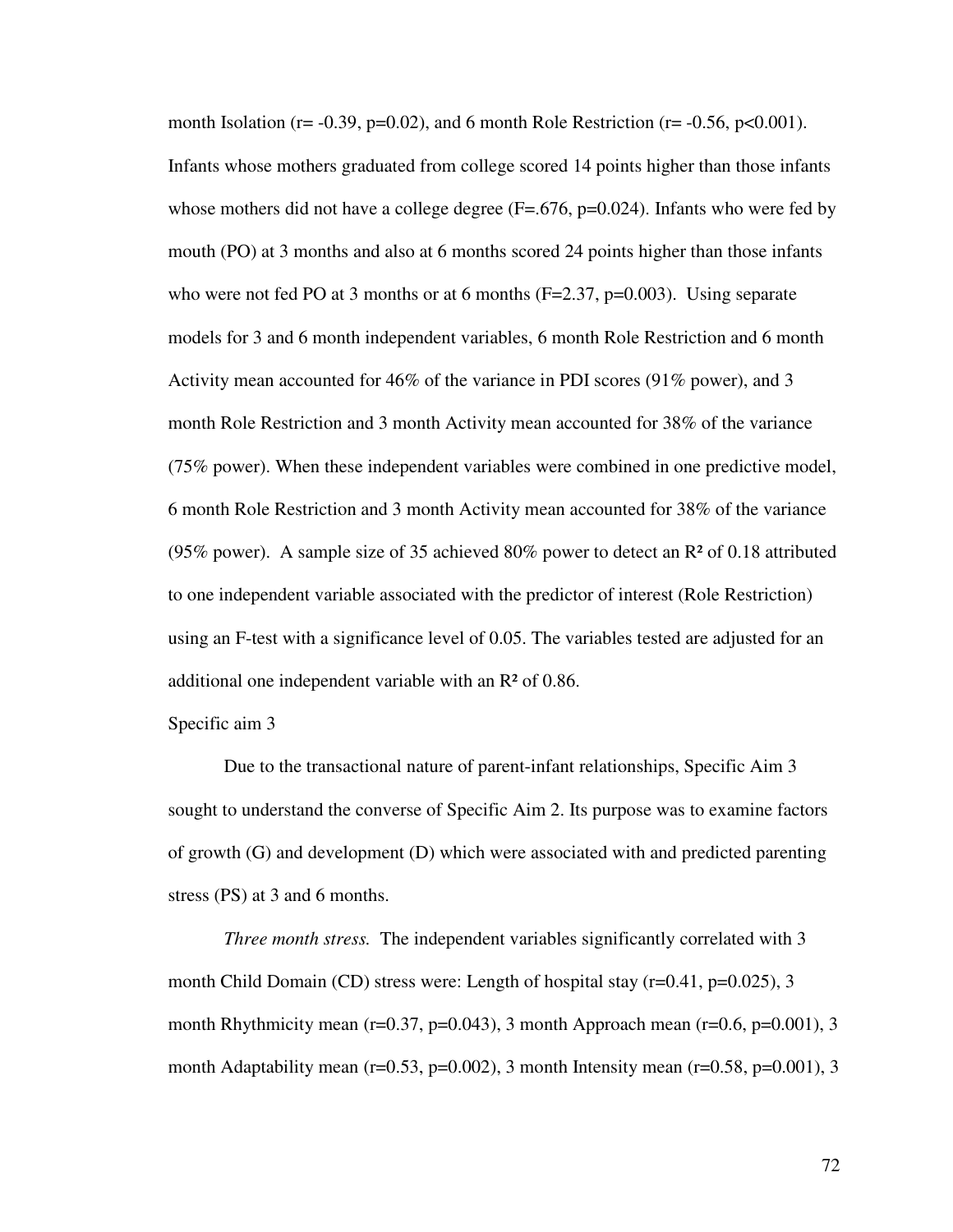month Mood mean  $(r=0.7, p<0.001)$ , and 3 month Distractibility mean  $(r=0.63, p<0.001)$ . Three month CD stress was not predicted by growth but by two temperament characteristics. Mood and Rhythmicity at 3 months contributed to 56% of the variance in CD stress scores at 3 months (99% power).

The variables significantly associated with 3 month Parent Domain (PD) stress were: Length of hospital stay ( $r=0.42$ ,  $p=0.014$ ), 3 month Rhythmicity mean ( $r=0.42$ ,  $p=0.013$ ), 3 month Approach mean ( $r=0.48$ ,  $p=0.005$ ), 3 month Adaptability mean  $(r=0.42, p=0.013)$ , 3 month Intensity mean  $(r=0.65, p<0.001)$ , 3 month Mood mean  $(r=0.51, p=0.002)$ , 3 month Distractibility mean  $(r=0.43, p=0.01)$ , and 3 month weight zscore ( $r = -0.34$ ,  $p = 0.05$ ). Parents of infants who were fed by device at 3 months had PD stress scores 36 points higher than parents of infants who were fed PO ( $F=3.46$ ,  $p=0.002$ ) Intensity mean temperament score and length of hospital stay accounted for 55% of the variance in 3 months PD stress scores (99% power).

The independent variables significantly associated with 3 month Total Stress (TS) scores were: Length of hospital stay  $(r=0.45, p=0.013)$ , 3 month Rhythmicity mean  $(r=0.44, p=0.016)$ , 3 month Approach mean  $(r=0.59, p=0.001)$ , 3 month Adaptability mean (r=0.53, p=0.003), 3 month Intensity mean (r=0.68, p<0.001), 3 month Mood mean  $(r=0.67, p<0.001)$ , and 3 month Distractibility mean  $(r=0.58, p=0.001)$ . Parents of infants who were fed via a device at 3 months scored 51 points higher on the TS subscale of the PSI (F=0.57, p=0.023). Again, 3 month Intensity mean and length of hospital stay significantly predicted 3 month TS stress scores; they accounted for 60% of the variance with 99% power.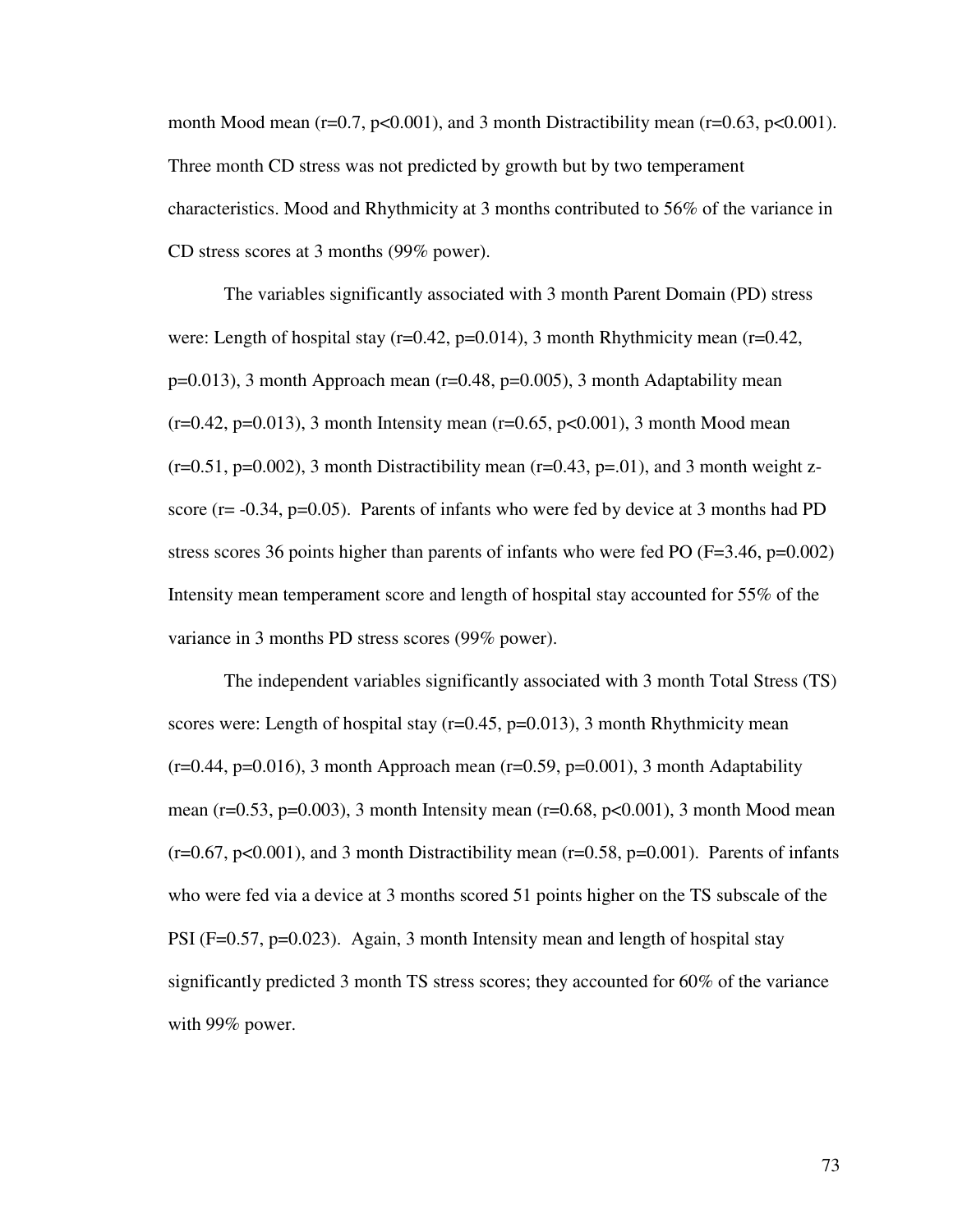*Six month stress.* For stress at 6 months, the independent variables significantly associated with the CD were: 3 month Approach mean  $(r=0.47, p=0.005)$ , 3 month Intensity mean (r=0.42, p=0.015), 3 month Mood mean (r=0.54, p=0.001), 6 month Rhythmicity mean ( $r=0.43$ ,  $p=0.013$ ), and 6 month Adaptability mean ( $r=0.48$ ,  $p=0.005$ ). When the 3 and 6 month predictive independent variables were combined in a single model, Mood and Adaptability at 3 months, Rhythmicity at 6 months and gestational age predicted 60% of the variance in 6 month CD stress (100% power). A sample size of 33 achieved 80% power to detect an R² of 0.08 attributed to one independent variable associated with the predictor of interest using an F-test with a significance level of 0.05. The variables tested are adjusted for an additional four independent variables with an  $\mathbb{R}^2$ of 0.601.

Regarding 6 month PD stress, the variables significantly correlated were: Length of hospital stay ( $r=0.34$ ,  $p=0.044$ ), 3 month Approach mean ( $r=0.51$ ,  $p=0.002$ ), 3 month Adaptability mean (r=0.45, p=0.007) 3 month Intensity mean (r=0.68, p<0.001), 3 month Mood mean (r=0.55, p=0.001), and 6 month Rhythmicity mean (r=0.39, p=0.02). When 3 and 6 month independent predictors were combined, 6 month PD was predicted by 3 month intensity and mood, maternal education, and length of stay; these variables accounted for 58% of the variance (100% power). A sample size of 30 achieved 80% power to detect an  $\mathbb{R}^2$  of 0.03 attributed to one independent variable associated with the predictor of interest using an F-test with a significance level of 0.05. The variables tested are adjusted for an additional four independent variables with an R² of 0.852.

Total Stress at 6 months was significantly correlated with: Length of hospital stay  $(r=0.35, p=0.047)$ , 3 month Approach mean  $(r=0.54, p=0.001)$ , 3 month Adaptability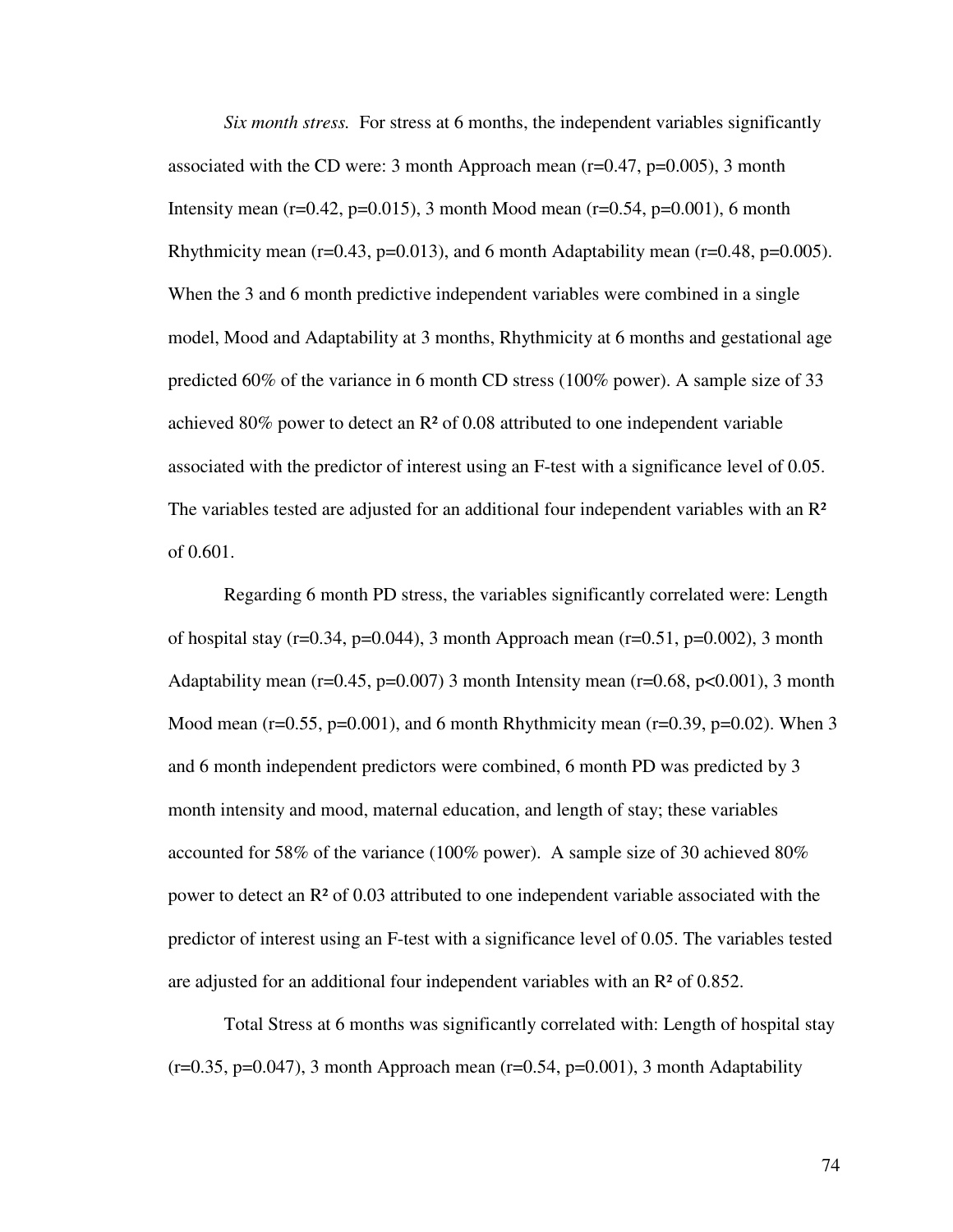mean ( $r=0.51$ ,  $p=0.002$ ) 3 month Intensity mean ( $r=0.61$ ,  $p<0.001$ ), 3 month Mood mean  $(r=0.6, p<0.001)$ , 6 month Rhythmicity mean  $(r=0.44, p=0.01)$ , and 6 month Adaptability  $(r=0.39, p=0.024)$ . When 3 and 6 month predictors were combined in a single model, Intensity mean at 3 months, Adaptability mean and Rhythmicity mean at 6 months and length of hospital stay accounted for  $64\%$  of the variance in TS scores at 6 months (100%) power). A sample size of 33 achieved 80% power to detect an R² of 0.07 attributed to one independent variable associated with the predictor of interest using an F-test with a significance level of 0.05. The variables tested are adjusted for an additional four independent variables with an R² of 0.658.

# Specific Aim 4

*Changes in stress over time.* The goal of Specific Aim 4 was to identify the changes in parenting stress over the course of the first six months of life. The changes in PSI scores from 3 to 6 months were examined for all infants with CHD combined, for infants with SV and BV physiology separately, and for controls. Table 9 presents all the difference scores of subscales; the subscales with significantly different scores from 3 to 6 months are noted.

For all infants with CHD, Adaptability (2.67, p<0.001), Reinforces Parent (1.33, p=0.017), Demandingness (1.60, p=0.044), Child Domain (6.62, p=0.022), Health (.943, p=0.023), Parent Domain (3.47, p=0.042), and Total Stress (9.72, p=0.015) mean scores were significantly lower at 6 months. For infants with SV physiology, the Adaptability  $(3.1, p=0.025)$ , Mood  $(1.55, p=0.046)$ , Competence  $(2.30, p=0.034)$ , and Depression  $(1.91, p=0.53)$  mean scores were significantly lower at 6 months. For infants with BV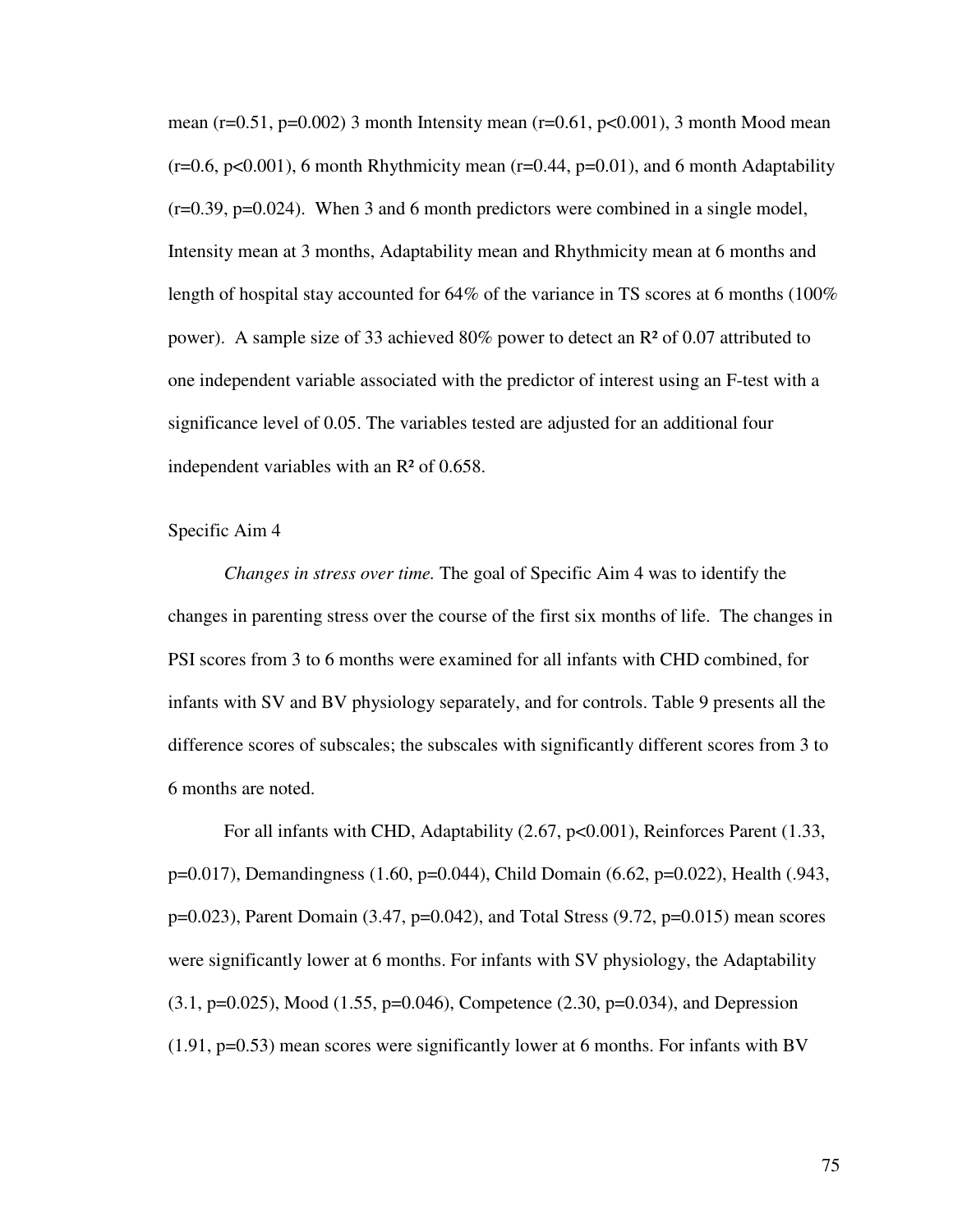physiology, two subscales were significantly lower at 6 months than at 3 months, Adaptability (2.48, p=0.007) and Reinforces Parent (1.23, p=0.038).

For controls the three subscales with significantly different scores from 3 to 6 months were Adaptability, Reinforces Parent and Life Stress. The mean difference between Adaptability scores was 1.96 (p=.005), for Reinforces Parent, -.731 (p=.054) and the Life Stress mean difference was  $3.76$  (p=.015). The two positive mean differences indicate Adaptability and Life Stress scores decreased from the 3 month time point to the 6 month time point, and the negative mean difference indicates the Reinforces Parent subscale scores increased from 3 to 6 months.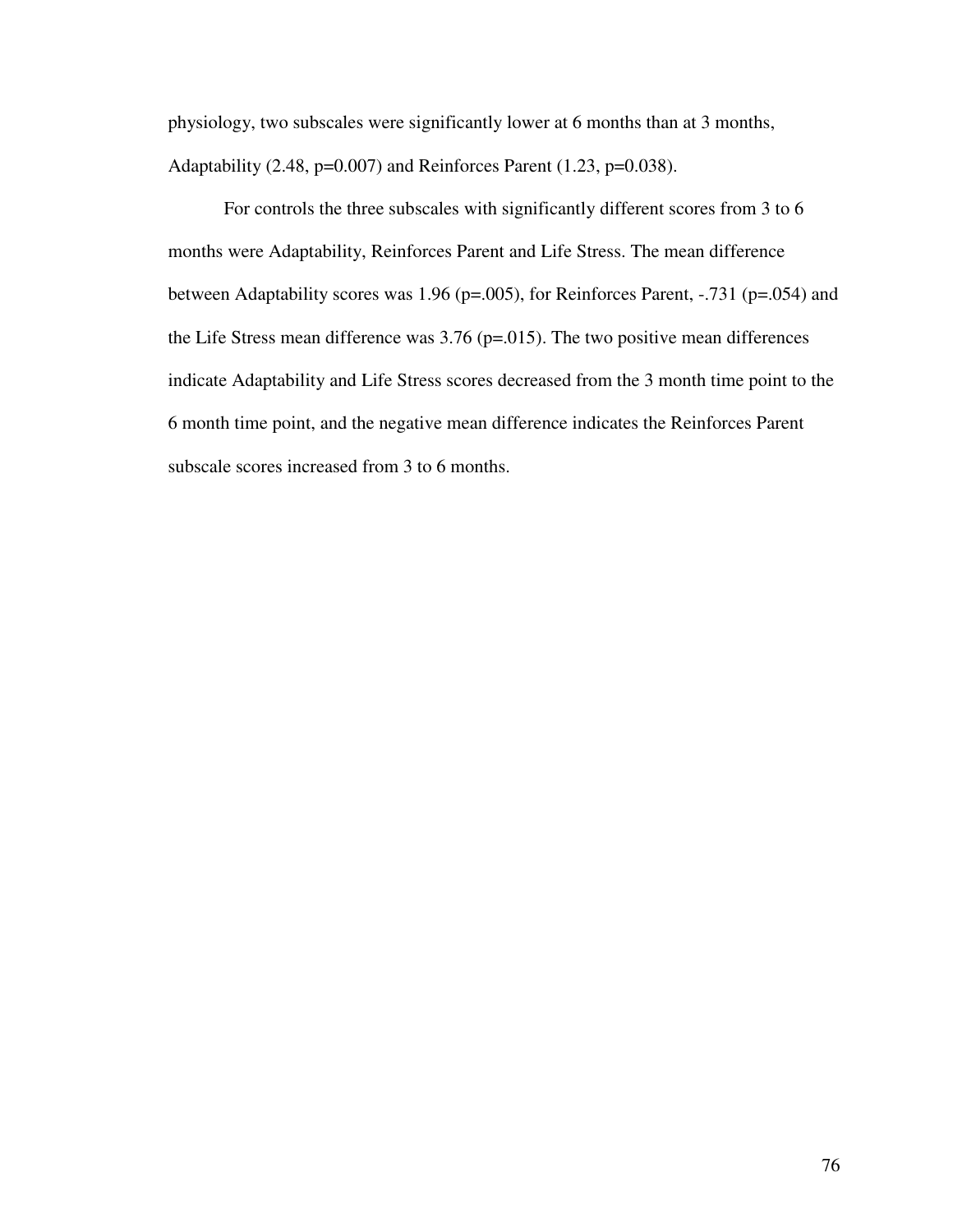| PSI subscale             | All Infants with<br><b>CHD</b> | Single Ventricle<br>$(N=9-12)$ | Bi-ventricular<br>$(N=20-24)$ | Controls<br>$(N=24-26)$ |
|--------------------------|--------------------------------|--------------------------------|-------------------------------|-------------------------|
|                          | $(N=29-35)$                    |                                |                               |                         |
| Distractibility/         | .719                           | 2.3                            | .000                          | $-.346$                 |
| hyperactivity            |                                |                                |                               |                         |
| Adaptability             | $2.67\dagger$                  | $3.1*$                         | $2.48**$                      | $1.96**$                |
| <b>Reinforces Parent</b> | $1.33*$                        | 1.6                            | $1.23*$                       | $-.731$                 |
| Demandingness            | $1.60*$                        | 2.89                           | 1.05                          | .115                    |
| Mood                     | .829                           | $1.55*$                        | .500                          | $-.192$                 |
| Acceptability            | $-0.758$                       | $-2.00$                        | $-.217$                       | .000                    |
| Child Domain             | $6.62*$                        | 10                             | 5.10                          | .846                    |
| Competence               | .176                           | $2.30*$                        | $-.708$                       | $-1.12$                 |
| Isolation                | .171                           | $-.727$                        | .583                          | .320                    |
| Attachment               | .943                           | 1.27                           | .792                          | $-.360$                 |
| Health                   | $.943*$                        | 1.00                           | .917                          | .160                    |
| <b>Role Restriction</b>  | .429                           | .091                           | .583                          | .760                    |
| Depression               | 1.09                           | 1.91                           | .708                          | $-.040$                 |
| Spouse                   | .029                           | .364                           | $-.125$                       | $-.333$                 |
| Parent Domain            | $3.47*$                        | 5.20                           | 2.75                          | $-1.46$                 |
| <b>Total Stress</b>      | $9.72*$                        | 13.9                           | 7.85                          | $-1.54$                 |
| Life Stress              | 1.60                           | 1.18                           | 1.79                          | $3.76*$                 |

Table 9. *Differences in PSI subscale scores from 3 to 6 months (3m score – 6m score)* 

One sample T-test used to determine significant differences \*p<  $0.05$ ; \*\* p<  $0.01$ , †p< $0.001$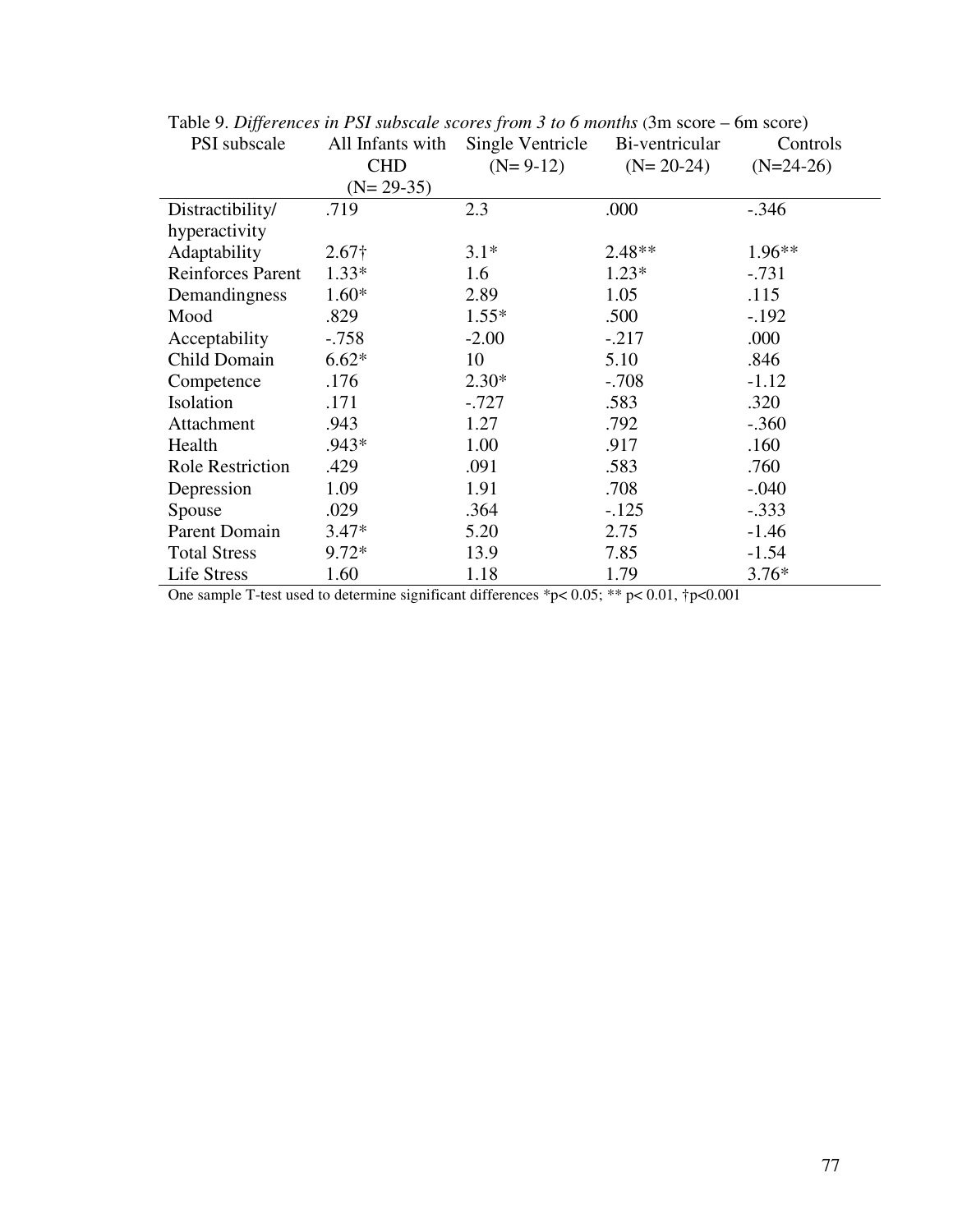#### Additional Analyses

# *Temperament as a Mediator*

Infant temperament played a significant role in predicting parenting stress and growth, so further analysis was performed to determine if temperament served as a mediator in the relationship between stress and growth (Specific Aim 2) as well as the relationship between growth and stress (Specific Aim 3). There were four models which contained both temperament and the predictive independent variable. For Specific Aim 2, two models contained both a stress variable and temperament variable in the final predictive model. During the first step of testing for mediation, detecting a significant (p<.05) correlation between the independent and prospective mediator, there was no significant correlation detected; consequently, criteria for continuing with subsequent analysis were not met. The same was true for the two models in Specific Aim 3. It was concluded that temperament did not play a mediating role in these predictive models. *Actual Temperament vs. Perceived Temperament* 

The second part of the additional analyses sought to determine if the perception of infant temperament, measured by "General Impression" (GI) questions on the EITQ and ITQ was a stronger predictor than actual infant temperament, measured by the mean subscale scores. This was done by replacing the temperament means with their corresponding GI values in each of the models where temperament served as a significant predictor. In Specific Aim 2, there were four models tested, and perceived temperament did not prove to be a stronger predictor in any of the models.

In Specific Aim 3 four models were tested, and the perception of temperament was a stronger predictor than actual temperament in one. In the original model predicting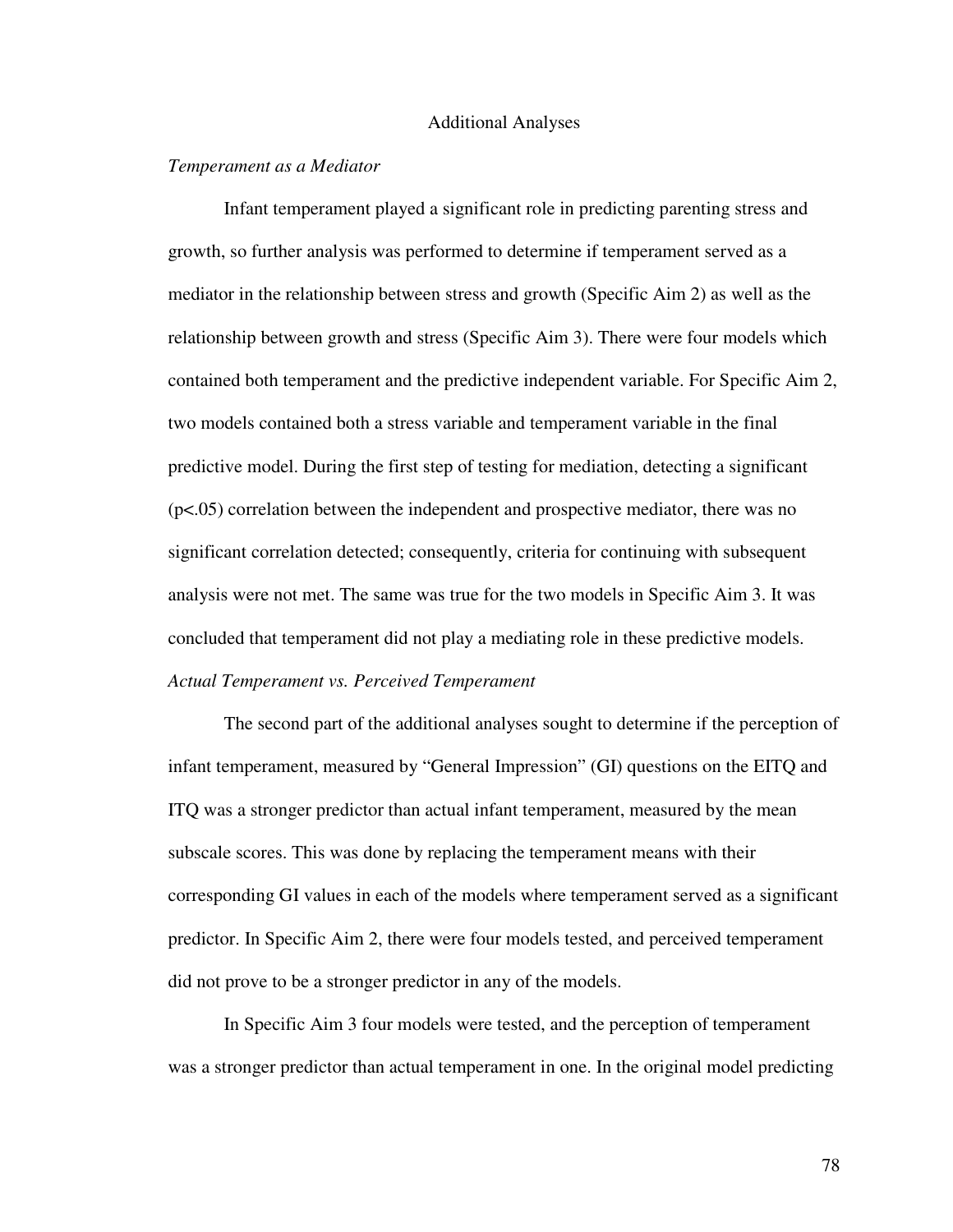6 month PD stress, Intensity mean3 accounted for 33% of the variance in Parent Domain scores at 6 months, Maternal education for an additional 9%, Length of hospital stay for an additional 10%, and Mood mean3 accounted for an additional 6% (total variance 58%, 99.6% power). When actual mood was replaced with perceived mood, GI mood3 accounted for twice as much of the variance as actual mood (12.1& vs. 6.2%). The total variance accounted for in the model was 60% with 99.7% power. Perceived intensity and rhythmicity did not predict more than the corresponding actual temperament measures. The salient findings presented in this chapter will be discussed as well as the limitations and areas for future research in the final chapter.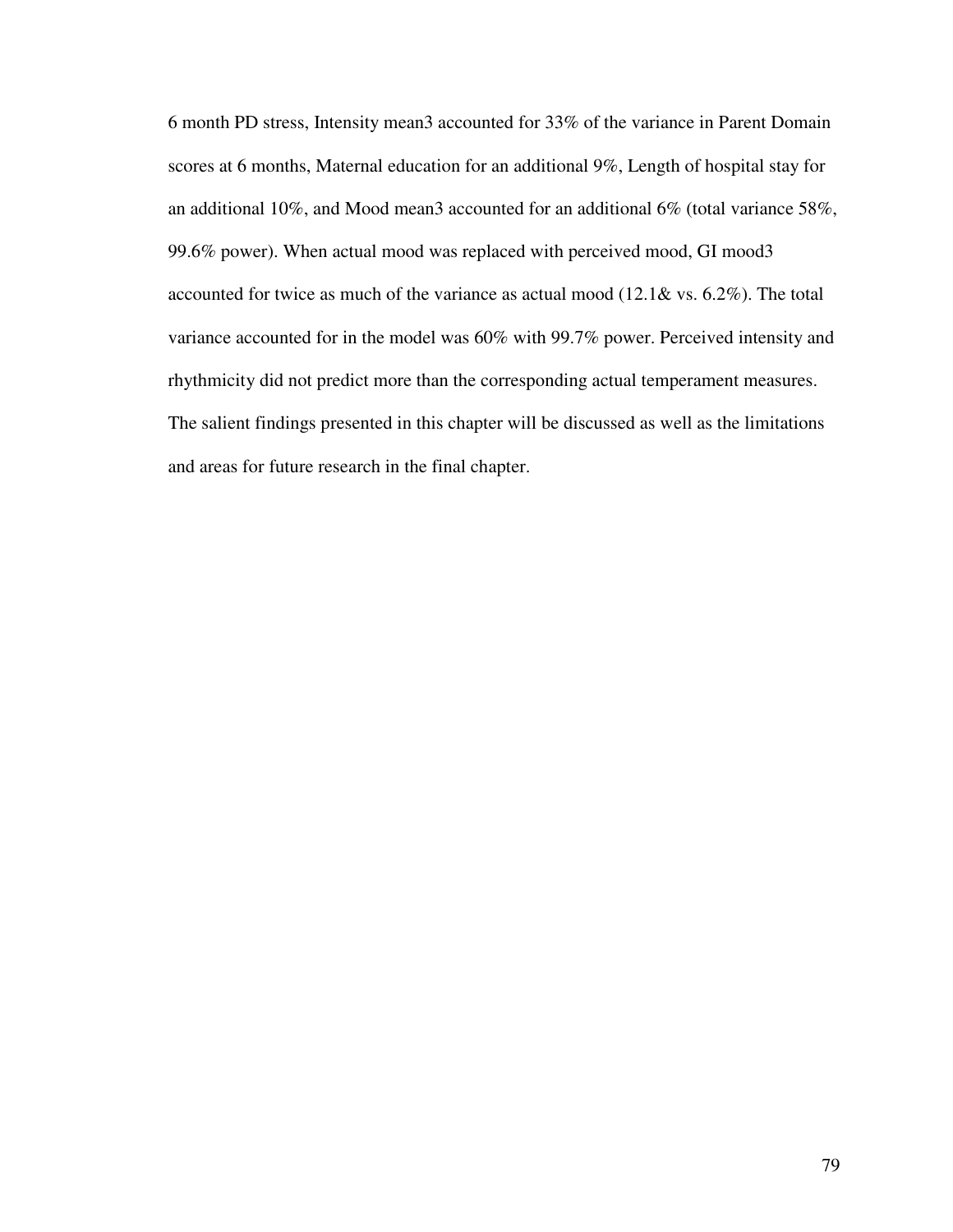#### Chapter 5: DISCUSSION

 This dissertation sought to explore the relationships between parenting stress, growth, and development. An innovative biopsychosicial approach was used to discover previously unreported relationships. The unique knowledge this study contributes to parenting stress science is that early parenting stress does predict later growth and development. Due to the transactional nature of parent-infant interaction, temperament characteristics, namely those comprising the "difficult child constellation predict parenting stress.

 This chapter will discuss in depth the findings of this novel study. The differences between subjects and controls will be discussed, as well as the differences between infants with single ventricle (SV) and biventricular (BV) physiology. The outcomes for infants with SV physiology will be highlighted due to the unbalanced share of adverse outcomes they experienced. Limitations of this study as well as theoretical and clinical implications will conclude the chapter.

#### Findings

 Early parenting stress, specifically Role Restriction predicted later growth. The notion of psychosocial variables contributing significantly to biological outcomes has not received as much attention in the area of infant growth as other approaches, but researchers involved with biobehavioral research related to maternal and infant mental health have suggested moving away from models strictly linking growth outcomes to biological influences and moving towards models incorporating both psychological and sociological influences (Wachs, 2009). It is becoming increasingly recognized that the distinction between organic and non-organic can be artificial and some have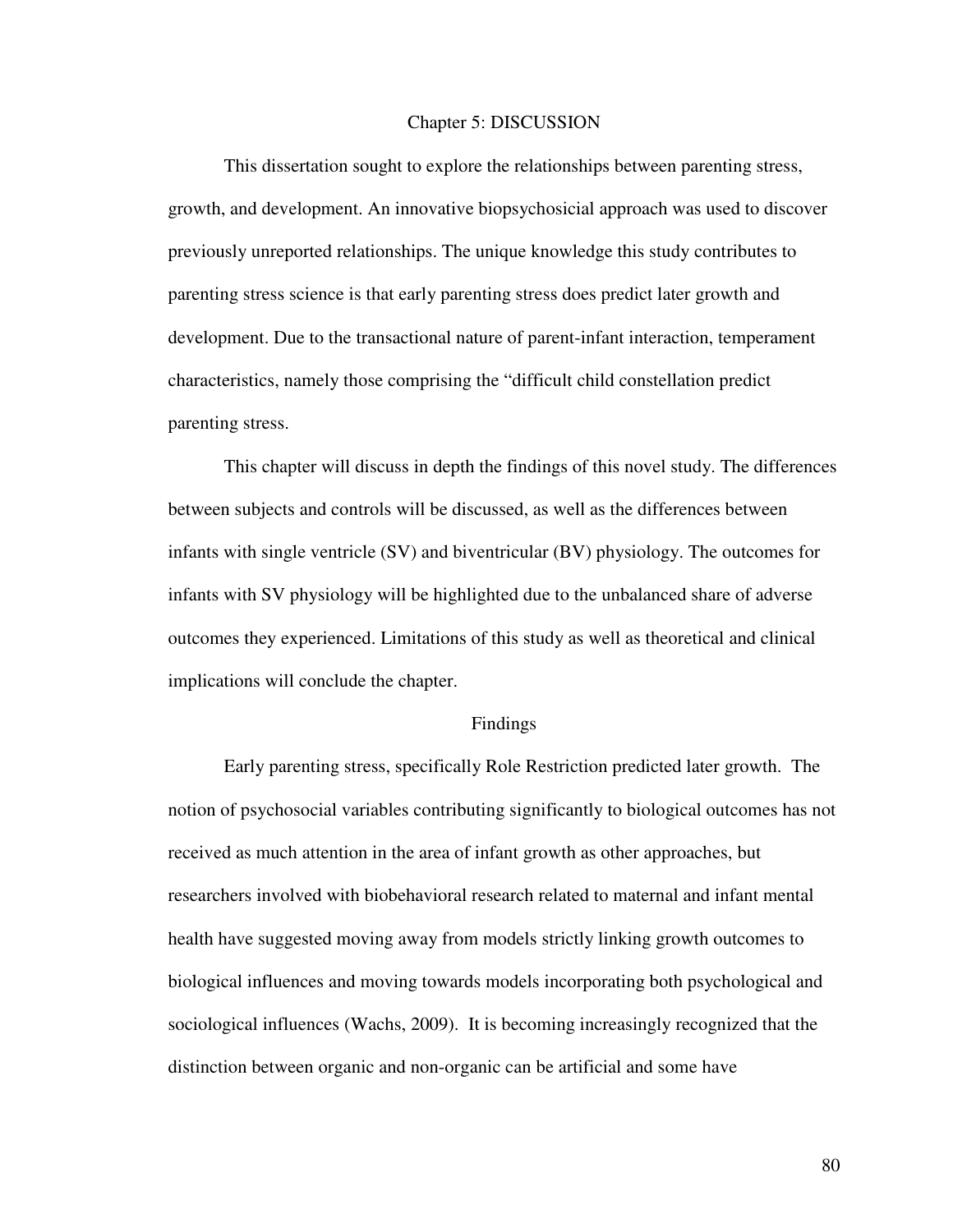recommended that the evaluation of the child with failure to thrive include the concurrent assessment of the organic, the psychological, and the psychosocial (Dunne, Sneddon, Iwaniec & Stewart, 2007). Non-organic growth failure has been linked to maternal mental health variables, so perhaps the growth failure experienced by infants with CHD is not completely caused by organic issues. It might be that their growth failure is a combination of organic and inorganic factors and that is why despite surgical repair, growth failure persists for some infants. For instance, the findings of Burgess, Marshall, Rubin & Fox (2003) also support biopsychosocial models of development. They found that both early childhood temperament and parent-child relationship quality contribute to subsequent psychological/behavioral and physiological functioning. Simmons, Goldberg, Washington, Fischer-Fay, & Maclusky (1995) also found that infants with cystic fibrosis that possessed an insecure relationship with their mothers failed to improve in nutrition status and were significantly lower than healthy controls in weight for length over time. They suggest paying attention to mother-infant relationships, especially feeding interactions, as the development of more secure relationships may improve nutritional status in this population.

The finding of Role Restriction predicting later growth is original, and the mechanism through which this occurs is not fully understood. High scores on this subscale suggest that the parents experience the parental role as restricting their freedom and frustrating them in their attempts to maintain their own identity. They see themselves as being controlled and dominated by their children's demands and needs (Abidin, 1995). Role restriction has been conceptualized as one component of role strain, and functional limitations in children have been related to maternal role restriction (Silver, Bauman, &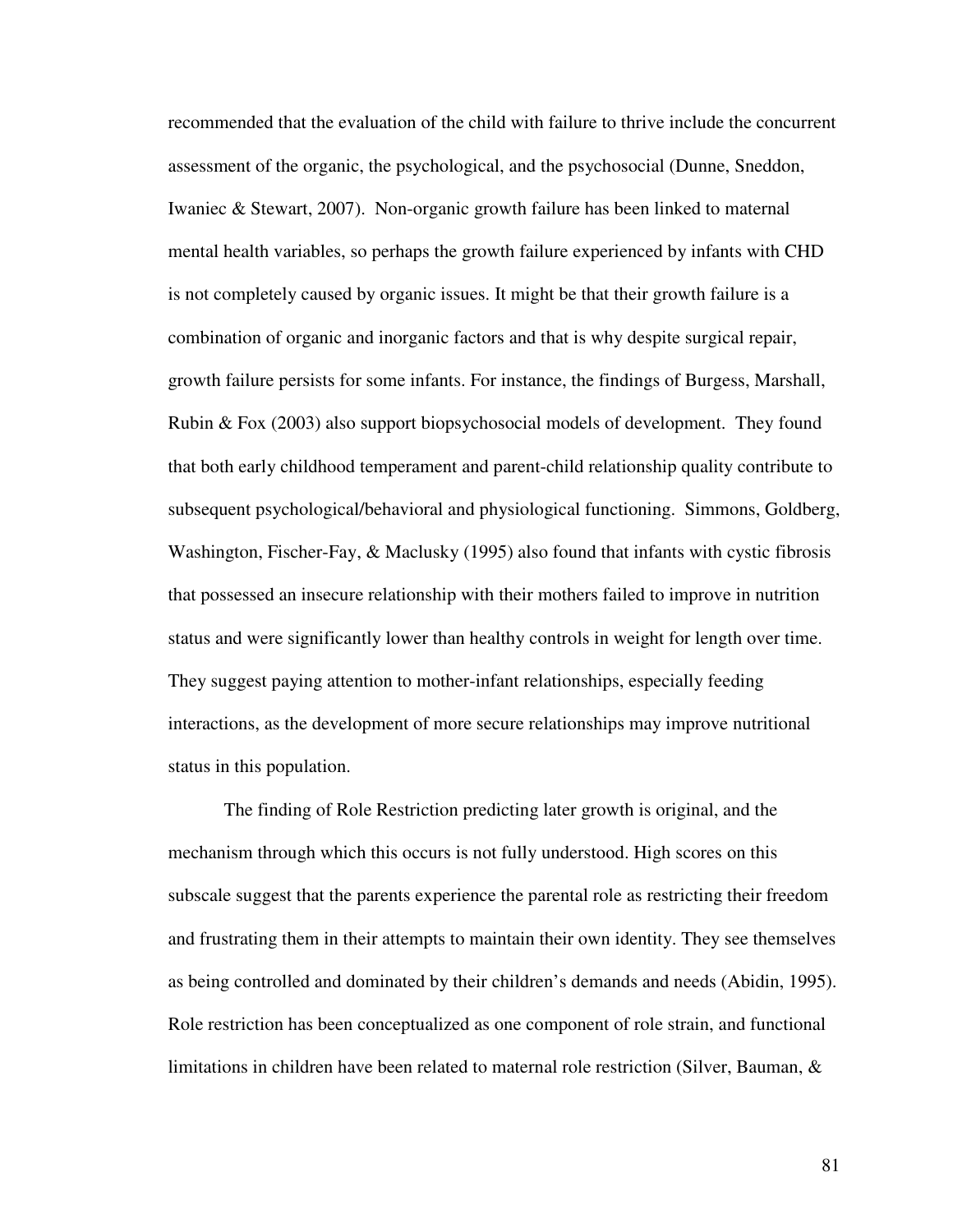Weiss, 1999). It is possible this role restriction interferes with a mediating process such as parent-infant attachment or maternal sensitivity and subsequently impacts infant growth. For a list of Role Restriction subscale questions see Appendix 3.

Early infant activity level and late Role Restriction predicted psychomotor development. Based on the reciprocal relationship between parents and infants, it stands to reason that more active infants would solicit more active play from their parents which in turn could increase their motor skills and abilities. After an examination of the role of parents in early motor intervention, Mahoney and Perales (2006) suggest parents are the individuals with the greatest opportunities to promote children's motor learning. Again there is a paucity of studies examining the relationship between parental stress and developmental outcomes, but Noel, Peterson and Jesso (2008) found that maternal physical stimulation was predicted by the interaction between infant temperament and mothers' reported parenting stress. Mothers of less frustrated infants provided more physical stimulation than mothers of easily frustrated infants under conditions of lowmoderate stress. Mothers who reported high stress provided low levels of physical stimulation regardless of child temperament. Similarly highlighting the importance of the fit between parent and infant, Gandour (1989) explored activity level as a dimension of temperament in toddlers and found support for the hypothesis that maternal stimulation differentially influences development depending on child's activity level. This researcher suggests the importance of the match between infant activity level and stimulation level provided by the parent, and it may be that "difficult" and preterm infants have a narrower arousal range than "easy" or full term infants.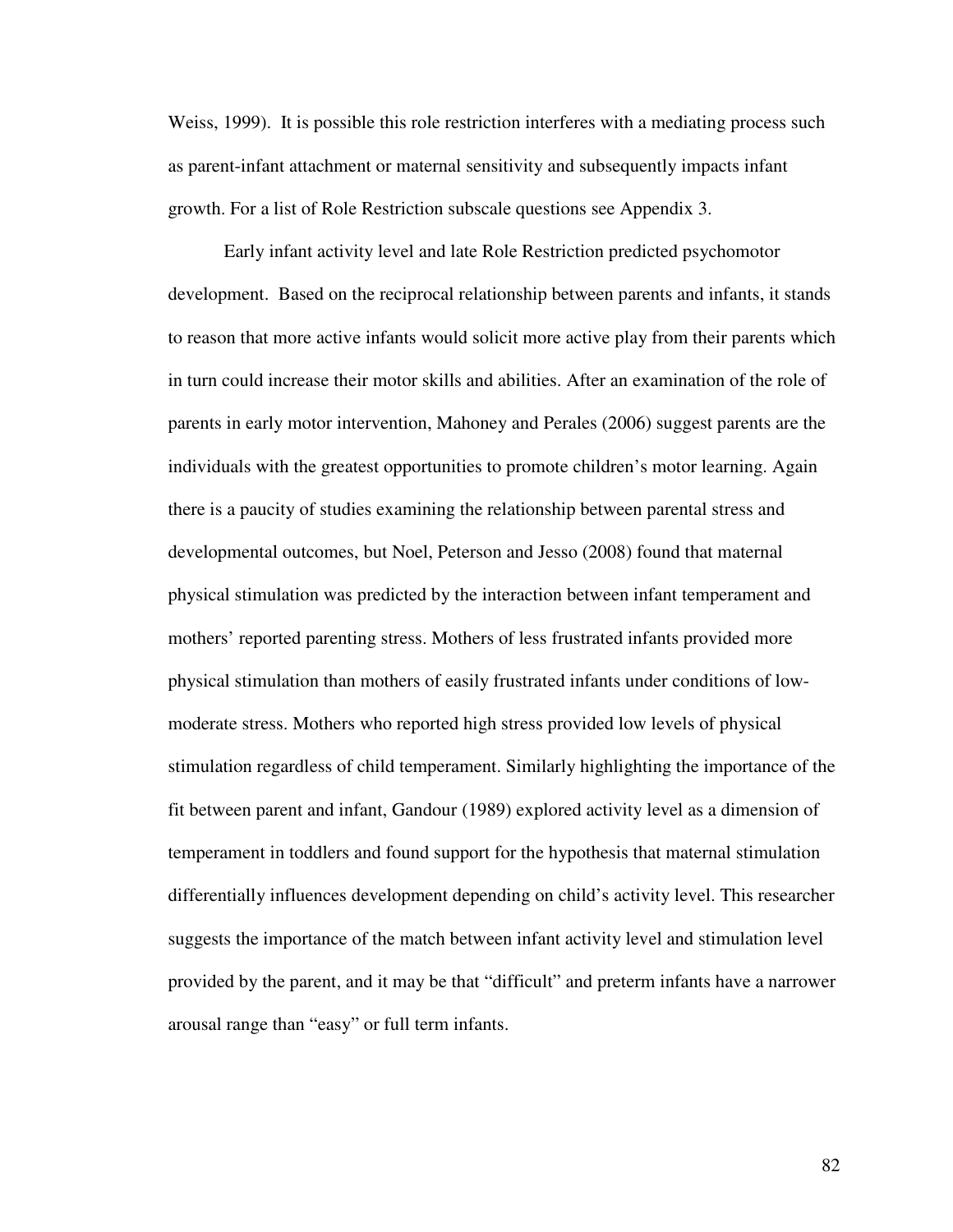Infants whose mothers had at least a college degree had higher PDI scores. It could be that mothers with more education had more knowledge about ways to facilitate motor development or that education was a proxy for income in this sample. Also, infants who were fed by mouth had higher PDI scores than infants fed via device. Infants requiring device feedings were hospitalized significantly longer than infants fed by mouth (20 days longer). They may have consequently experienced developmental delays from the hospitalization itself or the subsequent perceived vulnerabilities an extended hospital stay fosters. When looking at the perception of vulnerability among mothers and fathers of former premature infants, Allen et al. (2004) found higher parental perception of child vulnerability (PPCV) to be correlated with lower PDI scores (but not MDI) (2004). Higher PPCV was associated with worse developmental outcomes at 1 year of age and it was predicted by maternal anxiety at discharge, which they suggest is an area amenable to intervention.

Early Parenting Stress (PS) was predicted by Mood, Rhythmicity, Intensity and length of hospital stay (LOS). In addition to these four variables, later PS was also predicted by Adaptability, gestational age, and maternal education. The "difficult child" constellation is comprised of the negative aspects of five temperament characteristics: Rhythmicity, Approachability, Adaptability, Intensity, and Mood. Four of these five characteristics predicted both early and late parenting stress. In a study of adolescent mothers of typically developing infants, Secco and Moffatt (2003) found difficult infant temperament, along with social support, were the most salient predictors of total parenting stress. Similar results were found by Saisto, Salmela-Aro, Nurmi and Halmesmaki (2008) in a longitudinal study investigating predictors of parenting stress in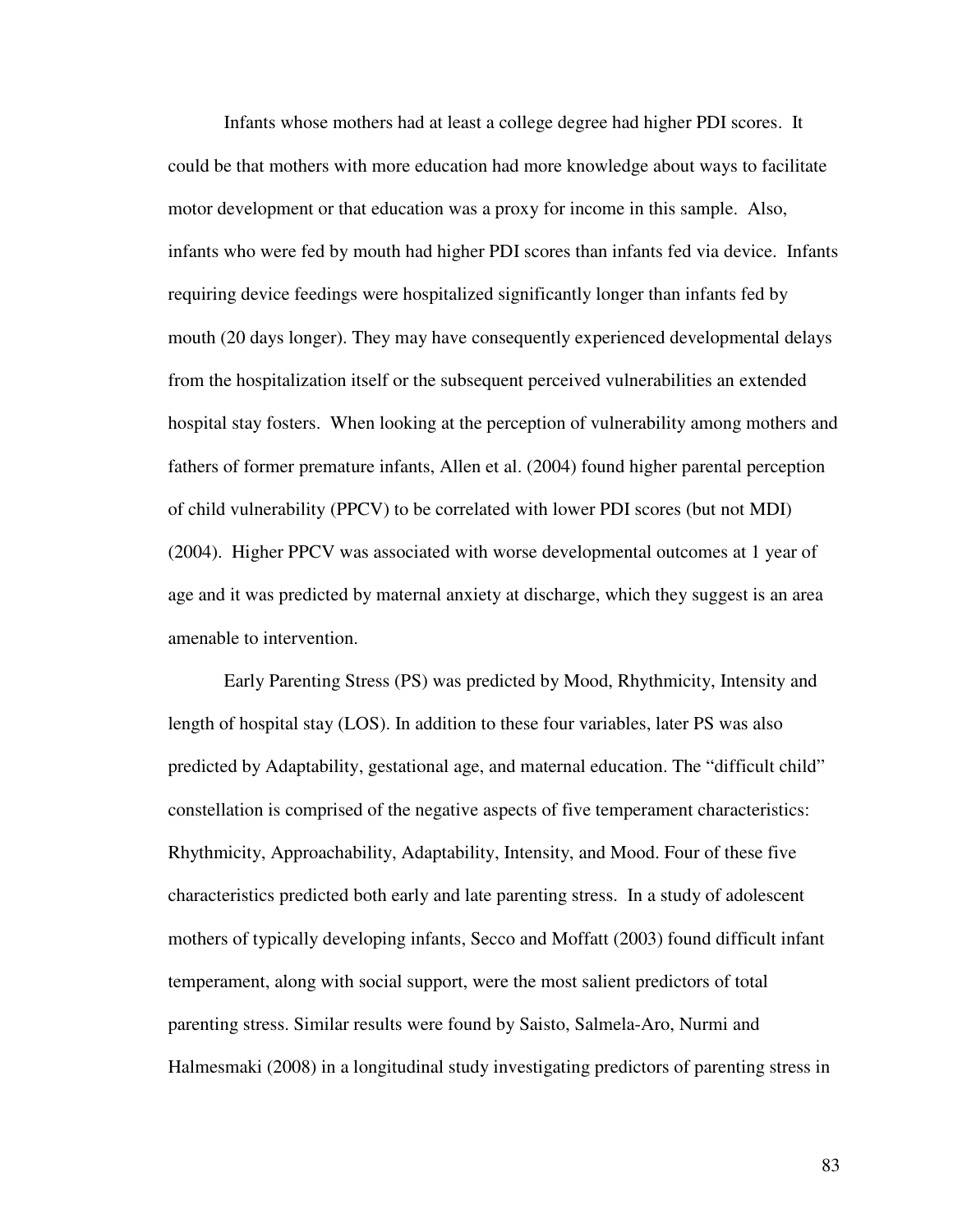mothers and fathers of toddlers. In their study, parental stress was predicted by temperament, parental characteristics such as anxiety and social support, and low selfevaluated competence. Regarding length of hospital stay, there is clear documentation supporting the stressful impact an infant hospitalization has on parents and on the newly forming parent-infant relationship (Miles  $\&$  Brunssen, 2003), so the presence of this variable as a contributor to PS was expected. It is plausible that maternal education served as a proxy for income in this sample, and other studies have supported the relationship between lower SES and higher stress. Lawoko and Soares (2002) examined distress and hopelessness in parents of children with CHD, children with other diseases and other children, and found that variables such as employment status and financial situation explained more of the variance than did the disease process itself. Vilhjalmsson and Kristjansdottir found that parental role strain increases when there are two or more children in the home, parents are employed, in mothers (especially single mothers), and in lower income families (2006).

In large part the parenting stress in this study decreased over time. These findings differ from those of Uzark and Brown (2003). They found that stress increased with age. However these authors examined parents of children ages 2-12. It may be that stress during the infancy period possesses a different trajectory. They postulated that stress may increase as children age due to discipline and difficulty with limit setting. In an examination of low birthweight infants and parenting stress during early childhood, Robson (1997) found that following the infancy period the focus of parent concerns (and subsequently PS) changed to the child's developmental status and relationship patterns with the parent.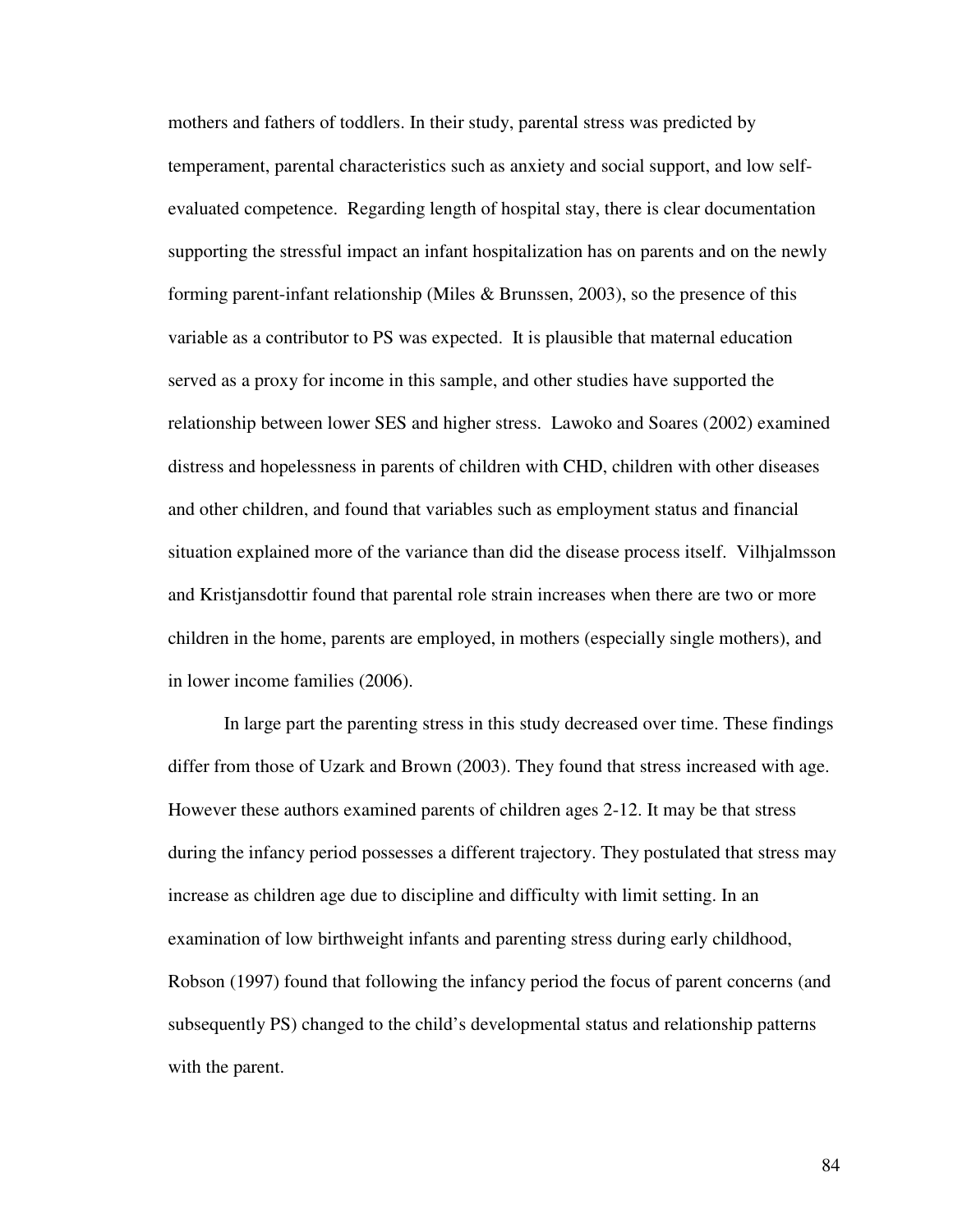#### **Differences**

# *Between subjects and controls*

There were interesting differences between subject and control infants regarding temperament, parenting stress and development. Subjects in the current study were less intense than control infants. This is in contrast to what has previously been described. Marino and Lipshitz (1991), in their study of infants (4-8m) and toddlers (12-36m), they found infants with CHD were more withdrawn, more intense, and had a lower threshold for stimuli than control infants. However as the infants with CHD aged, they became less active, less rhythmic, less intense, and more negative in mood than control infants.

In the current study, the temperament differences between the 3 groups that existed at 3 months were no longer present at 6 months. This is similar to what has been found in the preterm infant population. In examining the effect of intensive care exposure on temperament in a low birthweight preterm infant population, Spungen and Farran (1986) found few temperament differences between high risk preterm infants and low risk and full term infants at 6 months. They suggest that temperament may be less vulnerable to the insults of early hospitalization than physical aspects of the infants. Schraeder and Medoff-Cooper (1983) also found a similar moderating effect of temperament differences among preterm infants over time.

Regarding PS, parents of subjects experienced more stress related to their child's demandingness than parents of control infants. There were more subject mothers who reported "high" stress in this area than mothers of control infants. This is similar to what Brosig, Whitstone, Frommelt, Frisbee, & Leuthner (2007) found in that parents of infants with hypoplastic left heart syndrome (HLHS) experienced more stress on this subscale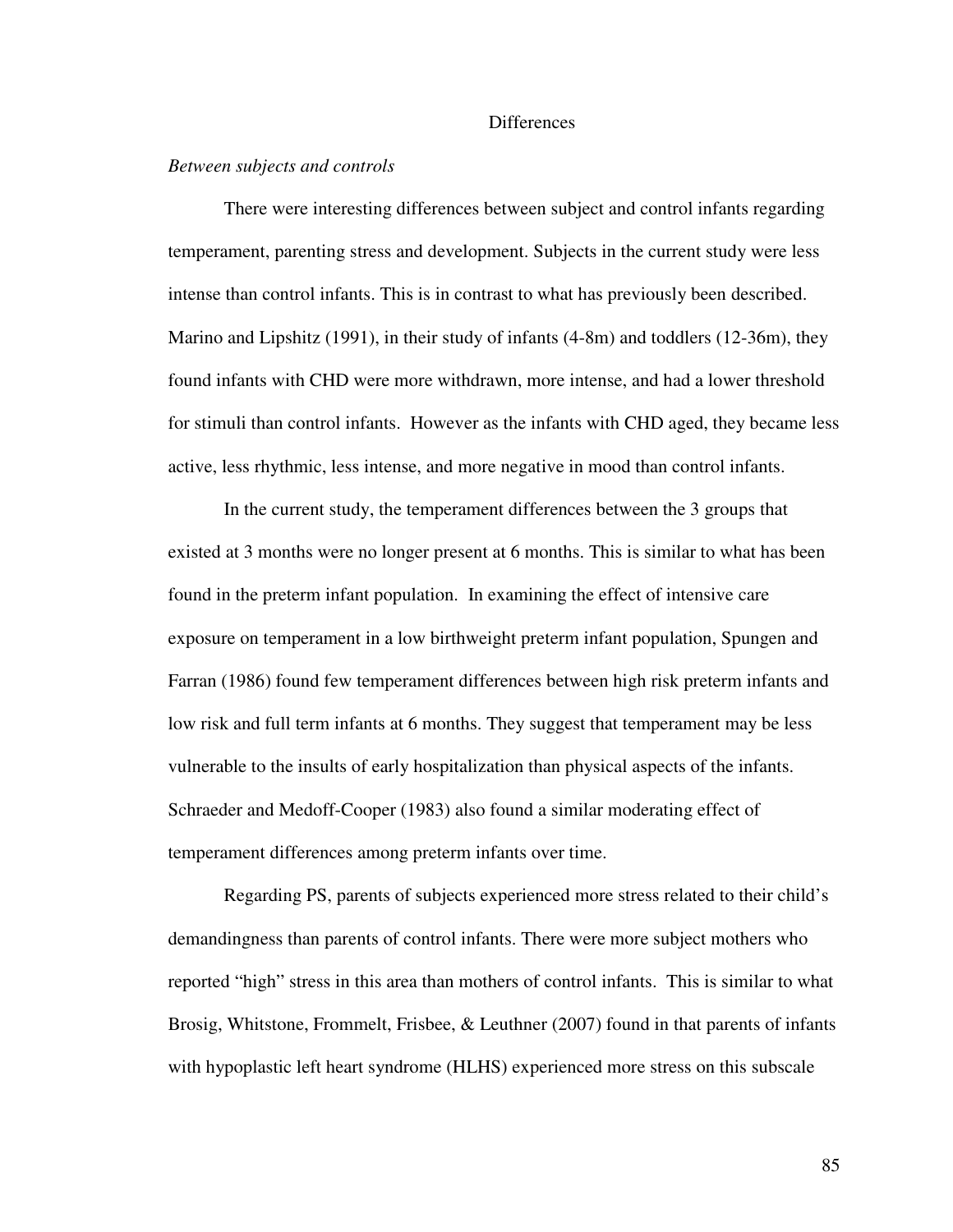than test norms, which made these infants more challenging to parent. High scores in the Demandingness subscale are produced when the parent experiences the child as placing many demands on him/her; these demands may come from various sources such as crying, physically hanging on the parent, frequently requesting help, or a high frequency of minor problem behaviors. In Abidin's (1995) experience, young parents tend to earn elevated scores, and parents with high scores on this subscale need guidance regarding discipline matters. In a comparison of infants with cystic fibrosis (CF), CHD, and healthy controls, Goldberg, Morris, Simmons, Fowler and Levison (1990) found though parents of infants with CHD had the highest levels of stress, parents of infants with CF rated them as more demanding.

Developmentally speaking, the subjects and controls both received scores below standardized means, but subjects scored lower than controls. Fuller et al. (2009) also found lower PDI scores in infants with CHD. Longer postoperative length of stay was predictive of lower PDI, along with suspected/confirmed genetic syndromes. These authors suggest it is infant factors such as birthweight and preoperative status rather than operative management strategies that are the most significant determinants of neurodevelopmental outcomes.

### *Between infants with SV physiology and the other groups*

Along the continuum of outcomes, infants with SV physiology and their mothers appeared to be more adversely affected than either controls or infants with BV physiology. This is supported by what Torowicz, Irving, Hanlon, Sumpter, and Medoff-Cooper (in press) found when examining temperament and stress in a sample of infants drawn from the same parent study. They found that parenting stress was related to the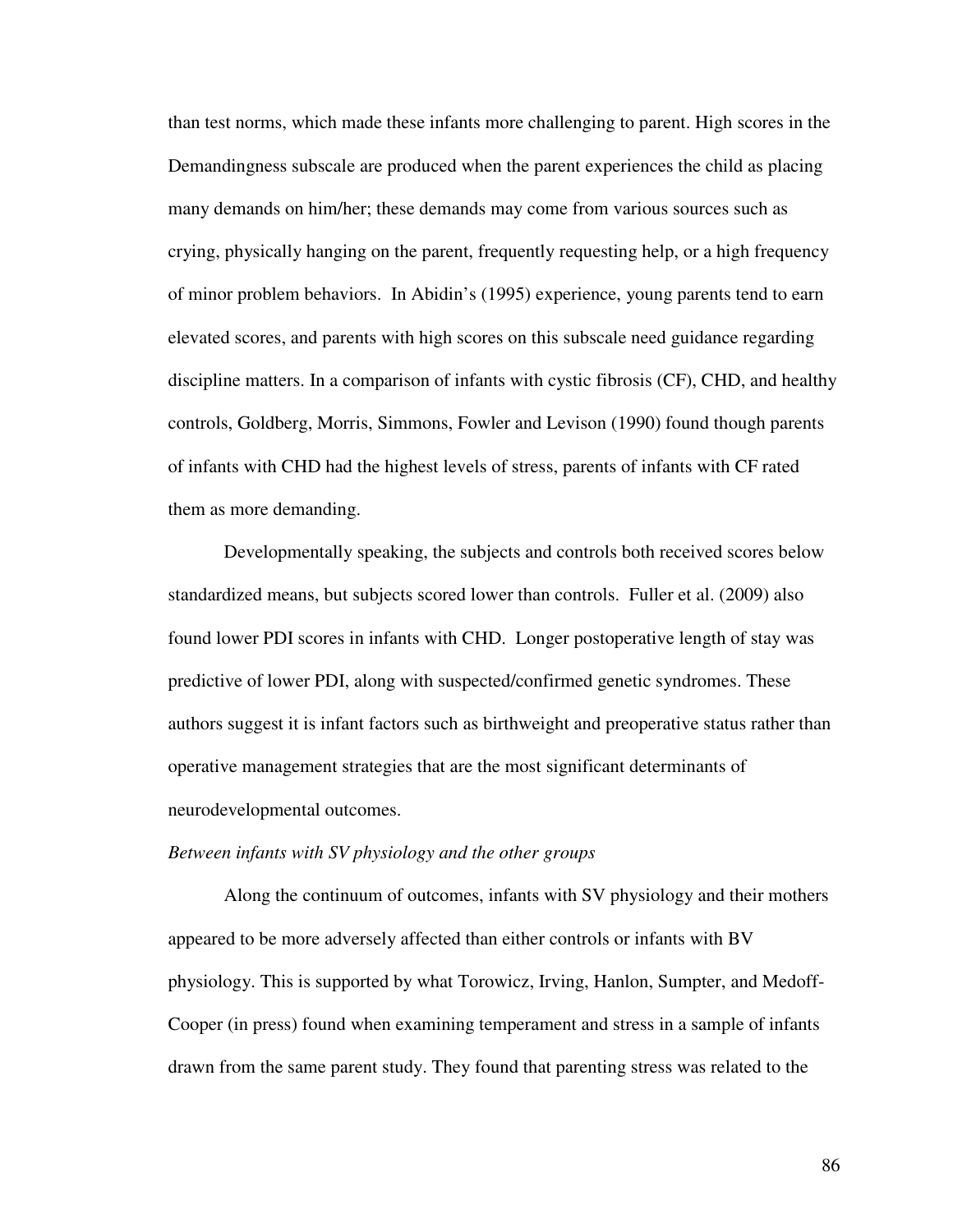severity of the infant's CHD, in that mothers of infants with SV physiology were more stressed than mothers of infants with BV physiology. They also found that infants with SV physiology were more likely to be discharged home and maintained on multiple medications, experience multiple re-hospitalizations, demonstrate feeding difficulties, and to be at risk for profound growth failure. These sequelae coalesce to compose what the authors call the "burden of care" these families bear. Examples of the more negative outcomes for infants with SV physiology in the current study can be seen in terms of temperament, parenting stress, and growth.

Infants with SV physiology were more difficult to soothe than controls. These results are similar to those found by Torowicz et al., in which infants with SV physiology were more difficult to soothe and more negative in mood compared to infants with BV physiology and control infants (in press). Chronic and intermittent hypoxemia are associated with adverse effects on development, behavior, and academic achievement, even in children with structurally normal hearts (e.g. chronic lung disease, sleep disordered breathing, high altitude) (Wernovsky, 2006), so it may be that decreased oxygen to the brain can lead to the development of more negative behavioral style. Hughes et al. (2002) conclude temperament changes over the first year of life for preterm infants may be influenced by biological and environmental factors common to the premature birth experience.

Regarding stress, mothers of these infants experienced more competence related stress than mothers of infants with BV physiology and more than control mothers. Brosig et al. (2007) also noted parent of infants with HLHS reported higher levels of stress related to competence than parents of infants with transposition of the great arteries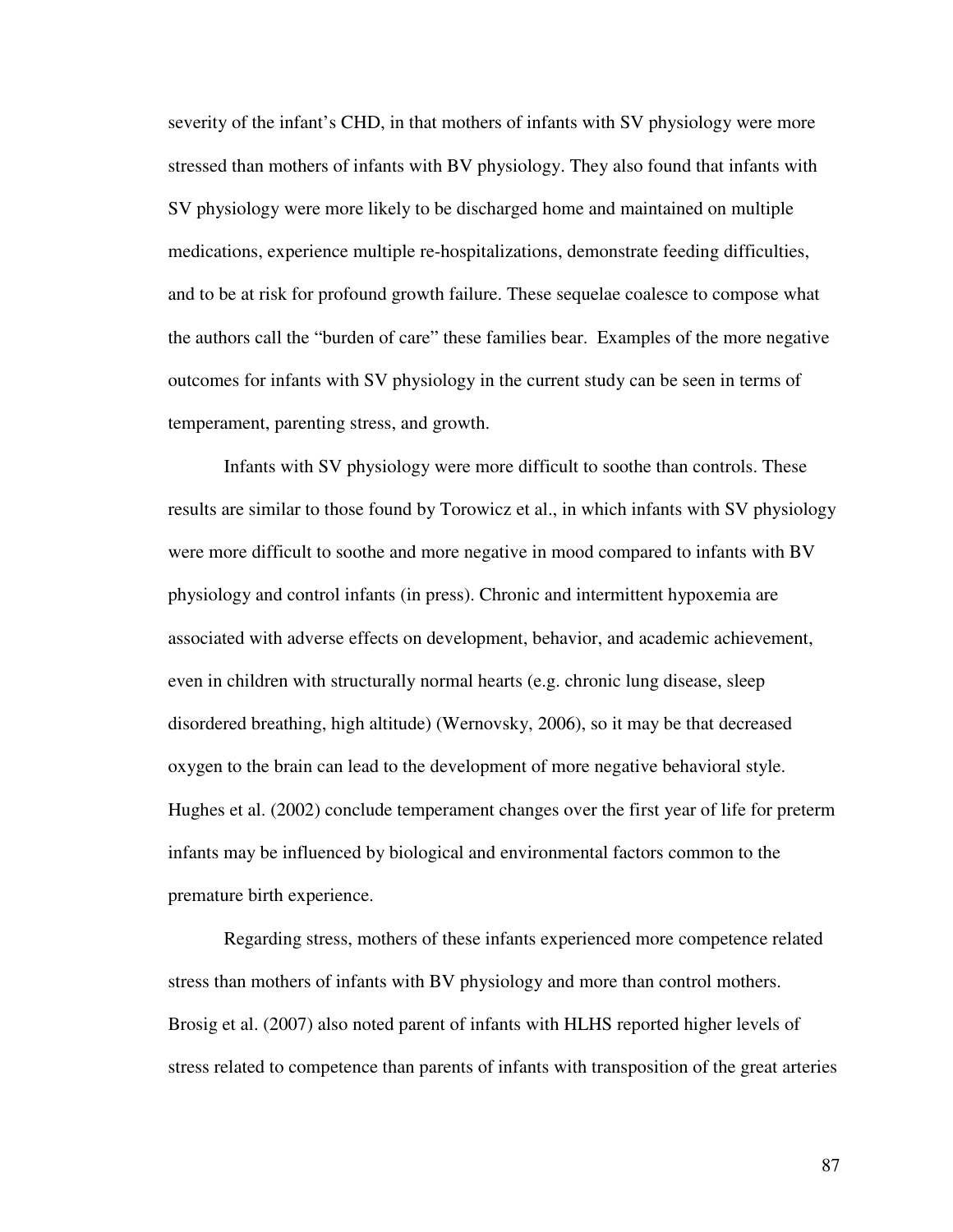(TGA). In addition, it is was found in the current study that there were more infants with SV physiology that met the "difficult child" diagnostic criteria. Others have found that infants with 'difficult' temperaments can present a greater challenge for parents and likely contribute negatively to parenting competence and stress (Secco & Moffatt, 2003).

Bithoney, Van Sciver, Foster, Corso, and Tentindo (1995) highlight the importance of the interplay between child temperament and parental sense of competence in determining growth outcomes in their study of parental stress and growth outcomes in growth deficient children. They found no differences in parenting stress between parents of children with growth deficiency and parents of controls; however, parents of children with growth deficiency (GD) perceived themselves as less competent, their children as less adaptable and reported more social isolation. A high sense of parental competence and high child adaptability were associated with improved growth outcomes. The authors felt these findings support the thesis that child adaptability and distractibility as perceived by parents may play a critical role in growth outcome and may warrant greater consideration among the range of predisposing psychosocial factors associated with GD etiology. Of special interest to them was the idea that parents with a higher sense of competence had children who grew better, suggesting parents may be able to effect positive change in their children's growth.

Mothers of infants with SV physiology experienced more early stress related to their level of attachment with their infants than either group. Others have indicated a decreased level of secure attachment experienced by mothers and their infants with CHD. Goldberg, Simmons, Newman, Campbell, and Fowler (1991) demonstrated that significantly fewer infants with CHD, in comparison with healthy peers, were considered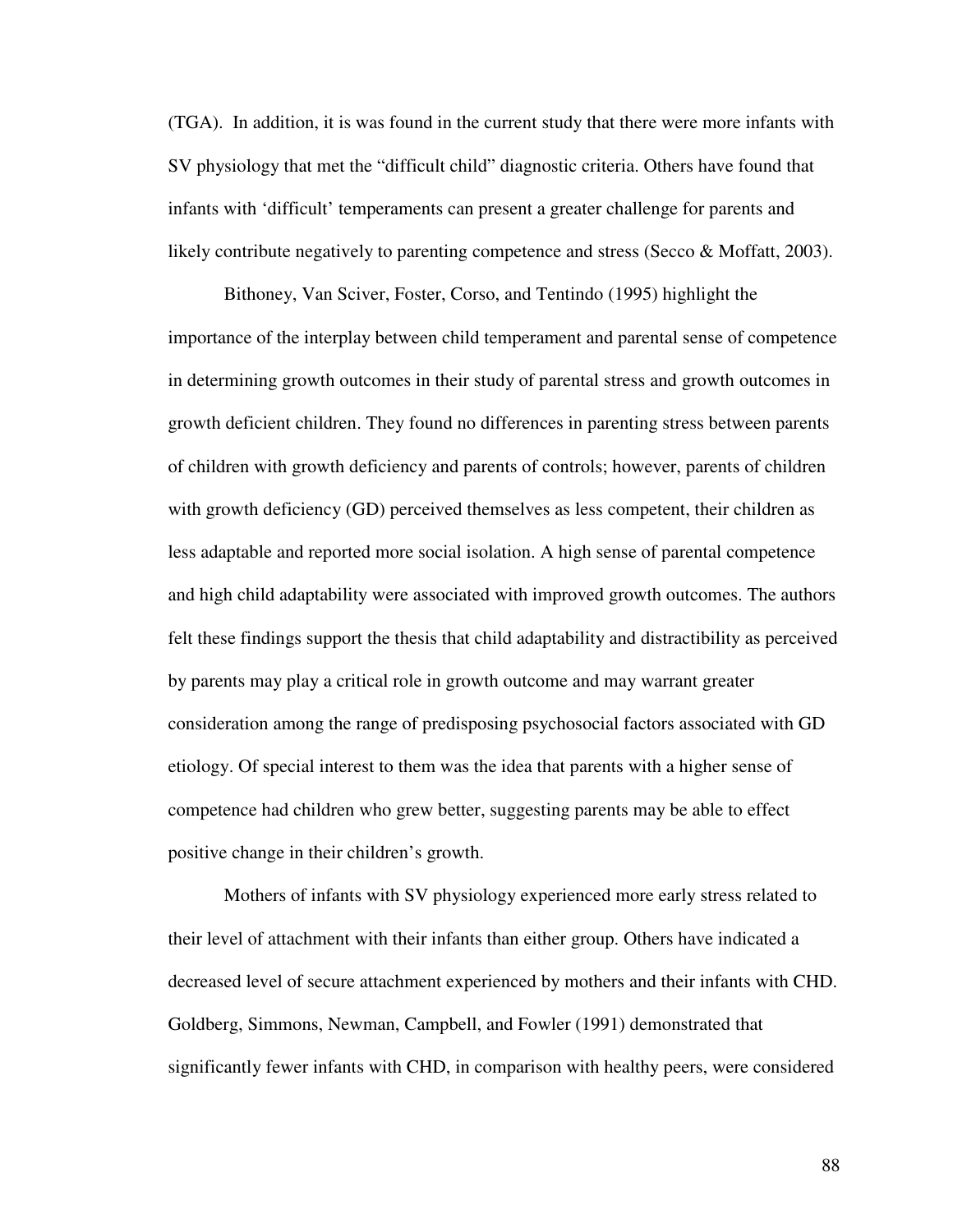to have secure infant-mother relationships. Of note, the securely attached infants in this study showed greater improvements in their health than insecurely attached infants. Mäntymaa et al. (2006) reported similar findings in that poor interaction between a mother and her infant assessed as early as 2 months was associated with chronic or recurrent health problems in the child during the 2 year follow up.

 High scores on the Attachment subscale suggest two possible sources of dysfunction; either the parent does not feel a sense of emotional closeness to the child, or the parent's real or perceived inability to observe and understand the child's feelings and/or needs accurately (Abidin, 1995). Either of these could be true regarding the relationship between mothers and their infants with SV physiology. Mothers of infants with the most severe CHD may feel hesitant to develop an attachment or bond with their infant due to the uncertainty of the infant's survival. The intensive care these infants often require may also limit the development of secure mother-infant relationships during hospitalization. Gardner, Freeman, Black and Angelini (1996) report difficulties in the interaction between cardiac infants and their mothers compared to non-cardiac infants. The cardiac infants had difficulty sustaining interpersonal engagement with their mothers, which caused the interaction to frequently break down. A significant number of mothers responded to the lack of engagement either by over-stimulating their infants in an attempt to regain their attention or by withdrawing and appearing distressed by their infant's behavior (which often caused the infants to withdraw further). The authors suggest difficulties in interaction stem from either the infant or the mother, and possible risk factors include: low birth weight, compromised post natal growth due to vascular disturbances such as cyanosis, and social interactions that have been hindered by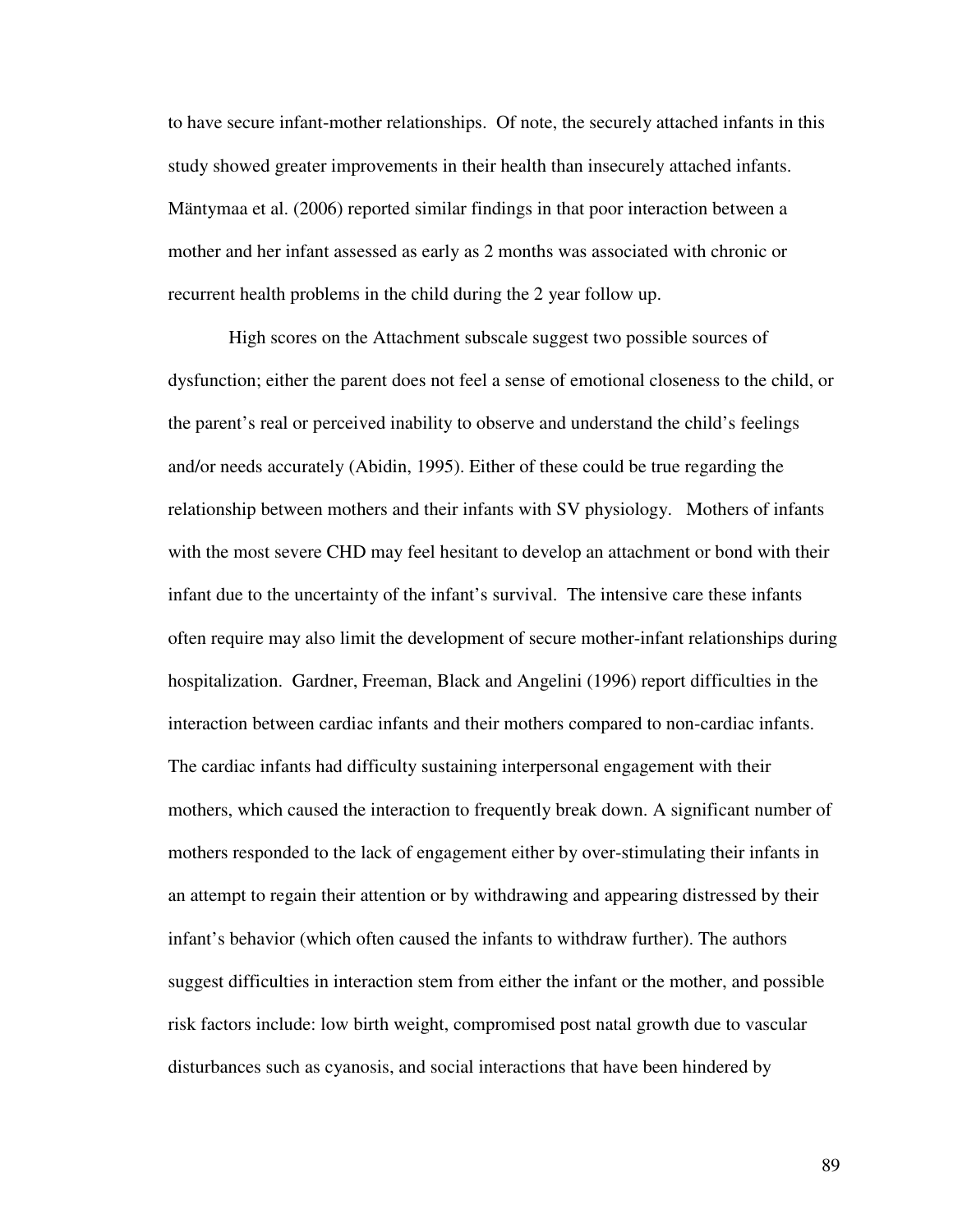problems with breathing, eating and stamina. Though the level of engagement improved over time for the cardiac infants, it remained low when compared to non-cardiac infants. The authors suggest further investigation into ways of increasing engagement via psychological intervention.

Mothers of infants with SV physiology experienced more late stress regarding the acceptability of their infants than control parents. In exploring differences in parenting stress between parents of infants with cystic fibrosis, infants with CHD, and healthy controls, Goldberg et al. (1990) discovered parents of infants with CHD reported the highest amounts of stress, specifically related to their sense of parental competence and the acceptability of the child. Similar findings were reported by Pelchat et al. (1999), who found parents of infants with Down syndrome and infants with CHD reported significantly more stress in relation to the acceptance of their child when compared with parents of infants with cleft lip/palate and healthy controls.

High scores in the Acceptability subscale are produced when the child possesses physical, intellectual, and emotional characteristics that do not match the expectations the parents had for their child (Abidin, 1995). This was significantly higher for the parents of infants with SV physiology at 6 months, but not 3 months. As infants mature, developmental delays, especially physical ones become more evident. Perhaps the mothers of infants with SV physiology begin to realize the differences between expectations and reality as time passes because they become more pronounced or because they do not dissipate as expected. Some parents may assume the surgeries would "fix" their infants and they would be like other infants they encounter.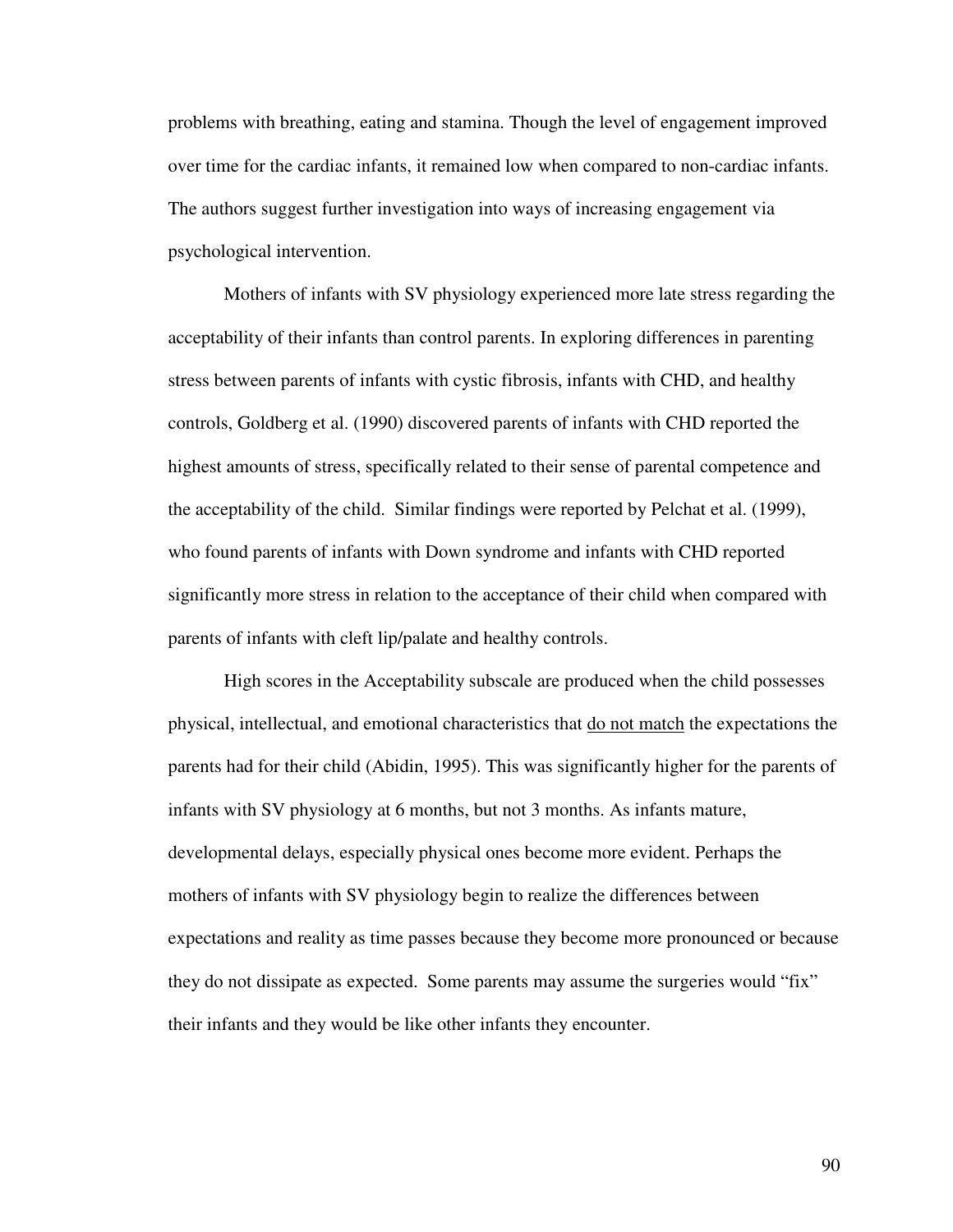More infants with SV physiology were diagnosed prenatally than infants with BV physiology. Prenatal diagnosis gives parents more time to prepare for the birth of their infant with CHD, but it also gives them more time to worry and think about all the possible outcomes-good and bad. Gutteling et al. (2005) found that fear of bearing a "handicapped child" predicted the highest levels of restless/disruptive temperament and more attention regulation problems in toddlers. Brosig et al. (2007) found equivocal results when comparing parents of infants prenatally and postnatally diagnosed with CHD. Both groups of parents scored higher on the Brief Symptom Inventory than test norms at the time of diagnosis, but the scores of prenatal diagnosis group remained high 6 months after birth. In contrast, Skari et al. (2006) found that prenatal diagnosis of congenital malformations was a significant independent predictor of acute parental psychological distress after birth.

Regarding growth, as reported elsewhere (Leitch et al., 1998; Nydegger & Bines 2006), there were no significant differences in birthweight between the three groups. However, infants with SV physiology were smaller than controls at 3 months (weight, length, and HC), but had only lower weights at 6 months. Infants with CHD have been found to be prone to malnutrition and growth failure, with infants with cyanotic lesions, namely HLHS, being more affected (Varan, Tokel, & Yilmaz, 1998; Kelleher, Laussen, Tiexeira-Pinto & Duggan, 2006). Surgical correction resulted in catch-up growth in a study of 123 infants with cyanotic and congestive CHD (Schuurmans, Pulles-Heintzberger, Kester & Forget, 1998). The SV infants in the current study had only undergone two palliative surgeries at this point, so the cause of the reduction in the growth disparity is unknown. Successful cardiac surgery is usually associated with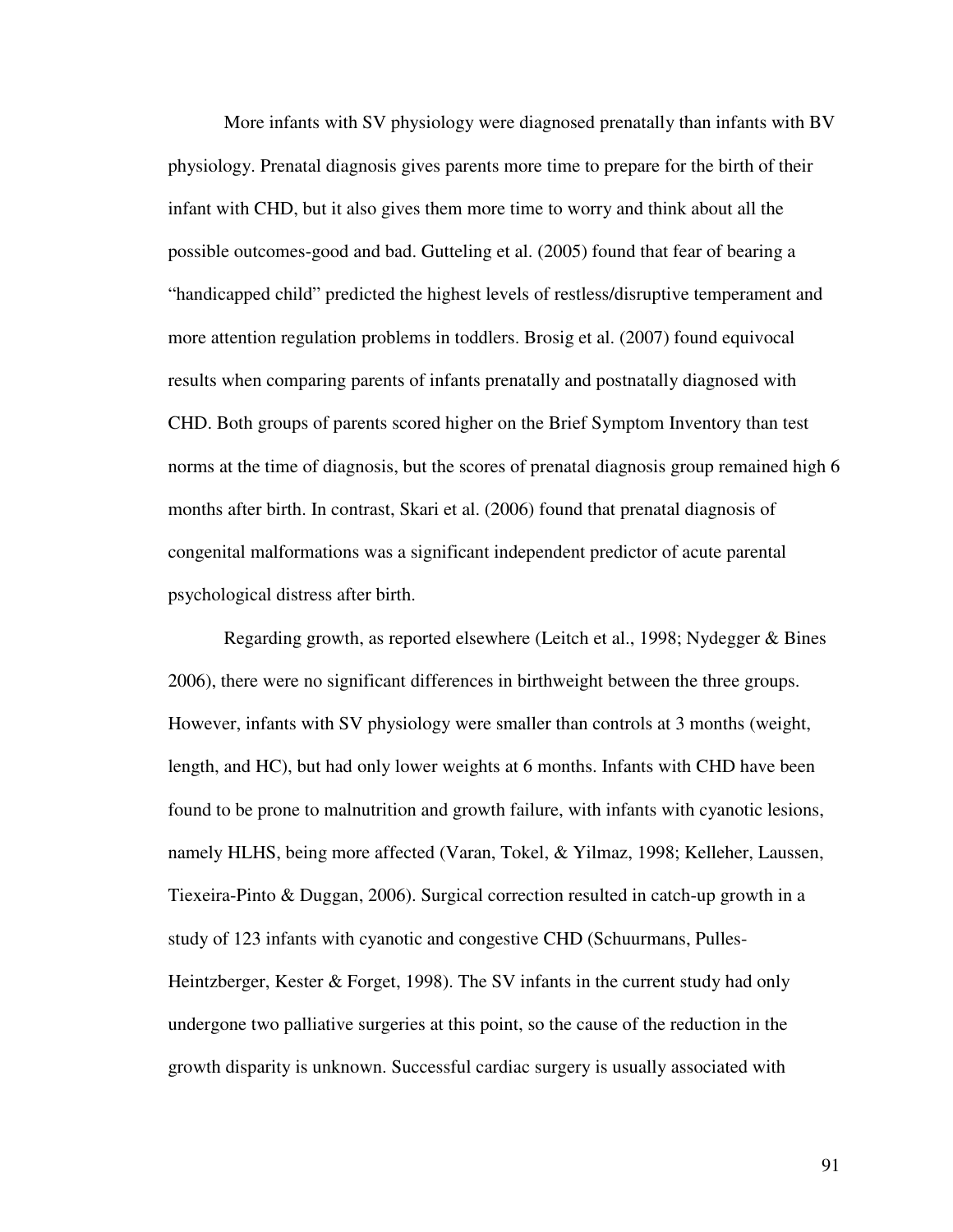improvements in weight within a few months, but it may take up to a year for length and HC to catch up to normal (Nydegger, & Bines, 2006).

### Summary

In summary, infants with SV physiology and their parents bear the brunt of more adverse outcomes regarding infant temperament, PS and growth. Parenting stress, specifically Role Restriction, appears to contribute to infant growth and development. The mechanism is not fully understood, but perhaps it is related to the formation of secure infant-mother relationships. Also, difficult temperament characteristics, namely mood, rhythmicity, intensity, and adaptability contribute to parenting stress in this infant population.

## Limitations

This study was a secondary analysis of existing data and as such had limitations. The aims of this study were not those of the parent study; consequently, this study was constrained to the questionnaires and data available. For example, the transactional nature of the phenomena studied led to the proposal of a bidirectional arrow of prediction in the theoretical model. A "chicken and egg" situation exists in that these study data did not enable to determination of which came first, the parenting stress or the growth and development challenges.

To be included in this smaller study, dyads needed complete or nearly complete data for the outcome variables; however, some incomplete data remained. It is unknown why the data were left incomplete, if the mothers did not understand the questions, if they thought the questions were not applicable or if they were accidently omitted. These would be important factors to determine if this study were replicated. Also, the PSI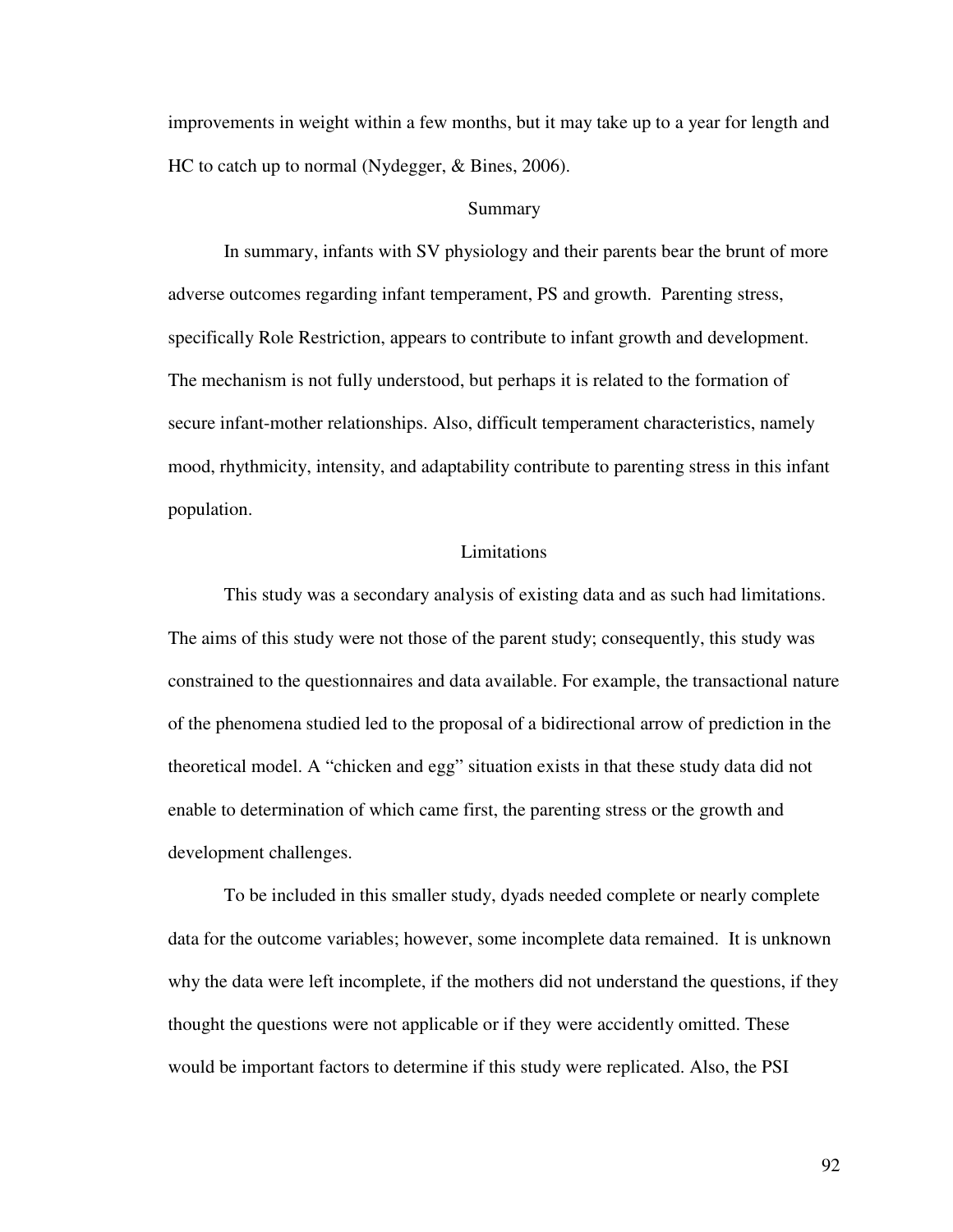contains a Marlowe-Crowne defensive responding scale that could have been used to determine if there were mothers who responded defensively and if their data should be used or interpreted with more caution. The inclusion of parents who were potentially defensive responders may have also served to alter the study findings. A defensive responding score of 24 or less indicates that the individual may be responding in a defensive manner, and caution should be exercised in interpreting that parent's scores. Extremely low total stress scores may also indicate defensive responding, but occasionally very low defensive responding scores will be found in situations where it is obvious that the parent is very competent and that the parent-child relationship exists within a supportive social situation that is economically advantaged (Abidin, 1995). To address this issue in the future, care should be exercised to evaluate potentially defensive responders on a case by case basis and make a judgment based on not just a score but on interaction with the family unit.

Only including infants with complete or nearly complete data decreased the sample size, which could limit the generalizability of these study findings. The fact significant results were found with sufficient power with even small sample sizes indicates the strength of the relationships tested and the importance of examining them further. The small sample did not include many infants of color; consequently, it is difficult to generalize to these populations. Though the incidence of CHD is less in African-American and Hispanic infants, their burden of illness is often times greater and these families often times experience greater stress due to socioeconomic forces, so further studies including representation from these groups would be important.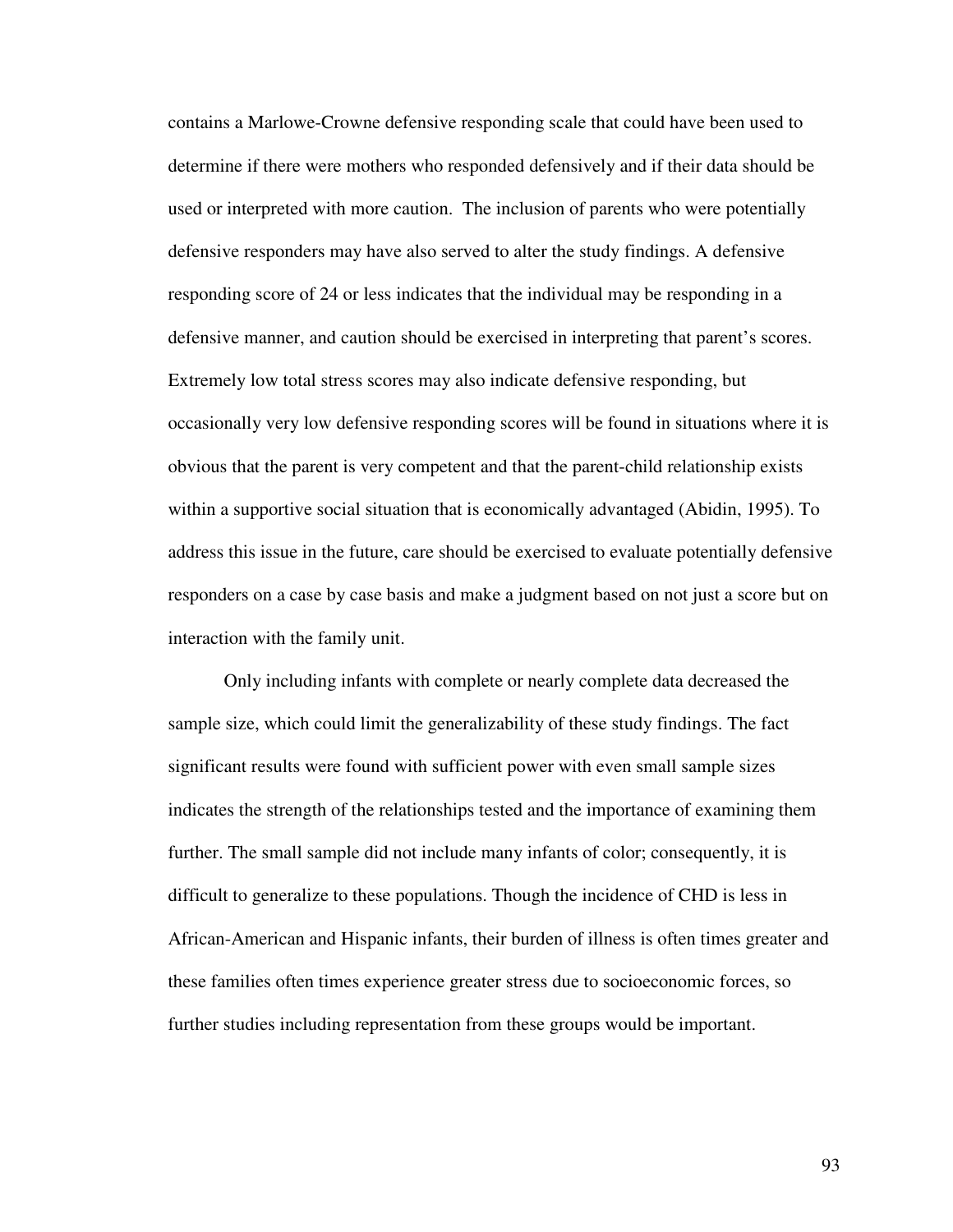The data were collected from infants enrolled in the parent study and were part of a convenience sample from a single high volume cardiac center. This regional, national and international receiving center admits a high proportion of infants with complex congenital cardiac defects who may be at greater risk for more complicated and demanding home regimes; this may also serve to limit the generalizability of the study findings.

 The mean scores on the Bayley Scales of Infant Development-II for all infants were lower than the standardized mean. This may have been due to raters underestimating the mental and motor abilities of the infants tested. The infants were tested in a new environment with a stranger. Sometimes the testing needed to be rescheduled due to an infant's sleepiness/fussiness or general lack of cooperation. Parents were often times anxious about their infant's performance, and their anxious energy may have influenced their infant's performance.

### Implications



*Theory/Research* 

Supported framework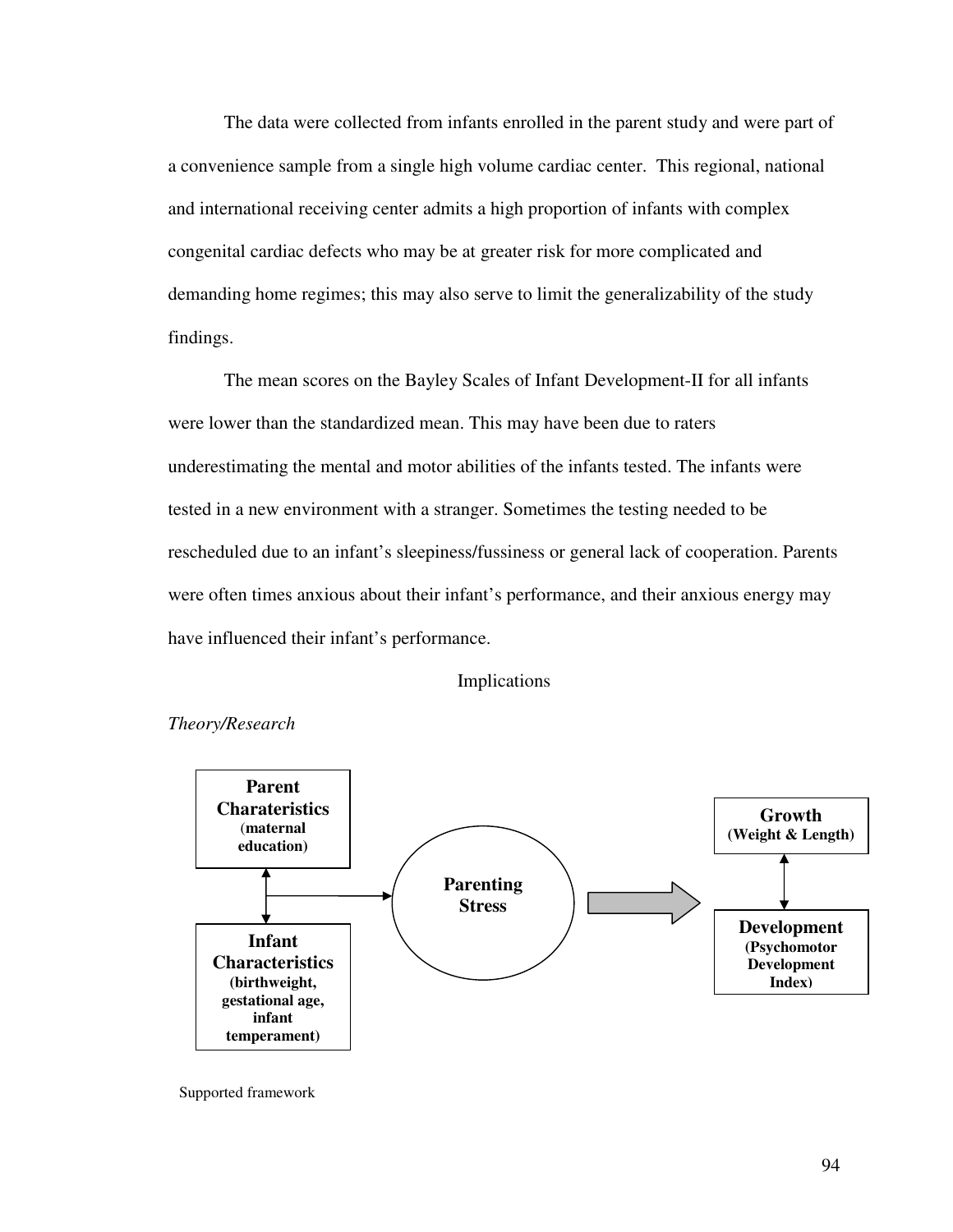The potential relationships between parenting stress and growth and development were presented in a proposed theoretical framework in Chapter 1. One side of the bidirectional arrow was supported while the other was not. The hypothesis that parenting stress is associated with and predicts growth and development was supported. Though maternal and infant characteristics did contribute to parenting stress, growth and development were not found to predict parenting stress. These findings support the inclusion of psychosocial variables when examining the factors that contribute to the growth and development in infants with CHD.

 Parenting stress, specifically Role Restriction predicted both growth and development in infants with CHD, but the mechanism through which this occurred is not fully understood. Replication of these findings with a larger sample would help confirm the relationships found between Role Restriction and growth and development. An examination of the two remaining time points in the parent study would also yield helpful information in understanding these relationships. If Role Restriction or other subscales of the PSI remain predictive, qualitative explorations of the phenomena may further our understanding of the mechanisms behind these relationships. Other related phenomena to explore include mother-infant attachment variables and maternal sensitivity. Perhaps parenting stress alters the mother-infant relationship in some way that in turn influences infant growth and development.

## *Practice*

 The findings of this study highlight the importance of examining the "whole patient". This holistic approach to care giving is at the heart of nursing. The assessment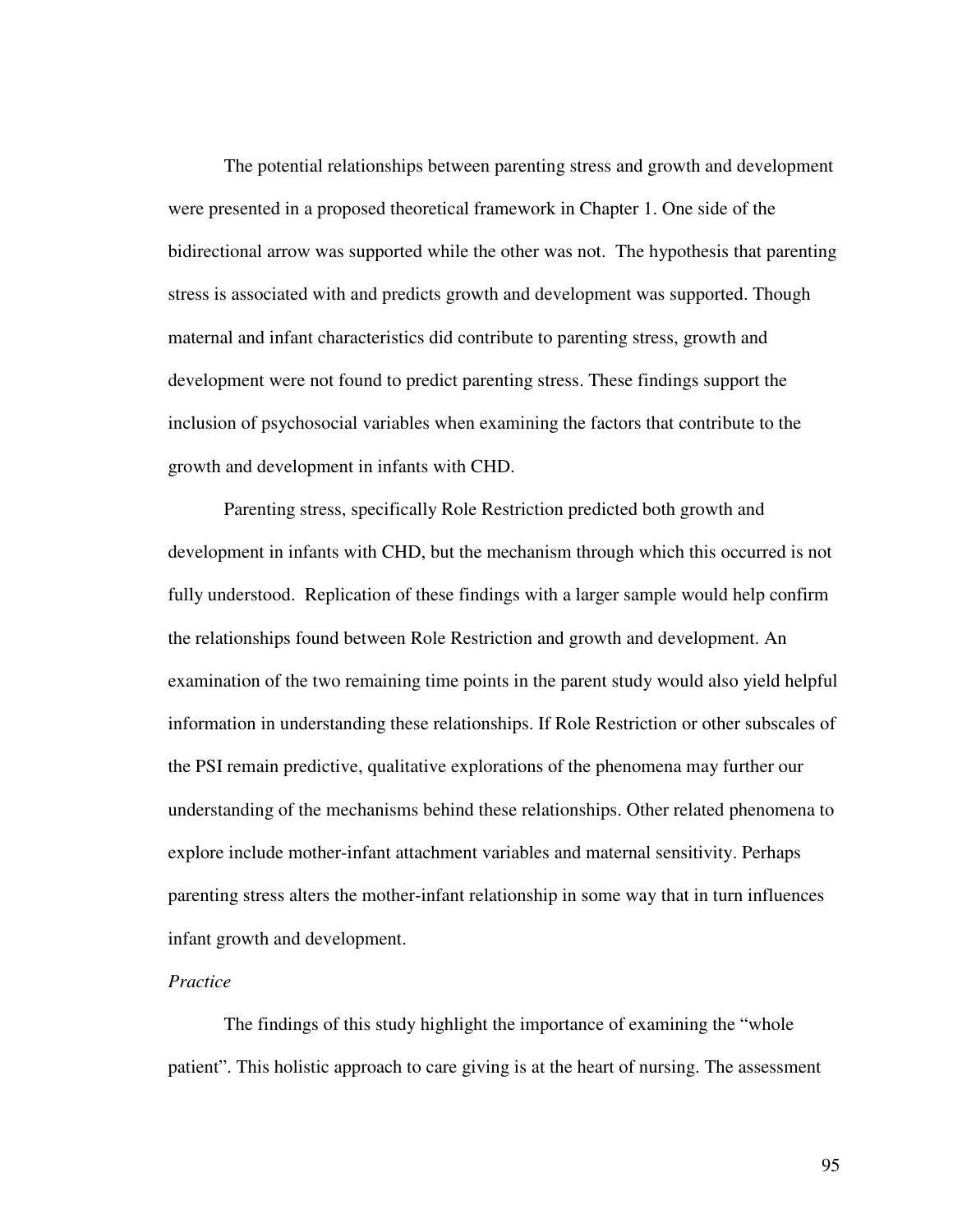of parenting stress in high risk infant populations is something that is done intuitively by most nurses, but these findings illustrate the importance of continued assessment after discharge. The evaluation of stress and specifically how parents feel about their new role as full time care taker of an infant with CHD is an important dialogue to continue in the outpatient setting. Education about respite resources available and potential ways for parents to maintain their identity might prove useful in reducing the amount of role related stress these parents experience. Parents of infants with SV physiology are at particular risk and should be assessed early (even prenatally if the CHD has been diagnosed) and provided anticipatory guidance about what to expect. Education about realistic expectations and reading infant cues may also help to buffer some of the stress these families experience.

 The increased stress experienced by families of infants with CHD has often been reported. This study however, provided a novel approach to examining parenting stress. The foundational knowledge gained from this study will help fuel further inquiry, and if the relationships discovered continue throughout the first year of life or can be replicated with a larger sample, a very promising area for intervention exists. Parenting stress is a mutable variable and interventions have helped reduce stress in other high risk infant populations. This nascent area of science may hold a lot of promise as researchers and clinicians try to find new solutions to old problems.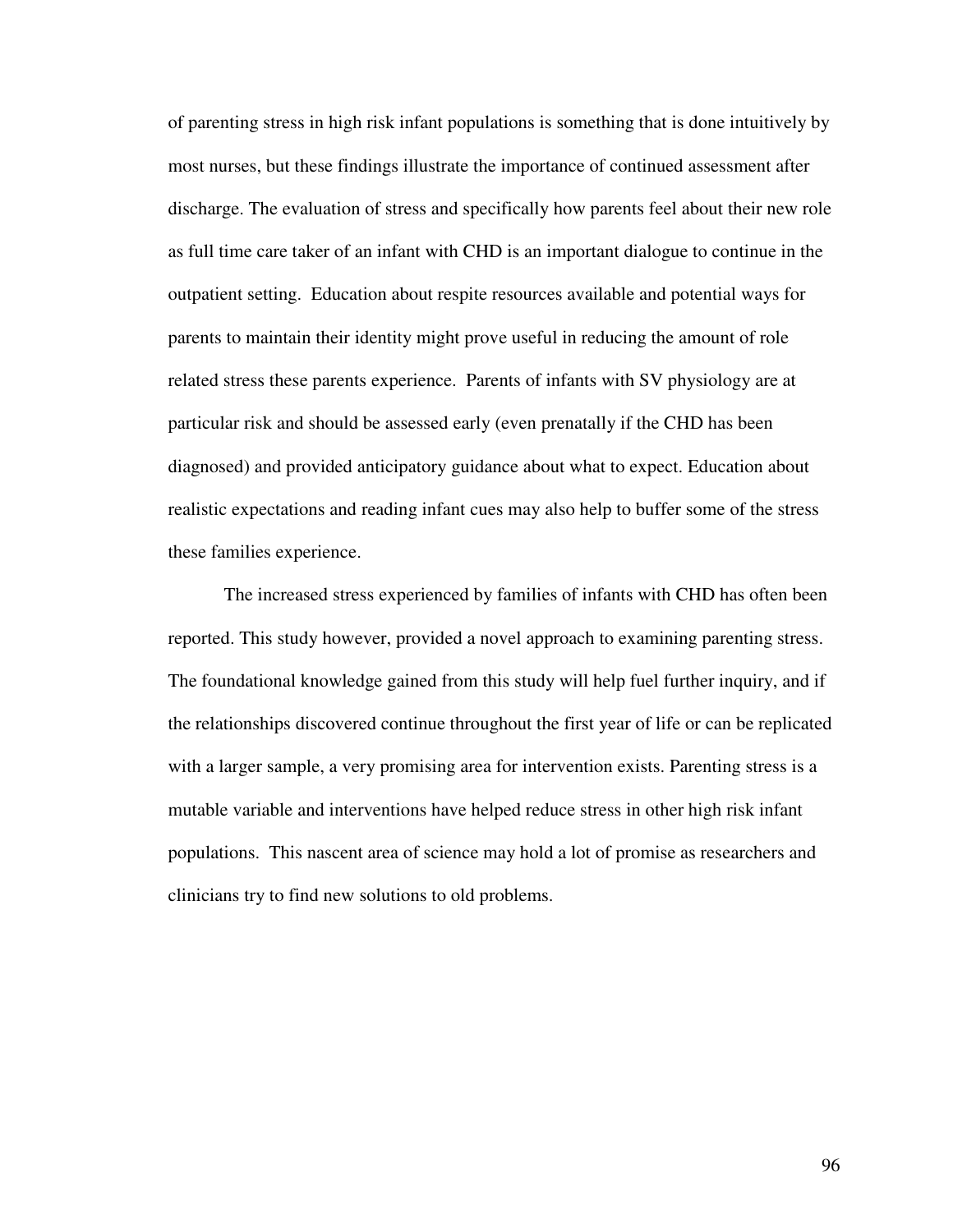## **Appendix 1. Risk Adjustment in Congenital Heart Surgery-1 (RACHS-1)**

#### **Individual procedures by risk category**

#### **Risk category 1**

ASD surgery (including ASD secundum, sinus venosus ASD, patent foramen ovale closure) Aortopexy Patent ductus arteriosus surgery >30 d of age Coarctation repair >30 d of age Partially anomalous pulmonary venous connection surgery

## **Risk category 2**

Aortic valvotomy-valvuloplasty >30 d of age Subaortic stenosis resection Pulmonary valvotomy-valvuloplasty Pulmonary valve replacement Right ventricular infundibulectomy Pulmonary outflow tract augmentation Repair of coronary AV fistula ASD and VSD repair ASD primum repair VSD repair VSD closure and pulmonary valvotomy or infundibular resection VSD closure and pulmonary artery band removal Repair of unspecified septal defect Total repair of tetralogy of Fallot Repair of total anomalous pulmonary veins >30 d of age Glenn shunt Vascular ring surgery Repair of AP window Coarctation repair  $\leq 30$  d of age Repair of pulmonary artery stenosis Transection of pulmonary artery Common atrium closure Left ventricular to right atrial shunt repair

## **Risk category 3**

Aortic valve replacement Ross procedure Left ventricular outflow tract patch Ventriculomyotomy Aortoplasty Mitral valvotomy-valvuloplasty Mitral valve replacement Valvectomy of tricuspid valve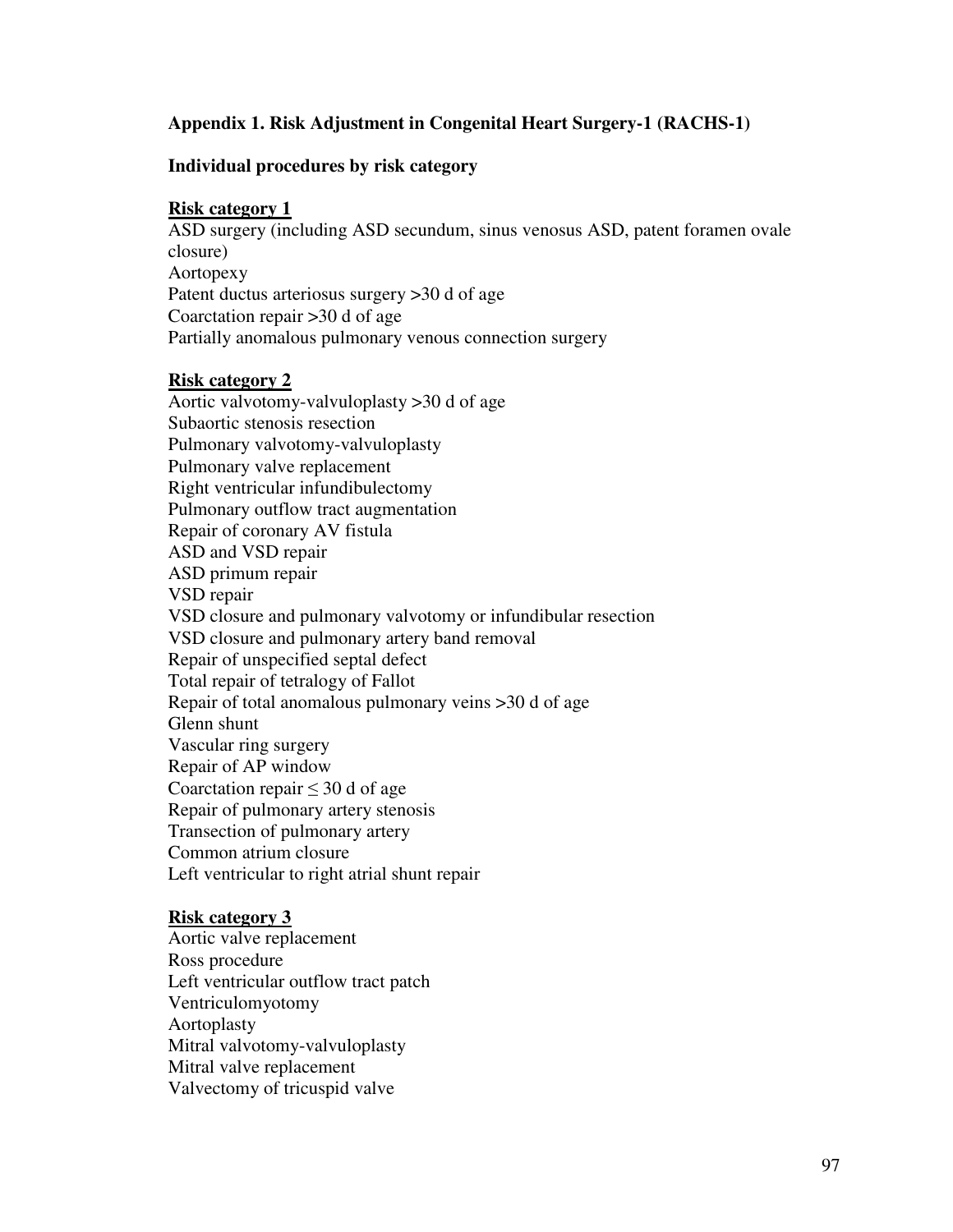Tricuspid valvotomy-valvuloplasty Tricuspid valve replacement Tricuspid valve repositioning for Ebstein >30 d of age Repair of anomalous coronary artery without intrapulmonary tunnel Repair of anomalous coronary artery with intrapulmonary tunnel (Takeuchi) Closure of semilunar valve, aortic or pulmonary Right ventricular to pulmonary artery conduit Left ventricular to pulmonary artery conduit Repair of double-outlet right ventricle with or without repair of right ventricular obstruction Fontan procedure Repair of transitional or complete atrioventricular canal with or without valve replacement Pulmonary artery band Repair of tetralogy of Fallot with pulmonary atresia Repair of cor triatriatum Systemic to pulmonary artery shunt Atrial switch operation Arterial switch operation Reimplantation of anomalous pulmonary artery Annuloplasty Repair of coarctation and VSD closure Excision of intracardiac tumor

## **Risk category 4**

Aortic valvotomy-valvuloplasty ≤30 d of age Konno procedure Repair of complex anomaly (single ventricle) by VSD enlargement Repair of total anomalous pulmonary veins  $\leq 30$  d of age Atrial septectomy Repair of transposition-VSD-sub PS (Rastelli) Atrial switch operation with VSD closure Atrial switch operation with repair of sub PS Arterial switch operation with pulmonary artery band removal Arterial switch operation with VSD closure Arterial switch operation with repair of sub PS Repair of truncus arteriosus Repair of hypoplastic or interrupted arch without VSD closure Repair of hypoplastic or interrupted aortic arch with VSD closure Transverse arch graft Unifocalization for tetralogy of Fallot-pulmonary atresia Double switch

## **Risk category 5**

Tricuspid valve repositioning for neonatal Ebstein ≤30 d of age Repair of truncus arteriosus and interrupted arch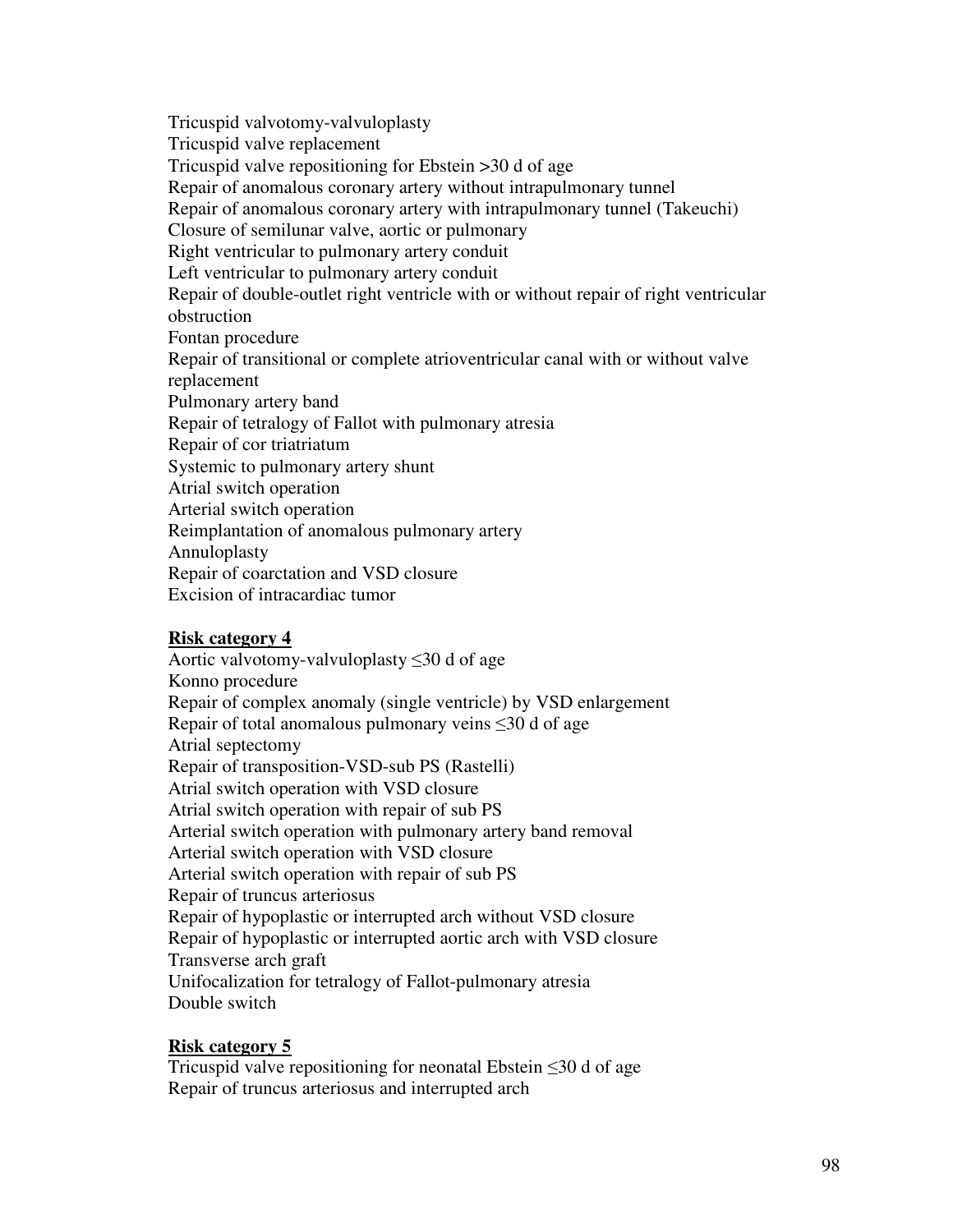# **Risk category 6**

Stage 1 repair of hypoplastic left heart syndrome (Norwood operation) Stage 1 repair of nonhypoplastic left heart syndrome conditions Damus-Kaye-Stansel procedure

*ASD*, Atrial septal defect; *AV*, atrioventricular; *VSD*, ventricular septal defect; *AP*, aortopulmonary; *sub PS*, subpulmonic stenosis.

*\_\_\_\_\_\_\_\_\_\_\_\_\_\_\_\_\_\_\_\_\_\_\_\_\_\_\_\_\_\_\_\_\_\_\_\_\_\_\_\_\_\_\_\_\_\_\_\_\_\_\_\_\_\_\_\_\_\_\_\_\_\_\_\_*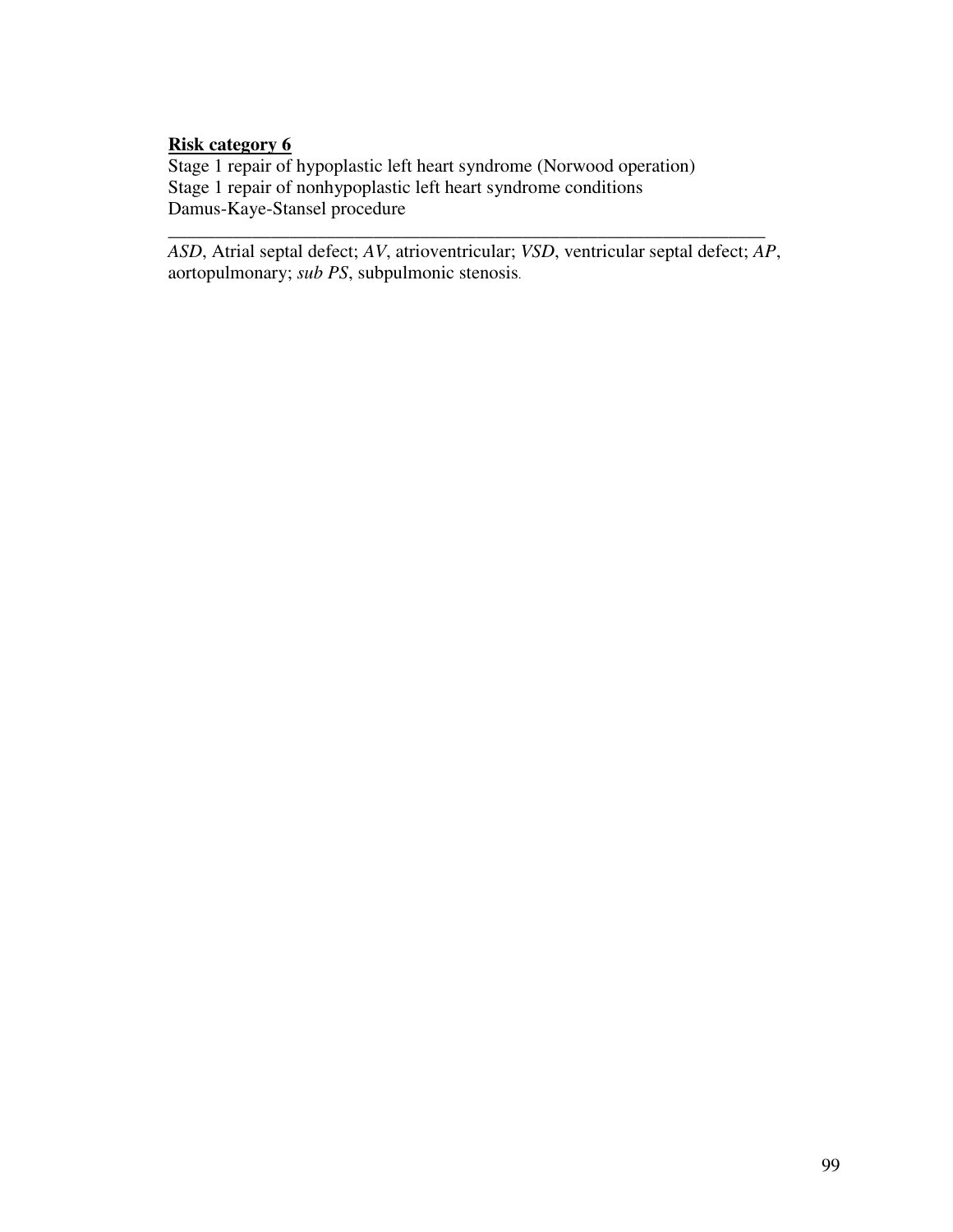| Full model tested                                          |                          | Final predictive model | N for              | Power |      |
|------------------------------------------------------------|--------------------------|------------------------|--------------------|-------|------|
|                                                            |                          | $(R2&$ adjusted $R2$ ) | model              |       |      |
| SA2 Parenting Stress $\rightarrow$ Growth & Development    |                          |                        |                    |       |      |
| (A) $3m PS \rightarrow 3m G$                               |                          | $\mathbf{R}^2$         | adj $\mathbb{R}^2$ |       |      |
| 1.) $3m PS \rightarrow 3m wt$                              |                          |                        |                    |       |      |
| $DV = 3m$ wt z-score                                       | Birthweight              | .280                   | .255               | 30    | .649 |
| IDV= birthweight LOS prenatal diagnosis feeding mode3      | <b>Role restriction3</b> | .463                   | .423               |       |      |
| distractibility3 adaptability3 demandingness3 mood3        |                          |                        |                    |       |      |
| role restriction3 spouse3 life stress3                     |                          |                        |                    |       |      |
| distractibility mean3                                      |                          |                        |                    |       |      |
|                                                            |                          |                        |                    |       |      |
| 2.) $3m PS \rightarrow 3m1$                                |                          |                        |                    |       |      |
| $DV = 3m$ length z-score                                   | <b>Role restriction3</b> | .120                   | .093               | 35    | .184 |
| $IDV = LOS 3m$ feeding mode                                |                          |                        |                    |       |      |
| isolation3 role restriction3 spouse3 life stress3          |                          |                        |                    |       |      |
| distractibility mean3                                      |                          |                        |                    |       |      |
|                                                            |                          |                        |                    |       |      |
| 3.) $3m PS \rightarrow HC$                                 |                          |                        |                    |       |      |
| $DV = 3m$ head circumference z-score                       | Birthweight              | .276                   | .250               | 29    | .634 |
| IDV= birthweight LOS prenatal diagnosis                    | Length of stay           | .414                   | .369               |       |      |
| child domain3 competence3 attachment3 spouse3 life stress3 |                          |                        |                    |       |      |
| persistence mean3 distractibility mean3                    |                          |                        |                    |       |      |
| (B) 6m PS $\rightarrow$ 6m G                               |                          |                        |                    |       |      |
|                                                            |                          |                        |                    |       |      |
| 1.) 6m PS $\rightarrow$ 6m wt                              | Birthweight              | .256                   | .234               | 35    | .678 |
| $DV = 6m$ weight z-score                                   | <b>Isolation6</b>        | .349                   | .308               |       |      |
| IDV=birthweight length of stay prenatal diagnosis RACHS1   |                          |                        |                    |       |      |
| acceptability6 isolation6 role restriction spouse6         |                          |                        |                    |       |      |
|                                                            |                          |                        |                    |       |      |
|                                                            |                          |                        |                    |       |      |

Appendix 2. *Regression models for Specific Aims 2& 3*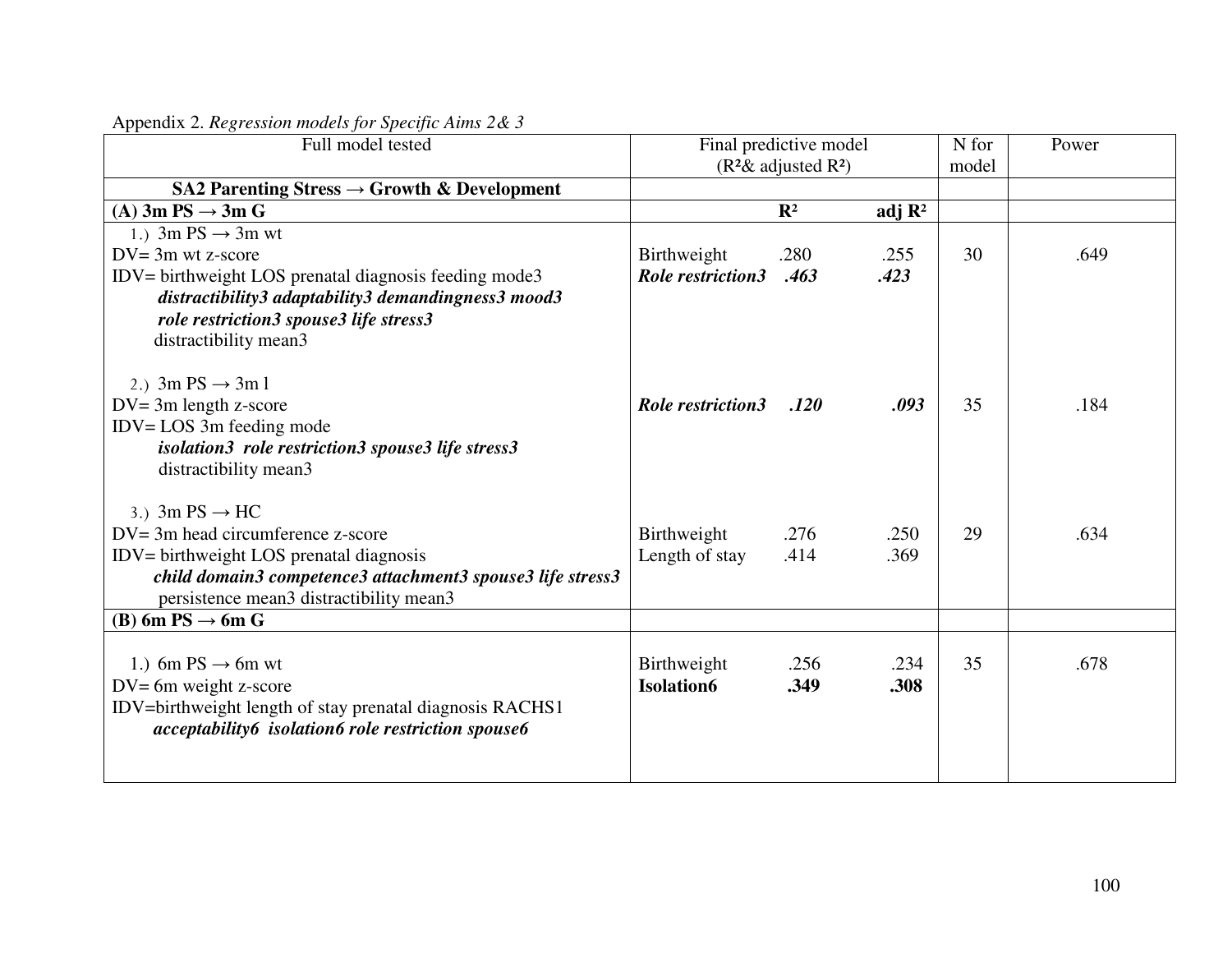| 2.) 6m PS $\rightarrow$ 6m l<br>$DV = 3m$ length z-score<br>IDV= birthweight LOS post-op physiology 6m feeding mode<br>acceptability6 isolation6 attachment6 life stress6                                                      | Birthweight<br>Threshold mean6      | .233<br>.340 | .209<br>.299 | 35 | .614 |
|--------------------------------------------------------------------------------------------------------------------------------------------------------------------------------------------------------------------------------|-------------------------------------|--------------|--------------|----|------|
| threshold mean6<br>3.) 6m PS $\rightarrow$ 6m HC<br>$DV = 6m$ head circumference z-score<br>IDV= birthweight length of stay<br>isolation6 life stress6<br>approach mean6 threshold mean6                                       | Birthweight<br>Approach mean6       | .182<br>.285 | .157<br>.241 | 35 | .591 |
| (C) 6m PS $\rightarrow$ 6m D                                                                                                                                                                                                   |                                     |              |              |    |      |
| 1.) 6m PS $\rightarrow$ MDI<br>DV= Mental Development Index<br>IDV= birthweight LOS post-op physiology gender<br>competence6 isolation6 role restriction6 life stress6<br>rhythmicity mean6<br>6m length z-score 6m HC z-score | NO SIGNFICANT PREDICTORS            |              |              |    |      |
| 2.) 6m PS $\rightarrow$ PDI<br>DV= Psychomotor Development Index<br>$IDV = LOS$ feeding mode6<br>distractibility6 demandingness6 isolation6 role restriction6<br><i>spouse6</i><br>activity mean6<br>6m length z-score         | Role restriction6<br>Activity mean6 | .380<br>.496 | .360<br>.463 | 33 | .907 |
|                                                                                                                                                                                                                                |                                     |              |              |    |      |
|                                                                                                                                                                                                                                |                                     |              |              |    |      |
|                                                                                                                                                                                                                                |                                     |              |              |    |      |
|                                                                                                                                                                                                                                |                                     |              |              |    |      |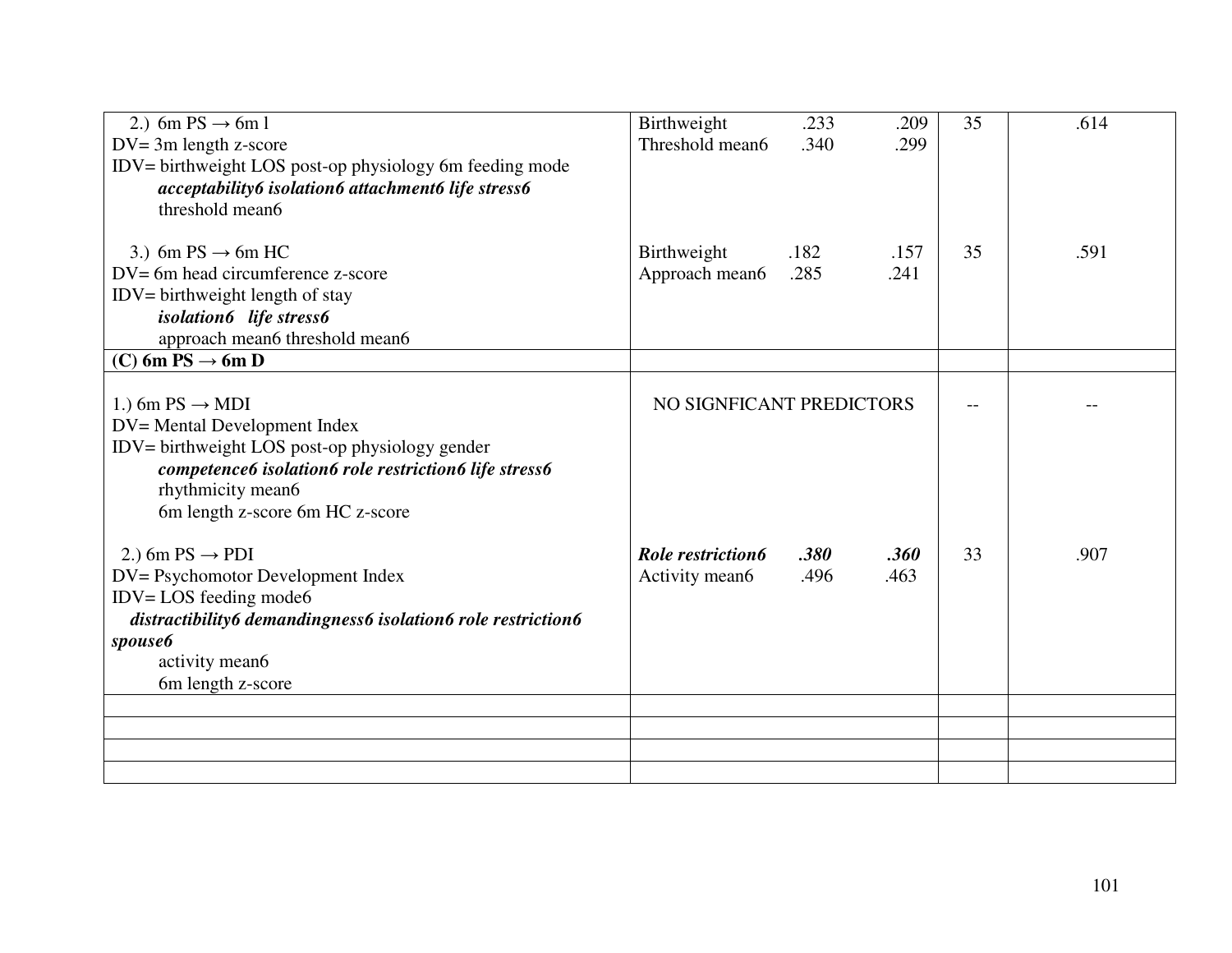| (D) 3m PS $\rightarrow$ 6m G                              |                           |      |      |     |      |
|-----------------------------------------------------------|---------------------------|------|------|-----|------|
| 1.) 3m PS $\rightarrow$ 6m wt                             |                           |      |      |     |      |
| $DV = 6m$ weight z-score                                  | Birthweight               | .230 | .203 | 30  | .564 |
| IDV= birthweight LOS prenatal diagnosis RACHS1 3m feeding | <b>Role restriction3</b>  | .408 | .365 |     |      |
| mode                                                      |                           |      |      |     |      |
| distractibility3 demandingness3 role restriction3 spouse3 |                           |      |      |     |      |
| mood mean3 distractibility mean3                          |                           |      |      |     |      |
| 2.) $3m PS \rightarrow 6m1$                               | Birthweight               | .231 | .206 | 32  | .674 |
| $DV = 3m$ length z-score                                  | <b>Role restriction3</b>  | .394 | .352 |     |      |
| IDV= birthweight LOS post-op physiology 3m feeding mode   |                           |      |      |     |      |
| distractibility3 isolation3 role restriction3 spouse3     |                           |      |      |     |      |
| distractibility mean3                                     |                           |      |      |     |      |
| 3.) 3m PS $\rightarrow$ 6m HC                             | Birthweight               | .182 | .157 | 35  | .358 |
| $DV = 3m$ head circumference z-score                      |                           |      |      |     |      |
| IDV= birthweight LOS RACHS1                               |                           |      |      |     |      |
| life stress3                                              |                           |      |      |     |      |
| distractibility mean3 persistence mean3                   |                           |      |      |     |      |
| (E) 3m PS $\rightarrow$ 6m D                              |                           |      |      |     |      |
| 1.) 3m $PS \rightarrow 6m$ MDI                            |                           |      |      |     |      |
| DV= 6m Mental Developmental Index                         | NO SIGNIFICANT PREDICTORS |      |      | $-$ |      |
| IDV=LOS post-op physiology gender                         |                           |      |      |     |      |
| isolation3 health3 depression3                            |                           |      |      |     |      |
| rhythmicity mean3                                         |                           |      |      |     |      |
| 3m length z-score 3m HC z-score                           |                           |      |      |     |      |
|                                                           |                           |      |      |     |      |
| 2.) 3m PS $\rightarrow$ 6m PDI                            |                           |      |      |     |      |
| DV= 6m Psychomotor Development Index                      | <b>Role restriction3</b>  | .275 | .252 | 33  | .752 |
| $IDV = LOS$                                               | Activity mean3            | .415 | .376 |     |      |
| reinforces parent3 competence3 isolation3 health3         |                           |      |      |     |      |
| role restriction3 spouse3                                 |                           |      |      |     |      |
| activity mean3 rhythmicity mean3                          |                           |      |      |     |      |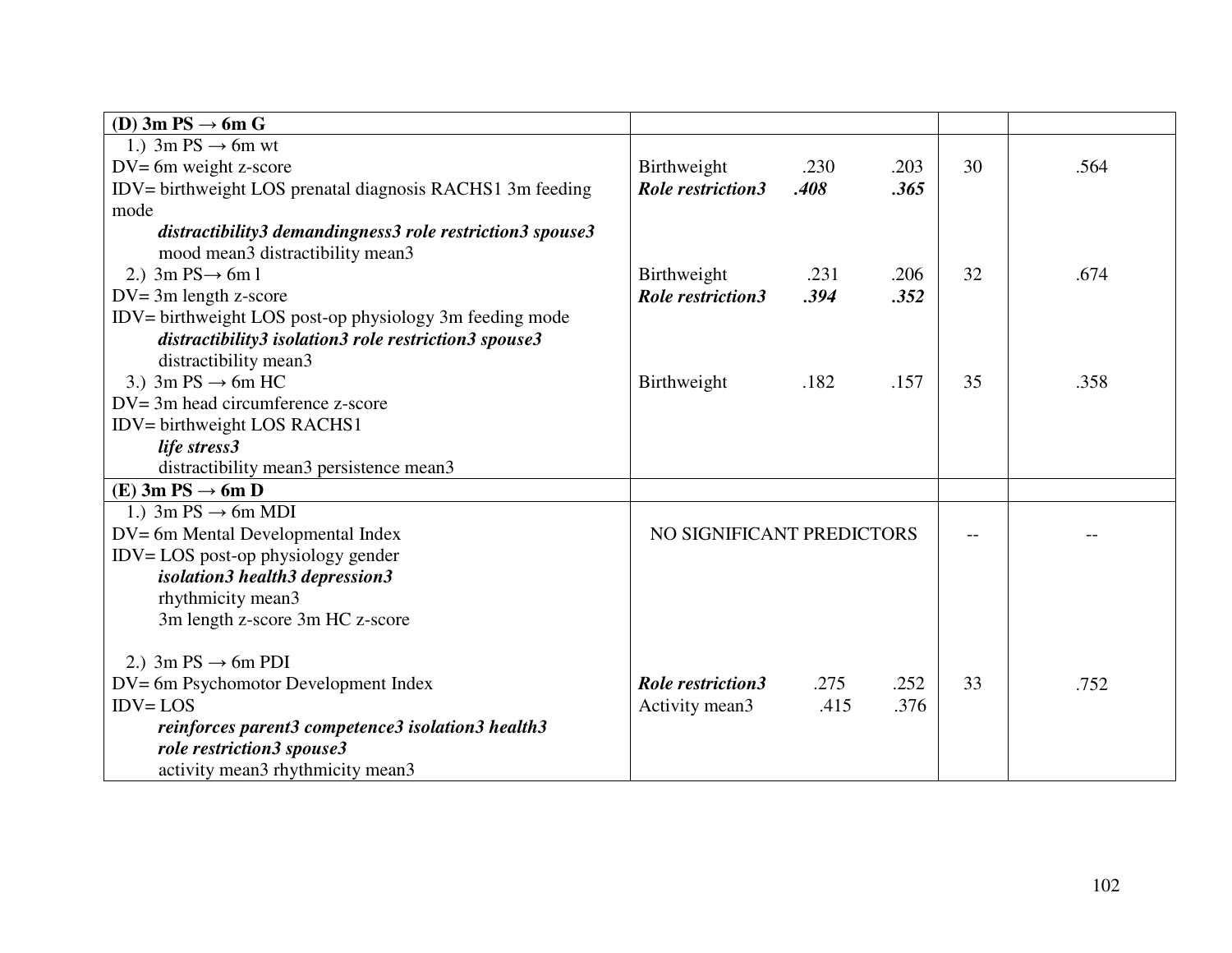| SA 3 Growth & Development $\rightarrow$ Parenting Stress    |                           |      |      |    |      |
|-------------------------------------------------------------|---------------------------|------|------|----|------|
| (A) $3m G \rightarrow 3m PS$                                |                           |      |      |    |      |
| 1.) 3m wt $\rightarrow$ 3m CD                               |                           |      |      |    |      |
| $DV = 3m$ Child Domain                                      | Mood mean3                | .488 | .469 | 30 | .993 |
| $IDV = LOS$                                                 | Rhythmicity mean3         | .594 | .564 |    |      |
| rhythmicity mean3 approach mean3 mood mean3 distractibility |                           |      |      |    |      |
| mean <sub>3</sub>                                           |                           |      |      |    |      |
| 3m weight z-score                                           |                           |      |      |    |      |
| 2.) 3m wt $\rightarrow$ 3m PD                               | Intensity mean3           | .427 | .409 | 34 | .992 |
| $DV = 3m$ Parent Domain                                     | Length of stay            | .580 | .553 |    |      |
| IDV= gestational age LOS post-op physiology 3m feeding mode |                           |      |      |    |      |
| rhythmicity mean3 intensity mean3 mood mean3                |                           |      |      |    |      |
| distractibility mean3                                       |                           |      |      |    |      |
| 3 $m$ weight z-score(3 $m$ length z-score= same results)    |                           |      |      |    |      |
|                                                             |                           |      |      |    |      |
| 3.) 3m wt $\rightarrow$ 3m TS                               | Intensity mean3           | .456 | .436 | 30 | .993 |
| $DV = 3m$ Total Stress                                      | Length of stay            | .629 | .601 |    |      |
| IDV= gestational age LOS prenatal diagnosis                 |                           |      |      |    |      |
| rhythmicity mean3 intensity mean3 mood mean3                |                           |      |      |    |      |
| distractibility mean3                                       |                           |      |      |    |      |
| 3m weight z-score                                           |                           |      |      |    |      |
|                                                             | NO SIGNIFICANT PREDICTORS |      |      |    |      |
| 4.) $3m l \rightarrow 3m LS$                                |                           |      |      |    |      |
| $DV = 3m$ Life Stress                                       |                           |      |      |    |      |
| $IDV =$ maternal education                                  |                           |      |      |    |      |
| 3m length z-score (3m HC z-score= same results)             |                           |      |      |    |      |
|                                                             |                           |      |      |    |      |
|                                                             |                           |      |      |    |      |
|                                                             |                           |      |      |    |      |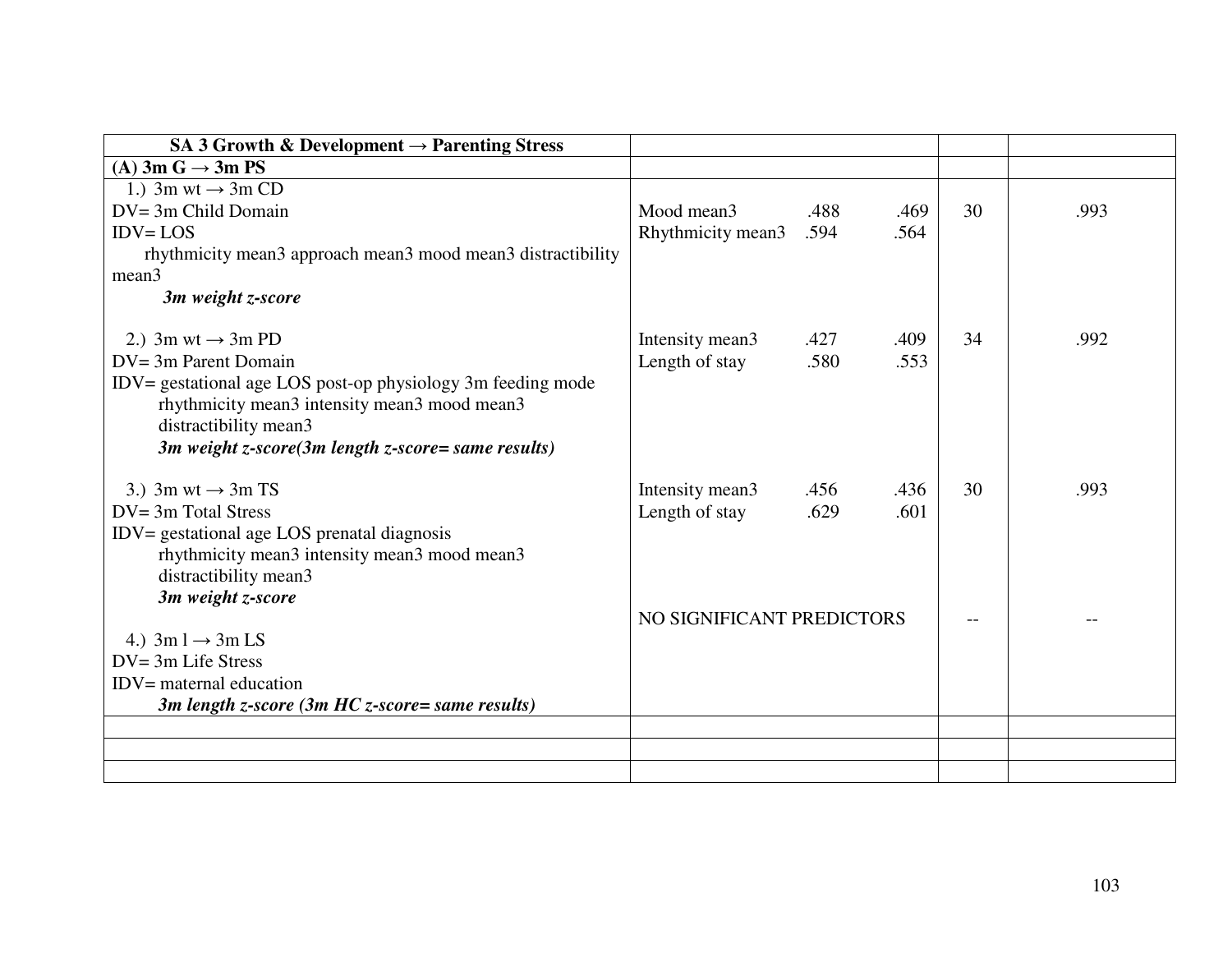| (B) 6m G $\rightarrow$ 6m PS                                                                                                                                                                                                      |                                                                                                   |                                      |                                      |    |      |
|-----------------------------------------------------------------------------------------------------------------------------------------------------------------------------------------------------------------------------------|---------------------------------------------------------------------------------------------------|--------------------------------------|--------------------------------------|----|------|
| 1.) 6m wt $\rightarrow$ 6m CD<br>DV= 6m Child Domain<br>IDV= gestational age LOS prenatal diagnosis<br>rhythmicity mean6 adaptability mean6 mood mean6 distractibility<br>mean6<br>6m weight z-score                              | Adaptability mean6<br>Rhythmicity mean6<br>Gestational age<br>Length of stay                      | .228<br>.434<br>.547<br>.618         | .203<br>.396<br>.501<br>.564         | 33 | .995 |
| 2.) 6m wt $\rightarrow$ 6m PD<br>$DV = 6m$ Parent Domain<br>IDV= LOS maternal education feeding mode6<br>adaptability mean6 approach mean6 rhythmicity mean6<br>mood mean6 threshold mean6<br><b>MDI PDI</b><br>6m weight z-score | Rhythmicity mean6<br>Length of stay                                                               | .156<br>.298                         | .130<br>.253                         | 34 | .410 |
| 3.) 6m wt $\rightarrow$ 6m TS<br>DV= 6m Total Stress<br>$IDV = LOS$ gestational age<br>rhythmicity mean6 approach mean6 adaptability mean6<br>mood mean6 threshold mean6<br>6 <i>m</i> weight <i>z</i> -score                     | Rhythmicity mean6<br>Adaptability mean6<br>6m weight z-score<br>Gestational age<br>Length of stay | .192<br>.365<br>.483<br>.587<br>.648 | .166<br>.323<br>.429<br>.528<br>.583 | 33 | .996 |
| 4.) 6m l $\rightarrow$ 6m LS<br>$DV = 6m$ Life Stress<br>IDV= birthweight gestational age post-op physiology RACHS1<br>approach mean6 intensity mean6 mood mean6 threshold<br>mean6<br><b>MDI</b><br>6m length z-score            | Mood mean6<br>Intensity mean6<br>Gestational age<br>Threshold mean6                               | .161<br>.286<br>.478<br>.565         | .135<br>.240<br>.426<br>.505         | 34 | .947 |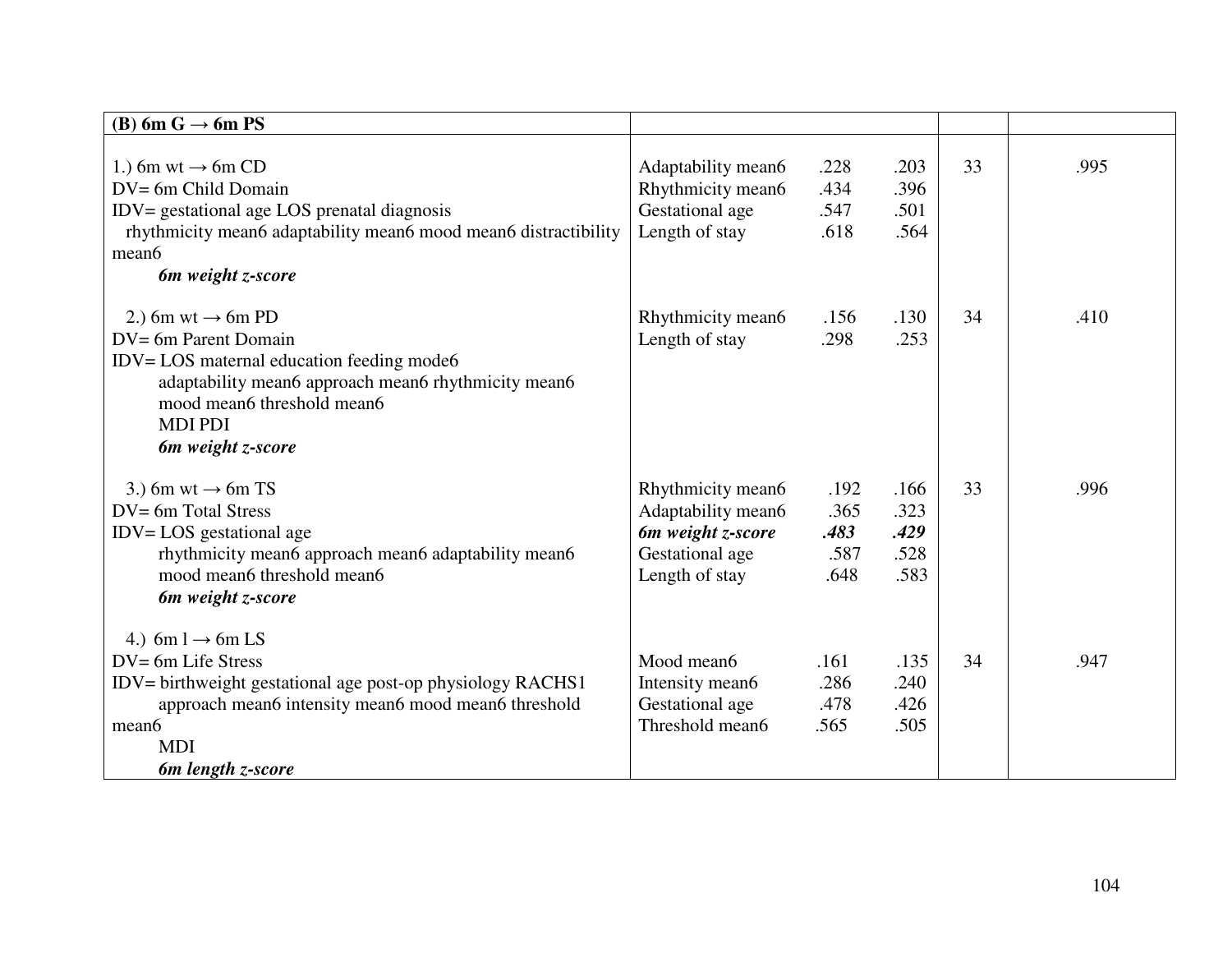| 4a.) 6m HC $\rightarrow$ 6m LS                                                                                                                                                                                     |                                                                       |                              |                              |    |      |
|--------------------------------------------------------------------------------------------------------------------------------------------------------------------------------------------------------------------|-----------------------------------------------------------------------|------------------------------|------------------------------|----|------|
| DV= 6m Life Stress                                                                                                                                                                                                 | Mood mean6                                                            | .161                         | .135                         | 34 | .947 |
| IDV= birthweight gestational age post-op physiology RACHS1                                                                                                                                                         | Intensity mean6                                                       | .286                         | .240                         |    |      |
| approach mean6 intensity mean6 mood mean6 threshold                                                                                                                                                                | Gestational age                                                       | .478                         | .426                         |    |      |
| mean6                                                                                                                                                                                                              | Threshold mean6                                                       | .565                         | .505                         |    |      |
| <b>MDI</b>                                                                                                                                                                                                         |                                                                       |                              |                              |    |      |
| 6m head circumference <i>z</i> -score                                                                                                                                                                              |                                                                       |                              |                              |    |      |
| $(C)$ 3m G $\rightarrow$ 6m PS                                                                                                                                                                                     |                                                                       |                              |                              |    |      |
| 1.) $3m l \rightarrow 6m CD$<br>DV= 6m Child Domain<br>IDV= gestational age length of stay prenatal diagnosis<br>approach mean3 mood mean3 persistence mean3 distractibility<br>mean3<br>3m length z-score         | Mood mean3                                                            | .291                         | .268                         | 33 | .535 |
| 2.) 3m wt $\rightarrow$ 6m PD<br>DV= 6m Parent Domain<br>IDV= LOS maternal education feeding mode3<br>activity mean3 rhythmicity mean3 intensity mean3 mood<br>mean3<br>distractibility mean3<br>3m weight z-score | Intensity mean3<br>Maternal education<br>Length of stay<br>Mood mean3 | .349<br>.456<br>.570<br>.640 | .325<br>.416<br>.520<br>.582 | 30 | .980 |
| 3.) $3m l \rightarrow 6m TS$<br>DV= 6m Total Stress<br>$IDV =$ gestational age $LOS$<br>activity mean3 rhythmicity mean3 intensity mean3 mood<br>mean3<br>distractibility mean3<br>3m length z-score               | Intensity mean3<br>3m Length z-score                                  | .376<br>.486                 | .356<br>.452                 | 33 | .917 |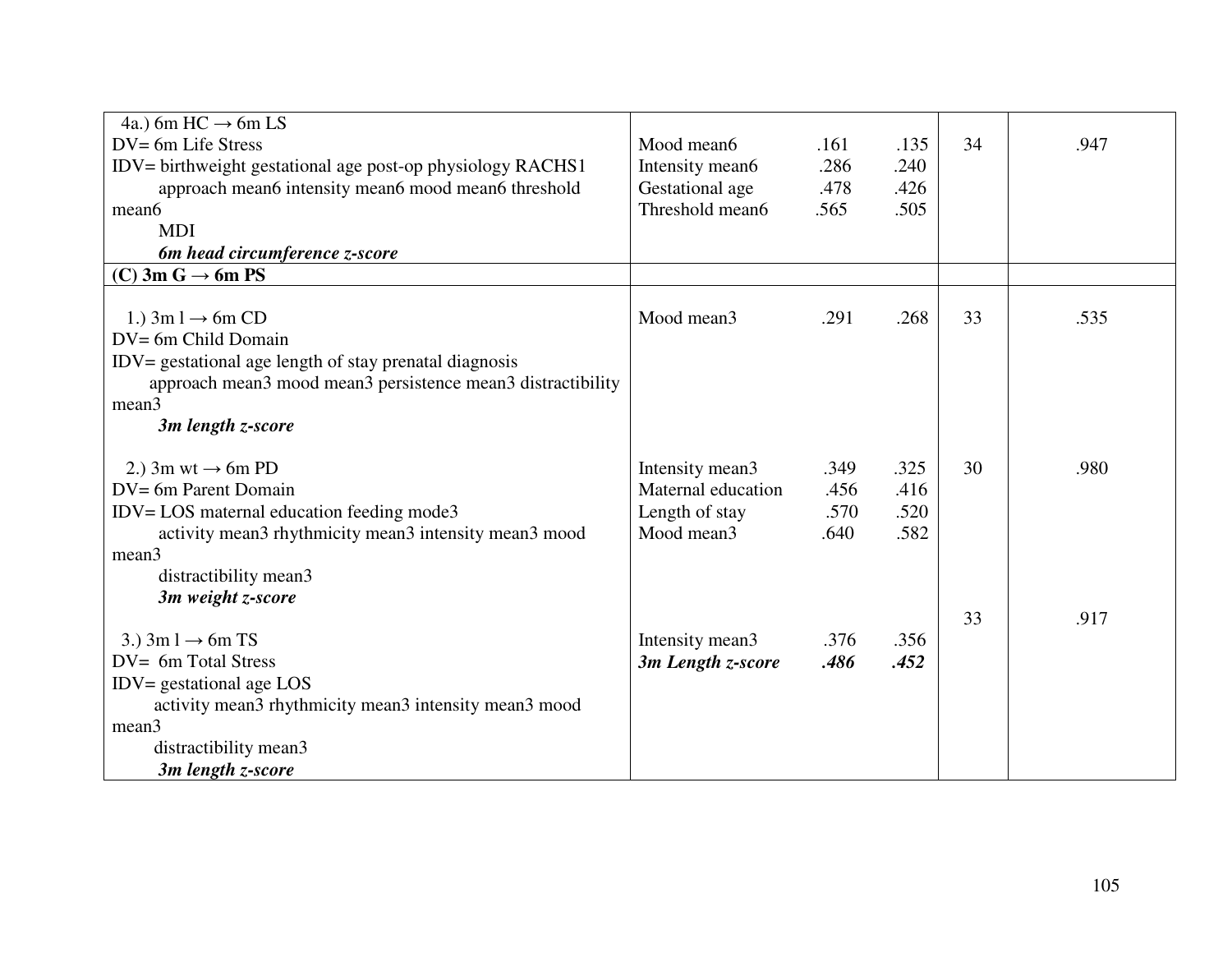| 4.) $3m l \rightarrow 6m LS$<br>$DV = 6m$ Life Stress<br>IDV= gestational age post-op physiology RACHS<br>adaptability mean3<br>3m length z-score                                           | 3m Length z-score<br>Post-op physiology                                      | .140<br>.323                 | .114<br>.281                 | 35 | .744 |
|---------------------------------------------------------------------------------------------------------------------------------------------------------------------------------------------|------------------------------------------------------------------------------|------------------------------|------------------------------|----|------|
| 4a) 3m HC $\rightarrow$ 6m LS<br>$DV = 6m$ Life Stress<br>IDV= gestational age post-op physiology RACHS<br>adaptability mean3<br>3m HC z-score                                              | Post-op physiology<br>$3m$ HC <i>z</i> -score                                | .144<br>.277                 | .117<br>.230                 | 34 | .592 |
| (D) 6m D $\rightarrow$ 6m PS                                                                                                                                                                |                                                                              |                              |                              |    |      |
| 1.) MDI $\rightarrow$ 6m CD<br>DV= 6m Child Domain<br>$IDV = gestational age LOS$<br>rhythmicity mean6 adaptability mean6 mood mean6<br>distractibility mean6<br><b>MDI</b>                 | Rhythmicity mean6<br>Adaptability mean6<br>Gestational age<br>Length of stay | .214<br>.427<br>.527<br>.600 | .188<br>.388<br>.476<br>.540 | 32 | .988 |
| 2.) PDI $\rightarrow$ 6m CD<br>DV= 6m Child Domain<br>IDV= gestational age LOS prenatal diagnosis<br>rhythmicity mean6 adaptability mean6 mood mean6<br>distractibility mean6<br><b>PDI</b> | Adaptability mean6<br>Rhythmicity mean6<br>Gestational age<br>Length of stay | .228<br>.434<br>.547<br>.600 | .203<br>.396<br>.501<br>.564 | 33 | .992 |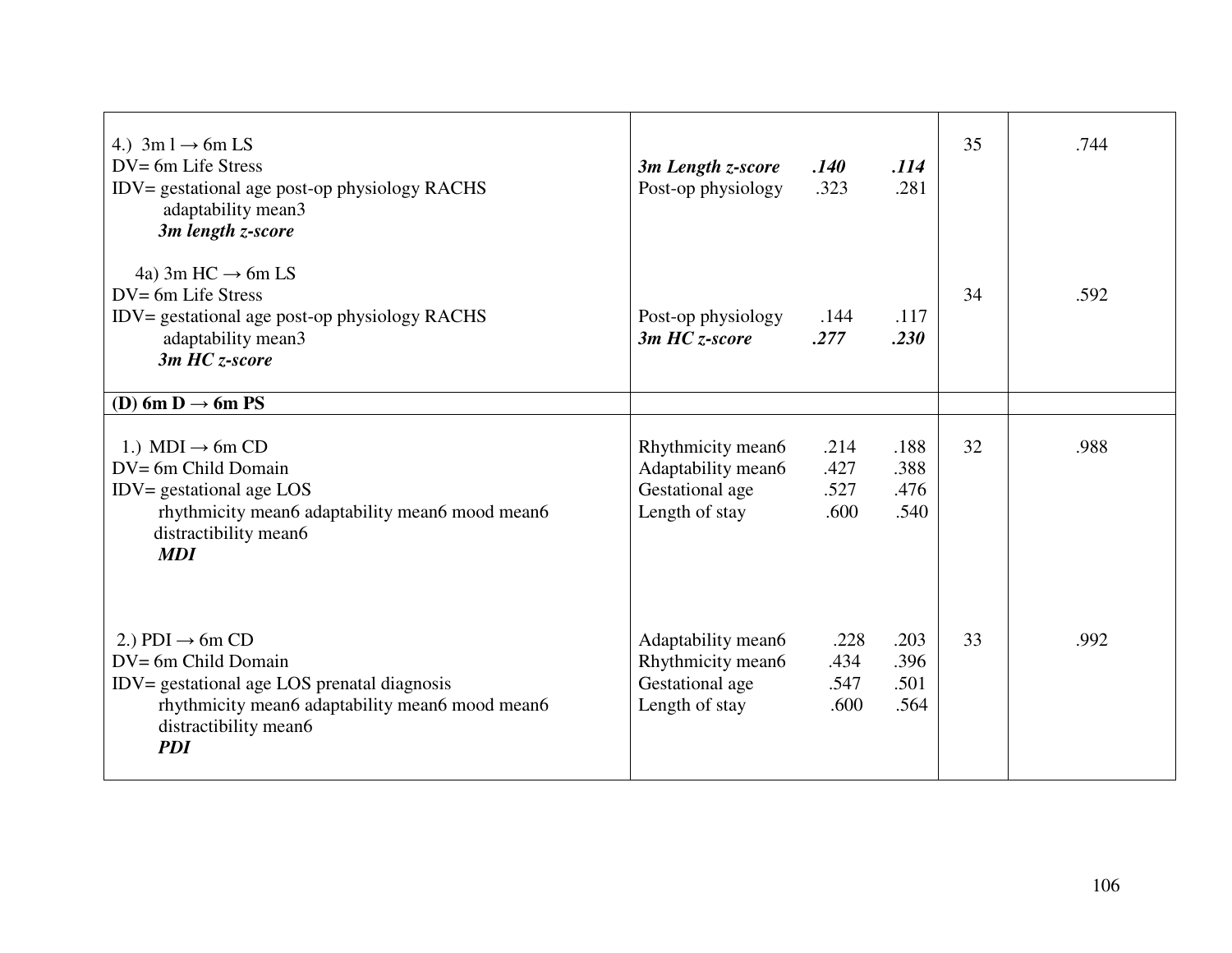| 3.) MDI $\rightarrow$ 6m PD                         | Adaptability mean6 | .184 | .154 | 29 | .354 |
|-----------------------------------------------------|--------------------|------|------|----|------|
| DV= 6m Parent Domain                                | Maternal education | .311 | .258 |    |      |
| IDV= LOS maternal education 6m feeding mode         |                    |      |      |    |      |
| rhythmicity mean6 approach mean6 adaptability mean6 |                    |      |      |    |      |
| mood mean6 threshold mean6                          |                    |      |      |    |      |
| 6m weight z-score                                   |                    |      |      |    |      |
| <b>MDI</b>                                          |                    |      |      |    |      |
|                                                     |                    |      |      |    |      |
| 4.) PDI $\rightarrow$ 6m PD                         | Adaptability mean6 | .185 | .156 | 30 | .380 |
| DV= 6m Parent Domain                                | Maternal education | .312 | .261 |    |      |
| IDV= LOS maternal education 6m feeding mode         |                    |      |      |    |      |
| rhythmicity mean6 approach mean6 adaptability mean6 |                    |      |      |    |      |
| mood mean6 threshold mean6                          |                    |      |      |    |      |
| 6m weight z-score                                   |                    |      |      |    |      |
| <b>PDI</b>                                          |                    |      |      |    |      |
| 5.) MDI $\rightarrow$ 6m TS                         |                    |      |      |    |      |
| $DV = 6m$ Total Stress                              | Rhythmicity mean6  | .207 | .181 | 32 | .992 |
| $IDV =$ gestational age $LOS$                       | Length of stay     | .366 | .323 |    |      |
| rhythmicity mean6 approach mean6 adaptability mean6 | Gestational age    | .478 | .422 |    |      |
| mood mean6 threshold mean6                          | Adaptability mean6 | .579 | .516 |    |      |
| 6m weight z-score                                   | 6m weight z-score  | .657 | .591 |    |      |
| <b>MDI</b>                                          |                    |      |      |    |      |
|                                                     |                    |      |      |    |      |
| 6.) PDI $\rightarrow$ 6m TS                         |                    |      |      |    |      |
| $DV = 6m$ Total Stress                              | Rhythmicity mean6  | .192 | .166 | 33 | .992 |
| $IDV =$ gestational age $LOS$                       | Adaptability mean6 | .365 | .323 |    |      |
| rhythmicity mean6 approach mean6 adaptability mean6 | 6m weight z-score  | .483 | .429 |    |      |
| mood mean6 threshold mean6                          | Gestational age    | .587 | .528 |    |      |
| 6m weight z-score <i>PDI</i>                        | Length of stay     | .648 | .583 |    |      |
|                                                     |                    |      |      |    |      |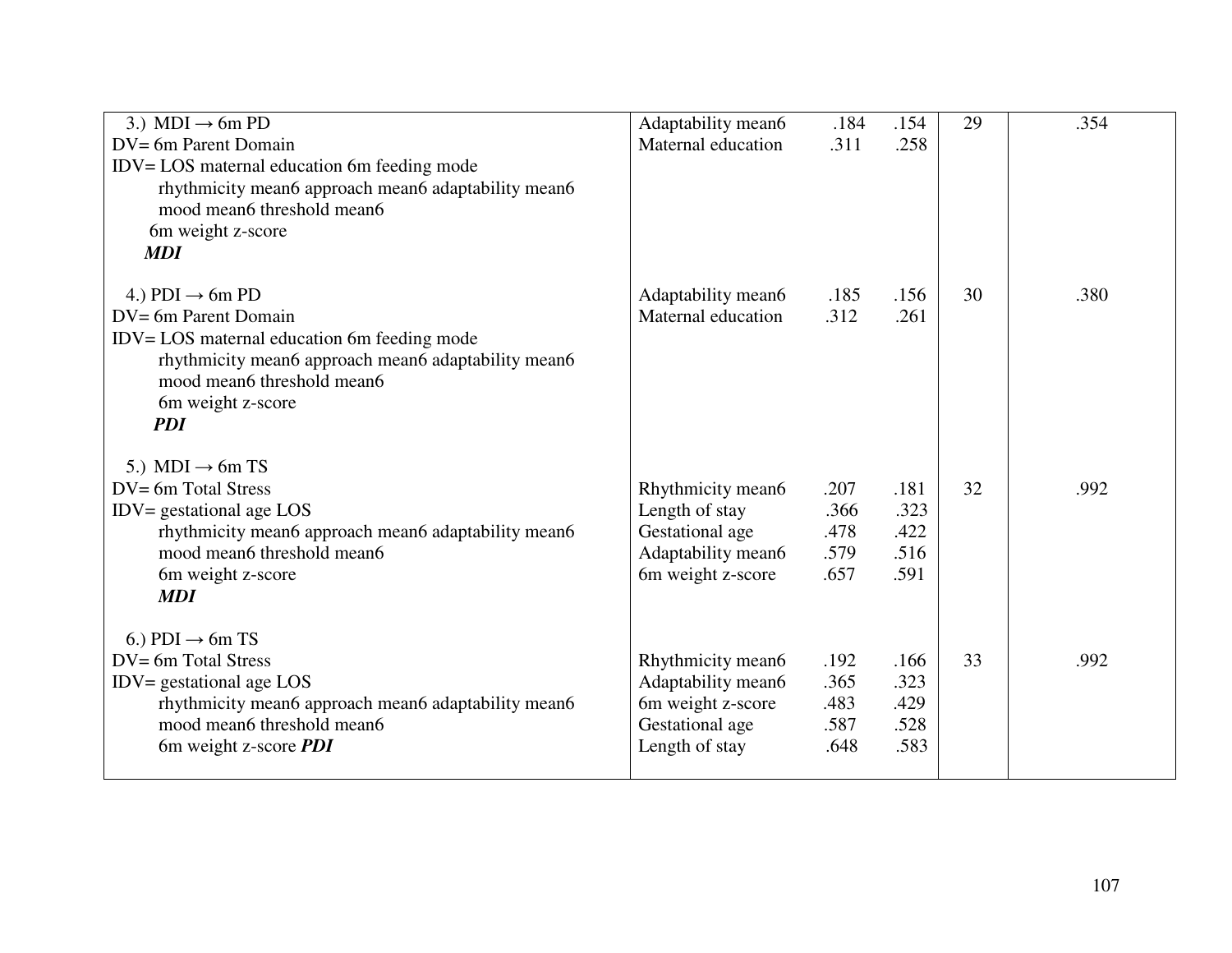| 7.) MDI $\rightarrow$ 6m LS                                |                 |      |      |    |      |
|------------------------------------------------------------|-----------------|------|------|----|------|
| $DV = 6m$ Life Stress                                      | Mood mean6      | .161 | .135 | 34 | .929 |
| IDV= birthweight gestational age post-op physiology RACHS1 | Intensity mean6 | .286 | .240 |    |      |
| approach mean6 intensity mean6 mood mean6 threshold        | Gestational age | .478 | .426 |    |      |
| mean <sub>6</sub>                                          | Threshold mean6 | .565 | .505 |    |      |
| <b>MDI</b>                                                 |                 |      |      |    |      |
| 6 m length z-score 6m HC z-score                           |                 |      |      |    |      |
|                                                            |                 |      |      |    |      |
| 8.) PDI $\rightarrow$ 6m LS                                |                 |      |      |    |      |
| $DV = 6m$ Life Stress                                      | Mood mean6      | .161 | .135 | 34 | .929 |
| IDV= birthweight gestational age post-op physiology RACHS1 | Intensity mean6 | .286 | .240 |    |      |
| approach mean6 intensity mean6 mood mean6 threshold        | Gestational age | .478 | .426 |    |      |
| mean <sub>6</sub>                                          | Threshold mean6 | .565 | .505 |    |      |
| <i>PDI</i>                                                 |                 |      |      |    |      |
| 6 m length z-score 6m HC z-score                           |                 |      |      |    |      |
|                                                            |                 |      |      |    |      |

*Independent predictor variables in bold italics*  DV= dependent variable; IDV= independent variable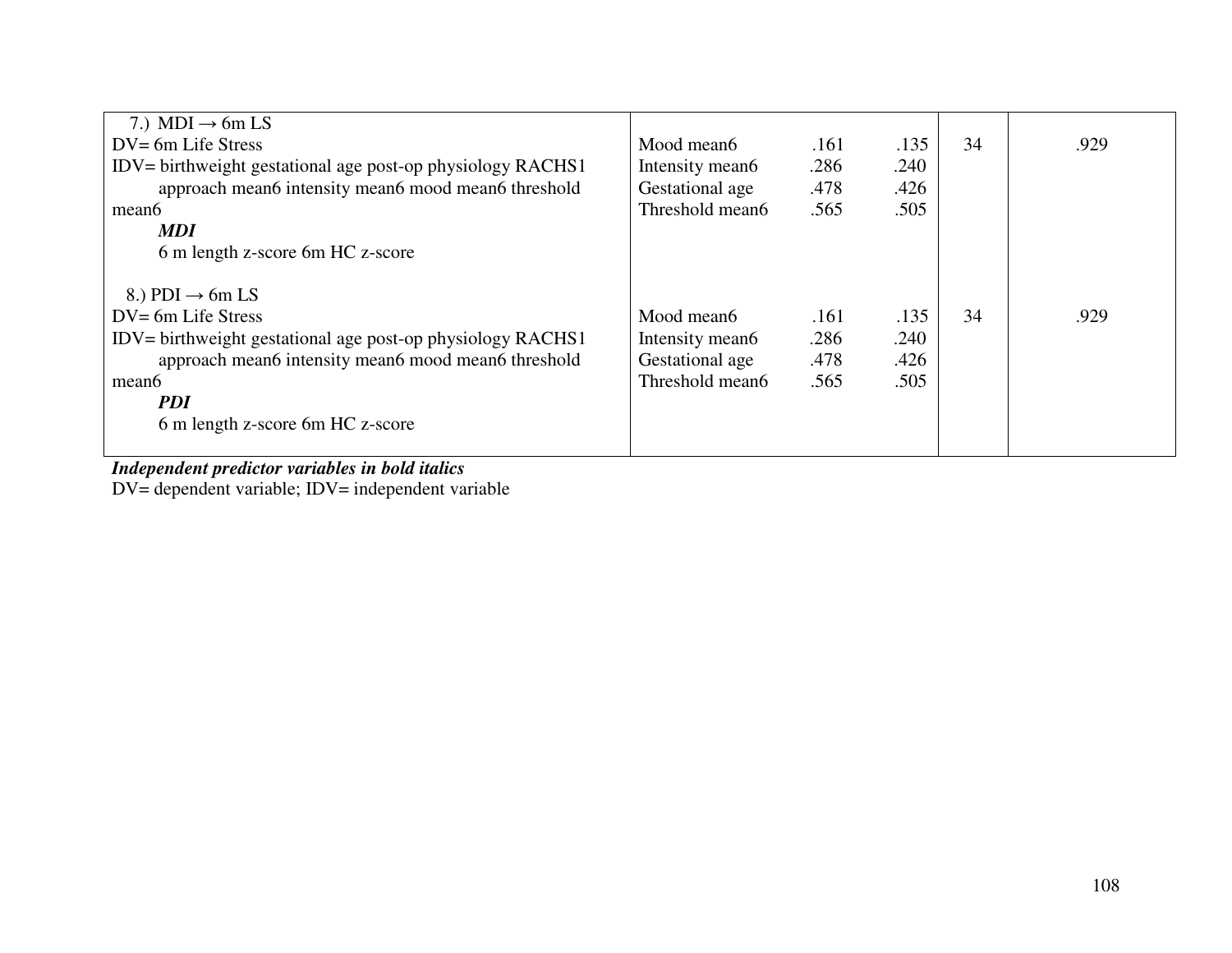Appendix 3- Role Restriction Questions from the PSI

Answered on 5-point scale from "Strongly Agree" to "Strongly Disagree"

- 68. Most of my life is spent doing things for my child.
- 69. I find myself giving up more of my life to meet my children's needs than I ever expected.
- 70. I feel trapped by my responsibilities as a parent.
- 71. I often feel that my child's needs control my life.
- 72. Since having this child, I have been unable to do new and different things.
- 73. Since having this child, I feel that I am almost never able to do things that I like to do.
- 74. It is hard to find a place in our home where I can go to be by myself.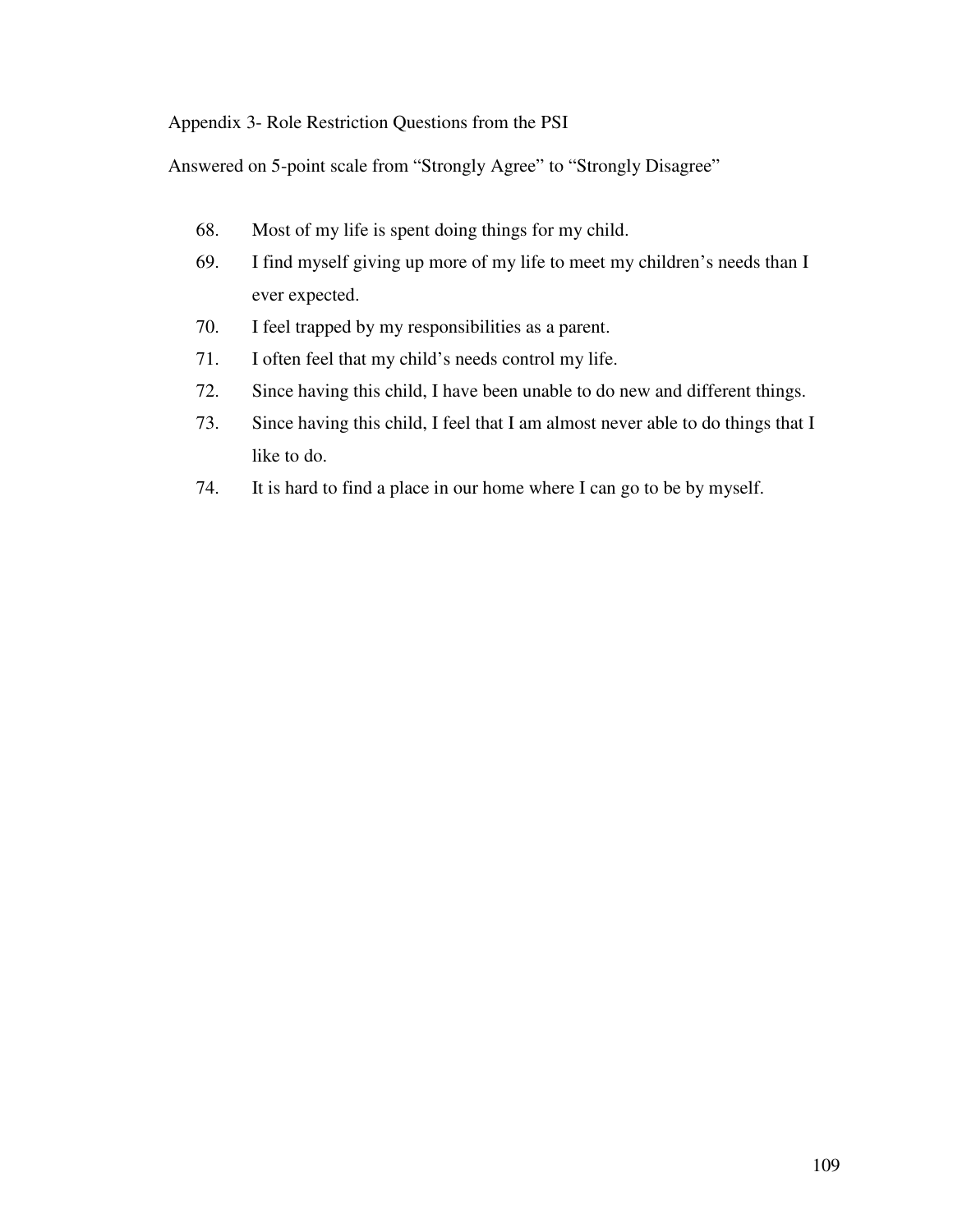#### References

- Allen, E. C., Manuel, J. C., Legault, C., Naughton, M. J., Pivor, C., & O'Shea, T. M. (2004). Perception of child vulnerability among mothers of former premature infants. *Pediatrics, 113*(2), 267.
- Abidin, R.R. (1992). Determinants of parenting behavior. *Journal of Clinical Child Psychology,21*, 407-412.
- Abidin, R.R. (1995). *Parenting Stress Index: Professional Manual (3rd Ed.)*. Lutz, Florida: Psychological Assessment Resources, Inc.
- About the Cardiac Center

http://www.chop.edu/consumer/jsp/division/generic.jsp?id=87547. Accessed June 12, 2008.

- Al-Radi, O. O., Harrell, J.,Frank E., Caldarone, C. A., McCrindle, B. W., Jacobs, J. P., Williams, M. G., et al. (2007). Case complexity scores in congenital heart surgery: A comparative study of the aristotle basic complexity score and the risk adjustment in congenital heart surgery (RACHS-1) system. *The Journal of Thoracic and Cardiovascular Surgery, 133*(4), 865-875.
- Avitzur, Y., Singer, P., Dagan, O., Kozer, E., Abramovitch, D., Dinari, G., et al. (2003). Resting energy expenditure in children with cyanotic and noncyanotic congenital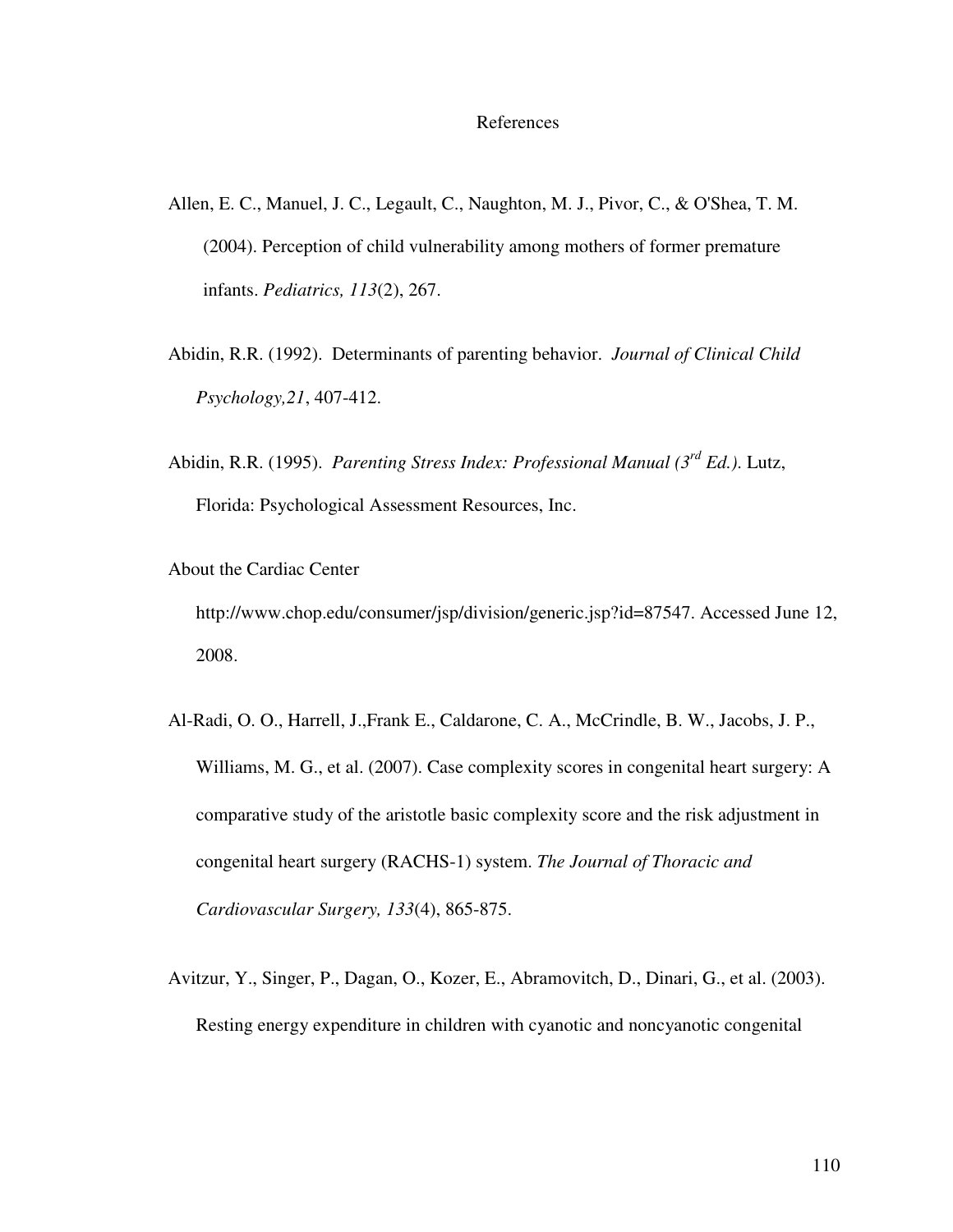heart disease before and after open heart surgery. *Journal of Parenteral and Enteral Nutrition, 27*, 47-51.

- Ballweg J.A., Wernovsky G., & Gaynor J.W. (2007). Neurodevelopmental outcomes following congenital heart surgery. *Pediatric Cardiology, 28*(2), 126-33.
- Benavidez O.J., Gauvreau K., Jenkins K.J. (2006). Racial and ethnic disparities in mortality following congenital heart surgery. *Pediatric Cardiology, 27*(3), 321-8.
- Bithoney, W. G., & Van Sciver, M. M. (1995). Parental stress and growth outcome in growth-deficient children. *Pediatrics, 96*(4), 707.
- Boneva, R., Botto, L., Moore, C., Yang, Q., Correa, A., & Erickson, J. (2001). Mortality associated with congenital heart defects in the united states: Trends and racial disparities, 1979-1997. *Circulation, 103*(19), 2376-81.
- Brosig, C. L., Whitstone, B. N., Frommelt, M. A., Frisbee, S. J., & Leuthner, S. R. (2007). Psychological distress in parents of children with severe congenital heart disease: The impact of prenatal versus postnatal diagnosis. *Journal of Perinatology, 27*, 687-92.
- Brown, M. D., Wernovsky, G., Mussatto, K. A., & Berger, S. (2005). Long-term and developmental outcomes of children with complex congenital heart disease. *Clinics in Perinatology, 32*, 1043-1057.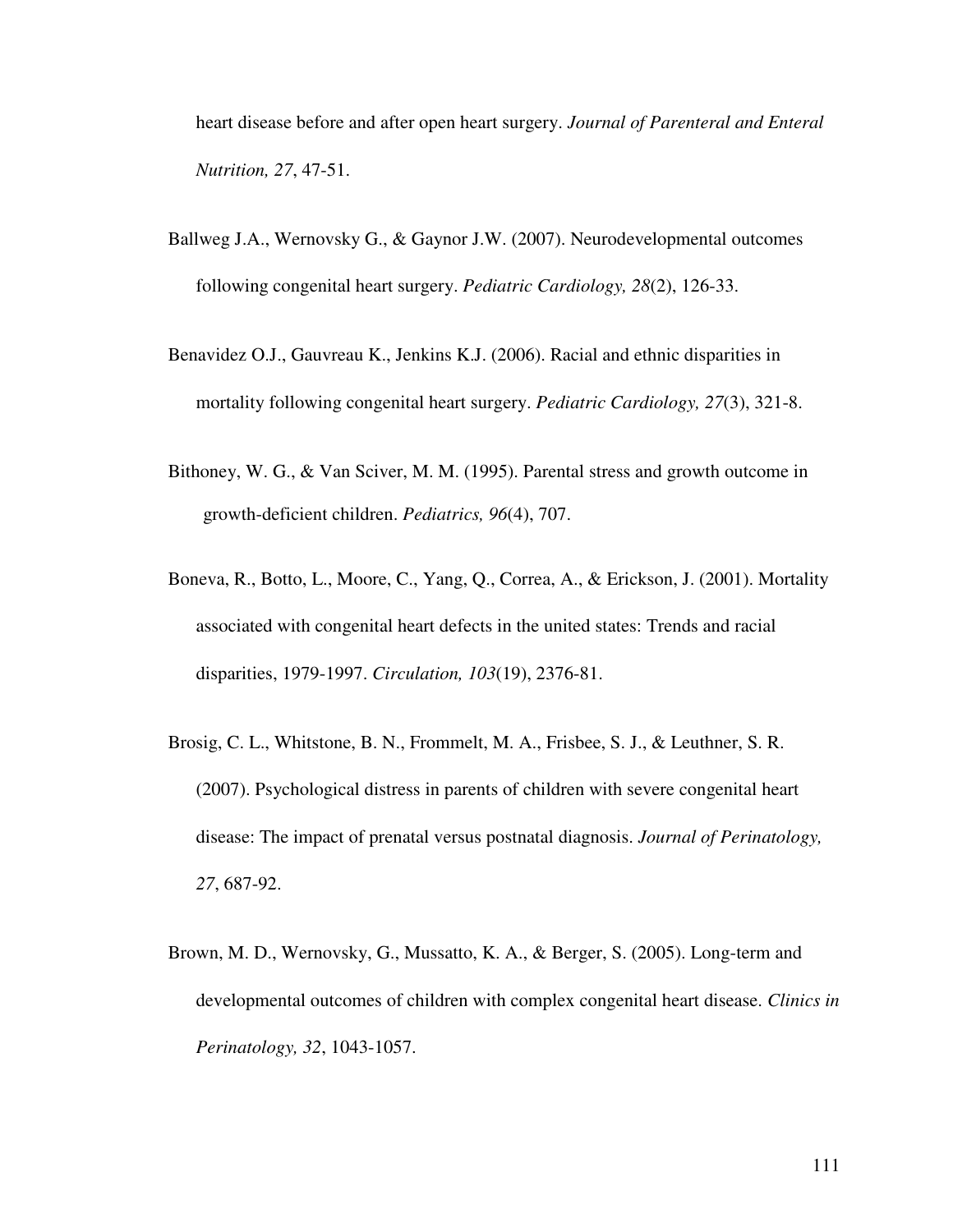- Burgess, K. B., Marshall, P. J., Rubin, K. H., & Fox, N. A. (2003). Infant attachment and temperament as predictors of subsequent externalizing problems and cardiac physiology. *Journal of Child Psychology & Psychiatry & Allied Disciplines, 44*(6), 819-831.
- Carey, L. K., Nicholson, B. C., & Fox, R. A. (2002). Maternal factors related to parenting young children with congenital heart disease. *Journal of Pediatric Nursing, 17*(3), 174-183.
- Carey, W. B., & McDevitt, S. C. (1978). Revision of the infant temperament questionnaire. *Pediatrics, 61*(5), 735.
- Chandlee, J., Heathfield, L. T., Salganik, M., Damokosh, A., & Radcliffe, J. (2002). Are we consistent in administering and scoring the bayley scales of infant development-II?. *Journal of Psychoeducational Assessment, 20*(2), 183-200.
- Chang, R. R., Chen, A. Y., & Klitzner, T. S. (2002). Female sex as a risk factor for inhospital mortality among children undergoing cardiac surgery . *Circulation, 106*, 1514-1522.
- Chess, S., & Thomas, A. (1989). Temperament and its functional significance. In S. I. Greenspan, & G. H. Pollack (Eds.), *Volume II early childhood* (pp. 163-227). Madison, Connecticut: International Universities Press, Inc.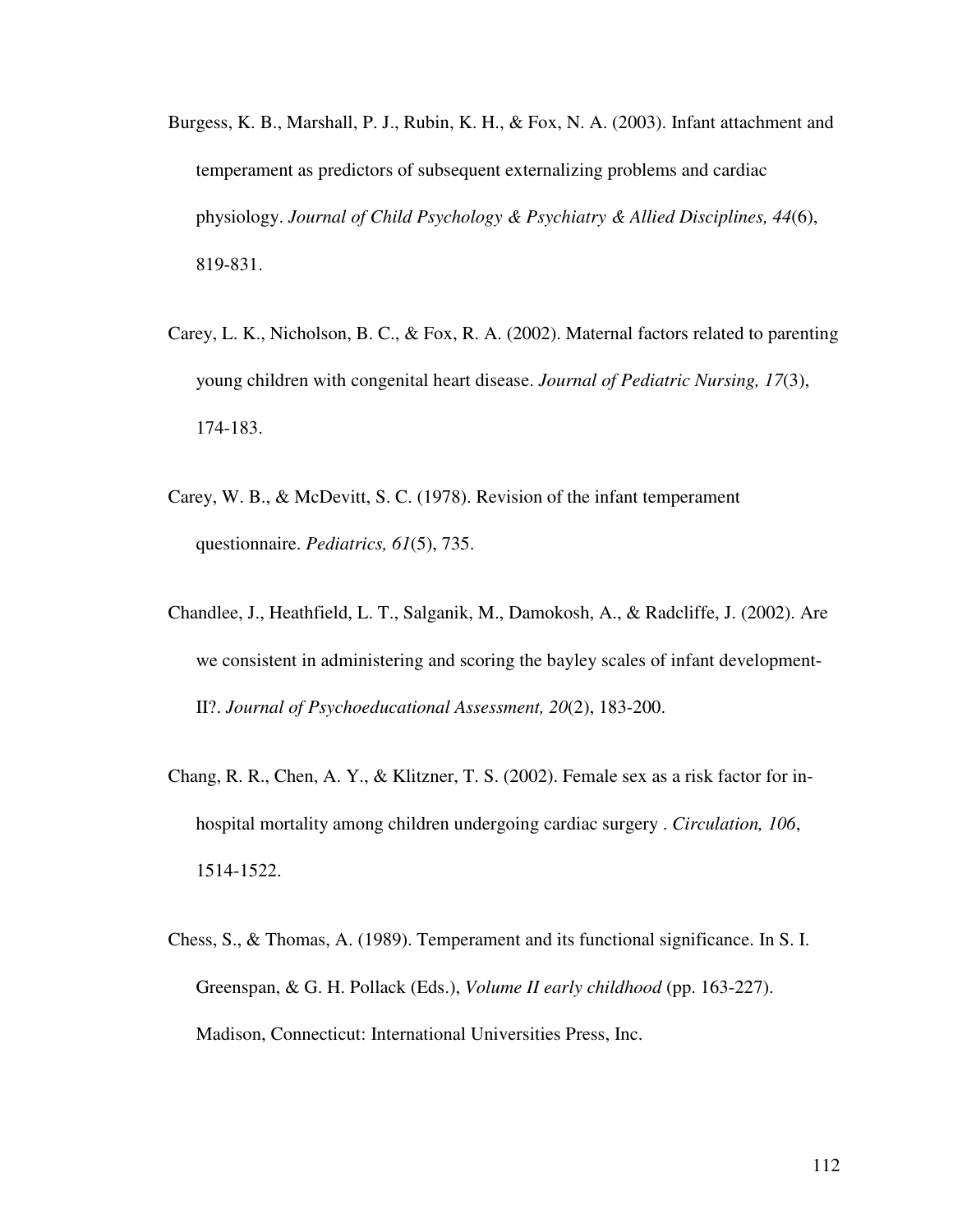- Chi-Wen Chen, Chung-Yi Li, & Jou-Kou Wang. (2004). Growth and development of children with congenital heart disease. *Journal of Advanced Nursing, 47*, 260-269.
- Clark, S. M., & Miles, M. S. (1999). Conflicting responses: The experiences of fathers of infants diagnosed with severe congenital... *Journal of the Society of Pediatric Nurses, 4*(1), 7.
- D'Antonio, I. G. (1979). Cardiac infant's feeding difficulties. *Western Journal of Nursing Research, 1*(1), 53-55.
- Davis-Kean, P. E. (2005). The influence of parent education and family income on child achievement: The indirect role of parental expectations and the home environment. *Journal of Family Psychology, 19*(2), 294-304.
- DeMaso D.R., Campis L.K., Wypij D., Bertram S., Lipshitz M., & Freed M. (1991). The impact of maternal perceptions and medical severity on the adjustment of children with congenital heart disease. *Journal of Pediatric Psychology, 16*(2), 137-49.
- Dunne, L., Sneddon, H., Iwaniec, D., & Stewart, M. C. (2007). Maternal mental health and faltering growth in infants. *Child Abuse Review, 16*(5), 283-295.
- Dudek-Shriber, L. (2004). Parent stress in the neontal intensive care unit and the influence of parent and infant characteristics. *The American Journal of Occupational Therapy, 58*, 509-520.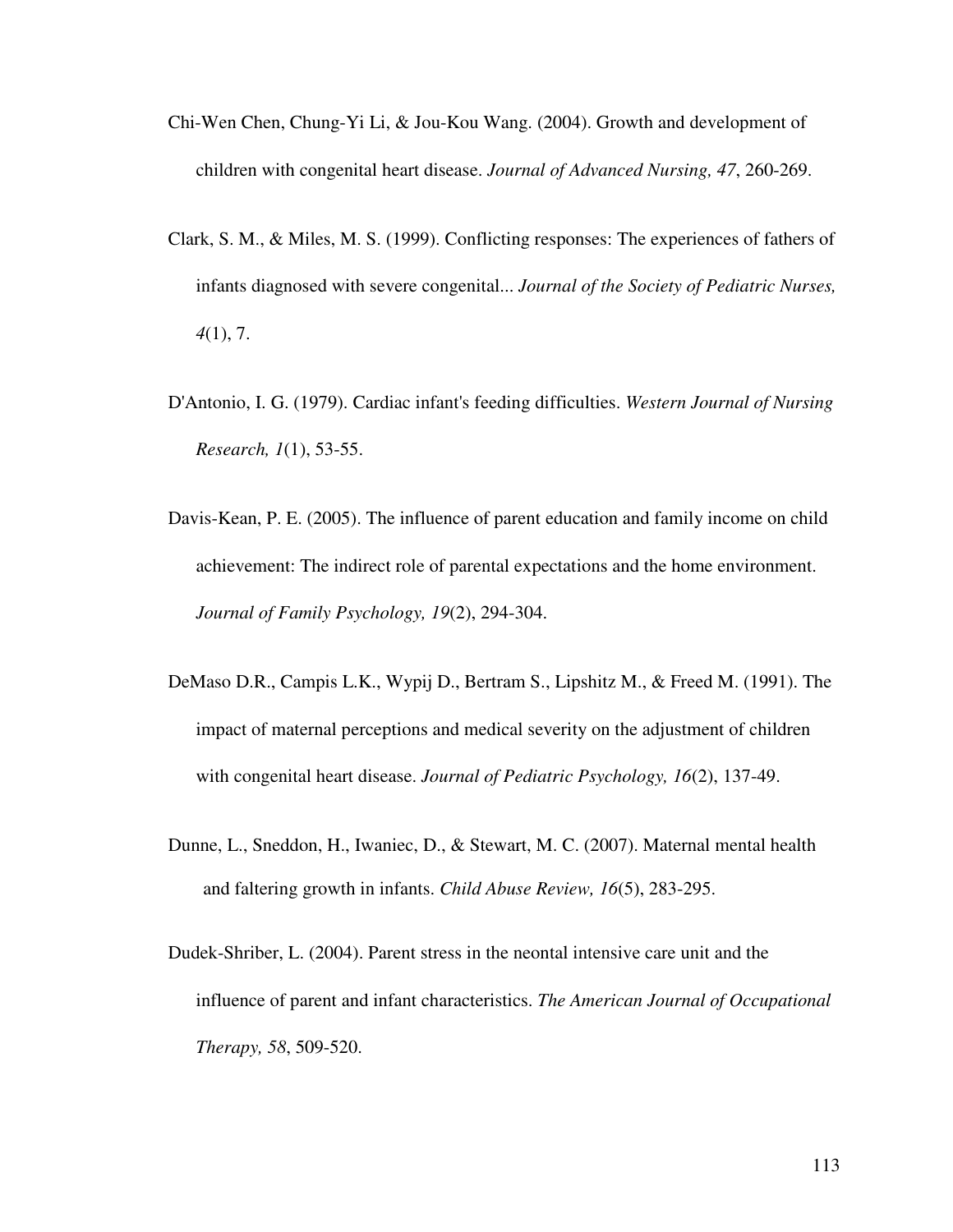- Fuller, S., Nord, A. S., Gerdes, M., Wernovsky, G., Jarvik, G. P., Bernbaum, J., et al. (2009). Predictors of impaired neurodevelopmental outcomes at one year of age after infant cardiac surgery. *European Journal of Cardio-Thoracic Surgery, 36*(1), 40-48.
- Gandour, M. J. (1989). Activity level as a dimension of temperament in toddlers: Its relevance for the organismic specificity hypothesis. *Child Development, 60*(5), 1092.
- Gardner, F. V., Freeman, N. H., Black, A. M., & Angelini, G. D. (1996). Disturbed mother-infant interaction in association with congenital heart disease. *Heart, 76*(1), 56-9.
- Goldberg, S., Morris, P., Simmons, R. J., Fowler, R. S., & Levison, H. (1990). Chronic illness in infancy and parenting stress: A comparison of three groups of parents. *Journal of Pediatric Psychology, 15*(3), 347-358.
- Goldberg, S., Simmons, R. J., Newman, J., Campbell, K., & Fowler, R. S. (1991). Congenital heart disease, parental stress, and infant-mother relationships. *The Journal of Pediatrics, 119*(4), 661-666.
- Goldberg, S., Janus, M., Washington, J., Simmons, R. J., MacLusky, I., & Fowler, R. S. (1997). Prediction of preschool behavioral problems in healthy and pediatric samples. *Developmental and Behavioral Pediatrics, 18*(5), 304-313.
- Grigorenko, E. L. & Sternberg, R. J. (1999). *Assessing cognitive development in early childhood. Education: Early child development.* Washington, DC: World Bank.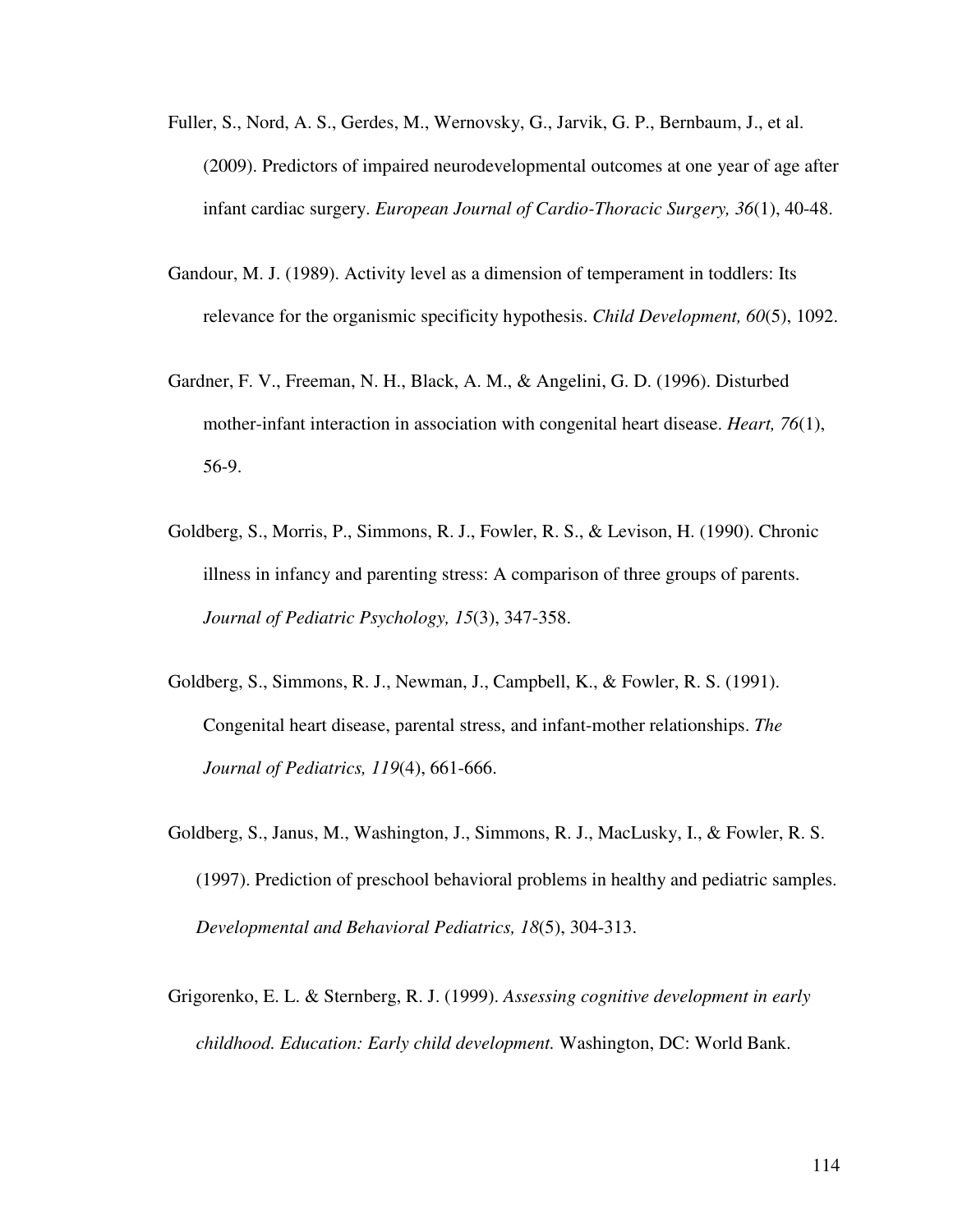- Gutteling, B. M., De Weerth, C., Willemsen-Swinkels, S. H. N., Huizink, A. C., Mulder, E. J. H., Visser, G. H. A., et al. (2005). The effects of prenatal stress on temperament and problem behavior of 27-month-old toddlers. *European Child & Adolescent Psychiatry, 14*(1), 41-51.
- Hughes M.B., Shults J., McGrath J., & Medoff-Cooper B. (2002). Temperament characteristics of premature infants in the first year of life. *Journal of Developmental & Behavioral Pediatrics, 23*(6), 430-435.
- Imms, C. (2004). Occupational performance challenges for children with congenital heart disease: A literature review. *Canadian Journal of Occupational Therapy, 71*(3), 161- 172.
- Imms, C. (2001). Feeding the infant with congenital heart disease: An occupational performance challenge. *American Journal of Occupational Therapy, 55*(3), 277-284.
- Jackson, M., & Poskitt, E. M. (1991). The effects of high-energy feeding on energy balance and growth in infants with congenital heart disease and failure to thrive. *British Journal of Nutrition, 65*, 131-143.
- Jacobs, J. P., Wernovsky, G., & Elliott, M. J. (2007). Analysis of outcomes for congenital cardiac disease: Can we do better? *Cardiology in the Young, 17*(2), 145-158.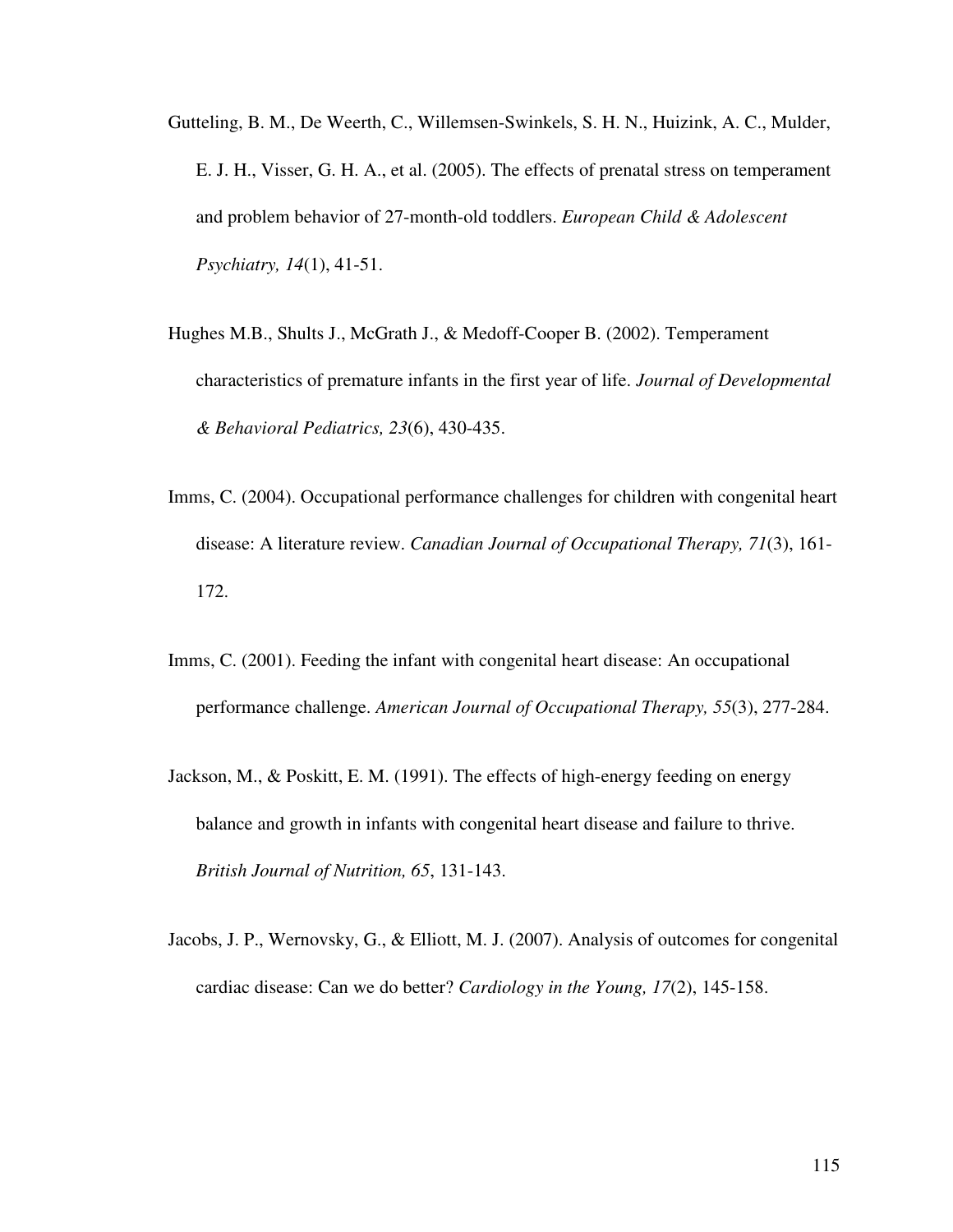- Jenkins, K. (2004). Risk adjustment for congenital heart surgery: The RACHS-1 method. *Seminars in Thoracic and Cardiovascular Surgery. Pediatric Cardiac Surgery Annual, 7*, 180-4.
- Jenkins, K. J., Gauvreau, K., Newburger, J. W., Spray, T. L., Moller, J. H., & Iezzoni, L. I. (2002). Consensus-based method for risk adjustment for surgery for congenital heart disease. *Journal of Thoracic and Cardiovascular Surgery, 123*(1), 110-118.
- Joy V. Browne, & Ayelet Talmi. (2005). Family-based intervention to enhance Infant– Parent relationships in the neonatal intensive care unit . *Journal of Pediatric Psychology, 30*(8), 667-677.
- Kang, N., Tsang, V. T., Elliott, M. J., de Leval, M. R., & Cole, T. J. (2006). Does the aristotle score predict outcome in congenital heart surgery? *European Journal of Cardio-Thoracic Surgery, 29*(6), 986-988.
- Kelleher, D. K., Laussen, P., Teixeira-Pinto, A., & Duggan, C. (2006). Growth and correlates of nutritional status among infants with hypoplastic left heart syndrome (HLHS) after stage 1 norwood procedure. *Nutrition, 22*(3), 237-244.
- Langkamp, D. L., Kim, Y., & Pascoe, J. M. (1998). Temperament of preterm infants at 4 months of age: Maternal ratings and perceptions. *Journal of Developmental & Behavioral Pediatrics, 19*(6), 391-6.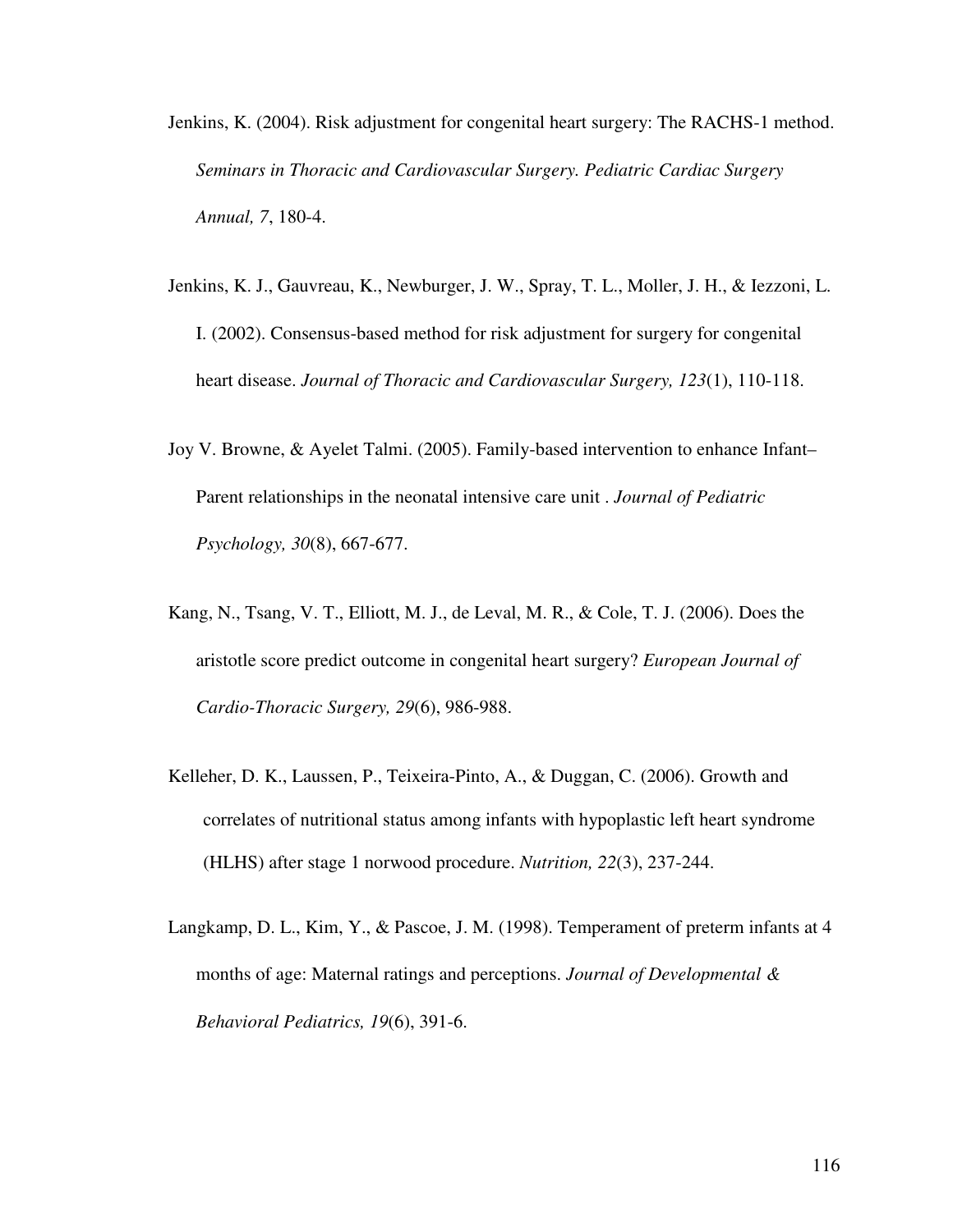- Lawoko, S., & Soares, J. J. F. (2002). Distress and hopelessness among parents of children with congenital heart disease, parents of children with other diseases, and parents of healthy children. *Journal of Psychosomatic Research, 52*(4), 193-208.
- Leitch, C. A., Karn, C. A., Peppard, R. J., Granger, D., Liechty, E. A., Ensing, G. J., et al. (1998). Increased energy expenditure in infants with cyanotic congenital heart disease, , , *The Journal of Pediatrics, 133*(6), 755-760.
- Lipman TH, Hench KD, Benyi T, Delaune J, Gilluly KA, Johnson L, et al. (2004). A multicentre randomised controlled trial of an intervention to improve the accuracy of linear growth measurement. *Archives of Disease in Childhood, 89*(4), 342-346.
- Lobo, M. L. (1992). Parent-infant interaction during feeding when the infant has congenital heart disease. *Journal of Pediatric Nursing, 7*(2), 97-105.
- Lohman, T.G., Roche, A. F., & Martorell, R. (1988). *Anthropometric Standardization Reference Manual*. Champaign, IL: Human Kinetics Books.
- Mahle, W. T., Visconti, K. J., Freier, M. C., Kanne, S. M., Hamilton, W. G., Sharkey, A. M., et al. (2006). Relationship of surgical approach to neurodevelopmental outcomes in hypoplastic left heart syndrome. *Pediatrics, 117*, e90-e97.
- Mahoney, G., & Perales, F. (2006). The role of parents in early motor intervention. *Down's Syndrome, Research and Practice, 10*(2), 67-73.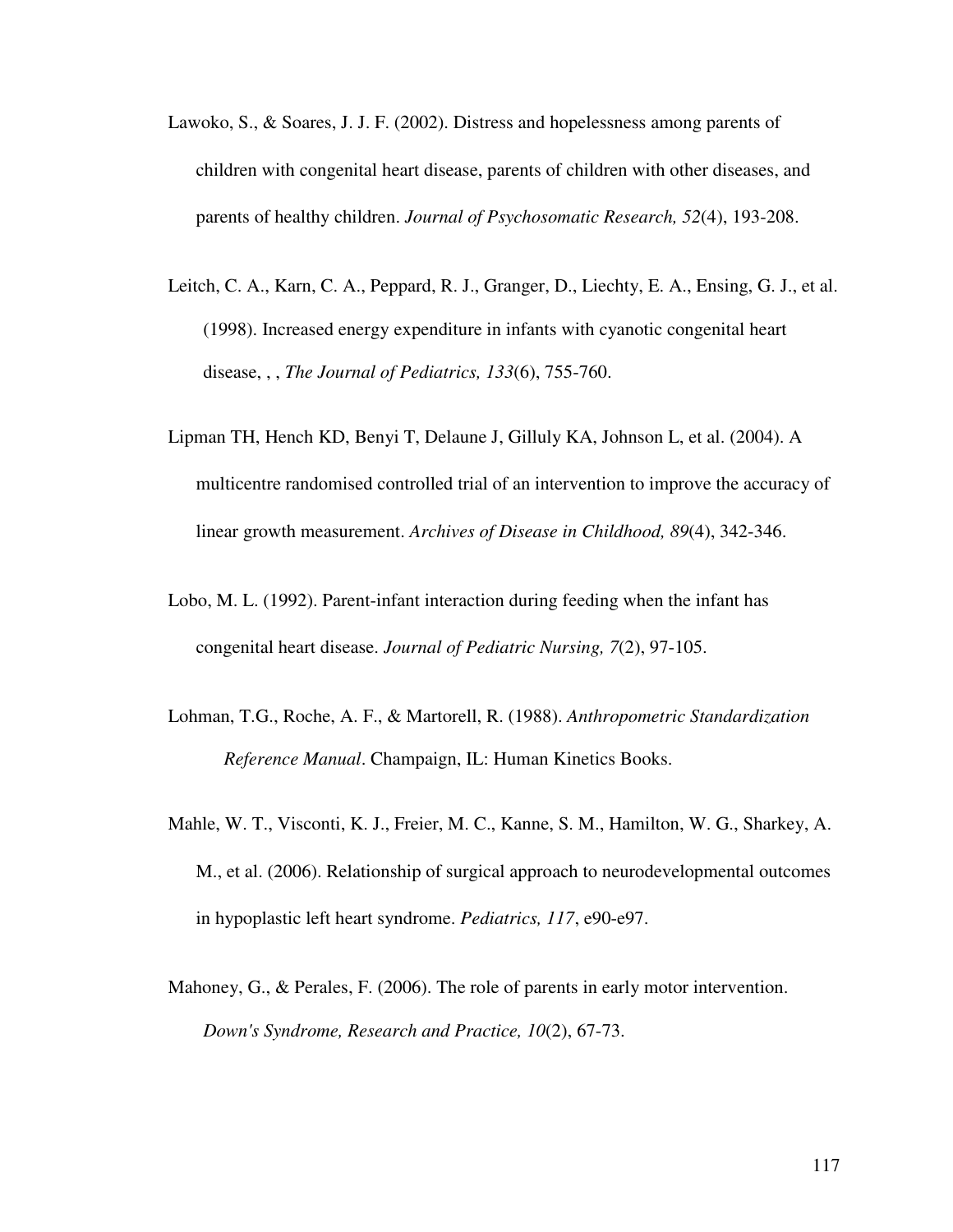- Majnemer, A., Limperopoulos, C., Shevell, M., Rohlicek, C., Rosenblatt, B., & Tchervenkov, C. (2006). Health and well-being of children with congenital cardiac malformations, and their families, following open-heart surgery. *Cardiology in the Young, 16*, 157-164.
- Mäntymaa, M., Puura, K., Luoma, I., Salmelin, R. K., & Tamminen, T. (2006). Mother's early perception of her infant's difficult temperament, parenting stress and early mother–infant interaction. *Nordic Journal of Psychiatry, 60*(5), 379-386.
- Marino, B. L., & Lipshitz, M. (1991). Temperament in infants and toddlers with cardiac disease. *Pediatric Nursing, 17*(5), 445-448.
- Matula, K. & Black, M.M. (2000). *Essentials of Bayley Scales of Infant Development-II Assessment.* John Wiley & Sons, Inc.: New York.
- Medoff-Cooper B., Carey William B., & McDevitt Sean C. (1993). The early infant temperament questionnaire. *Journal of Developmental & Behavioral Pediatrics, 14*(4), 230-235.
- Melnyk, B. M., Alpert-Gillis, L., Feinstein, N. F., Fairbanks, E., Schultz-Czarniak, J., Hust, D., et al. (2001). Improving cognitive development of low-birth-weight premature infants with the COPE program: A pilot study of the benefit of early NICU intervention with mothers. *Research in Nursing and Health, 24*, 373-389.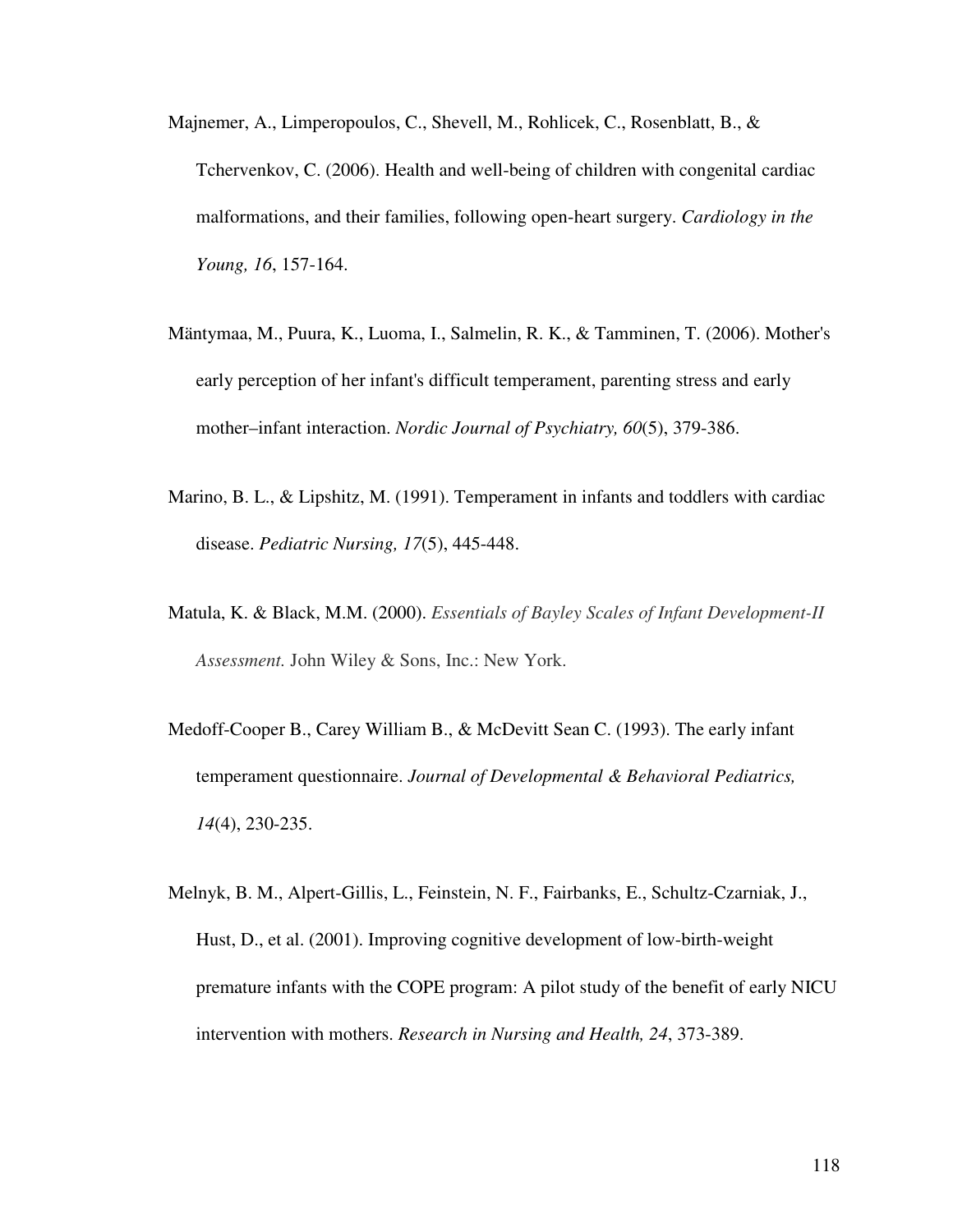- Miles, M. S., & Brunssen, S. (2003). Psychometric properties of the parental stressor scale: Infant hospitalization. *Advanced Practice Nursing Quarterly, 3*(4), 189-196.
- Miles, M. S., Carter, M. C., Hennessey, J., Eberly, T. W., & Riddle, I. (1989). Testing a theoretical model: Correlates of parental stress responses in the pediatric intensive care unit. *Maternal-Child Nursing Journal, 18*(3), 207-219.
- Miles, M. S., Carter, M. C., Riddle, I., Hennessey, J., & Eberly, T. W. (1989). The pediatric intensive care unit environment as a source of stress for parents. *Maternal-Child Nursing Journal, 18*(3), 199-206.
- Noel, M., Peterson, C., & Jesso, B. (2008). The relationship of parenting stress and child temperament to language development among economically disadvantaged preschoolers. *Journal of Child Language, 35*(4), 823-843.
- Nydegger, A., & Bines, J. E. (2006). Energy metabolism in infants with congenital heart disease. *Nutrition, 22*(7-8), 697-704.
- Pelchat, D., Ricard, N., Bouchard, J., Perreault, M., Saucier, J., Berthiaume, M., et al. (1999). Adaptation of parents in relation to their 6-month-old infant's type of disability. *Child: Care, Health & Development, 25*(5), 377-398.
- Peterson, R. E., & Wetzel, G. T. (2004). Growth failure in congenital heart disease: Where are we now? *Current Opinions in Cardiology, 19*, 81-83.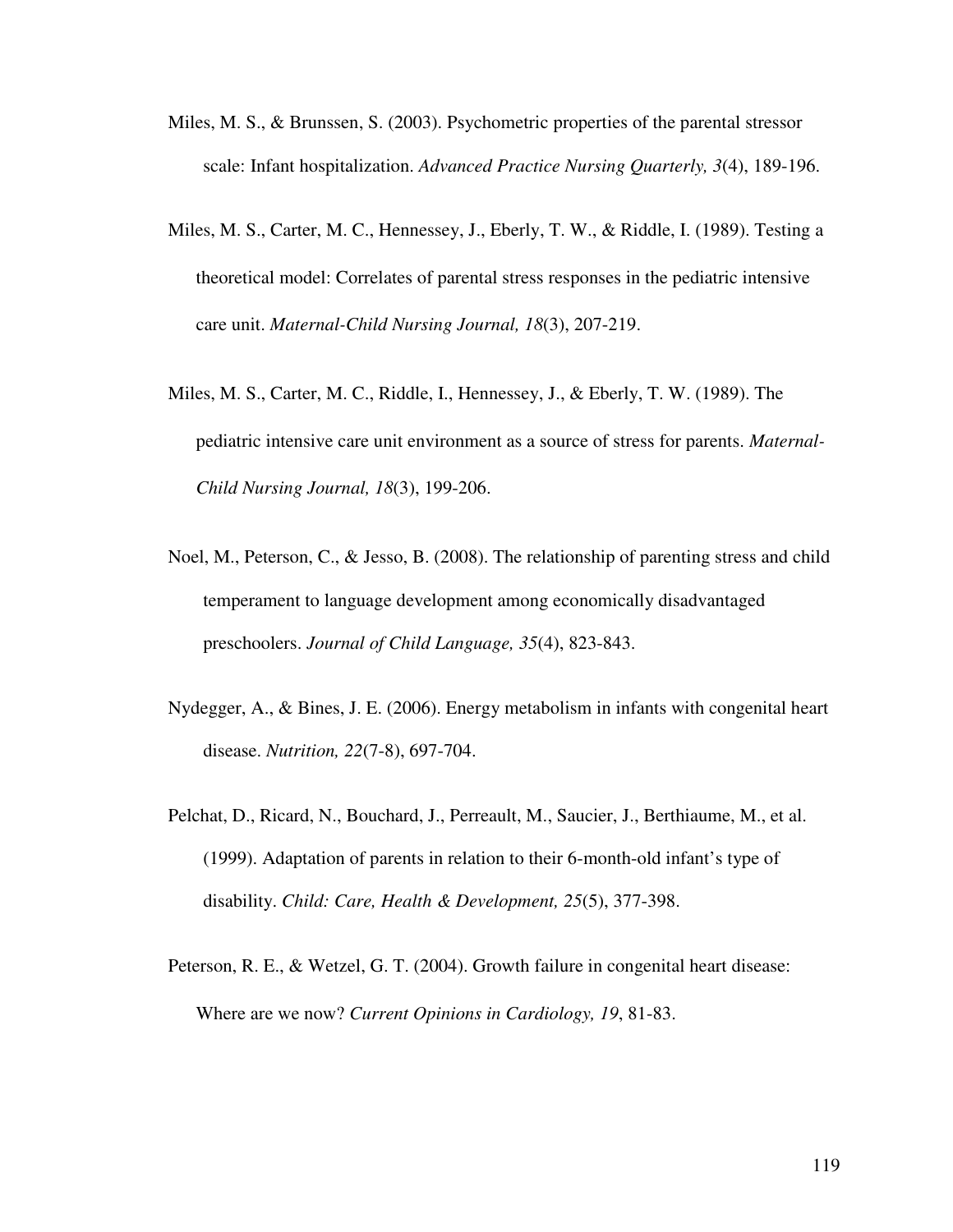- Pillo-Blocka, F., Adatia, I., Sharieff, W., McCrindle, B. W., & Zlotkin, S. (2004). Rapid advancement to more concentrated formula in infants after surgery for congenital heart disease reduces duration of hospital stay: A randomized clinical trial. *The Journal of Pediatrics, 145*, 761-766.
- Robson, A. L. (1997). Low birth weight and parenting stress during early childhood. *Journal of Pediatric Psychology, 22*(3), 297-311.
- Rosamond W, Flegal K, Friday G, Furie K, Go A, Greenlund K, et al. (2007). Heart disease and stroke statistics- 2007 update: A report from the American Heart Association Statistics Committee and Stroke Subcommittee. *Circulation, 115*, e69 e171.
- Saisto, T., Salmela-Aro, K., Nurmi, J., & HalmesmAki, E. (2008). Longitudinal study on the predictors of parental stress in mothers and fathers of toddlers. *Journal of Psychosomatic Obstetrics & Gynecology, 29*(3), 219-228.
- Schenk, L. K., Kelley, J. H., & Schenk, M. P. (2005). Models of maternal-infant attachment: A role for nurses. *Pediatric Nursing, 31*, 514-517.
- Scher, A., & Sharabany, R. (2005). Parenting anxiety and stress: Does gender play a part at 3 months of age? *Journal of Genetic Psychology, 166*, 203-213.
- Schraeder, B. D., & Medoff-Cooper, B. (1983). Development and temperament in very low birth weight infants--the second year. *Nursing Research, 32*(6), 331-5.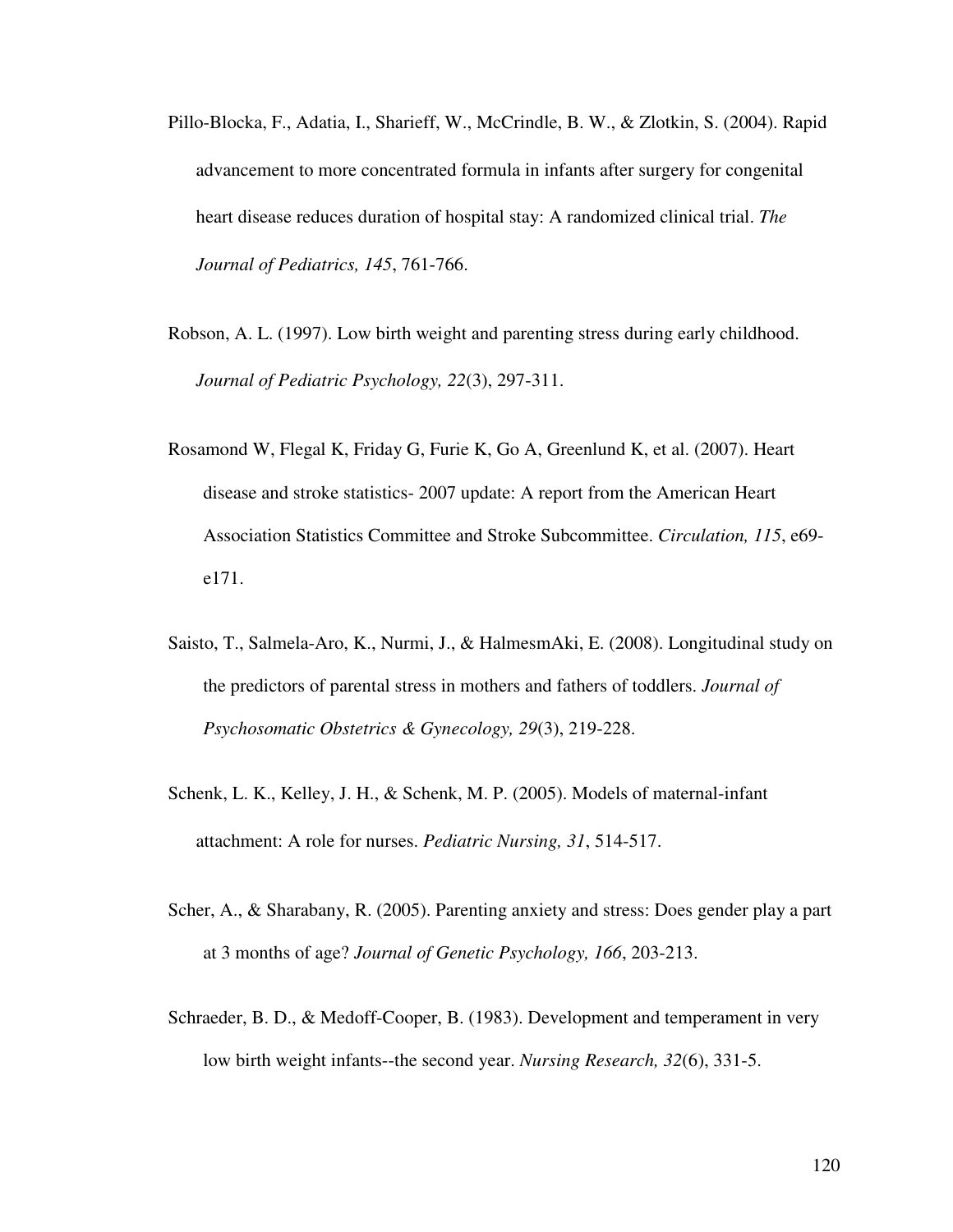- Schuurmans, F. M., Pulles-Heintzberger, C., Gerver, W., Kester, A., & Forget, P. (1998). Long-term growth of children with congenital heart disease: A retrospective study. *Acta Paediatrica, 87*(1), 1250-1255.
- Secco, M. L., & Moffatt, M. E. (2003). Situational, maternal, and infant influences on parenting stress among adolescent mothers. *Issues in Comprehensive Pediatric Nursing, 26(2), 103-22.*
- Seifert, H. A., Howard, D. L., Silber, J. H., & Jobes, D. R. (2007). Female gender increases the risk of death during hospitalization for pediatric cardiac surgery. *The Journal of Thoracic and Cardiovascular Surgery, 133*(3), 668-675.
- Shaw, R. J., Deblois, T., Ikuta, L., Ginzburg, K., Fleisher, B., & Koopman, C. (2006). Acute stress disorder among parents of infants in the neonatal intensive care nursery. *Psychosomatics, 47*(3), 206-212.
- Sheinkopf, S. J., Lester, B. M., LaGasse, L. L., Seifer, R., Bauer, C. R., Shankaran, S., et al. (2006). Interactions between maternal characteristics and neonatal behavior in the prediction of parenting stress and perception of infant temperament. *Journal of Pediatric Psychology, 31*(1), 27-40.
- Silver, E. J., Bauman, L. J., & Weiss, E. S. (1999). Perceived role restriction and depressive symptoms in mothers of children with chronic health conditions. *Journal of Developmental and Behavioral Pediatrics, 20*(5), 362-9.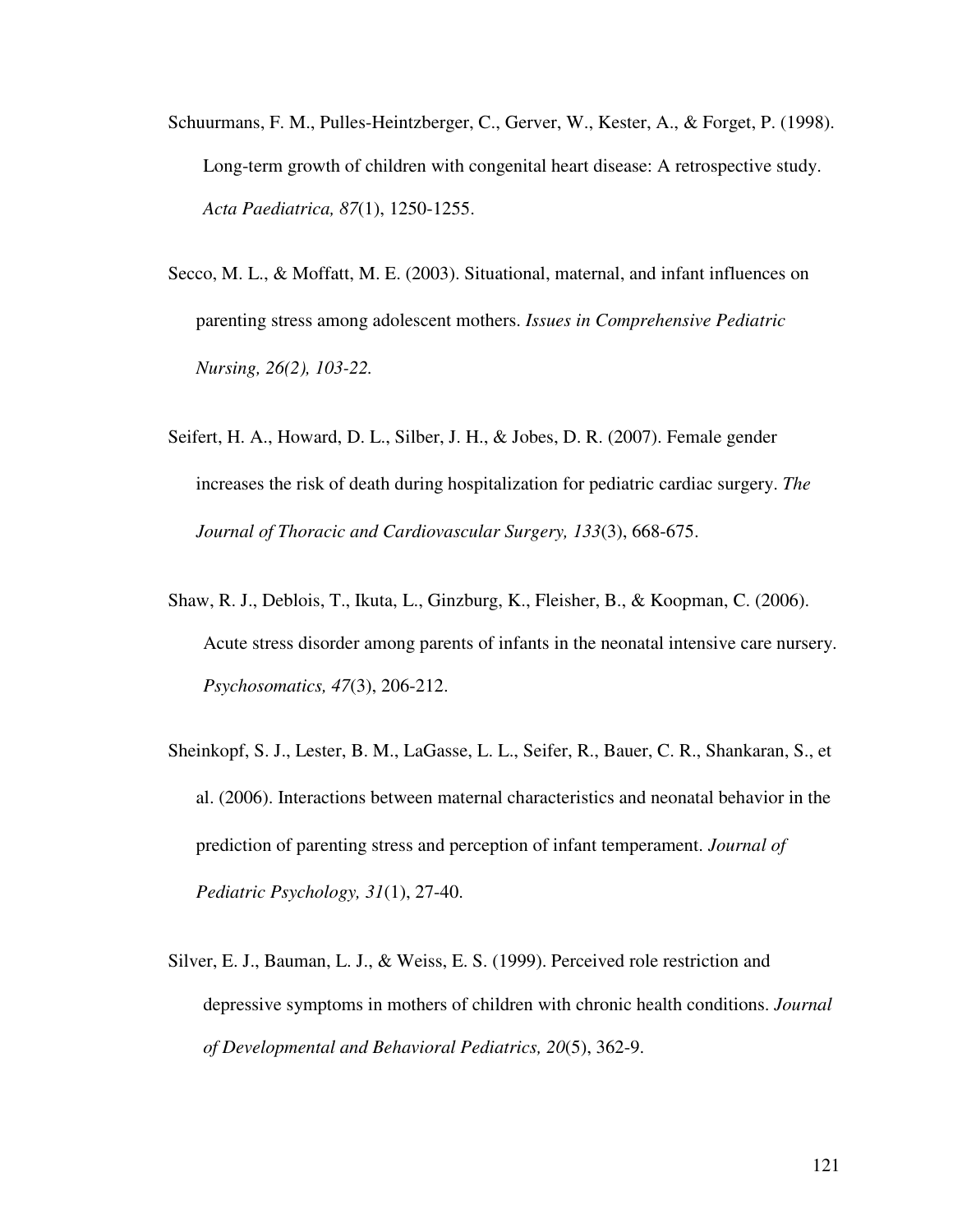- Simmons, R. J., Goldberg, S., Washington, J., Fischer-Fay, A., & Maclusky, I. (1995). Infant-mother attachment and nutrition in children with cystic fibrosis. *Journal of Developmental and Behavioral Pediatrics, 16*(3), 183-6.
- Skari, H., Malt, U.F., Bjornland, K., Egeland, T., Haugen, G., Skreden, M., Dalholt Björk, M., Bjornstad Ostensen, A., Emblem, R. (2006). Prenatal diagnosis of congenital malformations and parental psychological distress - a prospective longitudinal cohort study. *Prenatal Diagnosis, 26*(11), 1001-1009.
- Spungen L.B. & Farran A.C. (1986). Effect of intensive care unit exposure on temperament in low birth weight preterm infants. *Journal of Developmental & Behavioral Pediatrics, 7*(5), 288-92.
- Svavarsdottir, E. K. & McCubbin, M. (1996). Parenthood transition for parents of an infant diagnosed with a congenital heart condition. *Journal of Pediatric Nursing, 11*(4), 207-216.
- Swartz, M. K. (2005). Parenting preterm infants: A meta-synthesis. *MCN:The American Journal of Maternal/Child Nursing, 30*(2), 115-120.
- Thomas A. & Chess S. (1977). *Temperament and development* . New York: Brunner/Mazel.
- Torowicz, D., Irving, S., Hanlon, A.L., Sumpter, D.F., & Medoff-Cooper, B. Infant Temperament and Parent Stress in 3 month old Infants Following Surgery for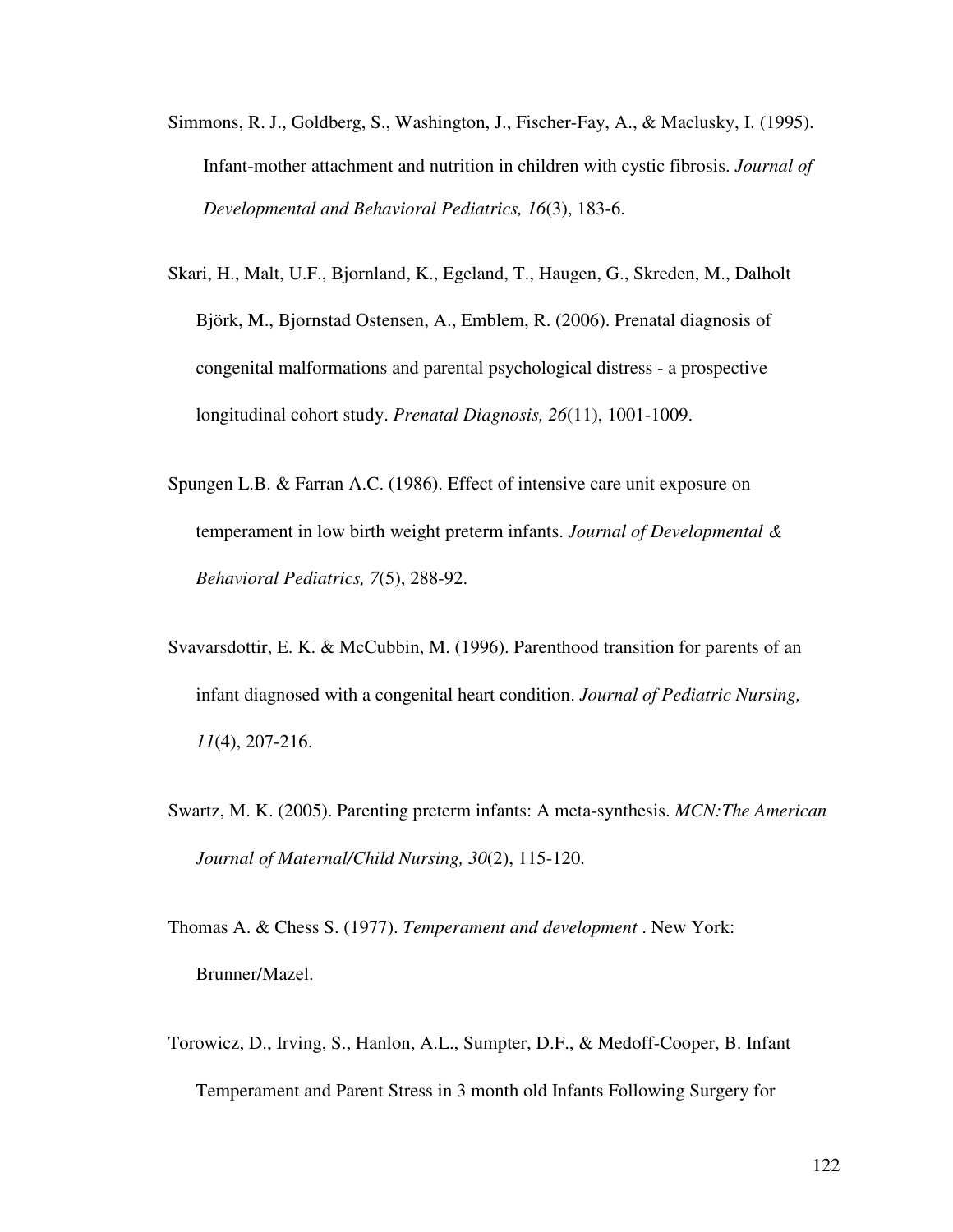Complex Congenital Heart Disease. *Journal of Developmental and Behavioral Pediatrics* (in press).

- Uzark, K. & Jones, K. (2003). Parenting stress and children with heart disease. *Journal of Pediatric Health Care, 17*(4), 163-168.
- Varan, B., Tokel, K., & Yilmaz, G. (1999). Malnutrition and growth failure in cyanotic and acyanotic congenital heart disease with and without pulmonary hypertension. *Archives of Disease in CHirldren, 81*, 49-52.
- Vilhjalmsson, R., & Kristjansdottir, G. (2006). Sociodemographic variables in parental role strain: Results from a national general population survey. *Scandinavian Journal of Public Health, 34*, 262-271.
- Visconti, K. J., Saudino, K. J., Rappaport, L. A., Newberger, J. W., & Bellinger, D. C. (2002). Influence of parental stress and social support on the behavioral adjustment of children with transposition of the great arteries. *Developmental and Behavioral Pediatrics, 23*, 314-321.
- Wachs, T. D. (2009). Models linking nutritional deficiencies to maternal and child mental health. *The American Journal of Clinical Nutrition, 89*(3), 935S-939S.
- Ward, M. J., Lee, S. S., & Lipper, E. G. (2000). Failure-to-thrive is associated with disorganized infant-mother attachment and unresolved maternal attachment. *Infant Mental Health Journal, 21*(6), 428-442.